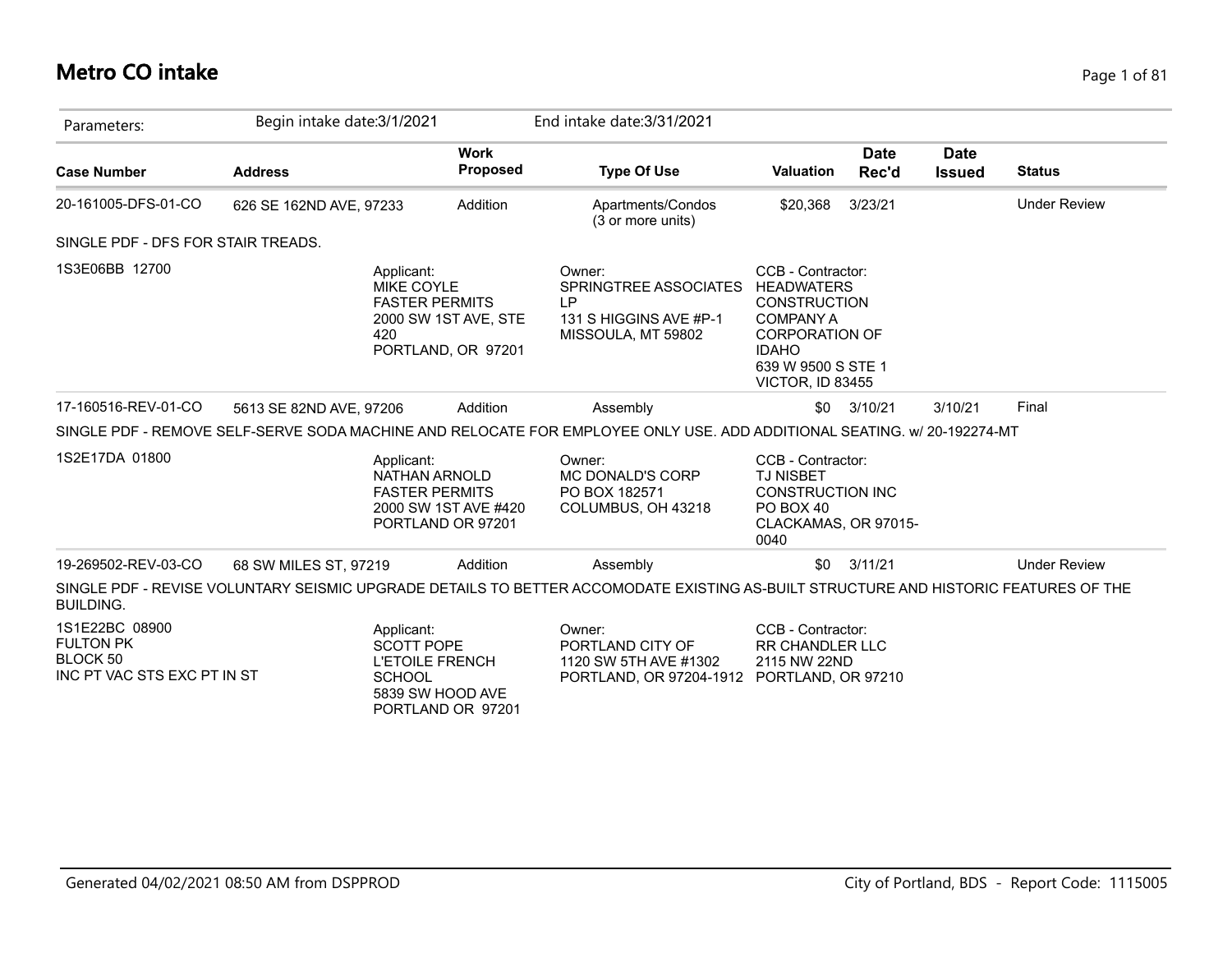## **Metro CO intake** Page 2 of 81

| Parameters:                                                                                               | Begin intake date: 3/1/2021   |                                                                                                                      |                                                   | End intake date: 3/31/2021                                                                                                                                                                                                                                     |                                                                                                                    |                      |                              |                                                                                                                         |
|-----------------------------------------------------------------------------------------------------------|-------------------------------|----------------------------------------------------------------------------------------------------------------------|---------------------------------------------------|----------------------------------------------------------------------------------------------------------------------------------------------------------------------------------------------------------------------------------------------------------------|--------------------------------------------------------------------------------------------------------------------|----------------------|------------------------------|-------------------------------------------------------------------------------------------------------------------------|
| <b>Case Number</b>                                                                                        | <b>Address</b>                |                                                                                                                      | <b>Work</b><br>Proposed                           | <b>Type Of Use</b>                                                                                                                                                                                                                                             | <b>Valuation</b>                                                                                                   | <b>Date</b><br>Rec'd | <b>Date</b><br><b>Issued</b> | <b>Status</b>                                                                                                           |
| 19-269502-REV-02-CO                                                                                       | 68 SW MILES ST, 97219         |                                                                                                                      | Addition                                          | Assembly                                                                                                                                                                                                                                                       | \$0                                                                                                                | 3/29/21              | 3/29/21                      | Issued                                                                                                                  |
|                                                                                                           |                               |                                                                                                                      |                                                   | Paper - REVISION TO CLARIFY ACCESSIBLE ENTRY POINT; REMOVE DOOR TO CLASSROOM AND INFILL OPENING                                                                                                                                                                |                                                                                                                    |                      |                              |                                                                                                                         |
| 1S1E22BC 08900<br><b>FULTON PK</b><br>BLOCK 50<br>INC PT VAC STS EXC PT IN ST                             |                               | Applicant:<br><b>SCOTT POPE</b><br><b>L'ETOILE FRENCH</b><br><b>SCHOOL</b><br>5839 S Hood Ave.<br>Portland, OR 97219 |                                                   | Owner:<br>PORTLAND CITY OF<br>1120 SW 5TH AVE #1302<br>PORTLAND, OR 97204-1912 PORTLAND, OR 97210                                                                                                                                                              | CCB - Contractor:<br>RR CHANDLER LLC<br>2115 NW 22ND                                                               |                      | Permit Info:<br>Type 1): V-B | Occupancy Group 1: E_School<br>Construction Type 1: V-B<br>Construction Type 2 (formerly                                |
| 21-018727-000-00-CO                                                                                       | 2944 SE POWELL BLVD,<br>97202 |                                                                                                                      | Addition                                          | Assembly                                                                                                                                                                                                                                                       | \$24,650                                                                                                           | 3/1/21               |                              | <b>Under Review</b>                                                                                                     |
|                                                                                                           |                               |                                                                                                                      |                                                   | SINGLE PDF - REPLACE EXISTING AWNINGS WITH NEW CANOPY OVER WEST PATIO. ADD NEW DECK TO PROVIDE ADDITIONAL OUTDOOR SEATING NEAR ENTRY.                                                                                                                          |                                                                                                                    |                      |                              |                                                                                                                         |
| 1S1E12CA 02101<br>PARTITION PLAT 2016-50<br>LOT 1 TL 2101                                                 |                               | Applicant:<br><b>JENN LANIUS</b><br>721 NW 9TH AVENUE,<br><b>SUITE 280</b>                                           | <b>EMA ARCHITECTURE LLC</b><br>PORTLAND, OR 97209 | Owner:<br>SE BREWERY BLOCK LLC<br>2944 SE POWELL BLVD<br>PORTLAND, OR 97202-2054                                                                                                                                                                               |                                                                                                                    |                      | Permit Info:<br>Only: 1313   | Occupancy Group 1: B Bank,<br>Off., Med.Off., Pub.Bldg.<br>Construction Type 1: III-B<br>Total Square Footage - Display |
| 19-209050-REV-03-CO                                                                                       | 2525 E BURNSIDE ST, 97214     |                                                                                                                      | Addition                                          | <b>Business</b>                                                                                                                                                                                                                                                | \$20,000                                                                                                           | 3/18/21              |                              | <b>Under Review</b>                                                                                                     |
|                                                                                                           |                               |                                                                                                                      |                                                   | SINGLE PDF - VALUE ADDED REVISION. REMOVE EXTERIOR STAIR ALONG WEST SIDE OF ADDITION. REVISE WINDOWS ON EAST AND WEST SIDES TO MATCH.<br>COORDINATE INTERIOR CASEWORK, INTERIOR FINISH, LIGHTING, GENERAL BUILT CONDITIONS. STRUCTURAL DETAILS FOR BACK STAIR. |                                                                                                                    |                      |                              |                                                                                                                         |
| 1N1E36CB 05200<br><b>ETNA</b><br><b>BLOCK 5</b><br>LOT 13&14 EXC PT IN ST<br>W 40' OF LOT 15 EXC PT IN ST |                               | Applicant:<br>MIKE COYLE<br><b>FASTER PERMITS</b><br>420                                                             | 2000 SW 1ST AVE, STE<br>PORTLAND, OR 97201        | Owner:<br>P7 LLC<br>2525 E BURNSIDE ST<br>PORTLAND, OR 97214                                                                                                                                                                                                   | CCB - Contractor:<br><b>JOSEPH HUGHES</b><br><b>CONSTRUCTION INC</b><br>11125 SW BARBUR BLVD<br>PORTLAND, OR 97219 |                      |                              |                                                                                                                         |
| 18-256707-REV-02-CO                                                                                       | 3737 SE 21ST AVE, 97202       |                                                                                                                      | Addition                                          | <b>Business</b>                                                                                                                                                                                                                                                | \$0                                                                                                                | 3/23/21              |                              | <b>Under Review</b>                                                                                                     |
| SINGLE PDF - REVISION TO CHANGE MEZZANINE RAILING FROM METAL TO WOOD.                                     |                               |                                                                                                                      |                                                   |                                                                                                                                                                                                                                                                |                                                                                                                    |                      |                              |                                                                                                                         |
| 1S1E11DA 01800                                                                                            |                               | Applicant:<br><b>MITCH GILBERT</b><br><b>MITCH GILBERT</b><br><b>ARCHITECT</b><br>2104 NE 45TH AVE                   | PORTLAND, OR 97213                                | Owner:<br>NORCO INC<br><b>PO BOX 908</b><br>VANCOUVER, WA 98666                                                                                                                                                                                                | CCB - Contractor:<br><b>MONOLITH</b><br>DEVELOPMENT INC<br><b>PO BOX 908</b><br>VANCOUVER, WA 98660                |                      |                              |                                                                                                                         |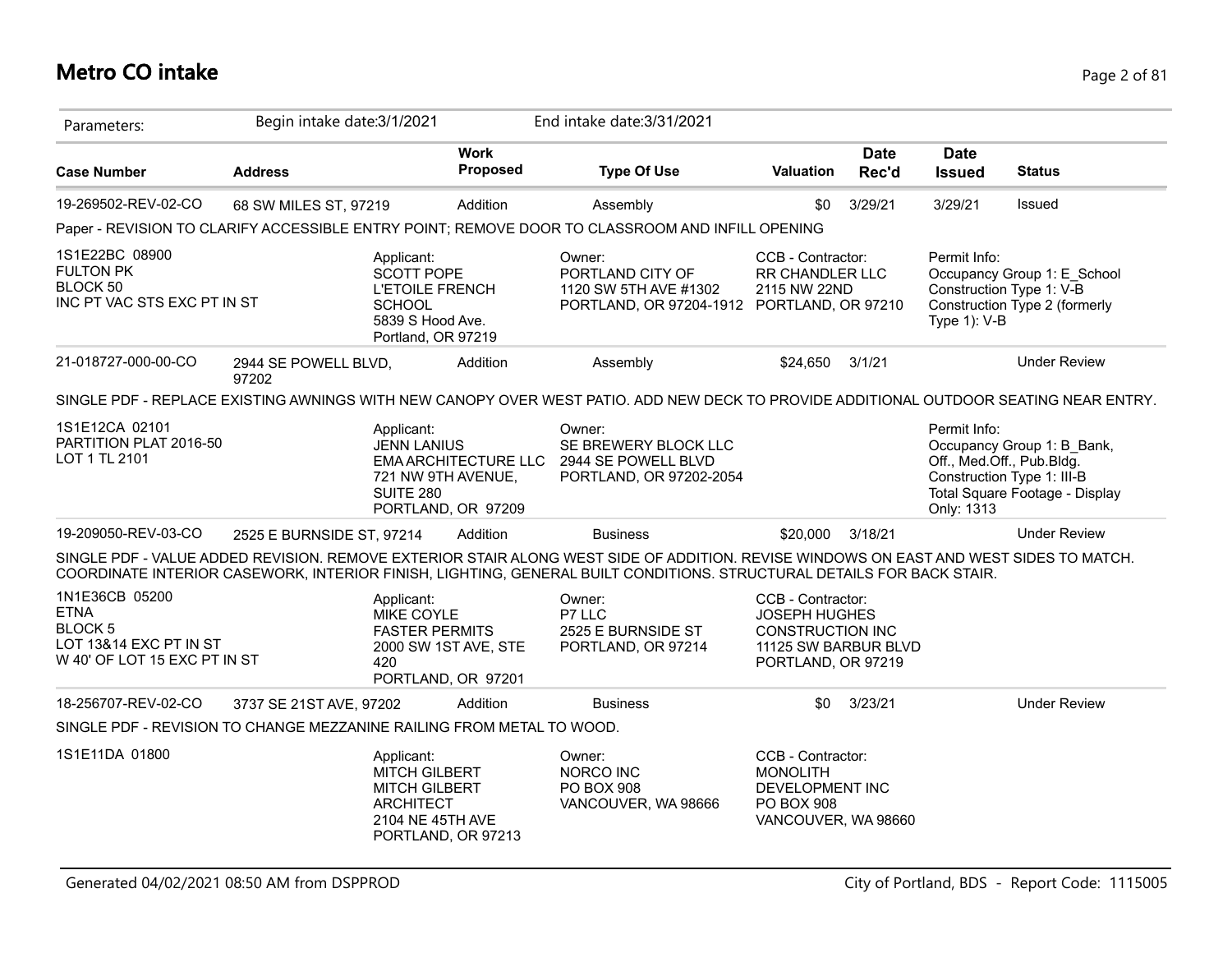## **Metro CO intake** Page 3 of 81

| Parameters:                                                                                                   | Begin intake date: 3/1/2021 |                                                                                       |                                                                         | End intake date: 3/31/2021                                                                                                   |                                                                                                                             |                      |                                                            |                                                              |
|---------------------------------------------------------------------------------------------------------------|-----------------------------|---------------------------------------------------------------------------------------|-------------------------------------------------------------------------|------------------------------------------------------------------------------------------------------------------------------|-----------------------------------------------------------------------------------------------------------------------------|----------------------|------------------------------------------------------------|--------------------------------------------------------------|
| <b>Case Number</b>                                                                                            | <b>Address</b>              |                                                                                       | <b>Work</b><br><b>Proposed</b>                                          | <b>Type Of Use</b>                                                                                                           | <b>Valuation</b>                                                                                                            | <b>Date</b><br>Rec'd | <b>Date</b><br><b>Issued</b>                               | <b>Status</b>                                                |
| 20-156448-REV-01-CO                                                                                           | 6941 N CENTRAL ST, 97203    |                                                                                       | Addition                                                                | Educational                                                                                                                  | \$58,000                                                                                                                    | 3/1/21               |                                                            | <b>Under Review</b>                                          |
|                                                                                                               |                             |                                                                                       |                                                                         | REV 01 - Revise site drainage, add retaining wall, revise restroom layout and remove welding stations. w/20-156652-REV-01-MT |                                                                                                                             |                      |                                                            |                                                              |
| 1N1E07B 00100<br>SECTION 07 1N 1E<br>TL 100 17.10 ACRES                                                       |                             | Applicant:<br>Kyle Elliott<br><b>Bassetti Architects</b><br>PORTLAND OR<br><b>USA</b> |                                                                         | Owner:<br>SCHOOL DISTRICT NO 1<br>PO BOX 3107<br>PORTLAND, OR 97208-3107 INC                                                 | CCB - Contractor:<br><b>LARRY KENNEBECK</b><br><b>TODD CONSTRUCTION</b><br><b>PO BOX 949</b><br>TUALATIN, OR 97062-<br>0949 |                      |                                                            |                                                              |
| 19-116412-DFS-31-CO                                                                                           | 2735 NE 82ND AVE, 97220     |                                                                                       | Addition                                                                | Educational                                                                                                                  | \$55,000 3/2/21                                                                                                             |                      | 3/2/21                                                     | Issued                                                       |
| MADISON HIGH SCHOOL - DFS 31 - Ball field aluminum bleachers                                                  |                             |                                                                                       |                                                                         |                                                                                                                              |                                                                                                                             |                      |                                                            |                                                              |
| 1N2E29AD 03200<br><b>GLENHAVEN PK &amp; SUB</b><br><b>BLOCK 7-9 TL 3200</b><br>SPLIT MAP R101730 (R009301000) |                             | Applicant:<br><b>DANE ARMAND</b><br><b>INC</b>                                        | FORTIS CONSTRUCTION,<br>1705 SW TAYLOR ST #200<br>PORTLAND OR 97205     | Owner:<br><b>SCHOOL DISTRICT NO 1</b><br>PO BOX 3107<br>PORTLAND, OR 97208-3107 1705 SW TAYLOR ST                            | CCB - Contractor:<br><b>FORTIS</b><br><b>CONSTRUCTION INC</b><br>SUITE 200<br>PORTLAND, OR 97205                            |                      |                                                            |                                                              |
| 19-116412-DFS-34-CO                                                                                           | 2735 NE 82ND AVE, 97220     |                                                                                       | Addition                                                                | Educational                                                                                                                  | \$140,000 3/4/21                                                                                                            |                      | 3/4/21                                                     | <b>Issued</b>                                                |
| MADISON HIGH SCHOOL - DFS 34 - Precast treads                                                                 |                             |                                                                                       |                                                                         |                                                                                                                              |                                                                                                                             |                      |                                                            |                                                              |
| 1N2E29AD 03200<br><b>GLENHAVEN PK &amp; SUB</b><br><b>BLOCK 7-9 TL 3200</b><br>SPLIT MAP R101730 (R009301000) |                             | Applicant:<br>Portland, OR 97203                                                      | <b>AUSTIN ARMSTRONG</b><br>FORTIS CONSTRUCTION<br>1705 SW Taylor Street | Owner:<br>SCHOOL DISTRICT NO 1<br>PO BOX 3107<br>PORTLAND, OR 97208-3107 1705 SW TAYLOR ST                                   | CCB - Contractor:<br><b>FORTIS</b><br><b>CONSTRUCTION INC</b><br>SUITE 200<br>PORTLAND, OR 97205                            |                      | Permit Info:<br>Construction Type 1: I-B<br>Type $1$ : I-B | Occupancy Group 1: E_School<br>Construction Type 2 (formerly |
| 19-116412-DFS-32-CO                                                                                           | 2735 NE 82ND AVE, 97220     |                                                                                       | Addition                                                                | Educational                                                                                                                  | \$116,000 3/17/21                                                                                                           |                      | 3/18/21                                                    | Issued                                                       |
| MADISON HIGH SCHOOL - DFS 32 - Roof access and ships ladders                                                  |                             |                                                                                       |                                                                         |                                                                                                                              |                                                                                                                             |                      |                                                            |                                                              |
| 1N2E29AD 03200<br><b>GLENHAVEN PK &amp; SUB</b><br><b>BLOCK 7-9 TL 3200</b><br>SPLIT MAP R101730 (R009301000) |                             | Applicant:<br>Portland, OR 97203                                                      | <b>AUSTIN ARMSTRONG</b><br>FORTIS CONSTRUCTION<br>1705 SW Taylor Street | Owner:<br><b>SCHOOL DISTRICT NO 1</b><br>PO BOX 3107<br>PORTLAND, OR 97208-3107 1705 SW TAYLOR ST                            | CCB - Contractor:<br><b>FORTIS</b><br><b>CONSTRUCTION INC</b><br>SUITE 200<br>PORTLAND, OR 97205                            |                      |                                                            |                                                              |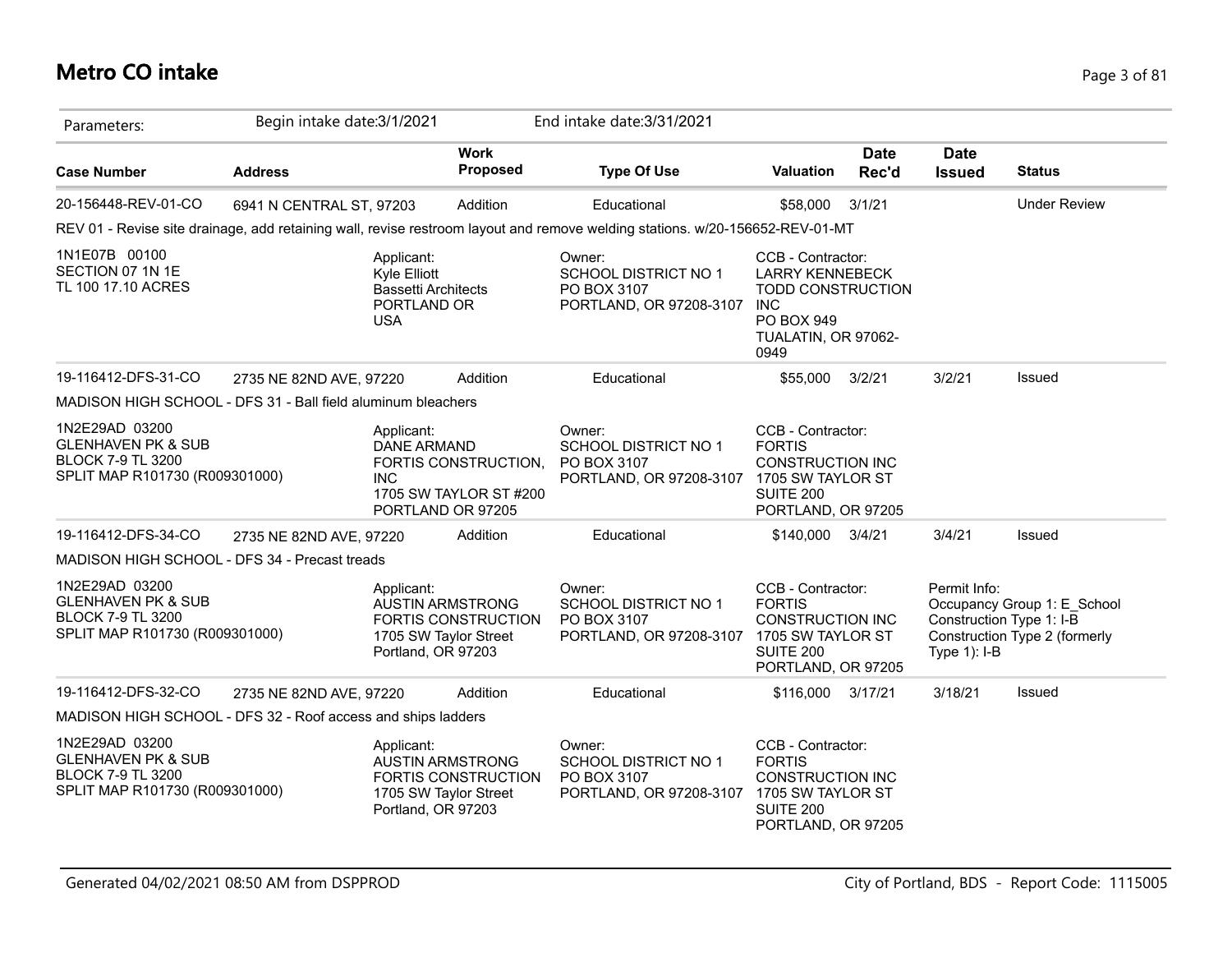#### **Metro CO intake** Page 4 of 81

| Parameters:                                                                                                   | Begin intake date: 3/1/2021 |                                                                                                                     | End intake date: 3/31/2021                                                                                                                                      |                                                                                                         |                      |                                                                         |                                                                                             |
|---------------------------------------------------------------------------------------------------------------|-----------------------------|---------------------------------------------------------------------------------------------------------------------|-----------------------------------------------------------------------------------------------------------------------------------------------------------------|---------------------------------------------------------------------------------------------------------|----------------------|-------------------------------------------------------------------------|---------------------------------------------------------------------------------------------|
| <b>Case Number</b>                                                                                            | <b>Address</b>              | <b>Work</b><br><b>Proposed</b>                                                                                      | <b>Type Of Use</b>                                                                                                                                              | Valuation                                                                                               | <b>Date</b><br>Rec'd | <b>Date</b><br><b>Issued</b>                                            | <b>Status</b>                                                                               |
| 19-116412-REV-07-CO                                                                                           | 2735 NE 82ND AVE, 97220     | Addition                                                                                                            | Educational                                                                                                                                                     | \$0                                                                                                     | 3/22/21              | 3/22/21                                                                 | <b>Issued</b>                                                                               |
|                                                                                                               |                             |                                                                                                                     | MADISON H.S. - REV 07 - (Revision to DFS 24) - Revision to chainlink fence installation utilizing cored holes and grouting, minimum wall thickness is 8 inches, |                                                                                                         |                      |                                                                         |                                                                                             |
| 1N2E29AD 03200<br><b>GLENHAVEN PK &amp; SUB</b><br><b>BLOCK 7-9 TL 3200</b><br>SPLIT MAP R101730 (R009301000) | <b>INC</b>                  | Applicant:<br><b>DANE ARMAND</b><br>FORTIS CONSTRUCTION,<br>1705 SW TAYLOR ST #200<br>PORTLAND OR 97205             | Owner:<br>SCHOOL DISTRICT NO 1<br>PO BOX 3107<br>PORTLAND, OR 97208-3107 1705 SW TAYLOR ST                                                                      | CCB - Contractor:<br><b>FORTIS</b><br>CONSTRUCTION INC<br><b>SUITE 200</b><br>PORTLAND, OR 97205        |                      | Permit Info:<br>Type 1): I-B                                            | Occupancy Group 1: E School<br>Construction Type 1: I-B<br>Construction Type 2 (formerly    |
| 19-168544-REV-01-CO                                                                                           | 5816 S HOOD AVE, 97239      | Addition                                                                                                            | Educational                                                                                                                                                     | \$0                                                                                                     | 3/23/21              |                                                                         | <b>Under Review</b>                                                                         |
|                                                                                                               |                             |                                                                                                                     | SINGLE PDF - REVISION TO CHANGE ACCESSIBILITY ROUTE TO UTILIZE EXISTING APPROVED ROUTE AND REMOVE EXTRANEOUS RAMP.                                              |                                                                                                         |                      |                                                                         |                                                                                             |
| 1S1E15CA 05400<br><b>GREENS ADD</b><br><b>BLOCK 5 TL 5400</b>                                                 |                             | Applicant:<br><b>SCOTT POPE</b><br><b>L'ETOILE FRENCH</b><br><b>SCHOOL</b><br>5839 SW HOOD AVE<br>PORTLAND OR 97201 | Owner:<br>5816 PROPERTY LLC<br>2933 SE MARKET ST<br>PORTLAND, OR 97214                                                                                          | CCB - Contractor:<br><b>RR CHANDLER LLC</b><br>2115 NW 22ND<br>PORTLAND, OR 97210                       |                      | Permit Info:                                                            | Occupancy Group 1: E School<br>Construction Type 1: V-B                                     |
| 20-204595-REV-01-CO                                                                                           | 135 SE MAIN ST, 97214       | Addition                                                                                                            | Factory/Industrial                                                                                                                                              | \$0                                                                                                     | 3/31/21              |                                                                         | <b>Under Review</b>                                                                         |
|                                                                                                               |                             |                                                                                                                     | SINGLE PDF - REVISION TO REMOVE THE ADDITION OF THREE NEW WINDOWS IN EXISTING CONCRETE WALL FROM SCOPE OF WORK.                                                 |                                                                                                         |                      |                                                                         |                                                                                             |
| 1S1E03AD 03200<br><b>EAST PORTLAND</b><br>BLOCK 49<br><b>LOT 1-8</b>                                          |                             | Applicant:<br><b>BEN KING</b><br><b>STEM ARCHITECTURE</b><br>PO BOX 17034<br>PORTLAND, OR 97217                     | Owner:<br><b>KALBERER COMPANY</b><br>321 SW 4TH AVE #800<br>PORTLAND, OR 97204-2330                                                                             | CCB - Contractor:<br><b>JACOB FLORY</b><br><b>BD MACK INC</b><br>5016 NE 11TH AVE<br>PORTLAND, OR 97211 |                      | Permit Info:<br>Occupancy Group 1: S-<br>Warehouse<br>Type $1$ ): III-B | 1 Storage - Moderate Hazard,<br>Construction Type 1: III-B<br>Construction Type 2 (formerly |
| 12-211243-REV-04-CO                                                                                           | 2515 NW 28TH AVE, 97210     | Addition                                                                                                            | Factory/Industrial                                                                                                                                              | \$0                                                                                                     | 3/15/21              |                                                                         | <b>Under Review</b>                                                                         |
| STRUCTURAL DFS.                                                                                               |                             |                                                                                                                     | SINGLE PDF - REVISION TO UPDATE DRAWINGS REFLECTING CURRENT TANK & EXISTING EQUIPMENT LOCATIONS/ORIENTATION/INFORMATION/DATA FOR                                |                                                                                                         |                      |                                                                         |                                                                                             |
| 1N1E29DB 00400                                                                                                |                             | Applicant:<br><b>MATT BURNS</b><br>OREGON OILS INC<br>2515 NW 28TH AVE<br>PORTLAND, OR 97210                        | Owner:<br>DB & EB LLC<br>2515 NW 28TH AVE<br>PORTLAND, OR 97210                                                                                                 |                                                                                                         |                      |                                                                         |                                                                                             |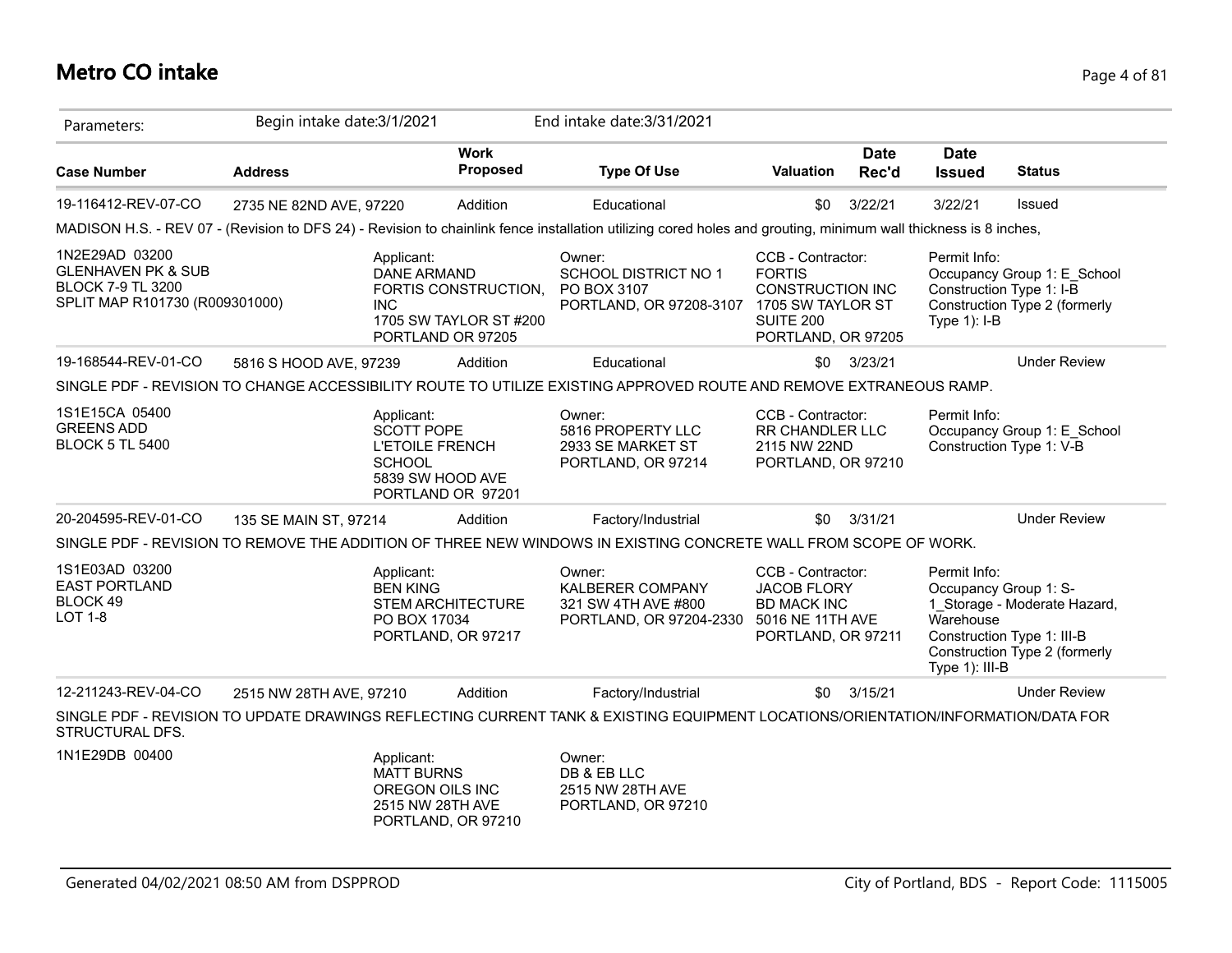## **Metro CO intake** Page 5 of 81

| Parameters:                                                                                                        | Begin intake date: 3/1/2021    |                                                                 |                                                                      | End intake date: 3/31/2021                                                                                                       |                                                                                                           |                      |                              |                     |
|--------------------------------------------------------------------------------------------------------------------|--------------------------------|-----------------------------------------------------------------|----------------------------------------------------------------------|----------------------------------------------------------------------------------------------------------------------------------|-----------------------------------------------------------------------------------------------------------|----------------------|------------------------------|---------------------|
| <b>Case Number</b>                                                                                                 | <b>Address</b>                 |                                                                 | <b>Work</b><br><b>Proposed</b>                                       | <b>Type Of Use</b>                                                                                                               | <b>Valuation</b>                                                                                          | <b>Date</b><br>Rec'd | <b>Date</b><br><b>Issued</b> | <b>Status</b>       |
| 19-267986-REV-02-CO                                                                                                | 226 SE MADISON ST, 97214       |                                                                 | Addition                                                             | Factory/Industrial                                                                                                               | \$0                                                                                                       | 3/16/21              |                              | <b>Under Review</b> |
|                                                                                                                    |                                |                                                                 |                                                                      | SINGLE PDF - REVISION TO ELIMINATE NOTES CALLING FOR RATED WALLS ON ALL MECHANICAL CHASES. THESE ARE NOT REQUIRED BY CODE.       |                                                                                                           |                      |                              |                     |
| 1S1E03AD 06000<br><b>EAST PORTLAND</b><br>BLOCK 52<br><b>LOT 7&amp;8</b>                                           |                                | Applicant:<br><b>ZAC HORTON</b><br><b>FASTER PERMITS</b><br>420 | 2000 SW 1ST AVE SUITE<br>PORTLAND, OR 97201                          | Owner:<br>210 SE MADISON OZ LLC<br>210 SE MADISON ST #19<br>PORTLAND, OR 97214-4192 951 MARINERS ISLAND                          | CCB - Contractor:<br><b>TRUEBECK</b><br><b>CONSTRUCTION INC</b><br><b>BLVD 700</b><br>SAN MATEO, CA 94404 |                      |                              |                     |
| 21-026646-000-00-CO                                                                                                | 13424 N WOODRUSH WAY,<br>97203 |                                                                 | Addition                                                             | Factory/Industrial                                                                                                               | \$200,000 3/19/21                                                                                         |                      |                              | <b>Under Review</b> |
|                                                                                                                    |                                |                                                                 |                                                                      | SINGLE PDF - NEW EXTERIOR COVERED PLATFORM AND STAIRS BUILT ON TOP OF EXISTING CMU WALLS OF TRAILER BAY.                         |                                                                                                           |                      |                              |                     |
| 2N1W35AA 00300<br>HARBORGATE INDUSTRIAL PK<br>$LOT4-6$<br>LAND & IMPS SEE R646169 (R359400402)<br>FOR MACH & EQUIP |                                | Applicant:<br><b>NATHAN GRUEN</b>                               | <b>HARDER MECHANICAL</b><br>2148 NE MLK JR BLVD<br>PORTLAND OR 97217 | Owner:<br>KANTO CORPORATION<br>13424 N WOODRUSH WAY<br>PORTLAND, OR 97203                                                        | CCB - Contractor:<br><b>KEITH EBMEYER</b><br><b>HARDER MECHANICAL</b>                                     |                      |                              |                     |
| 21-022193-000-00-CO                                                                                                | 2340 NE SANDY BLVD, 97232      |                                                                 | Addition                                                             | Mercantile                                                                                                                       | \$102.000                                                                                                 | 3/8/21               |                              | <b>Under Review</b> |
| MEZZANINE.                                                                                                         |                                |                                                                 |                                                                      | SINGLE PDF - TENANT IMPROVEMENT, EXPANSION OF EXISTING TENANT SPACE TO INCLUDE ENTIRE BUILDING, PARTIAL CHANGE OF OCCUPANCY, NEW |                                                                                                           |                      |                              |                     |
| 1N1E35AD 07700<br><b>BRONAUGHS ADD</b><br><b>BLOCK1</b><br>LOT 1 EXC PT IN ST<br>LOT <sub>2</sub>                  |                                | Applicant:<br><b>ZAC HORTON</b><br><b>FASTER PERMITS</b><br>420 | 2000 SW 1ST AVE, STE<br>PORTLAND OR 97201                            | Owner:<br>THE SHORE 24TH & SANDY VERIDIS<br><b>LLC</b><br>2500 NE SANDY BLVD # C<br>PORTLAND, OR 97232                           | CCB - Contractor:<br><b>CONSTRUCTION INC</b><br>4213 NE ALBERTA ST<br>PORTLAND, OR 97218                  |                      |                              |                     |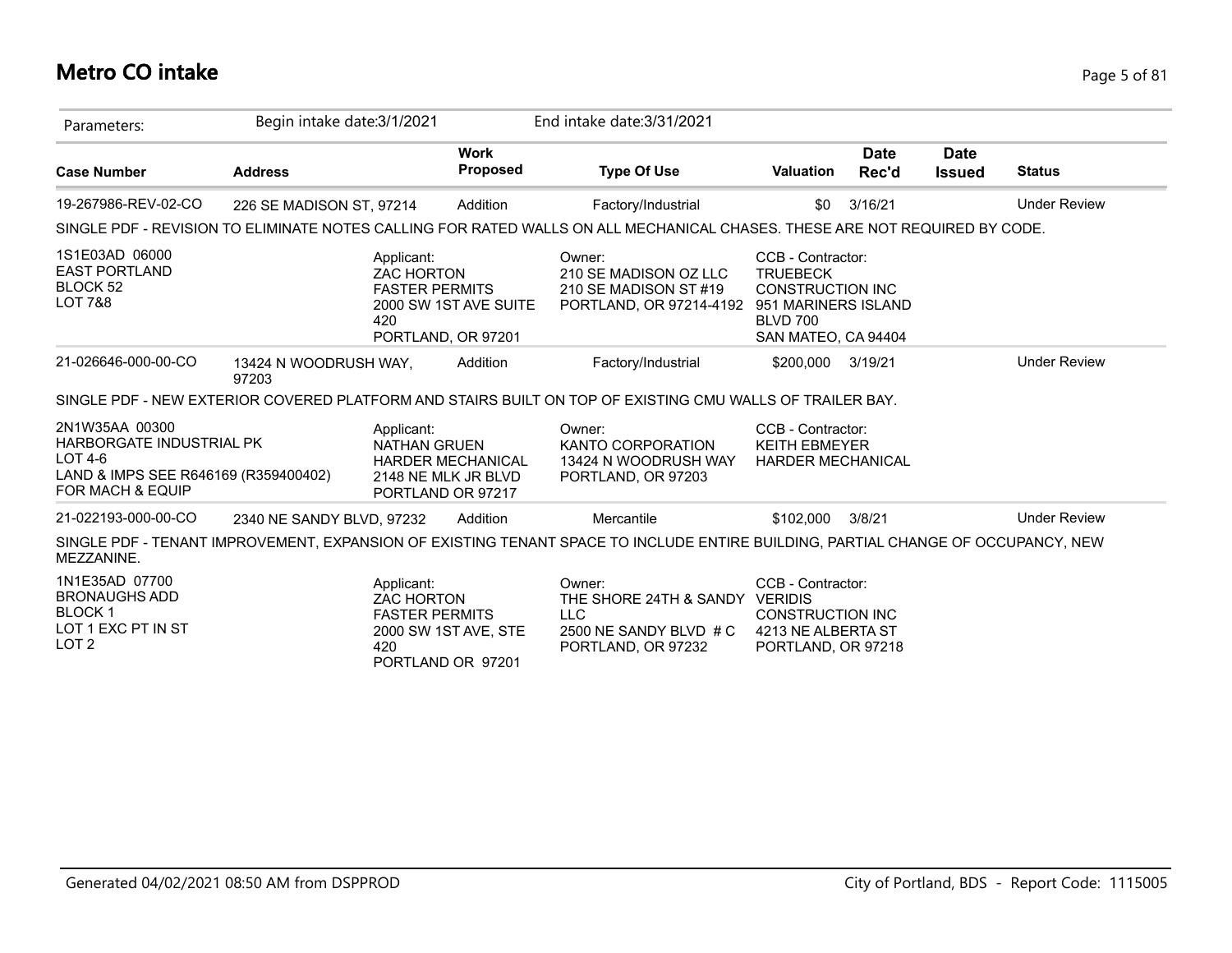## **Metro CO intake** Page 6 of 81

| Parameters:                                                                                        | Begin intake date: 3/1/2021                                                                                                                                                                                                                                 |                                                   | End intake date: 3/31/2021                                                                                                                                                                            |                                                                                                                                                      |                      |                                                     |                                                                                                                                                         |
|----------------------------------------------------------------------------------------------------|-------------------------------------------------------------------------------------------------------------------------------------------------------------------------------------------------------------------------------------------------------------|---------------------------------------------------|-------------------------------------------------------------------------------------------------------------------------------------------------------------------------------------------------------|------------------------------------------------------------------------------------------------------------------------------------------------------|----------------------|-----------------------------------------------------|---------------------------------------------------------------------------------------------------------------------------------------------------------|
| <b>Case Number</b>                                                                                 | <b>Address</b>                                                                                                                                                                                                                                              | <b>Work</b><br>Proposed                           | <b>Type Of Use</b>                                                                                                                                                                                    | <b>Valuation</b>                                                                                                                                     | <b>Date</b><br>Rec'd | <b>Date</b><br><b>Issued</b>                        | <b>Status</b>                                                                                                                                           |
| 21-029614-000-00-CO                                                                                | 3834 SE MILWAUKIE AVE,<br>97202                                                                                                                                                                                                                             | Addition                                          | Mercantile                                                                                                                                                                                            | \$156,696                                                                                                                                            | 3/31/21              |                                                     | <b>Under Review</b>                                                                                                                                     |
|                                                                                                    | SINGLE PDF - TENANT IMPROVEMENT FOR NEW TENANT, PARTIAL CHANGE OF OCCUPANCY FROM S-2 TO M. DEMO INTERIOR WALLS, NEW WALLS AND DOORS<br>TO CREATE STAGING AREA, UTILITY ROOM, RESTROOM, OFFICE, HALL, NEW WALK-IN FREEZER AND COOLER. NEW STORAGE MEZZANINE. |                                                   |                                                                                                                                                                                                       |                                                                                                                                                      |                      |                                                     |                                                                                                                                                         |
| 1S1E11CA 17200<br><b>BENEDICTINE HTS</b><br>BLOCK <sub>9</sub><br><b>LOT 2-5</b><br>S 27' OF LOT 6 | Applicant:<br><b>BURGEONING</b><br><b>ARCHITECTS</b><br>949 CHUNG KING RD                                                                                                                                                                                   | <b>MAURICIO ESPINOSA</b><br>LOS ANGELES, CA 90012 | Owner:<br><b>COLUMBIA EMPIRE MEAT</b><br>CO INC<br>3820 SE MILWAUKIE AVE<br>PORTLAND, OR 97202                                                                                                        | CCB - Contractor:<br><b>JOHN ECKART</b><br>PACIFIC CREST<br>CONSTRUCTION INC<br>24111 NE HALSEY ST<br><b>STE 400</b><br>TROUTDALE, OR 97060-<br>1030 |                      | Permit Info:<br>Garage<br>Type 1): V-B<br>Only: 354 | Occupancy Group 1: S-<br>2 Storage - Low Hazard, Parking<br>Construction Type 1: V-B<br>Construction Type 2 (formerly<br>Total Square Footage - Display |
| 18-162600-DFS-22-CO                                                                                | 7000 NE AIRPORT WAY,<br>97218                                                                                                                                                                                                                               | Addition                                          | Storage                                                                                                                                                                                               | \$30,000                                                                                                                                             | 3/18/21              | 3/29/21                                             | Issued                                                                                                                                                  |
|                                                                                                    | PACR - P1/P2 - DFS-22 - Expanded metal mesh screen system                                                                                                                                                                                                   |                                                   |                                                                                                                                                                                                       |                                                                                                                                                      |                      |                                                     |                                                                                                                                                         |
| 1N2E08B 00400<br>SECTION 08 1N 2E<br>TL 400 7.39 ACRES<br>SEE SUB ACCOUNTS                         | Applicant:<br>Mike Coyle<br><b>Faster Permits</b><br>420<br>Portland, OR 97201                                                                                                                                                                              | 2000 SW 1st Avenue, Suite                         | Owner:<br>PORT OF PORTLAND<br>PO BOX 3529<br>PORTLAND, OR 97208-3529                                                                                                                                  | CCB - Contractor:<br>JE DUNN<br><b>CONSTRUCTION</b><br><b>COMPANY</b><br>1001 LOCUST<br>KANSAS CITY, MO 64106 Type 1): II-B                          |                      | Permit Info:<br>3 Assembly - General                | Occupancy Group 1: A-<br>Construction Type 1: II-B<br>Construction Type 2 (formerly                                                                     |
| 20-172805-REV-01-CO                                                                                | 981 SE 8TH AVE, 97214                                                                                                                                                                                                                                       | Addition                                          | Storage                                                                                                                                                                                               |                                                                                                                                                      | \$0 3/22/21          |                                                     | <b>Under Review</b>                                                                                                                                     |
| ORIGINAL PLANS EXAMINER.                                                                           | SINGLE PDF - REVISION TO REMOVE THE REQUIREMENT FOR A BACK FLOW DEVICE ON EXISTING WATER LINE. A BACK FLOW DEVICE IS NOT REQUIRED PER                                                                                                                       |                                                   |                                                                                                                                                                                                       |                                                                                                                                                      |                      |                                                     |                                                                                                                                                         |
| 1S1E02BB 07000                                                                                     | Applicant:<br><b>ZAC HORTON</b><br><b>FASTER PERMITS</b><br>420                                                                                                                                                                                             | 2000 SW 1ST AVE SUITE<br>PORTLAND, OR 97201       | Owner:<br><b>LAPIN PROPERTIES LLC</b><br>12115 S BREYMAN AVE<br>PORTLAND, OR 97219-8416<br>Owner:<br><b>HOLGATE PROPERTY</b><br><b>HOLDINGS LLC</b><br>12115 S BREYMAN AVE<br>PORTLAND, OR 97219-8416 | CCB - Contractor:<br>PR DESIGN & GENERAL<br><b>CONTRACTORS LLC</b><br>2120 SW CERIS WAY<br>TROUTDALE, OR 97060                                       |                      |                                                     |                                                                                                                                                         |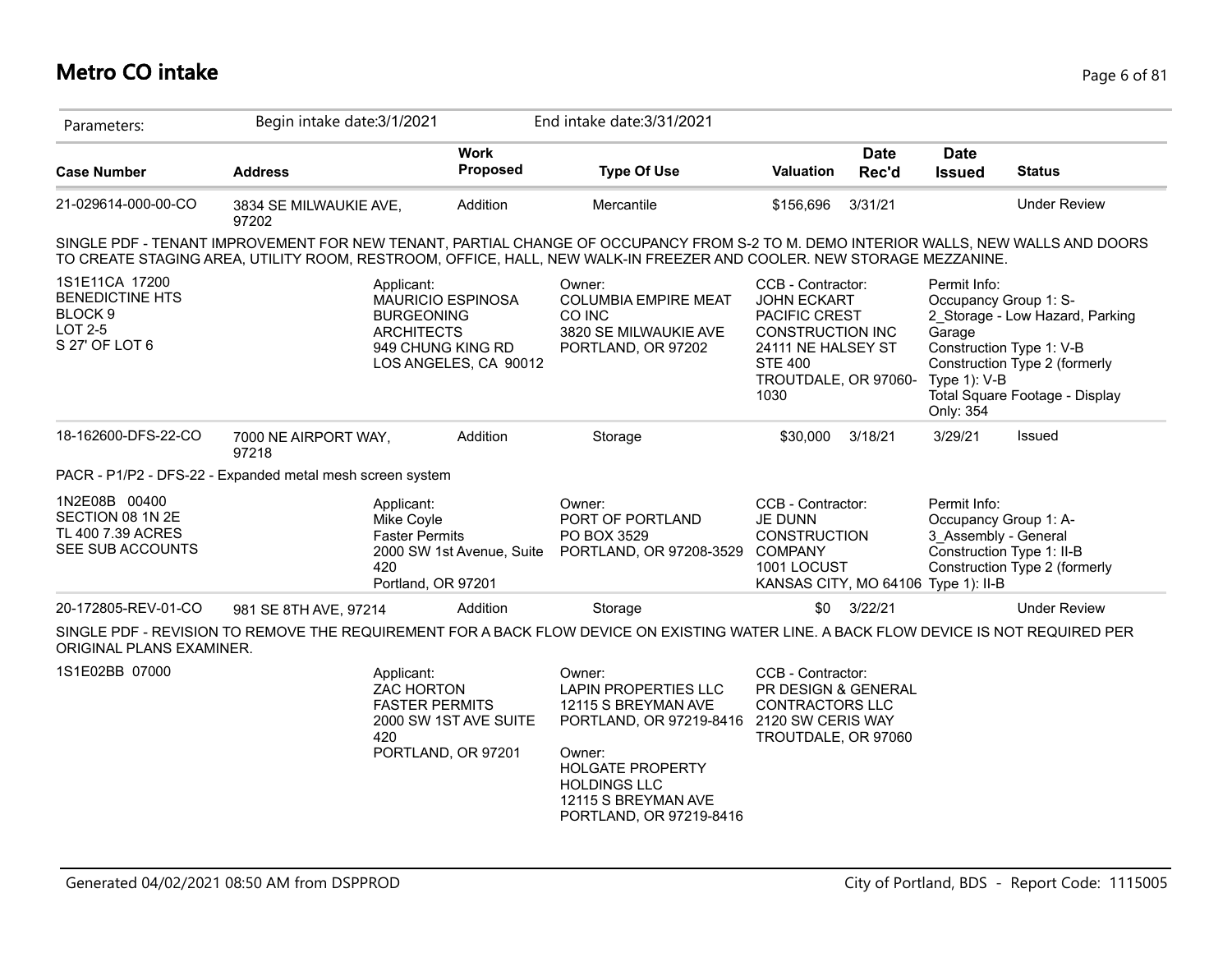## **Metro CO intake** Page 7 of 81

| Parameters:                                                                                                                              | Begin intake date: 3/1/2021             |                                                                                                                                                            | End intake date: 3/31/2021                                                                              |                                                                                                                            |                                                                                                 |
|------------------------------------------------------------------------------------------------------------------------------------------|-----------------------------------------|------------------------------------------------------------------------------------------------------------------------------------------------------------|---------------------------------------------------------------------------------------------------------|----------------------------------------------------------------------------------------------------------------------------|-------------------------------------------------------------------------------------------------|
| <b>Case Number</b>                                                                                                                       | <b>Address</b>                          | <b>Work</b><br><b>Proposed</b>                                                                                                                             | <b>Type Of Use</b>                                                                                      | <b>Date</b><br>Rec'd<br><b>Valuation</b>                                                                                   | <b>Date</b><br><b>Issued</b><br><b>Status</b>                                                   |
| Total # of CO Addition permit intakes:21                                                                                                 |                                         |                                                                                                                                                            |                                                                                                         |                                                                                                                            | Total valuation of CO Addition permit intakes: \$922,714                                        |
| 21-019838-000-00-CO                                                                                                                      | 3210 SE PINE ST, 97214                  | Alteration                                                                                                                                                 | Apartments/Condos<br>(3 or more units)                                                                  | 3/2/21<br>\$35,000                                                                                                         | <b>Under Review</b>                                                                             |
|                                                                                                                                          |                                         |                                                                                                                                                            | SINGLE PDF - REPLACE LOAD BEARING WALL WITH LOAD BEARING WALL BEAM ON 1ST FLOOR OF TRIPLEX.             |                                                                                                                            |                                                                                                 |
| 1N1E36CD 03900<br><b>SCHMEERS ADD</b><br>BLOCK 6<br>LOT <sub>9</sub>                                                                     |                                         | Applicant:<br><b>LOUIS VANDENBERG</b><br>THE CAREFUL<br><b>REMODELERS</b><br>10940 SW BARNES RD<br>SUITE 145<br>PORTLAND OR 97225                          | Owner:<br>3210 SE PINE LLC<br>1725 NE 44TH AVE<br>PORTLAND, OR 97213                                    | CCB - Contractor:<br><b>LOUIS VANDENBERG</b><br>THE CAREFUL<br><b>REMODELERS INC</b><br>PO BOX 90397<br>PORTLAND, OR 97290 | Permit Info:<br>Occupancy Group 1: R-<br>2 Residential Multi-family<br>Construction Type 1: V-B |
| 21-020359-000-00-CO                                                                                                                      | 1420 NW LOVEJOY ST - UNIT<br>712, 97209 | Alteration                                                                                                                                                 | Apartments/Condos<br>(3 or more units)                                                                  | \$37.094<br>3/3/21                                                                                                         | <b>Under Review</b>                                                                             |
|                                                                                                                                          |                                         |                                                                                                                                                            | SINGLE PDF - INTERIOR ALTERATION TO LOFT OF 2 STORY CONDO, REMOVE INTERIOR PARTITIONS.                  |                                                                                                                            |                                                                                                 |
| 1N1E33AD 70446<br>MARSHALL-WELLS LOFTS CONDOMINIUMS<br><b>LOT 712</b>                                                                    |                                         | Applicant:<br>MICHELLE JERESEK<br><b>IVON STREET STUDIO</b><br>1028 SE WATER ST #260<br>PORTLAND, OR 97214                                                 | Owner:<br><b>RENEE CARISIO-FARBER</b><br>1420 NW LOVEJOY ST #712<br>PORTLAND, OR 97209-2753             | CCB - Contractor:<br><b>ITG CONSTRUCTION</b><br><b>LLC</b><br>4314 SE HARRISON ST<br>MILWAUKIE, OR 97222                   | Permit Info:<br>Occupancy Group 1: R-<br>2 Residential Multi-family                             |
| 21-014386-000-00-CO                                                                                                                      | 645 N SARATOGA ST, 97217                | Alteration                                                                                                                                                 | Apartments/Condos<br>(3 or more units)                                                                  | \$152,906<br>3/4/21                                                                                                        | <b>Under Review</b>                                                                             |
|                                                                                                                                          |                                         | Replace windows, roofing and siding. Repair trash enclosures w/21-014388/89/90-CO. Building 29 East.                                                       |                                                                                                         |                                                                                                                            |                                                                                                 |
| 1N1E15BD 00125A1<br>ROSEMONT COMMONS<br>LOT <sub>29</sub><br>IMPS ONLY SEE R503127 (R72690-0580) FOR<br>LAND<br>POTENTIAL ADDITIONAL TAX |                                         | Applicant:<br>AMANDA DONOFRIO<br><b>BERGSUND DELANEY</b><br><b>ARCHITECTURE &amp;</b><br><b>PLANNING</b><br>1369 OLIVE ST<br>EUGENE OR 97401<br><b>USA</b> | Owner:<br>ROSEMONT TOWN HOMES<br><b>ASSOCIATES LP</b><br>2316 SE WILLARD ST<br>MILWAUKIE, OR 97222-7740 | CCB - Contractor:<br><b>LMC INC</b><br>19200 SW TETON AVE<br>TUALATIN, OR 97062                                            | Permit Info:<br>Occupancy Group 1: R-<br>2 Residential Multi-family<br>Construction Type 1: V-B |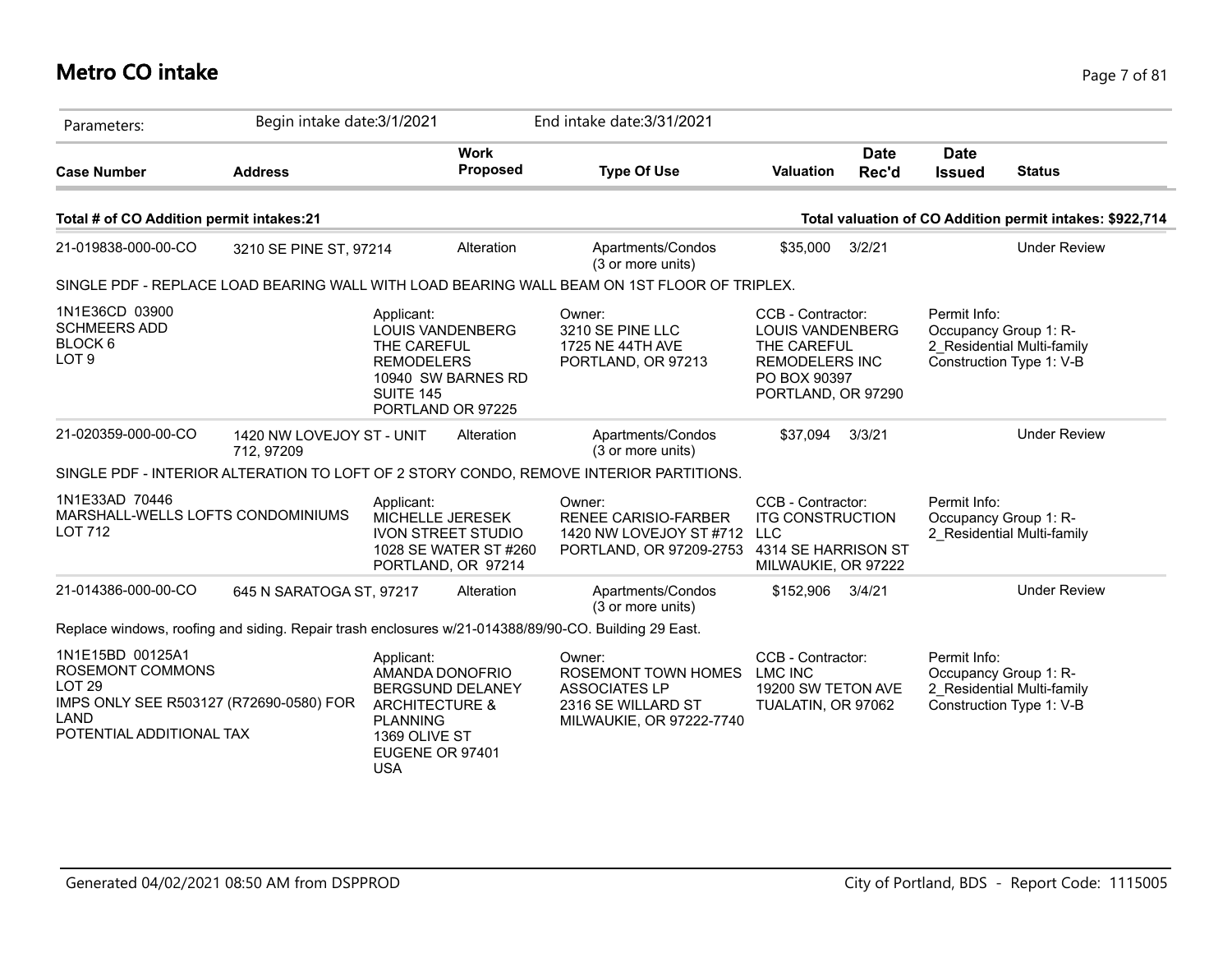## **Metro CO intake** Page 8 of 81

| Parameters:                                                                                                                                 | Begin intake date: 3/1/2021   |                                                                                                              |                                                                      | End intake date: 3/31/2021                                                                                                               |                                                                                                                                                        |                      |                              |                                                                                 |
|---------------------------------------------------------------------------------------------------------------------------------------------|-------------------------------|--------------------------------------------------------------------------------------------------------------|----------------------------------------------------------------------|------------------------------------------------------------------------------------------------------------------------------------------|--------------------------------------------------------------------------------------------------------------------------------------------------------|----------------------|------------------------------|---------------------------------------------------------------------------------|
| <b>Case Number</b>                                                                                                                          | <b>Address</b>                |                                                                                                              | <b>Work</b><br><b>Proposed</b>                                       | <b>Type Of Use</b>                                                                                                                       | Valuation                                                                                                                                              | <b>Date</b><br>Rec'd | <b>Date</b><br><b>Issued</b> | <b>Status</b>                                                                   |
| 21-014388-000-00-CO                                                                                                                         | 645 N SARATOGA ST, 97217      |                                                                                                              | Alteration                                                           | Apartments/Condos<br>(3 or more units)                                                                                                   | \$171,724                                                                                                                                              | 3/4/21               |                              | <b>Under Review</b>                                                             |
| Replace windows, roofing and siding w/21-014386/89/90-CO. Building 29 West.                                                                 |                               |                                                                                                              |                                                                      |                                                                                                                                          |                                                                                                                                                        |                      |                              |                                                                                 |
| 1N1E15BD 00125A1<br>ROSEMONT COMMONS<br>LOT <sub>29</sub><br>IMPS ONLY SEE R503127 (R72690-0580) FOR<br>LAND<br>POTENTIAL ADDITIONAL TAX    |                               | Applicant:<br><b>ARCHITECTURE &amp;</b><br><b>PLANNING</b><br>1369 OLIVE ST<br>EUGENE OR 97401<br><b>USA</b> | AMANDA DONOFRIO<br>BERGSUND DELANEY                                  | Owner:<br>ROSEMONT TOWN HOMES<br><b>ASSOCIATES LP</b><br>2316 SE WILLARD ST<br>MILWAUKIE, OR 97222-7740                                  | CCB - Contractor:<br><b>LMC INC</b><br>19200 SW TETON AVE<br>TUALATIN, OR 97062                                                                        |                      | Permit Info:                 | Occupancy Group 1: R-<br>2 Residential Multi-family<br>Construction Type 1: V-B |
| 21-014389-000-00-CO                                                                                                                         | 628 N SARATOGA ST, 97217      |                                                                                                              | Alteration                                                           | Apartments/Condos<br>(3 or more units)                                                                                                   | \$261,480                                                                                                                                              | 3/4/21               |                              | <b>Under Review</b>                                                             |
| Replace windows, roofing and siding w/21-014386/88/90-CO Building 28.                                                                       |                               |                                                                                                              |                                                                      |                                                                                                                                          |                                                                                                                                                        |                      |                              |                                                                                 |
| 1N1E15BD 00126A1<br><b>ROSEMONT COMMONS</b><br><b>LOT 28</b><br>IMPS ONLY SEE R503126 (R72690-0560) FOR<br>LAND<br>POTENTIAL ADDITIONAL TAX |                               | Applicant:<br><b>ARCHITECTURE &amp;</b><br><b>PLANNING</b><br>1369 OLIVE ST<br>EUGENE OR 97401<br><b>USA</b> | AMANDA DONOFRIO<br>BERGSUND DELANEY                                  | Owner:<br>ROSEMONT TOWN HOMES<br><b>ASSOCIATES LP</b><br>2316 SE WILLARD ST<br>MILWAUKIE, OR 97222-7740                                  | CCB - Contractor:<br>LMC INC<br>19200 SW TETON AVE<br>TUALATIN, OR 97062                                                                               |                      | Permit Info:                 | Occupancy Group 1: R-<br>2 Residential Multi-family<br>Construction Type 1: V-A |
| 19-198561-REV-02-CO                                                                                                                         | 3473 SW BARBUR BLVD,<br>97239 |                                                                                                              | Alteration                                                           | Apartments/Condos<br>(3 or more units)                                                                                                   | \$0                                                                                                                                                    | 3/8/21               | 3/8/21                       | Final                                                                           |
|                                                                                                                                             |                               |                                                                                                              |                                                                      | SINGLE PDF - REVISION TO CHANGE DECK RAILING SYSTEM FROM GLASS TO PICKET RAILING. W/ 19-198547- REV-02-CO                                |                                                                                                                                                        |                      |                              |                                                                                 |
| 1S1E10BC 80000<br><b>GENERAL COMMON ELEMENTS</b>                                                                                            |                               | Applicant:<br><b>IBI BUILDING</b><br><b>CONSULTANTS</b>                                                      | <b>MIKE MONTGOMERY</b><br>15240 SE 82ND DRIVE<br>CLACKAMAS, OR 97015 | Owner:<br>ASSOCIATION OF UNIT<br>OWNERS OF LAIR HILL<br><b>HEIGHTS CONDO</b><br>4380 S MACADAM AVE STE<br>295<br>PORTLAND, OR 97239-6436 | CCB - Contractor:<br><b>NICK PIATKOFF</b><br><b>I &amp; E CONSTRUCTION</b><br><b>INC</b><br>27375 SW PARKWAY<br><b>AVE</b><br>WILSONVILLE, OR<br>97070 |                      |                              |                                                                                 |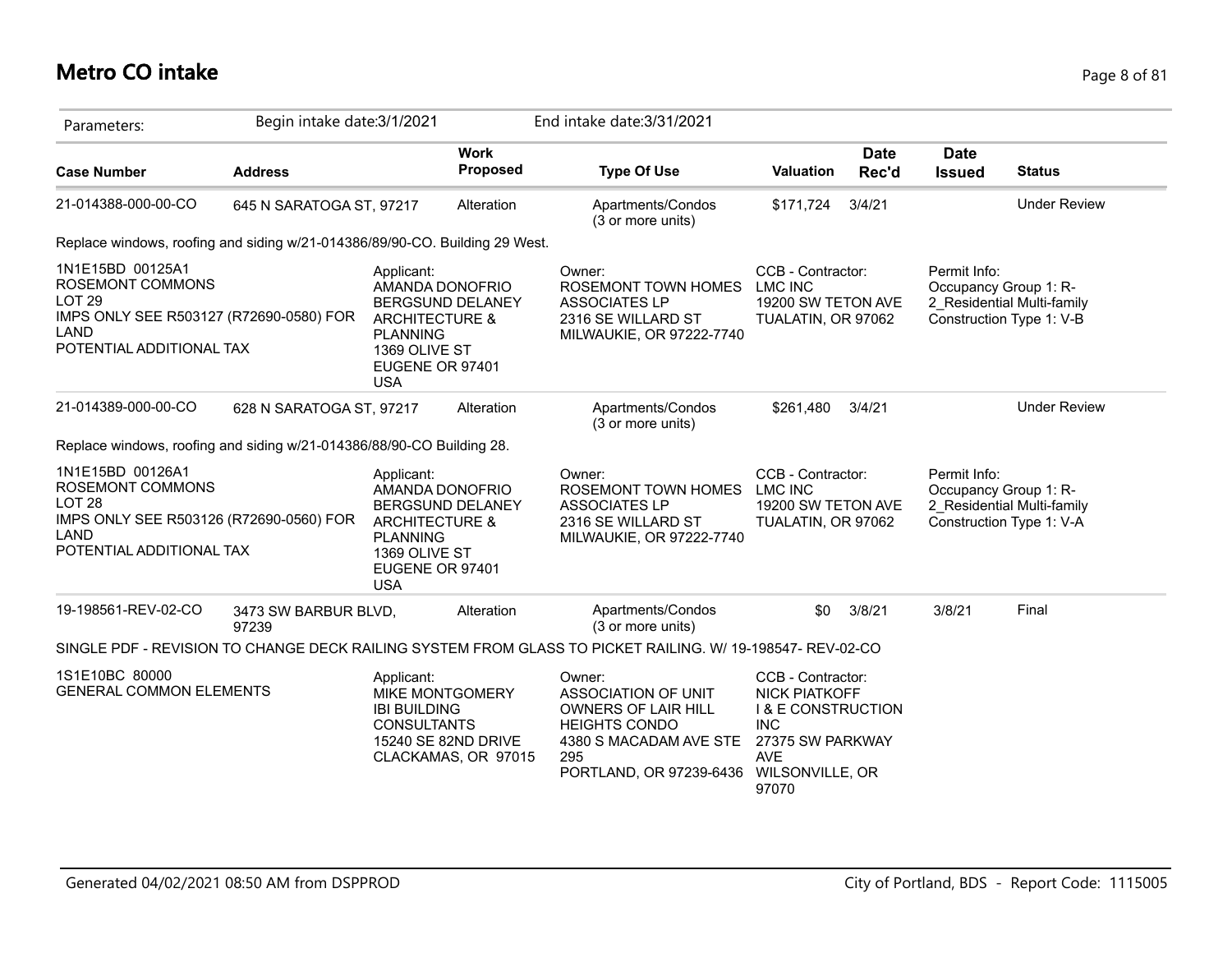## **Metro CO intake** Page 9 of 81

| Parameters:                                                                                                                              | Begin intake date: 3/1/2021   |                                                                                                                                 |                                | End intake date: 3/31/2021                                                                                                                               |                                                                                                                                     |                      |                              |                                                                                 |
|------------------------------------------------------------------------------------------------------------------------------------------|-------------------------------|---------------------------------------------------------------------------------------------------------------------------------|--------------------------------|----------------------------------------------------------------------------------------------------------------------------------------------------------|-------------------------------------------------------------------------------------------------------------------------------------|----------------------|------------------------------|---------------------------------------------------------------------------------|
| <b>Case Number</b>                                                                                                                       | <b>Address</b>                |                                                                                                                                 | <b>Work</b><br><b>Proposed</b> | <b>Type Of Use</b>                                                                                                                                       | Valuation                                                                                                                           | <b>Date</b><br>Rec'd | <b>Date</b><br><b>Issued</b> | <b>Status</b>                                                                   |
| 19-198569-REV-02-CO                                                                                                                      | 3505 SW BARBUR BLVD,<br>97239 |                                                                                                                                 | Alteration                     | Apartments/Condos<br>(3 or more units)                                                                                                                   | \$0                                                                                                                                 | 3/8/21               | 3/8/21                       | Final                                                                           |
|                                                                                                                                          |                               |                                                                                                                                 |                                | SINGLE PDF - REVISION TO CHANGE DECK RAILING SYSTEM FROM GLASS TO PICKET RAILING. W/ 19-198547- REV-02-CO                                                |                                                                                                                                     |                      |                              |                                                                                 |
| 1S1E10BC 80000<br><b>GENERAL COMMON ELEMENTS</b>                                                                                         |                               | Applicant:<br><b>MIKE MONTGOMERY</b><br><b>IBI BUILDING</b><br><b>CONSULTANTS</b><br>15240 SE 82ND DRIVE                        | CLACKAMAS, OR 97015            | Owner:<br>ASSOCIATION OF UNIT<br>OWNERS OF LAIR HILL<br><b>HEIGHTS CONDO</b><br>4380 S MACADAM AVE STE<br>295<br>PORTLAND, OR 97239-6436 WILSONVILLE, OR | CCB - Contractor:<br><b>NICK PIATKOFF</b><br><b>I &amp; E CONSTRUCTION</b><br><b>INC</b><br>27375 SW PARKWAY<br><b>AVE</b><br>97070 |                      |                              |                                                                                 |
| 21-014390-000-00-CO                                                                                                                      | 645 N SARATOGA ST, 97217      |                                                                                                                                 | Alteration                     | Apartments/Condos<br>(3 or more units)                                                                                                                   | \$171,724                                                                                                                           | 3/8/21               |                              | <b>Under Review</b>                                                             |
| Replace windows, roofing and siding w/21-014386/88/89-CO. Building 29 Center.                                                            |                               |                                                                                                                                 |                                |                                                                                                                                                          |                                                                                                                                     |                      |                              |                                                                                 |
| 1N1E15BD 00125A1<br>ROSEMONT COMMONS<br>LOT <sub>29</sub><br>IMPS ONLY SEE R503127 (R72690-0580) FOR<br>LAND<br>POTENTIAL ADDITIONAL TAX |                               | Applicant:<br>AMANDA DONOFRIO<br><b>ARCHITECTURE &amp;</b><br><b>PLANNING</b><br>1369 OLIVE ST<br>EUGENE OR 97401<br><b>USA</b> | <b>BERGSUND DELANEY</b>        | Owner:<br>ROSEMONT TOWN HOMES<br><b>ASSOCIATES LP</b><br>2316 SE WILLARD ST<br>MILWAUKIE, OR 97222-7740                                                  | CCB - Contractor:<br>LMC INC<br>19200 SW TETON AVE<br>TUALATIN, OR 97062                                                            |                      | Permit Info:                 | Occupancy Group 1: R-<br>2 Residential Multi-family<br>Construction Type 1: V-B |
| 21-022280-000-00-CO                                                                                                                      | 1233 NE SCHUYLER ST,<br>97212 |                                                                                                                                 | Alteration                     | Apartments/Condos<br>(3 or more units)                                                                                                                   | \$76.092                                                                                                                            | 3/9/21               |                              | <b>Under Review</b>                                                             |
|                                                                                                                                          |                               |                                                                                                                                 |                                | SINGLE PDF - VOLUNTARY FOUNDATION UNDERPINNING USING (22) PUSH PIERS, (5) GROUTED MICROPILES, AND (14) SMART JACKS. NEW EGRESS WINDOW.                   |                                                                                                                                     |                      |                              |                                                                                 |
| 1N1E26CD 08400<br><b>HOLLADAYS ADD</b><br>BLOCK 257<br>E 1/2 OF LOT 5&6                                                                  |                               | Applicant:<br><b>Emily Singleton</b><br>TerraFirma Foundation<br>Systems<br>13110 SW Wall St.<br>Tigard, OR 97223               |                                | Owner:<br>KATHLEEN ANN SEGRIN TR TERRAFIRMA<br>15807 S LUCKY LN<br>OREGON CITY, OR 97045                                                                 | CCB - Contractor:<br><b>FOUNDATION REPAIR</b><br><b>INC</b><br>761 NE GARDEN<br><b>VALLEY BLVD</b><br>ROSEBURG, OR 97470            |                      | Permit Info:                 | Occupancy Group 1: R-<br>2 Residential Multi-family<br>Construction Type 1: V-B |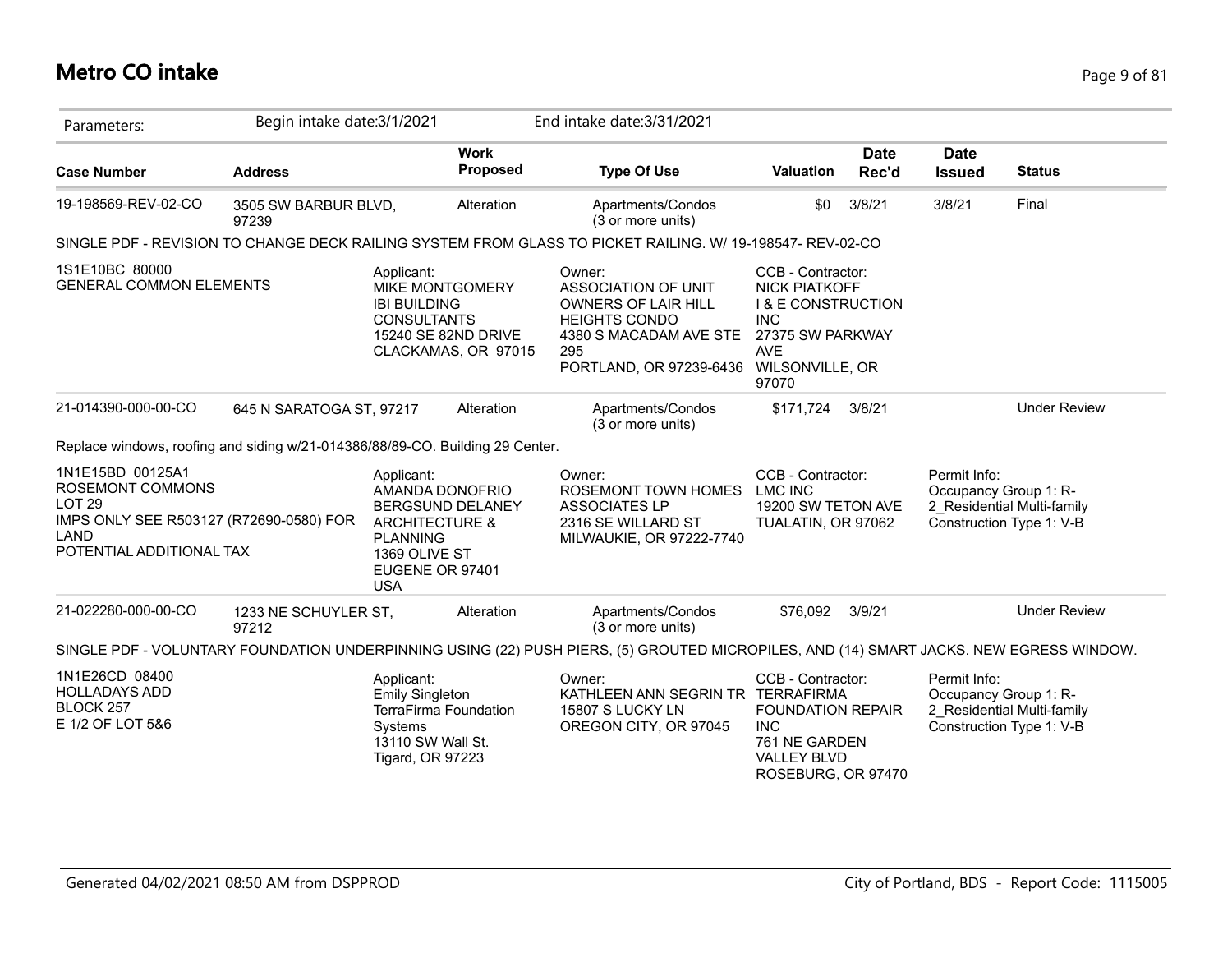## **Metro CO intake** Page 10 of 81

| Parameters:                                                                        | Begin intake date: 3/1/2021              |                                                                                                                     |                                                                                             | End intake date: 3/31/2021                                                                                                                                  |                                                                                                                                                |                      |                                                                   |                                                          |
|------------------------------------------------------------------------------------|------------------------------------------|---------------------------------------------------------------------------------------------------------------------|---------------------------------------------------------------------------------------------|-------------------------------------------------------------------------------------------------------------------------------------------------------------|------------------------------------------------------------------------------------------------------------------------------------------------|----------------------|-------------------------------------------------------------------|----------------------------------------------------------|
| <b>Case Number</b>                                                                 | <b>Address</b>                           |                                                                                                                     | <b>Work</b><br>Proposed                                                                     | <b>Type Of Use</b>                                                                                                                                          | Valuation                                                                                                                                      | <b>Date</b><br>Rec'd | <b>Date</b><br><b>Issued</b>                                      | <b>Status</b>                                            |
| 21-023164-000-00-CO                                                                | 12 NE FREMONT ST - UNIT<br>801, 97212    |                                                                                                                     | Alteration                                                                                  | Apartments/Condos<br>(3 or more units)                                                                                                                      | \$25,000                                                                                                                                       | 3/12/21              |                                                                   | <b>Under Review</b>                                      |
| SINGLE PDF - ADD 2ND BEDROOM AND CLOSET TO 8TH FLOOR WEST.                         |                                          |                                                                                                                     |                                                                                             |                                                                                                                                                             |                                                                                                                                                |                      |                                                                   |                                                          |
| 1N1E27AA 50016<br>CARBON TWELVE CONDOMINIUMS<br><b>UNIT 801</b>                    |                                          | Applicant:<br><b>WALTER STERN</b><br><b>FASTER PERMITS</b><br>420                                                   | 2000 SW 1ST AVE. STE<br>PORTLAND OR 97201                                                   | Owner:<br><b>MARK WILKINSON</b><br>12 NE FREMONT ST #801<br>PORTLAND, OR 97212<br>Owner:<br><b>MARK HORN</b><br>12 NE FREMONT ST #801<br>PORTLAND, OR 97212 | CCB - Contractor:<br><b>ANDREW GOLD</b><br><b>GOLD STAR DESIGN &amp;</b><br><b>CONSTRUCTION LLC</b><br>2528 SE SALMON ST<br>PORTLAND, OR 97214 |                      | Permit Info:<br>Occupancy Group 1: R-                             | 2 Residential Multi-family<br>Construction Type 1: III-A |
| 21-024030-000-00-CO                                                                | 930 SW GIBBS ST, 97239                   |                                                                                                                     | Alteration                                                                                  | Apartments/Condos<br>(3 or more units)                                                                                                                      | \$185,000                                                                                                                                      | 3/12/21              |                                                                   | <b>Under Review</b>                                      |
| SINGLE PDF - REPLACE GUARDRAILS                                                    |                                          |                                                                                                                     |                                                                                             |                                                                                                                                                             |                                                                                                                                                |                      |                                                                   |                                                          |
| 1S1E09AC 07400<br>PORTLAND CITY HMSTD<br>BLOCK <sub>71</sub><br><b>LOT 7&amp;8</b> |                                          | Applicant:<br><b>ANDY MCBRIDE</b><br><b>CASCADE NW</b><br><b>CONSTRUCTION</b><br>801 E MAIN ST<br>MOLALLA, OR 97038 |                                                                                             | Owner:<br><b>CARON FAMILY LLC</b><br>4405 SW DONNER WAY<br>PORTLAND, OR 97239                                                                               | CCB - Contractor:<br><b>BEAR CREEK SERVICES</b><br><b>INC</b><br>801 MAIN STREET<br>MOLALLA, OR 97038                                          |                      | Permit Info:<br>Occupancy Group 1: R-                             | 2 Residential Multi-family<br>Construction Type 1: V-B   |
| 21-024147-000-00-CO                                                                | 1001 NW LOVEJOY ST - UNIT<br>1610, 97209 |                                                                                                                     | Alteration                                                                                  | Apartments/Condos<br>(3 or more units)                                                                                                                      | \$70,000                                                                                                                                       | 3/16/21              |                                                                   | <b>Under Review</b>                                      |
| SINGLE PDF - INTERIOR REMODEL TO KITCHEN AND BATHROOM.                             |                                          |                                                                                                                     |                                                                                             |                                                                                                                                                             |                                                                                                                                                |                      |                                                                   |                                                          |
| 1N1E34BB 50130<br>METROPOLITAN CONDOMINIUMS<br>LOT 1610                            |                                          | Applicant:<br>211                                                                                                   | <b>MIKE MONTGOMERY</b><br>SIMPL HOME DESIGNS<br>4931 SW 76TH AVE, PMB<br>PORTLAND, OR 97225 | Owner:<br><b>RAGHUVEER SHENOY &amp;</b><br>MAITHILI SHENOY REV LIV<br><b>TR</b><br>1001 NW LOVEJOY ST<br>#1610<br>PORTLAND, OR 97209                        | CCB - Contractor:<br>ZANE GOFF<br>NEIL KELLY CO INC<br>804 N ALBERTA ST<br>PORTLAND, OR 97217-<br>2693                                         |                      | Permit Info:<br>Occupancy Group 1: R-<br>Construction Type 1: I-B | 2 Residential Multi-family                               |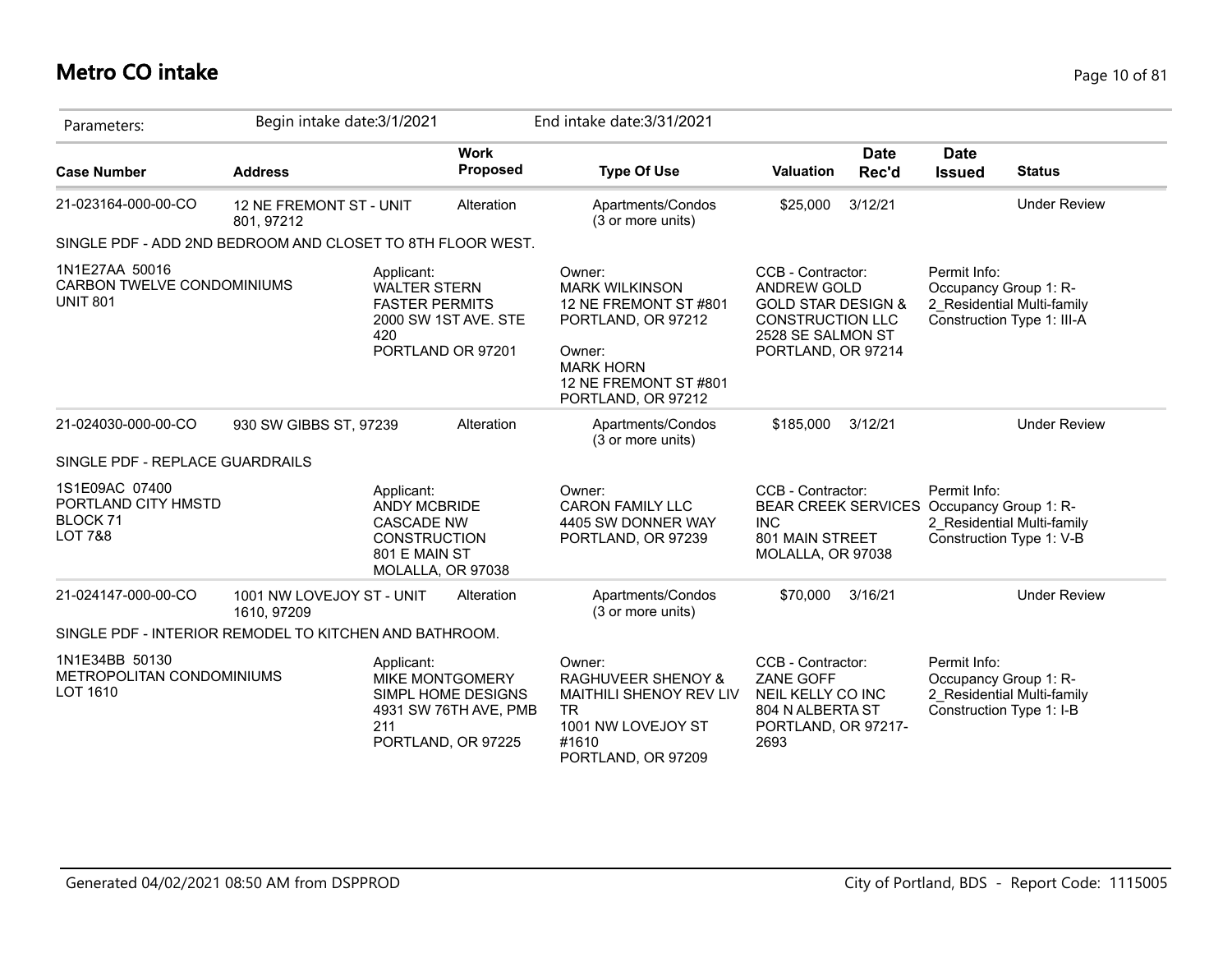# **Metro CO intake** Page 11 of 81

| Parameters:                                                                  | Begin intake date: 3/1/2021                              |                                                                       | End intake date: 3/31/2021                                                                                                |                                                                                                                                 |                      |                              |                                                                                 |
|------------------------------------------------------------------------------|----------------------------------------------------------|-----------------------------------------------------------------------|---------------------------------------------------------------------------------------------------------------------------|---------------------------------------------------------------------------------------------------------------------------------|----------------------|------------------------------|---------------------------------------------------------------------------------|
| <b>Case Number</b>                                                           | <b>Address</b>                                           | <b>Work</b><br><b>Proposed</b>                                        | <b>Type Of Use</b>                                                                                                        | <b>Valuation</b>                                                                                                                | <b>Date</b><br>Rec'd | <b>Date</b><br><b>Issued</b> | <b>Status</b>                                                                   |
| 21-024935-000-00-CO                                                          | 646 SE 60TH AVE, 97215                                   | Alteration                                                            | Apartments/Condos<br>(3 or more units)                                                                                    | \$2,000                                                                                                                         | 3/16/21              | 3/30/21                      | Issued                                                                          |
|                                                                              | SINGLE PDF - FIRE ESCAPE LOAD TESTING FOR CERTIFICATION. |                                                                       |                                                                                                                           |                                                                                                                                 |                      |                              |                                                                                 |
| 1S2E06AA 06100<br>MT TABOR CENTRAL TR<br>BLOCK <sub>2</sub><br><b>LOT 14</b> | Applicant:<br>ED NUKALA<br><b>MANAGEMENT</b><br>220      | <b>INCOME PROPERTY</b><br>1800 SW 1ST AVE Suite<br>PORTLAND, OR 97201 | Owner:<br><b>TABOR VIEW APARTMENTS</b><br><b>LLC</b><br>1800 SW 1ST AVE #220<br>PORTLAND, OR 97201                        | CCB - Contractor:<br>ED NUKALA<br><b>INCOME PROPERTY</b><br><b>MANAGEMENT CO</b><br>1800 SW 1ST SUITE 220<br>PORTLAND, OR 97201 |                      |                              |                                                                                 |
| 21-025685-000-00-CO                                                          | 11991 SE HOLGATE BLVD,<br>97266                          | Alteration                                                            | Apartments/Condos<br>(3 or more units)                                                                                    | \$40.000                                                                                                                        | 3/16/21              |                              | <b>Under Review</b>                                                             |
|                                                                              | PS-4 SINGLE PDF - REPLACE DRYWALL DUE TO FIRE DAMAGE     |                                                                       |                                                                                                                           |                                                                                                                                 |                      |                              |                                                                                 |
| 1S2E10DD 08100<br><b>GETTYSBURG</b><br>LOT <sub>17</sub>                     | Applicant:<br><b>JOHN STEMBER</b><br><b>ST, STE 100</b>  | <b>JAS ENGINEERING</b><br>1419 SE WASHINGTON<br>OREGON CITY, OR 97045 | Owner:<br><b>NEIL KING</b><br>11991 SE HOLGATE BLVD<br>PORTLAND, OR 97266<br>Owner:<br><b>NEIL KING</b><br>$\overline{ }$ | CCB - Contractor:<br>AMERIDREAM<br><b>CONSTRUCTION LLC</b><br>4204 NE 78TH STREET<br>VANCOUVER, WA 98665                        |                      | Permit Info:                 | Occupancy Group 1: R-<br>2 Residential Multi-family<br>Construction Type 1: V-B |
|                                                                              |                                                          |                                                                       | Owner:<br><b>KRYSTAL DOWD</b><br>$\,$                                                                                     |                                                                                                                                 |                      |                              |                                                                                 |
|                                                                              |                                                          |                                                                       | Owner:<br><b>JEFFREY S KING</b>                                                                                           |                                                                                                                                 |                      |                              |                                                                                 |
|                                                                              |                                                          |                                                                       | $\mathbf{F}$                                                                                                              |                                                                                                                                 |                      |                              |                                                                                 |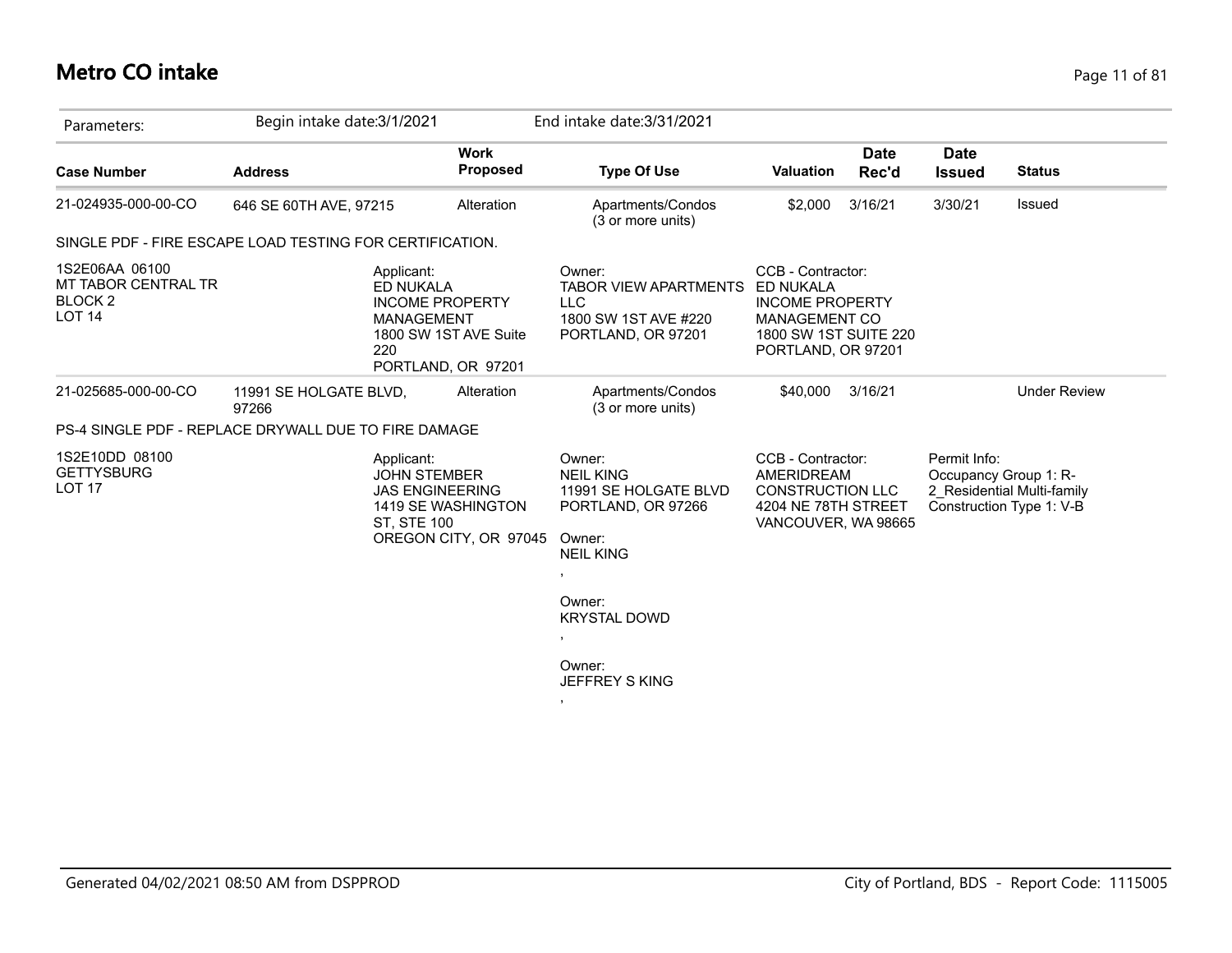# **Metro CO intake** Page 12 of 81

| Parameters:                                                                           | Begin intake date: 3/1/2021                              |                                                                                                                              | End intake date: 3/31/2021                                                                                                     |                                                                                                                                                                      |                      |                              |                                                                                 |
|---------------------------------------------------------------------------------------|----------------------------------------------------------|------------------------------------------------------------------------------------------------------------------------------|--------------------------------------------------------------------------------------------------------------------------------|----------------------------------------------------------------------------------------------------------------------------------------------------------------------|----------------------|------------------------------|---------------------------------------------------------------------------------|
| <b>Case Number</b>                                                                    | <b>Address</b>                                           | <b>Work</b><br>Proposed                                                                                                      | <b>Type Of Use</b>                                                                                                             | <b>Valuation</b>                                                                                                                                                     | <b>Date</b><br>Rec'd | <b>Date</b><br><b>Issued</b> | <b>Status</b>                                                                   |
| 21-018985-000-00-CO                                                                   | 1126 SW 12TH AVE, 97205                                  | Alteration                                                                                                                   | Apartments/Condos<br>(3 or more units)                                                                                         | \$2,000                                                                                                                                                              | 3/18/21              | 3/18/21                      | <b>Issued</b>                                                                   |
|                                                                                       | SINGLE PDF - FIRE ESCAPE LOAD TESTING FOR CERTIFICATION. |                                                                                                                              |                                                                                                                                |                                                                                                                                                                      |                      |                              |                                                                                 |
| 1S1E04AA 05000                                                                        |                                                          | Applicant:<br>ED NUKALA<br><b>INCOME PROPERTY</b><br><b>MANAGEMENT</b><br>1800 SW 1ST AVE Suite<br>220<br>PORTLAND, OR 97201 | Owner:<br>DORICOURT LIMITED<br><b>PARTNERSHIP</b><br>3662 SW TUNNELWOOD ST<br>PORTLAND, OR 97221-4147                          | CCB - Contractor:<br><b>ED NUKALA</b><br><b>INCOME PROPERTY</b><br><b>MANAGEMENT CO</b><br>1800 SW 1ST SUITE 220<br>PORTLAND, OR 97201                               |                      |                              |                                                                                 |
| 19-225086-REV-04-CO                                                                   | 929 SW SALMON ST, 97205                                  | Alteration                                                                                                                   | Apartments/Condos<br>(3 or more units)                                                                                         | \$15,000 3/23/21                                                                                                                                                     |                      | 3/24/21                      | Issued                                                                          |
|                                                                                       |                                                          |                                                                                                                              | Revision to BRB braces approved under DFS-01 to address changes in the 5th floor brace height due to existing site conditions. |                                                                                                                                                                      |                      |                              |                                                                                 |
| 1S1E04AA 01600                                                                        |                                                          | Applicant:<br>Clayton Parrish<br>Lorentz Bruun Construction<br>3611 SE 20th Ave., #300                                       | Owner:<br>FP <sub>2</sub> LP<br>135 SW ASH ST<br>PORTLAND, OR 97204                                                            | CCB - Contractor:<br>LORENTZ BRUUN CO<br><b>INC</b><br>3611 SE 20TH AVE STE<br>300<br>PORTLAND, OR 97202                                                             |                      |                              |                                                                                 |
| 19-256032-DFS-01-CO                                                                   | 650 SE 162ND AVE, 97233                                  | Alteration                                                                                                                   | Apartments/Condos<br>(3 or more units)                                                                                         | \$20,368 3/23/21                                                                                                                                                     |                      |                              | <b>Under Review</b>                                                             |
| SINGLE PDF - DFS FOR STAIR TREADS.                                                    |                                                          |                                                                                                                              |                                                                                                                                |                                                                                                                                                                      |                      |                              |                                                                                 |
| 1S3E06BB 12700<br>SECTION 06 1S 3E<br>TL 12700 3.24 ACRES<br>POTENTIAL ADDITIONAL TAX |                                                          | Applicant:<br><b>MIKE COYLE</b><br><b>FASTER PERMITS</b><br>2000 SW 1ST AVE, STE<br>420<br>PORTLAND, OR 97201                | Owner:<br>SPRINGTREE ASSOCIATES<br>IP<br>131 S HIGGINS AVE #P-1<br>MISSOULA, MT 59802                                          | CCB - Contractor:<br><b>HEADWATERS</b><br><b>CONSTRUCTION</b><br><b>COMPANY A</b><br><b>CORPORATION OF</b><br><b>IDAHO</b><br>639 W 9500 S STE 1<br>VICTOR, ID 83455 |                      | Permit Info:                 | Occupancy Group 1: R-<br>2 Residential Multi-family<br>Construction Type 1: V-B |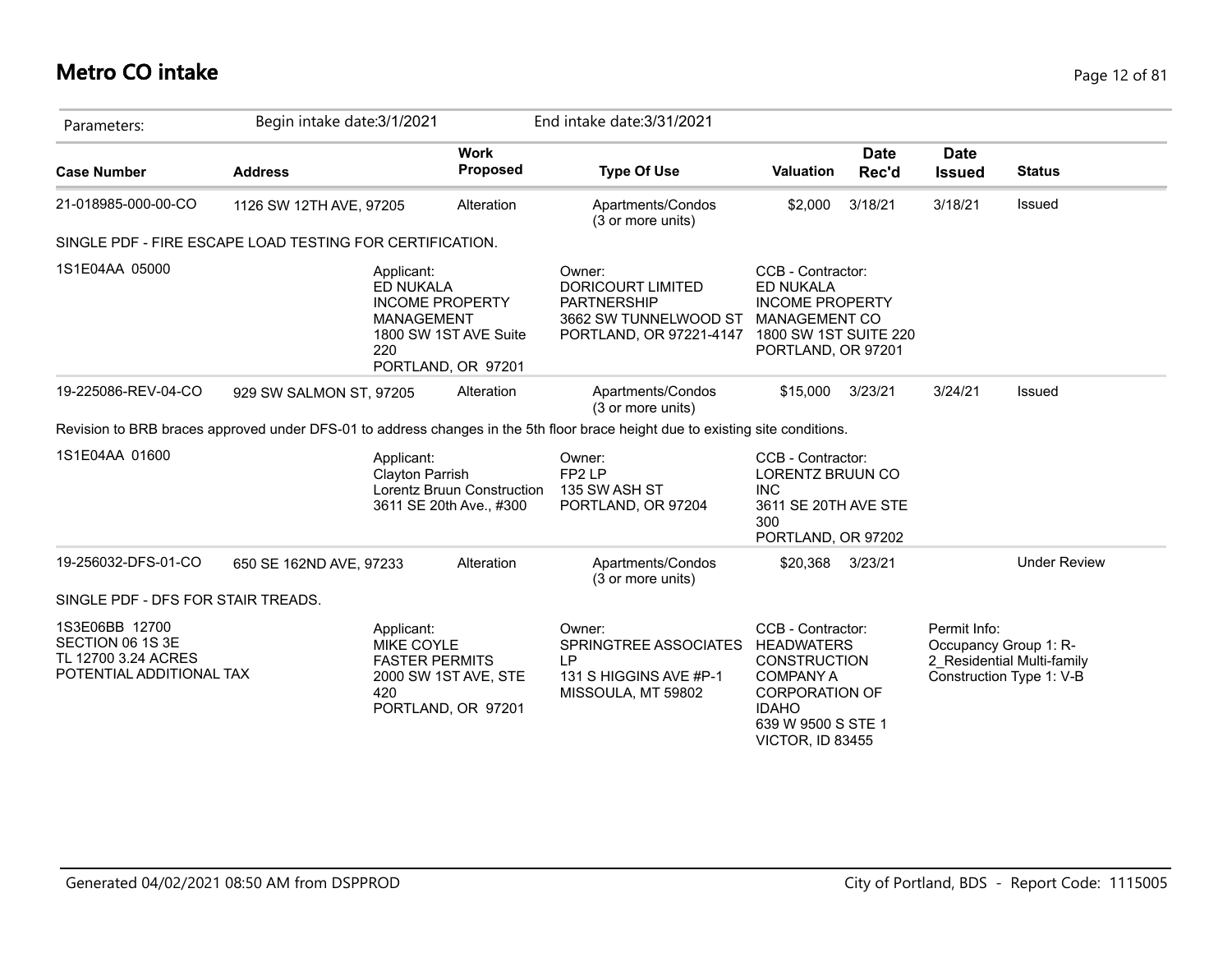## **Metro CO intake** Page 13 of 81

| Parameters:                                                                           | Begin intake date: 3/1/2021 |                                                                 |                                            | End intake date: 3/31/2021                                                            |                                                                                                                                                                             |                      |                                       |                                                        |
|---------------------------------------------------------------------------------------|-----------------------------|-----------------------------------------------------------------|--------------------------------------------|---------------------------------------------------------------------------------------|-----------------------------------------------------------------------------------------------------------------------------------------------------------------------------|----------------------|---------------------------------------|--------------------------------------------------------|
| <b>Case Number</b>                                                                    | <b>Address</b>              |                                                                 | <b>Work</b><br><b>Proposed</b>             | <b>Type Of Use</b>                                                                    | <b>Valuation</b>                                                                                                                                                            | <b>Date</b><br>Rec'd | <b>Date</b><br><b>Issued</b>          | <b>Status</b>                                          |
| 19-256085-DFS-01-CO                                                                   | 650 SE 162ND AVE, 97233     |                                                                 | Alteration                                 | Apartments/Condos<br>(3 or more units)                                                | \$20,368                                                                                                                                                                    | 3/23/21              |                                       | <b>Under Review</b>                                    |
| SINGLE PDF - DFS FOR STAIR TREADS.                                                    |                             |                                                                 |                                            |                                                                                       |                                                                                                                                                                             |                      |                                       |                                                        |
| 1S3E06BB 12700<br>SECTION 06 1S 3E<br>TL 12700 3.24 ACRES<br>POTENTIAL ADDITIONAL TAX |                             | Applicant:<br>MIKE COYLE<br><b>FASTER PERMITS</b><br>420        | 2000 SW 1ST AVE, STE<br>PORTLAND, OR 97201 | Owner:<br>SPRINGTREE ASSOCIATES<br>LP<br>131 S HIGGINS AVE #P-1<br>MISSOULA, MT 59802 | CCB - Contractor:<br><b>HEADWATERS</b><br><b>CONSTRUCTION</b><br><b>COMPANY A</b><br><b>CORPORATION OF</b><br><b>IDAHO</b><br>639 W 9500 S STE 1<br>VICTOR, ID 83455        |                      | Permit Info:<br>Occupancy Group 1: R- | 2 Residential Multi-family<br>Construction Type 1: V-B |
| 19-256098-DFS-01-CO                                                                   | 650 SE 162ND AVE, 97233     |                                                                 | Alteration                                 | Apartments/Condos<br>(3 or more units)                                                | \$20,368                                                                                                                                                                    | 3/23/21              |                                       | <b>Under Review</b>                                    |
| SINGLE PDF - DFS FOR STAIR TREADS.                                                    |                             |                                                                 |                                            |                                                                                       |                                                                                                                                                                             |                      |                                       |                                                        |
| 1S3E06BB 12700<br>SECTION 06 1S 3E<br>TL 12700 3.24 ACRES<br>POTENTIAL ADDITIONAL TAX |                             | Applicant:<br>MIKE COYLE<br><b>FASTER PERMITS</b><br>420        | 2000 SW 1ST AVE, STE<br>PORTLAND, OR 97201 | Owner:<br>SPRINGTREE ASSOCIATES<br>LP<br>131 S HIGGINS AVE #P-1<br>MISSOULA, MT 59802 | CCB - Contractor:<br><b>HEADWATERS</b><br><b>CONSTRUCTION</b><br><b>COMPANY A</b><br><b>CORPORATION OF</b><br><b>IDAHO</b><br>639 W 9500 S STE 1<br><b>VICTOR, ID 83455</b> |                      |                                       |                                                        |
| 19-256173-DFS-01-CO                                                                   | 626 SE 162ND AVE, 97233     |                                                                 | Alteration                                 | Apartments/Condos<br>(3 or more units)                                                | \$20,368                                                                                                                                                                    | 3/23/21              |                                       | <b>Under Review</b>                                    |
| SINGLE PDF - DFS FOR STAIR TREADS.                                                    |                             |                                                                 |                                            |                                                                                       |                                                                                                                                                                             |                      |                                       |                                                        |
| 1S3E06BB 12700                                                                        |                             | Applicant:<br><b>MIKE COYLE</b><br><b>FASTER PERMITS</b><br>420 | 2000 SW 1ST AVE, STE<br>PORTLAND, OR 97201 | Owner:<br>SPRINGTREE ASSOCIATES<br>LP<br>131 S HIGGINS AVE #P-1<br>MISSOULA, MT 59802 | CCB - Contractor:<br><b>HEADWATERS</b><br><b>CONSTRUCTION</b><br><b>COMPANY A</b><br><b>CORPORATION OF</b><br><b>IDAHO</b><br>639 W 9500 S STE 1<br>VICTOR, ID 83455        |                      |                                       |                                                        |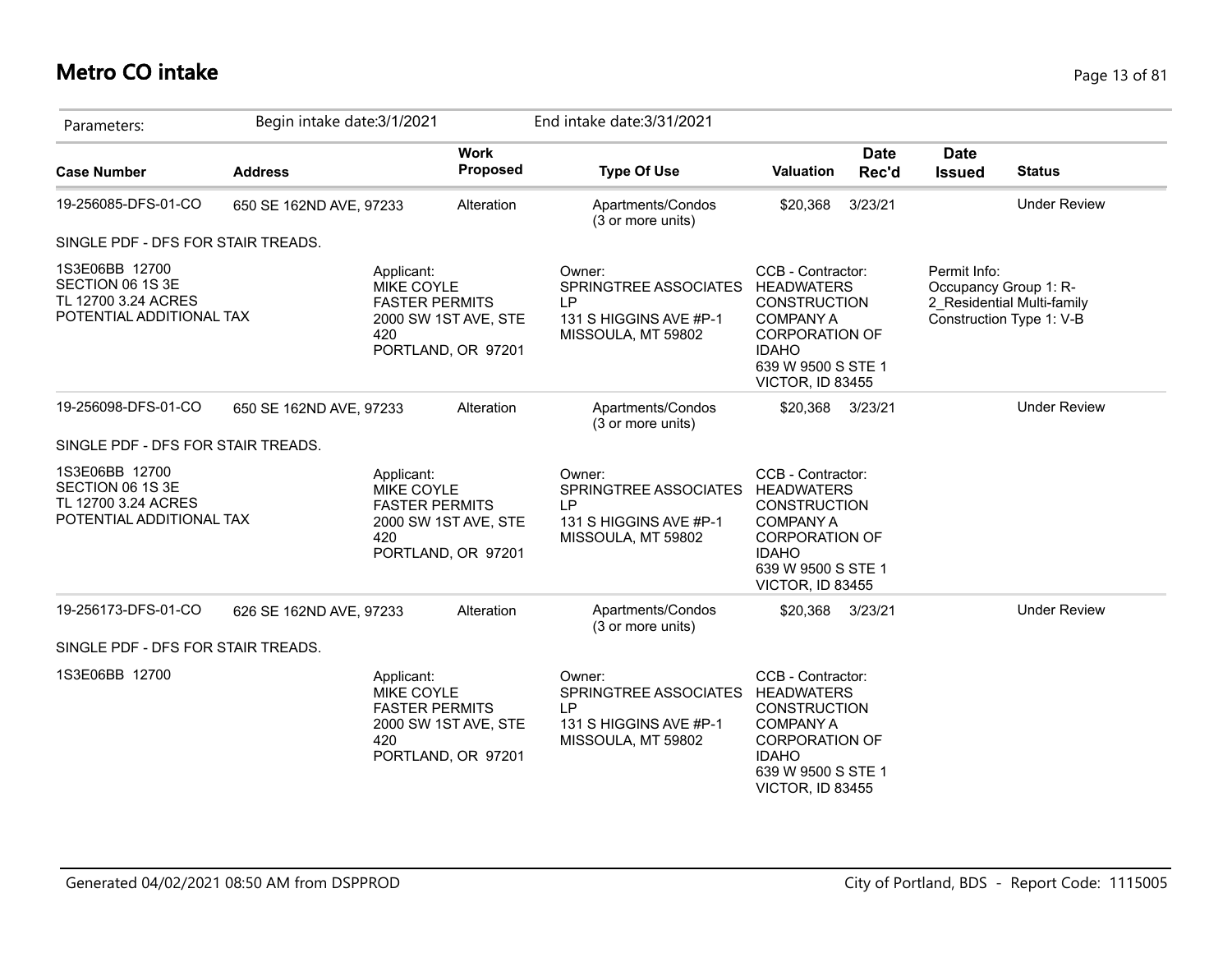#### **Metro CO intake** Page 14 of 81

| Parameters:                                                      | Begin intake date: 3/1/2021                             |                                                                                                            | End intake date: 3/31/2021                                                                                                               |                                                                                                                                                                      |                      |                              |                                                                                 |
|------------------------------------------------------------------|---------------------------------------------------------|------------------------------------------------------------------------------------------------------------|------------------------------------------------------------------------------------------------------------------------------------------|----------------------------------------------------------------------------------------------------------------------------------------------------------------------|----------------------|------------------------------|---------------------------------------------------------------------------------|
| <b>Case Number</b>                                               | <b>Address</b>                                          | <b>Work</b><br><b>Proposed</b>                                                                             | <b>Type Of Use</b>                                                                                                                       | <b>Valuation</b>                                                                                                                                                     | <b>Date</b><br>Rec'd | <b>Date</b><br><b>Issued</b> | <b>Status</b>                                                                   |
| 19-256185-DFS-01-CO                                              | 626 SE 162ND AVE, 97233                                 | Alteration                                                                                                 | Apartments/Condos<br>(3 or more units)                                                                                                   | \$20,368                                                                                                                                                             | 3/23/21              |                              | <b>Under Review</b>                                                             |
| SINGLE PDF - DFS FOR STAIR TREADS.                               |                                                         |                                                                                                            |                                                                                                                                          |                                                                                                                                                                      |                      |                              |                                                                                 |
| 1S3E06BB 12700                                                   | 420                                                     | Applicant:<br>MIKE COYLE<br><b>FASTER PERMITS</b><br>2000 SW 1ST AVE, STE<br>PORTLAND, OR 97201            | Owner:<br>SPRINGTREE ASSOCIATES<br><b>LP</b><br>131 S HIGGINS AVE #P-1<br>MISSOULA, MT 59802                                             | CCB - Contractor:<br><b>HEADWATERS</b><br><b>CONSTRUCTION</b><br><b>COMPANY A</b><br><b>CORPORATION OF</b><br><b>IDAHO</b><br>639 W 9500 S STE 1<br>VICTOR, ID 83455 |                      |                              |                                                                                 |
| 19-256192-DFS-01-CO                                              | 626 SE 162ND AVE, 97233                                 | Alteration                                                                                                 | Apartments/Condos<br>(3 or more units)                                                                                                   | \$20,368                                                                                                                                                             | 3/23/21              |                              | <b>Under Review</b>                                                             |
| SINGLE PDF - DFS FOR STAIR TREADS.                               |                                                         |                                                                                                            |                                                                                                                                          |                                                                                                                                                                      |                      |                              |                                                                                 |
| 1S3E06BB 12700                                                   | 420                                                     | Applicant:<br><b>MIKE COYLE</b><br><b>FASTER PERMITS</b><br>2000 SW 1ST AVE, STE<br>PORTLAND, OR 97201     | Owner:<br>SPRINGTREE ASSOCIATES<br>I P<br>131 S HIGGINS AVE #P-1<br>MISSOULA, MT 59802                                                   | CCB - Contractor:<br>HEADWATERS<br><b>CONSTRUCTION</b><br><b>COMPANY A</b><br><b>CORPORATION OF</b><br><b>IDAHO</b><br>639 W 9500 S STE 1<br>VICTOR, ID 83455        |                      |                              |                                                                                 |
| 19-134241-REV-06-CO                                              | 1000 SW VISTA AVE, 97205                                | Alteration                                                                                                 | Apartments/Condos<br>(3 or more units)                                                                                                   | \$0                                                                                                                                                                  | 3/26/21              | 3/29/21                      | Issued                                                                          |
|                                                                  | UNIT MATRIX). DUE TO CURRENT APARTMENT TENANT MOVE OUT. |                                                                                                            | SINGLE PDF: REVISION TO CHANGE TWO PAIRS OF APARTMENTS IN THE PERMITTED SCOPE TO BE SWAPPED WITH A DIFFERENT PAIR OF UNITS (SEE ATTACHED |                                                                                                                                                                      |                      |                              |                                                                                 |
| 1N1E33CD 04200<br>JOHNSONS ADD<br>BLOCK <sub>3</sub><br>LOT 1-12 | 200                                                     | Applicant:<br><b>CHARLES KIDWELL</b><br><b>ROBERT S LEEB</b><br><b>ARCHITECTS</b><br>71 SW OAK STREET, STE | Owner:<br><b>VISTA ST CLAIR</b><br><b>APARTMENTS LLC</b><br>101 SW MAIN ST #1210<br>PORTLAND, OR 97204                                   | CCB - Contractor:<br>R & H CONSTRUCTION<br>CO<br>2019 NW WILSON ST<br>PORTLAND, OR 97209                                                                             |                      | Permit Info:                 | Occupancy Group 1: R-<br>2 Residential Multi-family<br>Construction Type 1: I-A |

PORTLAND, OR 97204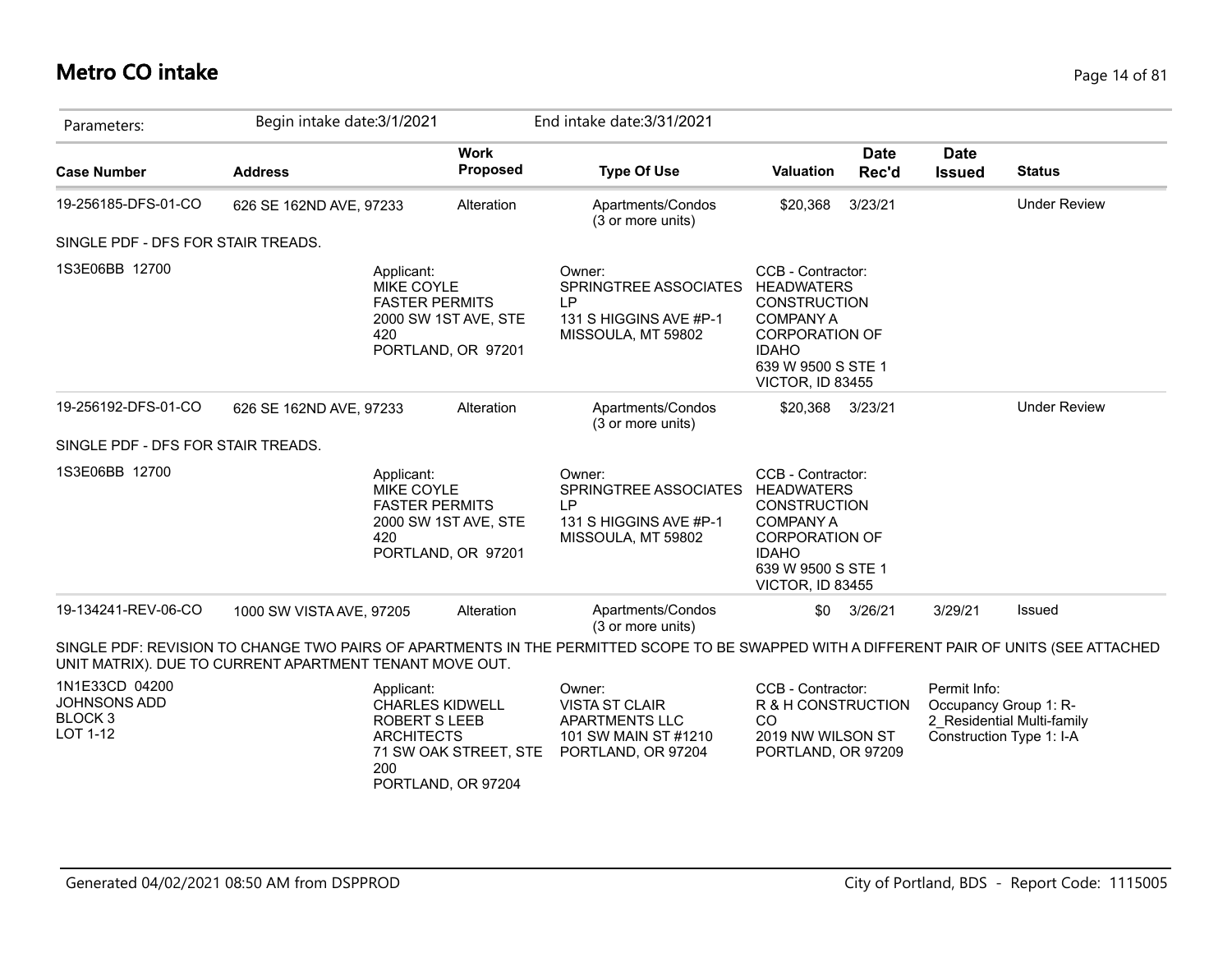| Parameters:                                                                     | Begin intake date: 3/1/2021                                                                                                   |                                                                        | End intake date: 3/31/2021                                                                           |                                                                                                         |                      |                                                                   |                                                          |
|---------------------------------------------------------------------------------|-------------------------------------------------------------------------------------------------------------------------------|------------------------------------------------------------------------|------------------------------------------------------------------------------------------------------|---------------------------------------------------------------------------------------------------------|----------------------|-------------------------------------------------------------------|----------------------------------------------------------|
| <b>Case Number</b>                                                              | <b>Address</b>                                                                                                                | <b>Work</b><br><b>Proposed</b>                                         | <b>Type Of Use</b>                                                                                   | <b>Valuation</b>                                                                                        | <b>Date</b><br>Rec'd | <b>Date</b><br><b>Issued</b>                                      | <b>Status</b>                                            |
| 18-264763-REV-02-CO                                                             | 901 SW KING AVE, 97205                                                                                                        | Alteration                                                             | Apartments/Condos<br>(3 or more units)                                                               | \$90,437                                                                                                | 3/26/21              |                                                                   | <b>Under Review</b>                                      |
|                                                                                 | SINGLE PDF - VALUE-ADDED REVISION TO FALL PROTECTION ANCHORS AND MECHANICAL UNIT SCREEN REFLECTING CHANGES MADE IN THE FIELD. |                                                                        |                                                                                                      |                                                                                                         |                      |                                                                   |                                                          |
| 1N1E33CD 02500<br>JOHNSONS ADD<br><b>BLOCK 5</b><br>LOT 2&3<br>E 50' OF LOT 6&7 | Applicant:<br><b>JASON TAND</b>                                                                                               | <b>LRS ARCHITECTS</b><br>720 NW DAVIS, SUITE 300<br>PORTLAND, OR 97209 | Owner:<br>KING TOWER HOLDINGS<br><b>LLC</b><br>101 SW MAIN ST #1210<br>PORTLAND, OR 97204            | CCB - Contractor:<br><b>CARLSON ROOFING</b><br><b>COMPANY INC</b><br>PO BOX 1695<br>HILLSBORO, OR 97123 |                      | Permit Info:<br>Occupancy Group 1: R-<br>Construction Type 1: I-A | 2 Residential Multi-family                               |
| 21-027792-000-00-CO                                                             | 1607 NW 23RD AVE, 97210                                                                                                       | Alteration                                                             | Apartments/Condos<br>(3 or more units)                                                               | \$5,000                                                                                                 | 3/26/21              |                                                                   | <b>Under Review</b>                                      |
|                                                                                 | SINGLE PDF - CHANGE OF OCCUPANCY FOR 4 OF 8 UNITS FROM R2 TO R1. NO STRUCTURAL ALTERATIONS.                                   |                                                                        |                                                                                                      |                                                                                                         |                      |                                                                   |                                                          |
| 1N1E28CC 13800<br><b>COUCHS ADD</b><br>BLOCK 313<br>LOT 4 EXC W 30'             | Applicant:<br><b>BOB SCHATZ</b><br>2118 SE DIVISION                                                                           | ALLUSA ARCHITECTURE<br>PORTLAND, OR 97202                              | Owner:<br>FAIR OGDEN LLC<br>2519 SE MADISON ST<br>PORTLAND, OR 97214                                 |                                                                                                         |                      | Permit Info:<br>or Motel                                          | Occupancy Group 1: R-1 Hotel<br>Construction Type 1: V-B |
| 21-031269-000-00-CO                                                             | 11993 SE HOLGATE BLVD,<br>97266                                                                                               | Alteration                                                             | Apartments/Condos<br>(3 or more units)                                                               | \$30,000                                                                                                | 3/31/21              |                                                                   | <b>Under Review</b>                                      |
|                                                                                 | SINGLE PDF - REMOVE GYPSUM WALL BOARD AT KITCHEN & UPSTAIRS BATH PARTY WALL. REBUILD FIRE PARTITION.                          |                                                                        |                                                                                                      |                                                                                                         |                      |                                                                   |                                                          |
| 1S2E10DD 08200<br><b>GETTYSBURG</b><br>LOT <sub>18</sub>                        | Applicant:<br>ANDY STEMBER<br>#100                                                                                            | <b>JAS ENGINEERING</b><br>1419 WASHINGTON ST<br>OREGON CITY, OR 97045  | Owner:<br><b>LYDIA MILLN</b><br>11993 SE HOLGATE BLVD<br>PORTLAND, OR 97266-2131 4204 NE 78TH STREET | CCB - Contractor:<br>AMERIDREAM<br><b>CONSTRUCTION LLC</b><br>VANCOUVER, WA 98665                       |                      | Permit Info:<br>Occupancy Group 1: R-                             | 2 Residential Multi-family<br>Construction Type 1: V-B   |
| 21-021540-000-00-CO                                                             | 238 NW 4TH AVE, 97209                                                                                                         | Alteration                                                             | Assembly                                                                                             | \$23,000                                                                                                | 3/5/21               |                                                                   | <b>Under Review</b>                                      |
|                                                                                 | SINGLE PDF - DEMOLISH EXISTING RESTROOMS, BUILD (2) NEW ACCESSIBLE RESTROOMS IN THE SAME LOCATION.                            |                                                                        |                                                                                                      |                                                                                                         |                      |                                                                   |                                                          |
| 1N1E34CA 05400<br><b>COUCHS ADD</b><br>BLOCK <sub>27</sub><br>LOT 6&7           | Applicant:<br><b>STEVE FOSLER</b>                                                                                             | <b>FOSLER ARCHITECTURE</b><br>1930 NW LOVEJOY ST<br>PORTLAND OR 97209  | Owner:<br>YEE ONE LLC<br>8800 N LOMBARD ST<br>PORTLAND, OR 97203-3735                                | Primary Contractor:<br>TO BID                                                                           |                      | Permit Info:<br>Occupancy Group 1: A-<br>2 Restaurant             | Construction Type 1: V-B                                 |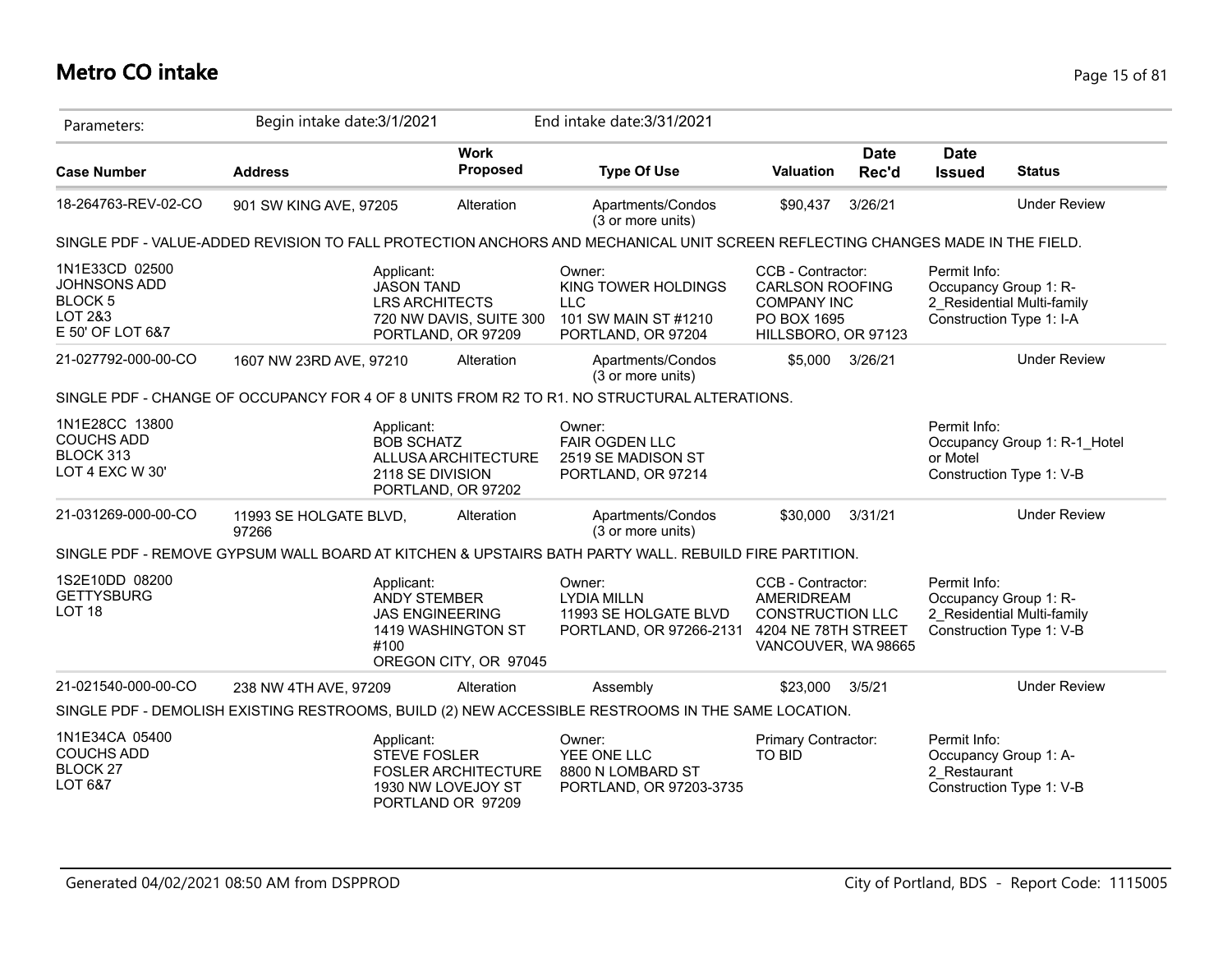## **Metro CO intake** Page 16 of 81

| Parameters:                                                                                                      | Begin intake date: 3/1/2021 |                                                                         |                                            | End intake date: 3/31/2021                                                                                                                  |                                                                                                                                |                      |                                                               |                                                          |
|------------------------------------------------------------------------------------------------------------------|-----------------------------|-------------------------------------------------------------------------|--------------------------------------------|---------------------------------------------------------------------------------------------------------------------------------------------|--------------------------------------------------------------------------------------------------------------------------------|----------------------|---------------------------------------------------------------|----------------------------------------------------------|
| <b>Case Number</b>                                                                                               | <b>Address</b>              |                                                                         | <b>Work</b><br>Proposed                    | <b>Type Of Use</b>                                                                                                                          | <b>Valuation</b>                                                                                                               | <b>Date</b><br>Rec'd | <b>Date</b><br><b>Issued</b>                                  | <b>Status</b>                                            |
| 20-146115-REV-01-CO                                                                                              | 2400 NE BROADWAY, 97232     |                                                                         | Alteration                                 | Assembly                                                                                                                                    | \$25,000                                                                                                                       | 3/5/21               | 3/25/21                                                       | Issued                                                   |
| ACCESSIBILITY. RELOCATION OF TRASH ROOM IN BASEMENT.                                                             |                             |                                                                         |                                            | SINGLE PDF - VALUE-ADDED REVISION TO ADD NEW FOOTINGS AND PEDESTRIAN RAMP AT NE CORNER OF BUILDING. RAMP NOT FOR EGRESS OR                  |                                                                                                                                |                      |                                                               |                                                          |
| 1N1E25CC 14300<br>CARTERS ADD TO E P<br>BLOCK <sub>2</sub><br>W 1' OF LOT 2 EXC PT IN ST<br>LOT 3&4 EXC PT IN ST |                             | Applicant:<br>REBECCA MORELLO<br>OPEN CONCEPT<br><b>ARCHITECTURE</b>    | 208 NW 21ST AVE #201<br>PORTLAND OR 97209  | Owner:<br>HARDER DAY LLC<br>PO BOX 18098<br>PORTLAND, OR 97218                                                                              | CCB - Contractor:<br><b>SWINERTON BUILDERS</b><br><b>INC</b><br>2001 CLAYTON ROAD<br>7TH FLOOR LEGAL<br>CONCORD, CA 94520      |                      |                                                               |                                                          |
| 21-022272-000-00-CO                                                                                              | 3435 SE 112TH AVE, 97266    |                                                                         | Alteration                                 | Assembly                                                                                                                                    |                                                                                                                                | \$2,500 3/10/21      | 3/10/21                                                       | Issued                                                   |
| Paper - REPLACE 2 EXISTING WINDOWS WITH DOUBLE DOORS IN MEETING ROOM                                             |                             |                                                                         |                                            |                                                                                                                                             |                                                                                                                                |                      |                                                               |                                                          |
| 1S2E10B 02700<br>MULTNOMAH BERRY RANCH<br>LOT 2 TL 2700                                                          |                             | Applicant:<br><b>CHARLES MOE</b><br>3435 SE 112th<br>Portland, OR 97266 |                                            | Owner:<br>POWELLHURST BAPTIST<br><b>CHURCH</b><br>3435 SE 112TH AVE<br>PORTLAND, OR 97266-1707                                              | CCB - Contractor:<br><b>JHC CONSTRUCTION</b><br><sub>CO</sub><br>12402 SE STEELE ST<br>PORTLAND, OR 97236                      |                      |                                                               |                                                          |
| 21-016254-000-00-CO                                                                                              | 1734 NE 1ST AVE, 97212      |                                                                         | Alteration                                 | Assembly                                                                                                                                    | \$19,500                                                                                                                       | 3/11/21              |                                                               | <b>Under Review</b>                                      |
| SINGLE PDF - REPLACE EXTERIOR ADA RAMP, REPLACE EXTERIOR DOOR AND WINDOW.                                        |                             |                                                                         |                                            |                                                                                                                                             |                                                                                                                                |                      |                                                               |                                                          |
| 1N1E27DD 08000<br><b>HOLLADAYS ADD</b><br>BLOCK 245<br>W 68' OF LOT 1&2                                          |                             | Applicant:<br><b>ROBERT HAYDEN</b><br>PDS LLC<br>3344 NE 25TH AVE       | PORTLAND, OR 97212                         | Owner:<br>MT OLIVET BAPTIST<br>CHURCH OF PORTLAND<br>8501 N CHAUTAUQUA BLVD ENTERPRISES INC<br>PORTLAND, OR 97217-7275 13909 NE AIRPORT WAY | CCB - Contractor:<br><b>JOSH SMITH</b><br><b>STANLEY C KENNEDY</b><br>PORTLAND, OR 97230                                       |                      | Permit Info:<br>of Worship                                    | Occupancy Group 1: A-3 Place<br>Construction Type 1: V-A |
| 21-024337-000-00-CO                                                                                              | 3115 NE GLISAN ST, 97232    |                                                                         | Alteration                                 | Assembly                                                                                                                                    | \$100,000                                                                                                                      | 3/12/21              |                                                               | <b>Under Review</b>                                      |
| SINGLE PDF - INTERIOR ALTERATIONS TO BALCONY OF CATHEDRAL.                                                       |                             |                                                                         |                                            |                                                                                                                                             |                                                                                                                                |                      |                                                               |                                                          |
| 1N1E36BD 06300<br><b>HAWTHORNES 1ST ADD</b><br><b>BLOCK 4 TL 6300</b>                                            |                             | Applicant:<br><b>MIKE COYLE</b><br><b>FASTER PERMITS</b><br>420         | 2000 SW 1ST AVE, STE<br>PORTLAND, OR 97201 | Owner:<br><b>HOLY TRINITY GREEK</b><br>ORTHODOX CATHEDRAL<br>OF OREGON<br>3131 NE GLISAN ST<br>PORTLAND, OR 97232-2501                      | CCB - Contractor:<br><b>JILL YOUNGBERG</b><br><b>NORWEST</b><br>CONTRACTORS INC<br>PO BOX 25305<br>PORTLAND, OR 97298-<br>0305 |                      | Permit Info:<br>Occupancy Group 1: A-<br>3 Assembly - General | Construction Type 1: V-A                                 |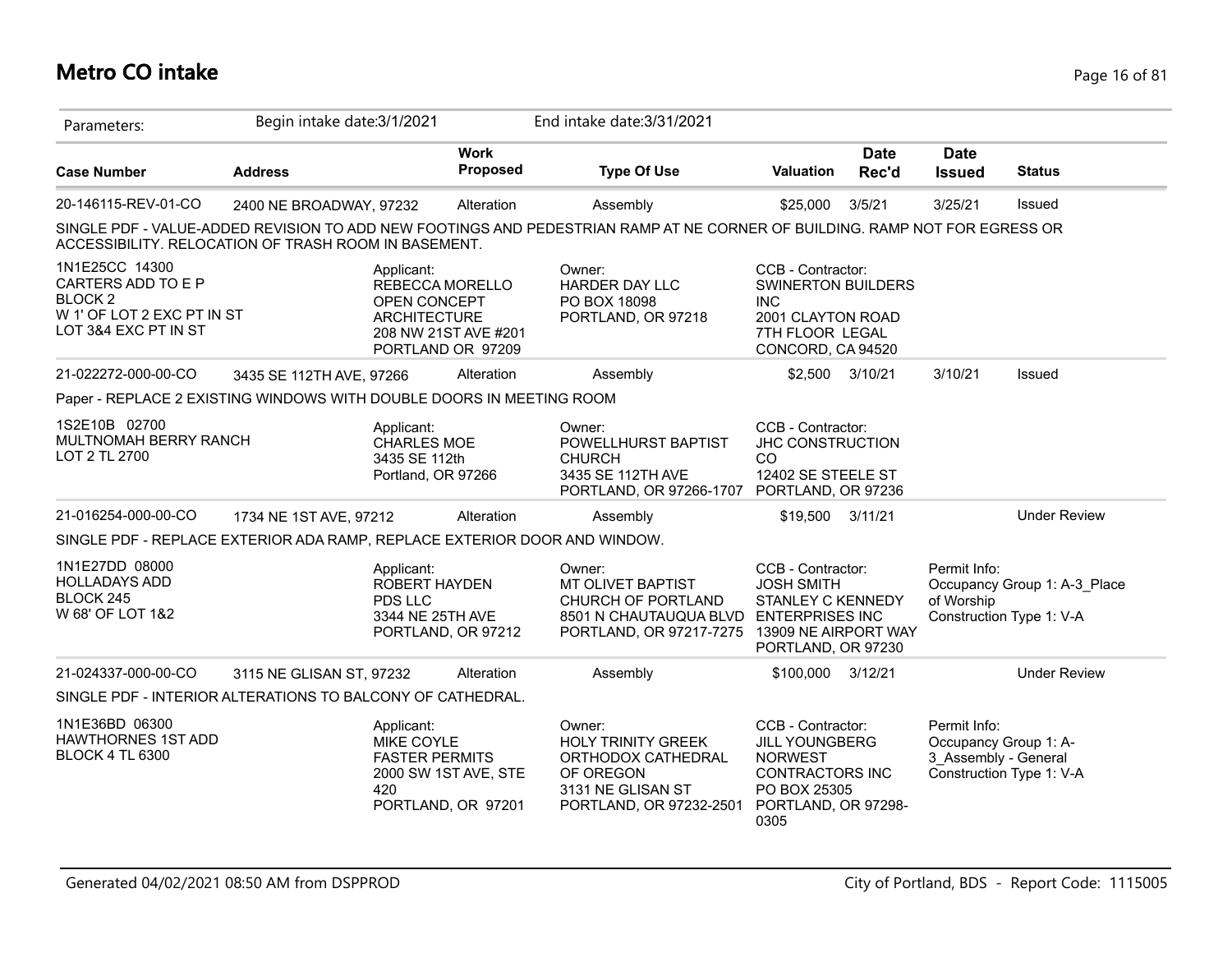#### **Metro CO intake** Page 17 of 81

| Parameters:                                                                                                                                   | Begin intake date: 3/1/2021 |                                                                                   |                                                   | End intake date: 3/31/2021                                                                                                             |                                                                                                         |                      |                              |                                                                                     |
|-----------------------------------------------------------------------------------------------------------------------------------------------|-----------------------------|-----------------------------------------------------------------------------------|---------------------------------------------------|----------------------------------------------------------------------------------------------------------------------------------------|---------------------------------------------------------------------------------------------------------|----------------------|------------------------------|-------------------------------------------------------------------------------------|
| <b>Case Number</b>                                                                                                                            | <b>Address</b>              |                                                                                   | <b>Work</b><br><b>Proposed</b>                    | <b>Type Of Use</b>                                                                                                                     | <b>Valuation</b>                                                                                        | <b>Date</b><br>Rec'd | <b>Date</b><br><b>Issued</b> | <b>Status</b>                                                                       |
| 21-028276-000-00-CO                                                                                                                           | 10215 SE FOSTER RD, 97266   |                                                                                   | Alteration                                        | Assembly                                                                                                                               | \$20,000                                                                                                | 3/25/21              |                              | <b>Under Review</b>                                                                 |
|                                                                                                                                               |                             |                                                                                   |                                                   | SINGLE PDF - PARTIAL CHANGE OF OCCUPANCY FOR NEW COFFEE SHOP AND MARIJUANA DISPENSARY.                                                 |                                                                                                         |                      |                              |                                                                                     |
| 1S2E15CC 07300<br><b>MCKINLEY PK</b><br><b>BLOCK 14</b><br>LOT 8 EXC PT IN ST<br>LAND & IMPS SEE R215723 (R551002501)<br><b>FOR BILLBOARD</b> |                             | Applicant:<br><b>DON TITUS</b><br><b>LLC</b><br>5138 SE 115TH AVE                 | RESIDENTIAL DESIGNER<br>PORTLAND OR 97266         | Owner:<br>TOP TREE LLC<br>12433 SE SCHERRER ST<br>HAPPY VALLEY, OR 97086-<br>6592                                                      | Primary Contractor:<br><b>TO BID</b>                                                                    |                      | Permit Info:                 | Occupancy Group 1: B Bank,<br>Off., Med.Off., Pub.Bldg.<br>Construction Type 1: V-B |
| 20-119843-000-00-CO                                                                                                                           | 1409 NE WEIDLER ST, 97232   |                                                                                   | Alteration                                        | Assembly                                                                                                                               | \$5,000                                                                                                 | 3/26/21              | 3/26/21                      | Issued                                                                              |
|                                                                                                                                               |                             |                                                                                   |                                                   | TI FOR NEW TENANT; DEMO INTERIOR PARTITIONS AND ADD NEW WALLS TO SEPARATE COFFEE AREA AND KITCHEN FROM SEATING AREA;                   |                                                                                                         |                      |                              |                                                                                     |
| 1N1E26DC 13400<br><b>HOLLADAYS ADD</b><br>BLOCK 227<br>LOT <sub>3</sub><br>LOT 4 EXC PT IN ST                                                 |                             | Applicant:<br><b>SHU YAO</b><br>19305 NE 13TH ST<br>CAMAS WA 98607                | QIAO'S NOODLE HOUSE                               | Owner:<br>NE BROADWAY PARTNERS<br>200 INTERNATIONAL WAY<br>SPRINGFIELD, OR 97477-<br>1186                                              | CCB - Contractor:<br><b>JEM CONSTRUCTION</b><br><b>LLC</b><br>3044 SE 115TH AVE<br>PORTLAND, OR 97266   |                      | Permit Info:                 | Occupancy Group 1: B_Bank,<br>Off., Med.Off., Pub.Bldg.<br>Construction Type 1: V-B |
| 20-208279-000-00-CO                                                                                                                           | 1304 N SKIDMORE ST, 97217   |                                                                                   | Alteration                                        | <b>Business</b>                                                                                                                        | \$65,000 3/1/21                                                                                         |                      | 3/2/21                       | Under Inspection                                                                    |
| <b>RESTROOM</b>                                                                                                                               |                             |                                                                                   |                                                   | TI FOR FIRST TIME TENANT; CHANGE OF OCCUPANCY FROM 'M' TO 'B'; DEMO INTERIOR WALL AND ADD NEW WALLS TO CREATE LOBBY, UTILITY ROOM, AND |                                                                                                         |                      |                              |                                                                                     |
| 1N1E22CB 07300                                                                                                                                |                             | Applicant:<br><b>WILLIAM MILLER</b><br>2728 N. JESSUP ST<br>PORTLAND OR 97217     |                                                   | Owner:<br>1332 SKIDMORE<br>APARTMENTS LLC<br>1741 VILLAGE CENTER CIR<br>LAS VEGAS, NV 89134-6303 BEAVERTON, OR 97005                   | CCB - Contractor:<br>ALK CONSTRUCTION<br><b>LLC</b><br>6595 SW ELM AVE                                  |                      | Permit Info:                 | Occupancy Group 1: B_Bank,<br>Off., Med.Off., Pub.Bldg.<br>Construction Type 1: I-A |
| 21-018627-000-00-CO                                                                                                                           | 1336 NW 19TH AVE, 97209     |                                                                                   | Alteration                                        | <b>Business</b>                                                                                                                        | \$10,000 3/1/21                                                                                         |                      |                              | <b>Under Review</b>                                                                 |
| INTERCEPTOR.                                                                                                                                  |                             |                                                                                   |                                                   | SINGLE PDF - NEW BAR WITH ADA COUNTER IN EXISTING DINING ROOM. NEW HAND SINK, FLOOR SINK AND DISHWASHER CONNECTED TO EXISTING GREASE   |                                                                                                         |                      |                              |                                                                                     |
| 1N1E33AB 04700                                                                                                                                |                             | Applicant:<br><b>BEN HUFFORD</b><br>ARCHITECTURE LLC<br>1004<br>PORTLAND OR 97205 | <b>DESIGN DEPARTMENT</b><br>511 SW 10TH AVE SUITE |                                                                                                                                        | CCB - Contractor:<br><b>DALE MORSE</b><br><b>OWEN GABBERT LLC</b><br>PO BOX 11266<br>PORTLAND, OR 97211 |                      | Permit Info:                 | Occupancy Group 1: B_Bank,<br>Off., Med.Off., Pub.Bldg.<br>Construction Type 1: V-B |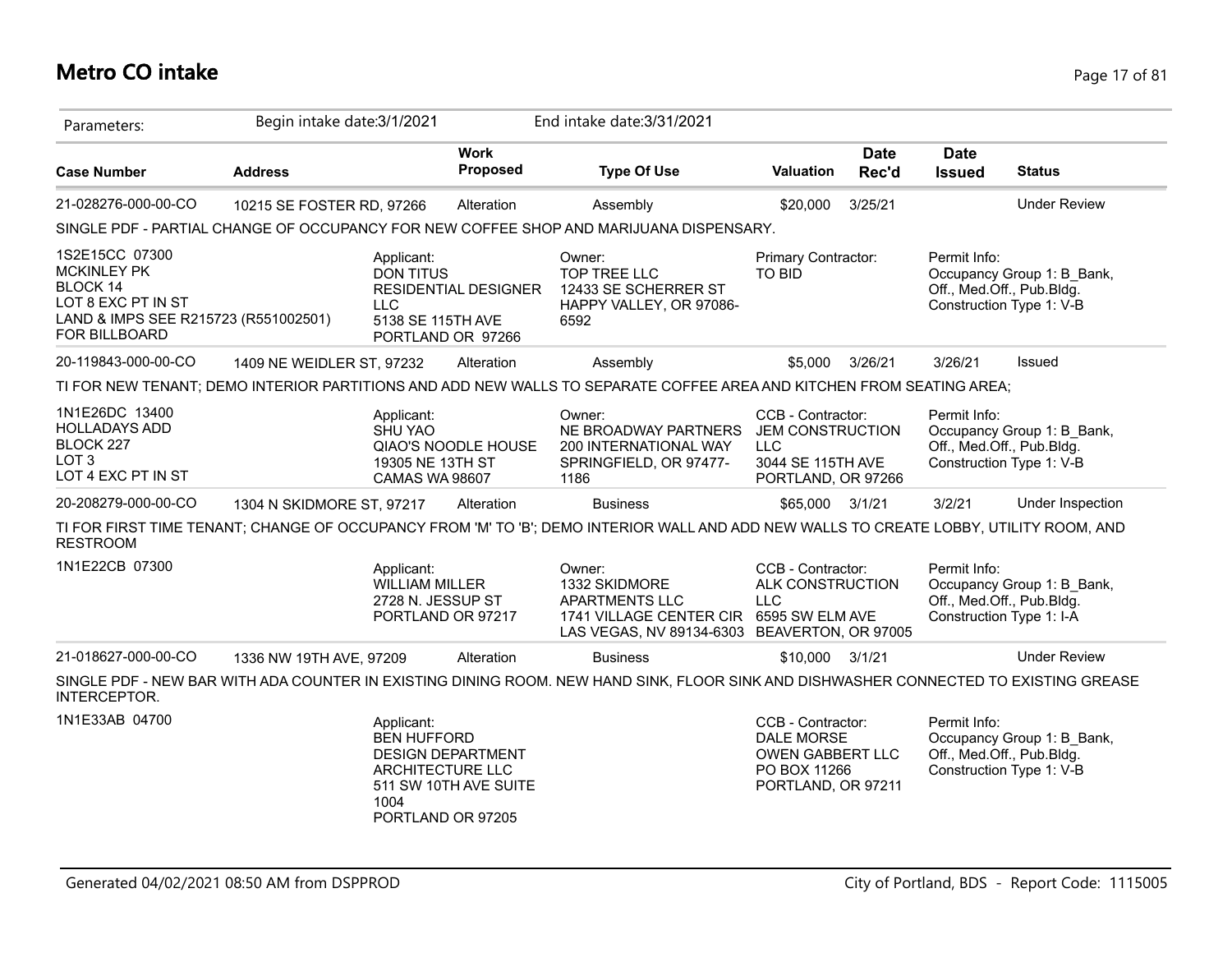#### **Metro CO intake** Page 18 of 81

| Parameters:                                                                                     | Begin intake date: 3/1/2021                                                                                                                                                                                                                                                                                                                               |                                             | End intake date: 3/31/2021                                                                  |                                                                                                                         |                      |                              |                                                                                       |
|-------------------------------------------------------------------------------------------------|-----------------------------------------------------------------------------------------------------------------------------------------------------------------------------------------------------------------------------------------------------------------------------------------------------------------------------------------------------------|---------------------------------------------|---------------------------------------------------------------------------------------------|-------------------------------------------------------------------------------------------------------------------------|----------------------|------------------------------|---------------------------------------------------------------------------------------|
| <b>Case Number</b>                                                                              | <b>Address</b>                                                                                                                                                                                                                                                                                                                                            | <b>Work</b><br>Proposed                     | <b>Type Of Use</b>                                                                          | <b>Valuation</b>                                                                                                        | <b>Date</b><br>Rec'd | <b>Date</b><br><b>Issued</b> | <b>Status</b>                                                                         |
| 21-018436-000-00-CO                                                                             | 510 NE 80TH AVE, 97213                                                                                                                                                                                                                                                                                                                                    | Alteration                                  | <b>Business</b>                                                                             | \$90,000                                                                                                                | 3/1/21               |                              | <b>Under Review</b>                                                                   |
|                                                                                                 | SINGLE PDF - CHANGE OF OCCUPANCY FROM R-3 TO B, SEISMIC UPGRADE, RELOCATE INTERIOR WALLS AND DOORS FOR NEW LAYOUT, ADD WINDOW AT REAR.                                                                                                                                                                                                                    |                                             |                                                                                             |                                                                                                                         |                      |                              |                                                                                       |
| 1N2E32AD 16500<br><b>NORTH VILLA</b><br>BLOCK <sub>2</sub><br>S 7' OF LOT 22<br>LOT 23 EXC S 7' | Applicant:<br><b>JACK BARNES</b><br><b>JACK BARNES</b><br><b>ARCHITECT</b><br>1809 NE 2ND AVE                                                                                                                                                                                                                                                             | PORTLAND, OR 97212                          | Owner:<br><b>HEINRICH FRUEHAUF</b><br>510 NE 80TH AVE<br>PORTLAND, OR 97213                 | Primary Contractor:<br><b>TO BID</b>                                                                                    |                      |                              |                                                                                       |
| 19-236410-REV-01-CO                                                                             | 1601 N COLUMBIA BLVD,<br>97217                                                                                                                                                                                                                                                                                                                            | Alteration                                  | <b>Business</b>                                                                             | \$0                                                                                                                     | 3/2/21               |                              | <b>Under Review</b>                                                                   |
| SPACE.                                                                                          | SINGLE PDF - REVISION TO REDUCE PROPOSED WORK: NO NEW OFFICE WILL BE BUILT, NO CHANGE IN OCCUPANCY, ALL CONSTRUCTION TO BE IN EXISTING<br>OFFICE, PORTION OF SECOND FLOOR WILL NOT BE DEMOLISHED (REMAIN AS IS), PORTION OF SECOND FLOOR TO BE BUILT OUT WILL REMAIN AS UNFINISHED<br>Applicant:<br><b>RANDAL RUIZ</b><br>PO BOX 3949<br>SPOKANE WA 99208 | LB STONE PROPERTIES                         | Owner:<br><b>LAWRENCE B STONE</b><br>PROPERTIES #66 LLC<br>PO BOX 3949<br>SPOKANE, WA 99220 | CCB - Contractor:<br><b>WALEN</b><br><b>CONSTRUCTION LLC</b><br>PO BOX 2267<br>WILSONVILLE, OR<br>97070                 |                      | Permit Info:                 | Occupancy Group 1: B Bank,<br>Off., Med.Off., Pub.Bldg.<br>Construction Type 1: III-B |
| 21-019159-000-00-CO                                                                             | 10150 SE ANKENY ST, 97216                                                                                                                                                                                                                                                                                                                                 | Alteration                                  | <b>Business</b>                                                                             | \$130,000                                                                                                               | 3/1/21               |                              | <b>Under Review</b>                                                                   |
|                                                                                                 | SINGLE PDF - TI FOR NEW B-MEDICAL CLINIC. DEMO PREVIOUS OFFICE. NO LOAD BEARING WALLS. NEW INTERIOR PARTITION WALLS, NEW ADA COMPLIANT<br>RAMP INTO BUILDING. NO CHANGE OF OCCUPANCY.                                                                                                                                                                     |                                             |                                                                                             |                                                                                                                         |                      |                              |                                                                                       |
| 1N2E33DD 01700<br>SECTION 33 1N 2E<br>TL 1700 0.31 ACRES                                        | Applicant:<br><b>RENEE SNYDER</b><br><b>EMMETT PHAIR</b><br><b>CONSTRUCTION</b><br>STE E                                                                                                                                                                                                                                                                  | 6305 SW ROSEWOOD ST<br>LAKE OSWEGO OR 97035 | Owner:<br><b>GEORGE LIN</b><br>PORTLAND OR<br><b>USA</b>                                    | CCB - Contractor:<br>PHAIR CONSTRUCTION<br><b>COMPANY</b><br>6305 SW ROSEWOOD<br>ST SUITE E<br>LAKE OSWEGO, OR<br>97305 |                      | Permit Info:                 | Occupancy Group 1: B Bank,<br>Off., Med.Off., Pub.Bldg.<br>Construction Type 1: V-B   |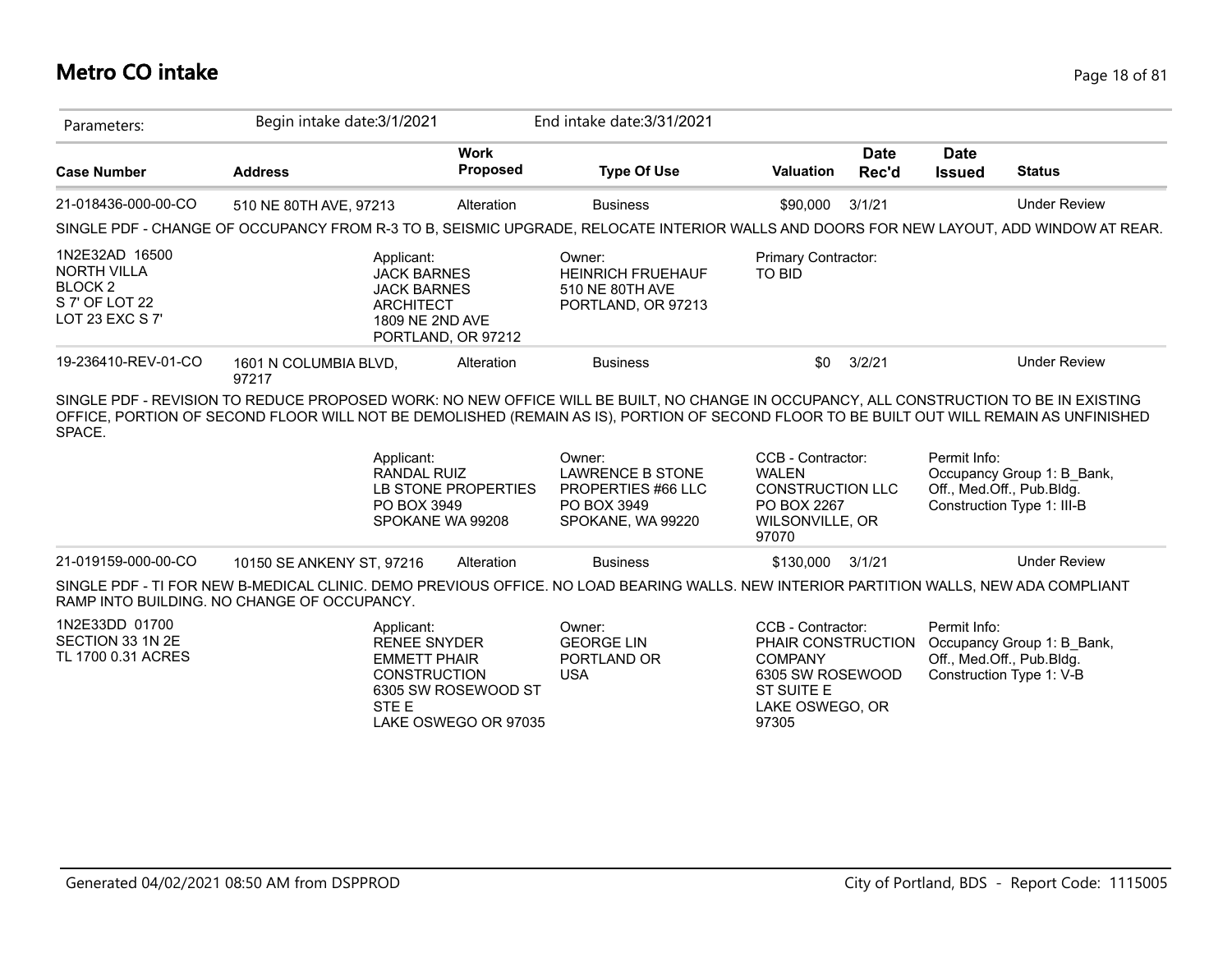#### **Metro CO intake** Page 19 of 81

| Parameters:                                                                                                                                               | Begin intake date: 3/1/2021   |                                                                                                                                     |                                                  | End intake date: 3/31/2021                                                                                                                                                                                                                                                        |                                                                                                                      |                      |                              |                                                                                                        |
|-----------------------------------------------------------------------------------------------------------------------------------------------------------|-------------------------------|-------------------------------------------------------------------------------------------------------------------------------------|--------------------------------------------------|-----------------------------------------------------------------------------------------------------------------------------------------------------------------------------------------------------------------------------------------------------------------------------------|----------------------------------------------------------------------------------------------------------------------|----------------------|------------------------------|--------------------------------------------------------------------------------------------------------|
| <b>Case Number</b>                                                                                                                                        | <b>Address</b>                |                                                                                                                                     | <b>Work</b><br>Proposed                          | <b>Type Of Use</b>                                                                                                                                                                                                                                                                | <b>Valuation</b>                                                                                                     | <b>Date</b><br>Rec'd | <b>Date</b><br><b>Issued</b> | <b>Status</b>                                                                                          |
| 21-020226-000-00-CO                                                                                                                                       | 3934 S CORBETT AVE, 97239     |                                                                                                                                     | Alteration                                       | <b>Business</b>                                                                                                                                                                                                                                                                   | \$34,813                                                                                                             | 3/2/21               |                              | <b>Under Review</b>                                                                                    |
| ACCESSIBLE TOILER ROOM AND (2) STANDARD TOILET ROOMS.                                                                                                     |                               |                                                                                                                                     |                                                  | SINGLE PDF - INTERIOR REMODEL OF EXISTING RESTROOMS, CONVERT (2) EXISTING SINGLE USER TOILET ROOMS TO RESTROOM CLUSTER WITH (1)                                                                                                                                                   |                                                                                                                      |                      |                              |                                                                                                        |
| 1S1E10CA 07600<br><b>CARUTHERS ADD</b><br>BLOCK 178<br>INC ALL VAC ST S OF & ADJ LOT 5<br>LOT 6 EXC E 34' OF N 12', W 22' OF S 14' OF<br>LOT <sub>7</sub> |                               | Applicant:<br><b>THOMAS SHAW</b><br><b>THOMAS SHAW</b><br><b>ARCHITECT</b><br>2810 SW WEST POINT<br><b>AVE</b><br>PORTLAND OR 97225 |                                                  | Owner:<br><b>HERITAGE TREE</b><br>PROPERTIES LLC<br>1569 SE NEHALEM ST<br>PORTLAND, OR 97202-6631                                                                                                                                                                                 | CCB - Contractor:<br>R & H CONSTRUCTION<br>CO<br>2019 NW WILSON ST<br>PORTLAND, OR 97209                             |                      | Permit Info:                 | Occupancy Group 1: B Bank,<br>Off., Med.Off., Pub.Bldg.<br>Construction Type 1: V-B                    |
| 20-134204-REV-05-CO                                                                                                                                       | 7150 NE AIRPORT WAY,<br>97218 |                                                                                                                                     | Alteration                                       | <b>Business</b>                                                                                                                                                                                                                                                                   | \$0                                                                                                                  | 3/3/21               | 3/3/21                       | Issued                                                                                                 |
|                                                                                                                                                           |                               |                                                                                                                                     |                                                  | PDX - PACR - RCC - REV-05 to DFS-09 - Additional curb information, calculations, and details for HVAC seismic restraints                                                                                                                                                          |                                                                                                                      |                      |                              |                                                                                                        |
| 1N2E08 00300                                                                                                                                              |                               | Applicant:<br><b>AUSTIN CHEADLE</b><br><b>FASTER PERMITS</b><br>420<br>PORTLAND, OR 97201                                           | 2000 SW 1ST AVE SUITE                            | Owner:<br>PORT OF PORTLAND<br>PO BOX 3529<br>PORTLAND, OR 97208-3529                                                                                                                                                                                                              | CCB - Contractor:<br><b>JE DUNN</b><br><b>CONSTRUCTION</b><br><b>COMPANY</b><br>1001 LOCUST<br>KANSAS CITY, MO 64106 |                      |                              |                                                                                                        |
| 21-018648-000-00-CO                                                                                                                                       | 2275 W BURNSIDE ST, 97210     |                                                                                                                                     | Alteration                                       | <b>Business</b>                                                                                                                                                                                                                                                                   | \$550,000                                                                                                            | 3/3/21               |                              | <b>Under Review</b>                                                                                    |
| <b>BASEMENT.</b>                                                                                                                                          |                               |                                                                                                                                     |                                                  | PDOX PS - TI FOR FIRST TIME TENANT; DEMO INTERIOR AND EXTERIOR WALLS AND EXTERIOR STOREFRONT, REMOVE/INFILL EXTERIOR STAIRWAY AND DOOR AT<br>BASEMENT; ADD NEW STOREFRONT ENTRANCE, INTERIOR WALLS TO CREATE OFFICE, BREAK AREA, TELLER AREA, AND RESTROOMS, NEW EXTERIOR DOOR AT |                                                                                                                      |                      |                              |                                                                                                        |
| 1N1E33CB 01200<br><b>STRONGS ADD</b><br>BLOCK <sub>2</sub><br>S 5' OF W 50' OF LOT 13<br>LOT 15 EXC PT IN ST, LOT 16&17                                   |                               | Applicant:<br><b>ZCS ENGINEERING &amp;</b><br><b>ARCHITECTURE</b><br>524 MAIN ST, STE 2                                             | <b>MATTHEW CRAWFORD</b><br>OREGON CITY, OR 97045 | Owner:<br><b>WASHINGTON FEDERAL</b><br>425 PIKE ST<br>SEATTLE, WA 98101                                                                                                                                                                                                           | CCB - Contractor:<br>& DEVELOPMENT INC<br>2711 E SPRAGUE AVE<br>SPOKANE, WA 99202-<br>3940                           |                      | Permit Info:                 | BAKER CONSTRUCTION Occupancy Group 1: B Bank,<br>Off., Med.Off., Pub.Bldg.<br>Construction Type 1: V-B |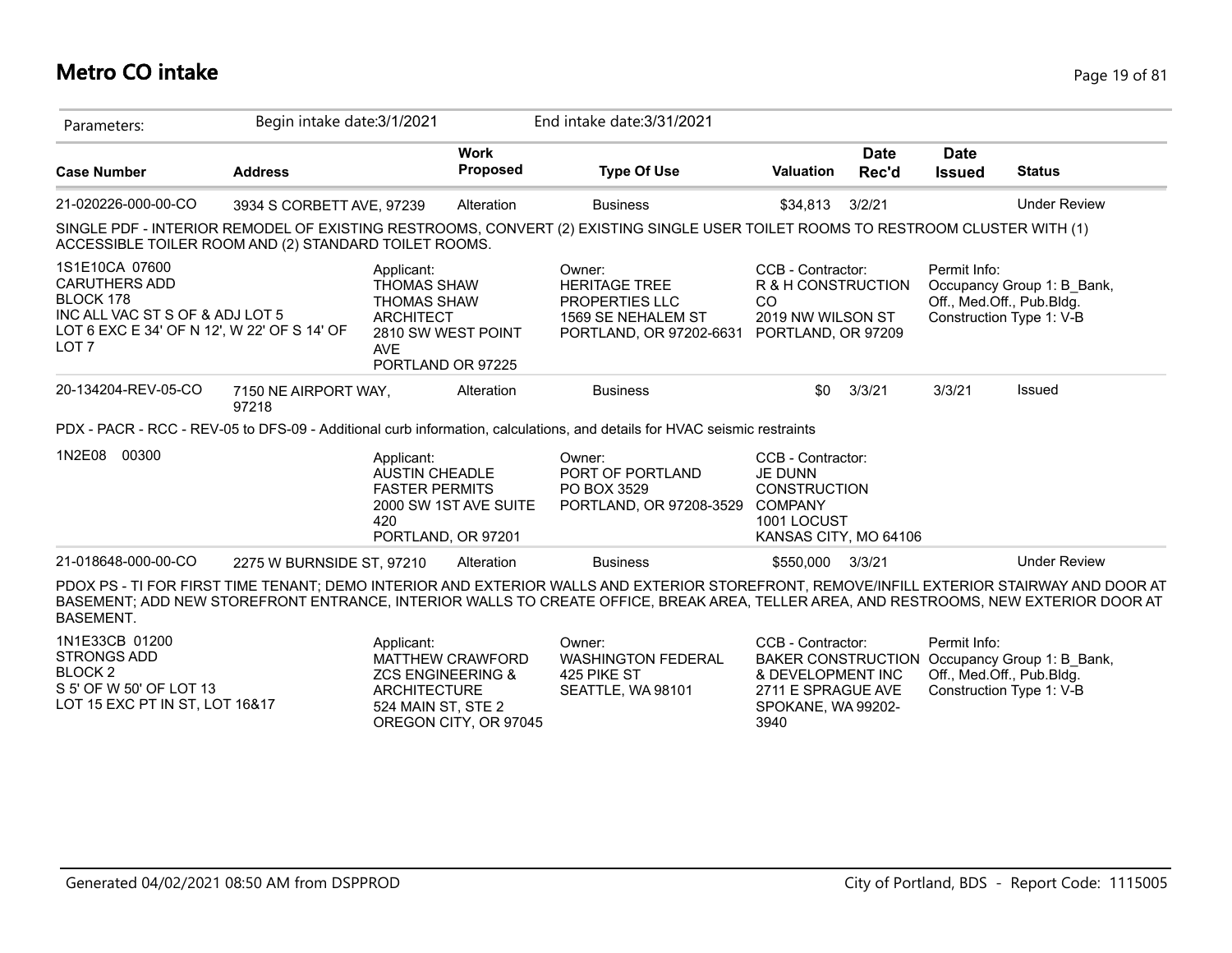# **Metro CO intake** Page 20 of 81

| Parameters:                                                                                                               | Begin intake date: 3/1/2021 |                                                                                                                      |                                                                           | End intake date: 3/31/2021                                                                                                              |                                                                                                                                                  |                      |                                 |                                                                                         |
|---------------------------------------------------------------------------------------------------------------------------|-----------------------------|----------------------------------------------------------------------------------------------------------------------|---------------------------------------------------------------------------|-----------------------------------------------------------------------------------------------------------------------------------------|--------------------------------------------------------------------------------------------------------------------------------------------------|----------------------|---------------------------------|-----------------------------------------------------------------------------------------|
| <b>Case Number</b>                                                                                                        | <b>Address</b>              |                                                                                                                      | <b>Work</b><br><b>Proposed</b>                                            | <b>Type Of Use</b>                                                                                                                      | <b>Valuation</b>                                                                                                                                 | <b>Date</b><br>Rec'd | <b>Date</b><br><b>Issued</b>    | <b>Status</b>                                                                           |
| 21-019803-000-00-CO                                                                                                       | 134 W BURNSIDE ST, 97209    |                                                                                                                      | Alteration                                                                | <b>Business</b>                                                                                                                         | \$30,000                                                                                                                                         | 3/3/21               |                                 | <b>Under Review</b>                                                                     |
|                                                                                                                           |                             |                                                                                                                      |                                                                           | SINGLE PDF - INTERIOR TENANT IMPROVEMENT FOR EXISTING TENANT, NEW WALL WITH CONCESSION WINDOW BETWEEN THE DAY ROOM AND THE KITCHEN.     |                                                                                                                                                  |                      |                                 |                                                                                         |
| 1N1E34CD 00300<br><b>COUCHS ADD</b><br><b>BLOCK 11</b><br>W 1/2 OF LOT 2&3 EXC PT IN ST<br>W 45' OF LOT 6&7 EXC PT IN STS |                             | Applicant:<br>REBECCA KERR<br><b>ENGINEERS</b><br>200                                                                | <b>CIDA ARCHITECTS AND</b><br>15895 SW 72ND AVE, STE<br>PORTLAND OR 97224 | Owner:<br><b>SALVATION ARMY</b><br>8495 SE MONTEREY AVE<br>#100<br>HAPPY VALLEY, OR 97086-<br>7845                                      | CCB - Contractor:<br><b>RA SERVICES LLC</b><br>PO BOX 433<br>COLTON, OR 97017                                                                    |                      | Permit Info:                    | Occupancy Group 1: B_Bank,<br>Off., Med.Off., Pub.Bldg.<br>Construction Type 1: III-B   |
| 21-020379-000-00-CO                                                                                                       | 4211 NE SANDY BLVD, 97213   |                                                                                                                      | Alteration                                                                | <b>Business</b>                                                                                                                         | \$220,000                                                                                                                                        | 3/3/21               |                                 | <b>Under Review</b>                                                                     |
| SINGLE PDF - REPLACE ROOF FRAMING DAMAGED BY FIRE.                                                                        |                             |                                                                                                                      |                                                                           |                                                                                                                                         |                                                                                                                                                  |                      |                                 |                                                                                         |
| 1N2E30CC 03200                                                                                                            |                             | Applicant:<br><b>BARRY MASLEN</b><br><b>ENGINEERS</b>                                                                | MILLER CONSULTING<br>9600 SW OAK ST STE 400<br>PORTLAND OR 97223          | Owner:<br><b>LEON DRENNAN</b><br>608 CABANA LN<br>LAKE OSWEGO, OR 97034-<br>3731                                                        | CCB - Contractor:<br><b>MCBRIDE</b><br><b>CONSTRUCTION</b><br><b>RESOURCES INC</b><br>15100 8TH AVESW<br>BURIEN, WA 98166                        |                      | Permit Info:                    | Construction Type 1: V-B                                                                |
| 20-198293-REV-01-CO                                                                                                       | 950 NW 23RD AVE, 97210      |                                                                                                                      | Alteration                                                                | <b>Business</b>                                                                                                                         | \$10,500                                                                                                                                         | 3/5/21               |                                 | <b>Under Review</b>                                                                     |
| SPACE IN SUITE 'C'.                                                                                                       |                             |                                                                                                                      |                                                                           | SINGLE PDF: VALUE-ADDED REVISION TO ADD SINGLE OCCUPANCY UNISEX TOILET ROOM AT SE CORNER OF SUITE 'C'. ADD SUSPENDED LED LIGHTS IN OPEN |                                                                                                                                                  |                      |                                 |                                                                                         |
| 1N1E33BC 00300<br>KINGS 2ND ADD<br>BLOCK 20<br>LOT 15-17                                                                  |                             | Applicant:<br><b>GARY ROMMEL</b><br>THE ROMMEL<br><b>ARCHITECTURAL</b><br><b>PARTNERSHIP LLC</b><br>4137 NE 31ST AVE | PORTLAND OR 97211                                                         | Owner:<br>C E JOHN PROPERTIES 22<br><b>LLC</b><br>1701 SE COLUMBIA RIVER<br><b>DR</b><br>VANCOUVER, WA 98661-<br>8078                   | CCB - Contractor:<br>JAMES E JOHN<br>CONSTRUCTION CO INC Off., Med.Off., Pub.Bldg.<br>1701 SE COLUMBIA<br><b>RIVER DR</b><br>VANCOUVER, WA 98661 |                      | Permit Info:<br>Type $1$ ): V-B | Occupancy Group 1: B_Bank,<br>Construction Type 1: V-B<br>Construction Type 2 (formerly |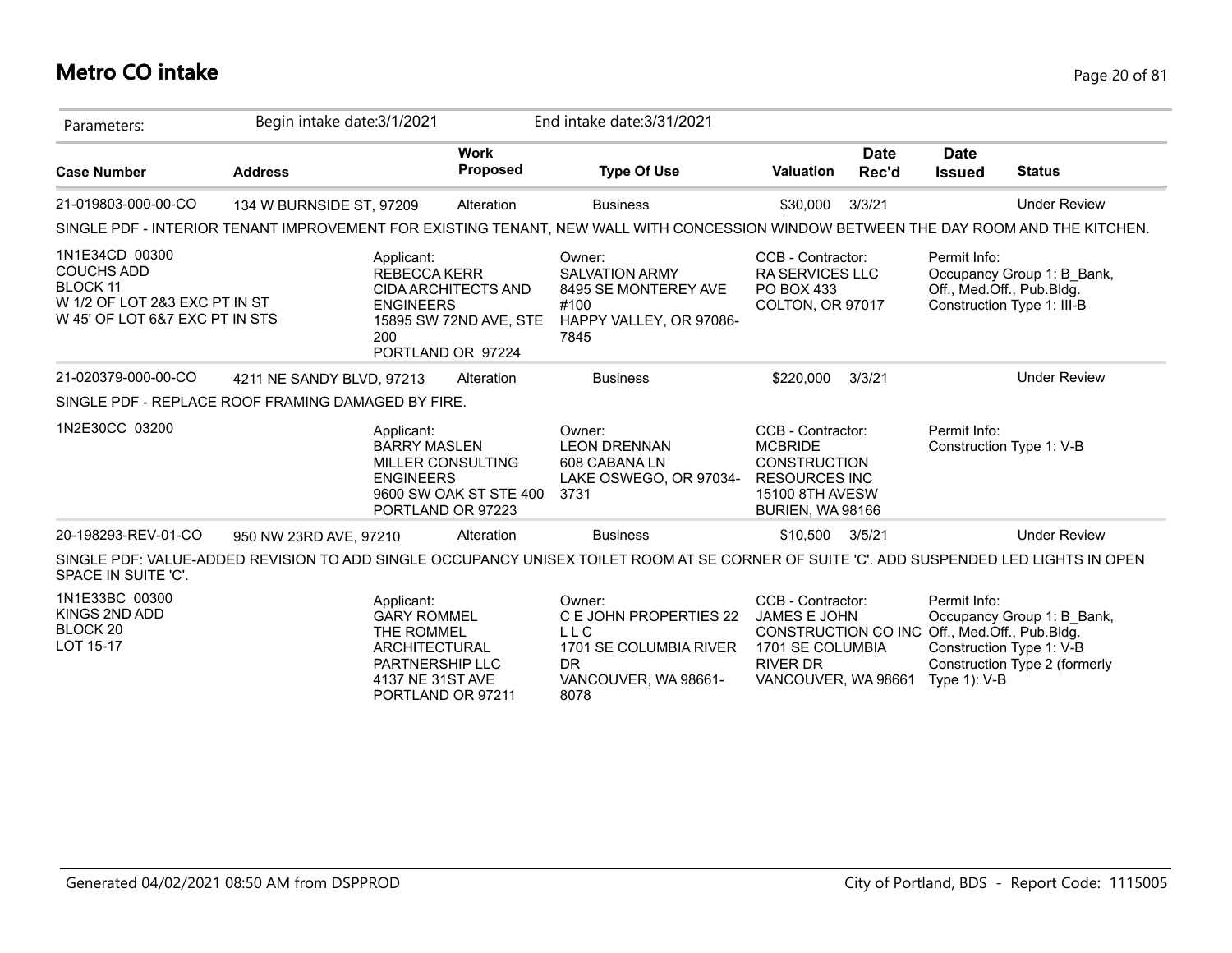## **Metro CO intake** Page 21 of 81

| Parameters:                                                                                                       | Begin intake date: 3/1/2021 |                                                                                                |                                                    | End intake date: 3/31/2021                                                                                                              |                                                                                                                           |                      |                                                           |                                                                                          |
|-------------------------------------------------------------------------------------------------------------------|-----------------------------|------------------------------------------------------------------------------------------------|----------------------------------------------------|-----------------------------------------------------------------------------------------------------------------------------------------|---------------------------------------------------------------------------------------------------------------------------|----------------------|-----------------------------------------------------------|------------------------------------------------------------------------------------------|
| <b>Case Number</b>                                                                                                | <b>Address</b>              |                                                                                                | <b>Work</b><br>Proposed                            | <b>Type Of Use</b>                                                                                                                      | <b>Valuation</b>                                                                                                          | <b>Date</b><br>Rec'd | <b>Date</b><br><b>Issued</b>                              | <b>Status</b>                                                                            |
| 21-021030-000-00-CO                                                                                               | 2124 N FLINT AVE, 97227     |                                                                                                | Alteration                                         | <b>Business</b>                                                                                                                         | \$250,000                                                                                                                 | 3/8/21               |                                                           | <b>Under Review</b>                                                                      |
| CHANGE OF OCCUPANCY FROM S-2 TO S-1 IN WAREHOUSE AREA.                                                            |                             |                                                                                                |                                                    | SINGLE PDF - 1ST FLOOR TENANT IMPROVEMENT, REMOVE INTERIOR WALLS, FINISHES AND DOORS. NEW WALLS, DOORS, CASEWORK, AND FINISHES. PARTIAL |                                                                                                                           |                      |                                                           |                                                                                          |
| 1N1E27DB 04000<br><b>ALBINA</b><br>BLOCK 34<br>LOT <sub>8</sub>                                                   |                             | Applicant:<br>Brandon Hansen<br><b>WEST OF WEST</b><br>331 NE Hancock St<br>Portland, OR 97212 |                                                    | Owner:<br>BLUE OX HOLDINGS LLC<br>2124 N FLINT AVE<br>PORTLAND, OR 97227                                                                | CCB - Contractor:<br>R & H CONSTRUCTION<br>CO<br>2019 NW WILSON ST<br>PORTLAND, OR 97209                                  |                      | Permit Info:<br>Off., Med.Off., Pub.Bldg.<br>Type 1): V-A | Occupancy Group 1: B_Bank,<br>Construction Type 1: V-A<br>Construction Type 2 (formerly  |
| 19-252870-DFS-05-CO                                                                                               | 710 NE HOLLADAY ST, 97232   |                                                                                                | Alteration                                         | <b>Business</b>                                                                                                                         | \$30,000                                                                                                                  | 3/8/21               | 3/30/21                                                   | Issued                                                                                   |
| SINGLE PDF - DFS FOR CONCRETE FIBER REINFORCED POLYMERS.                                                          |                             |                                                                                                |                                                    |                                                                                                                                         |                                                                                                                           |                      |                                                           |                                                                                          |
| 1N1E35BC 00200<br><b>HOLLADAYS ADD</b><br>BLOCK 91&102 TL 200<br>DEFERRED ADDITIONAL TAX LIABILITY                |                             | Applicant:<br><b>NATHAN CLARK</b><br><b>SWINERTON</b><br>PORTLAND OR<br><b>USA</b>             |                                                    | Owner:<br>AAT LLOYD DISTRICT LLC<br>3420 CARMEL MOUNTAIN<br>RD #100<br>SAN DIEGO, CA 92121                                              | CCB - Contractor:<br><b>SWINERTON BUILDERS</b><br><b>INC</b><br>2001 CLAYTON ROAD<br>7TH FLOOR LEGAL<br>CONCORD, CA 94520 |                      |                                                           |                                                                                          |
| 20-192422-REV-01-CO                                                                                               | 703 NE HANCOCK ST, 97212    |                                                                                                | Alteration                                         | <b>Business</b>                                                                                                                         | \$0                                                                                                                       | 3/8/21               | 3/22/21                                                   | Issued                                                                                   |
| SINGLE PDF - STRUCTURAL INFORMATION AND CALCULATIONS FOR FOLDING INTERIOR DOOR.                                   |                             |                                                                                                |                                                    |                                                                                                                                         |                                                                                                                           |                      |                                                           |                                                                                          |
| 1N1E26CC 01600<br><b>HOLLADAYS ADD</b><br>BLOCK 271<br>FRACTIONAL LOT 1<br><b>LOT 2-4</b>                         |                             | Applicant:<br><b>MICHAEL FLOWERS</b><br><b>PLANNING</b><br>SUITE 227                           | <b>MFA ARCHITECTURE &amp;</b><br>PORTLAND OR 97214 | Owner:<br><b>GULSONS HANCOCK LLC</b><br>307 LEWERS ST 6TH<br><b>FLOOR</b><br>107 SE WASHINGTON ST., HONOLULU, HI 96815                  | CCB - Contractor:<br><b>SUMMIT INDUSTRIES</b><br><b>INC</b><br>PO BOX 10345<br>PORTLAND, OR 97296-<br>0345                |                      | Permit Info:<br>Off., Med.Off., Pub.Bldg.                 | Occupancy Group 1: B_Bank,<br>Construction Type 1: V-B                                   |
| 20-224295-000-00-CO                                                                                               | 5170 SE DUKE ST, 97206      |                                                                                                | Alteration                                         | <b>Business</b>                                                                                                                         | \$20,000                                                                                                                  | 3/11/21              |                                                           | <b>Under Review</b>                                                                      |
|                                                                                                                   |                             |                                                                                                |                                                    | SINGLE PDF - TENANT IMPROVEMENT FOR NEW BAKERY, CHANGE OF OCCUPANCY FROM M TO B. NEW INTERIOR WALLS, COUNTERS, KITCHEN EQUIPMENT.       |                                                                                                                           |                      |                                                           |                                                                                          |
| 1S2E19AB 05700<br>SECTION 19 1S 2E<br>TL 5700 0.26 ACRES<br>LAND ONLY SEE R336258 (R992192025) FOR<br><b>IMPS</b> |                             | Applicant:<br>RYAN FLATTERY<br>1421 SE DIVISION                                                | COMMUNITECTURE, INC.<br>PORTLAND, OR 97202         | Owner:<br><b>LIMERICK LLC</b><br>PO BOX 80634<br>PORTLAND, OR 97280-1634 930 LAUREL LN                                                  | CCB - Contractor:<br>JL REMODELING &<br><b>CONSTRUCTION LLC</b><br>OREGON CITY, OR<br>97045                               |                      | Permit Info:<br>Service Station<br>Type 1): V-B           | Occupancy Group 1: M_Store,<br>Construction Type 1: V-B<br>Construction Type 2 (formerly |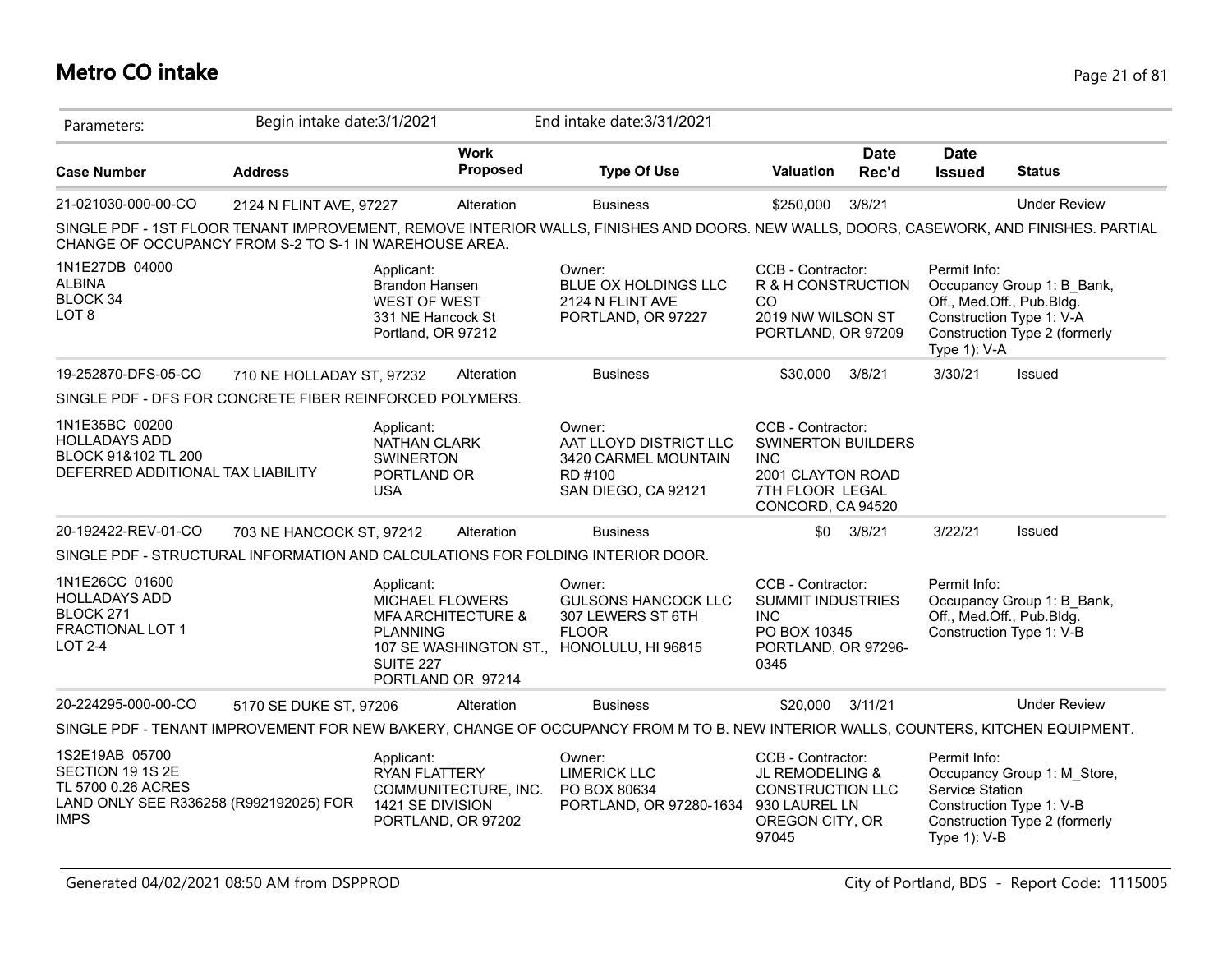## **Metro CO intake** Page 22 of 81

| Parameters:                                                                                                                                                         | Begin intake date: 3/1/2021 |                                                                                                                                            |                                | End intake date: 3/31/2021                                                                                                                                                                                                                                                   |                                                                                                                                                   |                      |                              |                                                                                       |
|---------------------------------------------------------------------------------------------------------------------------------------------------------------------|-----------------------------|--------------------------------------------------------------------------------------------------------------------------------------------|--------------------------------|------------------------------------------------------------------------------------------------------------------------------------------------------------------------------------------------------------------------------------------------------------------------------|---------------------------------------------------------------------------------------------------------------------------------------------------|----------------------|------------------------------|---------------------------------------------------------------------------------------|
| <b>Case Number</b>                                                                                                                                                  | <b>Address</b>              |                                                                                                                                            | <b>Work</b><br><b>Proposed</b> | <b>Type Of Use</b>                                                                                                                                                                                                                                                           | <b>Valuation</b>                                                                                                                                  | <b>Date</b><br>Rec'd | <b>Date</b><br><b>Issued</b> | <b>Status</b>                                                                         |
| 21-018024-000-00-CO                                                                                                                                                 | 5 NW NAITO PKWY, 97209      |                                                                                                                                            | Alteration                     | <b>Business</b>                                                                                                                                                                                                                                                              | \$135,000                                                                                                                                         | 3/11/21              |                              | <b>Under Review</b>                                                                   |
| OFFICES AND CONFERENCE ROOM.                                                                                                                                        |                             |                                                                                                                                            |                                | SINGLE PDF - TENANT IMPROVEMENT AT 2ND FLOOR SUITE 207, DEMO INTERIOR WALLS, DOORS, AND GLAZING. NEW WALLS, DOORS, AND BOX HEADER FOR                                                                                                                                        |                                                                                                                                                   |                      |                              |                                                                                       |
| 1N1E34DB 00600<br><b>COUCHS ADD</b><br>BLOCK <sub>9</sub><br>LOT 1&3 EXC PT IN ST<br>LOT 2 EXC PT IN STS, LOT 4,5&8, HISTORIC<br>PROPERTY, POTENTIAL ADDITIONAL TAX |                             | Applicant:<br><b>DAVID CATES</b><br><b>DESIGN &amp;</b><br><b>CONSTRUCTION</b><br><b>1295 FRANKLIN BLVD</b><br>EUGENE, OR 97403            | UNIVERSITY OF OREGON           | Owner:<br>OFX WHITE STAG LLC<br>1720 E 13TH AVE #410<br>EUGENE, OR 97403-2253                                                                                                                                                                                                | Primary Contractor:<br>TO BID                                                                                                                     |                      | Permit Info:                 | Occupancy Group 1: B Bank,<br>Off., Med.Off., Pub.Bldg.<br>Construction Type 1: III-B |
| 21-011312-000-00-CO                                                                                                                                                 | 2061 NW HOYT ST, 97209      |                                                                                                                                            | Alteration                     | <b>Business</b>                                                                                                                                                                                                                                                              | \$15,000                                                                                                                                          | 3/12/21              |                              | <b>Under Review</b>                                                                   |
| GUARDRAIL. RESPONSE TO 18-234597 VI.                                                                                                                                |                             |                                                                                                                                            |                                | SINGLE PDF - LEGALIZE EXTERIOR ALTERATIONS INCLUDING FENCING, LANDSCAPING, MODIFICATIONS TO RETAINING WALL AND INSTALLATION OF NEW                                                                                                                                           |                                                                                                                                                   |                      |                              |                                                                                       |
| 1N1E33BD 06200<br><b>COUCHS ADD</b><br>BLOCK 282<br>LOT 13 TL 6200                                                                                                  |                             | Applicant:<br>PHIL SYDNOR<br><b>INTEGRATE</b><br><b>ARCHITECTURE &amp;</b><br><b>PLANNING INC</b><br>1715 N TERRY ST<br>PORTLAND, OR 97217 |                                | Owner:<br>2061 NW HOYT LLC<br>813 SW REGENCY PL<br>PORTLAND, OR 97225                                                                                                                                                                                                        | CCB - Contractor:<br>NUVO CONSTRUCTION<br><b>LLC</b><br>5055 SW LOMBARD AVE Construction Type 1: V-B<br>BEAVERTON OR, OR<br>97005                 |                      | Permit Info:                 | Occupancy Group 1: B_Bank,<br>Off., Med.Off., Pub.Bldg.                               |
| 21-024252-000-00-CO                                                                                                                                                 | 2620 SW 1ST AVE, 97201      |                                                                                                                                            | Alteration                     | <b>Business</b>                                                                                                                                                                                                                                                              | \$175,560                                                                                                                                         | 3/12/21              |                              | <b>Under Review</b>                                                                   |
| SPRINKLER VAULT AND WATER LINE TO TIE INTO EXISTING WATER MAIN.                                                                                                     |                             |                                                                                                                                            |                                | SINGLE PDF - TI FOR OFFICE SPACE ON THE 1ST AND 2ND FLOORS TO EXISTING WAREHOUSE/COMMERCIAL BUILDING. WORK INCLUDES MINOR DEMOLITION,<br>CONSTRUCTION OF NON-COMBUSTBLE INTERIOR PARTITION WALLS, MODIFICATIONS TO CEILING, LIGHTING, INTERIOR FINISHES AND FURNISHINGS. NEW |                                                                                                                                                   |                      |                              |                                                                                       |
| 1S1E10BB 00500<br>SOUTH AUDITORIUM ADD<br><b>BLOCK G</b><br>S 96.53' OF LOT 1<br>LOT <sub>2</sub>                                                                   |                             | Applicant:<br><b>ERIC HOFFMAN</b><br><b>ARCHITECTURE</b><br>231 SE 12TH AVE<br>PORTLAND OR 97214                                           | SUM DESIGN STUDIO +            | Owner:<br><b>HARSCH INVESTMENT</b><br>PROPERTIES LLC<br>1121 SW SALMON ST 5TH<br>FL.<br>PORTLAND, OR 97205                                                                                                                                                                   | CCB - Contractor:<br><b>ALAN VOLM</b><br>PACIFIC CREST<br><b>STRUCTURES INC</b><br><b>17750 SW UPPER</b><br>BOONES FRY RD 190<br>DURHAM, OR 97224 |                      | Permit Info:                 | Occupancy Group 1: B_Bank,<br>Off., Med.Off., Pub.Bldg.<br>Construction Type 1: III-B |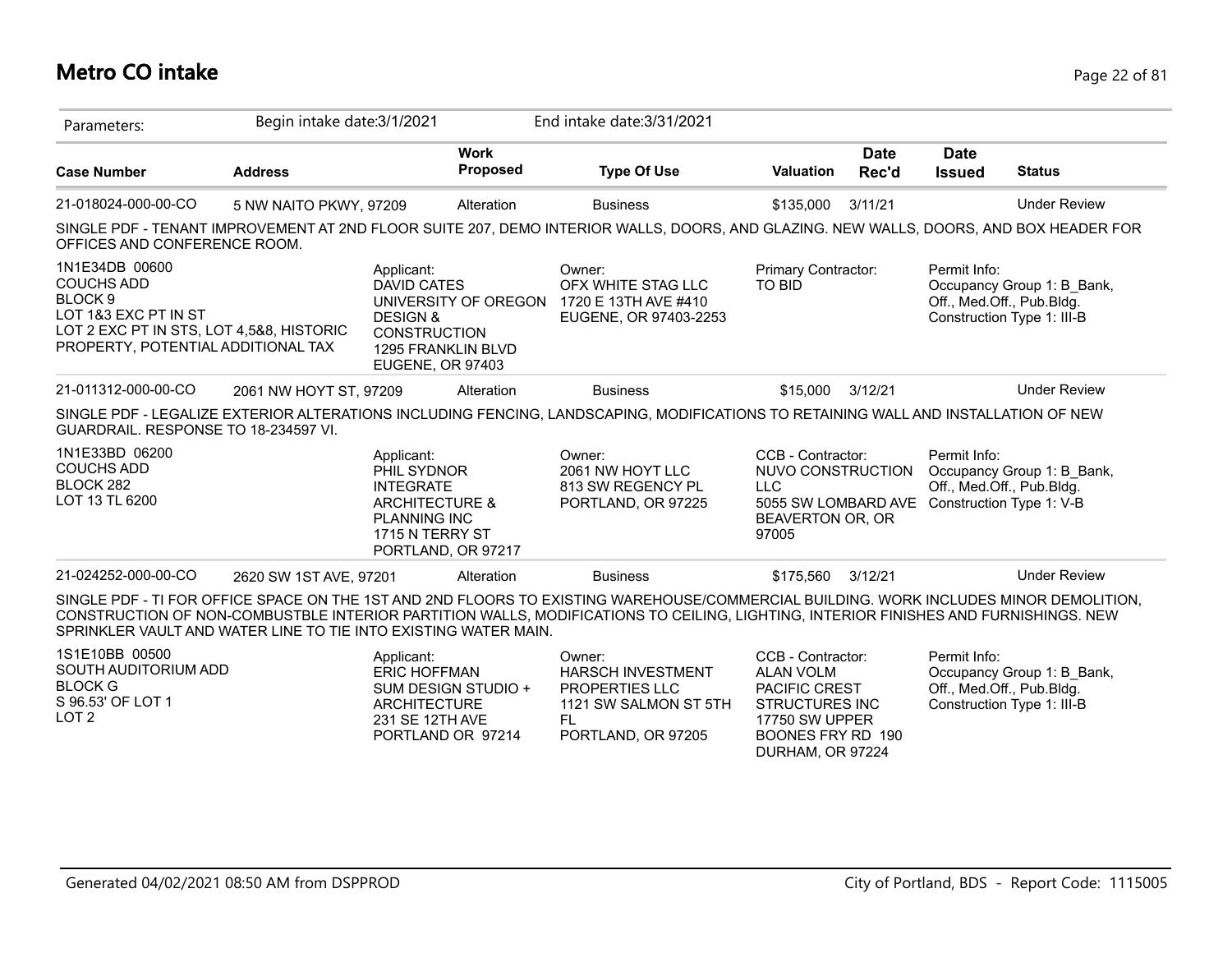#### **Metro CO intake** Page 23 of 81

| Parameters:                                                                                                                  | Begin intake date: 3/1/2021 |                                                                        |                                                                        | End intake date: 3/31/2021                                                                                                              |                                                                                                                        |                      |                              |                                                                                                                      |
|------------------------------------------------------------------------------------------------------------------------------|-----------------------------|------------------------------------------------------------------------|------------------------------------------------------------------------|-----------------------------------------------------------------------------------------------------------------------------------------|------------------------------------------------------------------------------------------------------------------------|----------------------|------------------------------|----------------------------------------------------------------------------------------------------------------------|
| <b>Case Number</b>                                                                                                           | <b>Address</b>              |                                                                        | <b>Work</b><br><b>Proposed</b>                                         | <b>Type Of Use</b>                                                                                                                      | <b>Valuation</b>                                                                                                       | <b>Date</b><br>Rec'd | <b>Date</b><br><b>Issued</b> | <b>Status</b>                                                                                                        |
| 20-106682-DFS-01-CO                                                                                                          | 8811 N LOMBARD ST, 97203    |                                                                        | Alteration                                                             | <b>Business</b>                                                                                                                         | \$12,000                                                                                                               | 3/15/21              | 3/31/21                      | Issued                                                                                                               |
| SINGLE PDF - DFS FOR WALK-IN COOLER.                                                                                         |                             |                                                                        |                                                                        |                                                                                                                                         |                                                                                                                        |                      |                              |                                                                                                                      |
| 1N1W01CD 18900                                                                                                               |                             | Applicant:<br><b>DARIN BOUSKA</b>                                      | 17407 SW INKSTER DR<br>SHERWOOD, OR 97140                              | Owner:<br>LOMBARD 8803 LLC<br>402 NW 13TH AVE<br>PORTLAND, OR 97209-2930 & REMODELING INC                                               | CCB - Contractor:<br><b>ROLLAND WALTERS</b><br><b>BULLDOG MECHANICAL</b><br>3307 NE 39TH STREET<br>VANCOUVER, WA 98661 |                      |                              |                                                                                                                      |
| 21-025442-000-00-CO                                                                                                          | 2821 NE EVERETT ST, 97232   |                                                                        | Alteration                                                             | <b>Business</b>                                                                                                                         | \$52,450 3/16/21                                                                                                       |                      |                              | <b>Under Review</b>                                                                                                  |
| SPACES AND RESTROOMS.                                                                                                        |                             |                                                                        |                                                                        | SINGLE PDF - SHELL IMPROVMENTS TO CREATE 3 TENANT SPACES ON GROUND LEVEL ALONG NE 28TH AVENUE. WORK TO INCLUDE NEW WALLS TO CREATE 3    |                                                                                                                        |                      |                              |                                                                                                                      |
| 1N1E36CB 01300<br><b>HAWTHORNES 1ST ADD</b><br>BLOCK <sub>9</sub><br>S 1/2 OF LOT 1&2<br>LOT 10-12, POTENTIAL ADDITIONAL TAX |                             | Applicant:<br>DAVID MULLENS<br><b>GROUP</b>                            | <b>URBAN DEVELOPMENT</b><br>735 SW 158TH AVENUE<br>BEAVERTON, OR 97006 | Owner:<br><b>UDG EVERETT LLC</b><br>735 SW 158TH AVE<br>BEAVERTON, OR 97006                                                             | CCB - Contractor:<br>SK HOFF<br><b>CONSTRUCTION LLC</b><br>735 SW 158TH AVE<br>BEAVERTON, OR 97006                     |                      | Permit Info:<br>Type 1): V-A | Occupancy Group 1: B_Bank,<br>Off., Med.Off., Pub.Bldg.<br>Construction Type 1: V-A<br>Construction Type 2 (formerly |
| 21-025868-000-00-CO                                                                                                          | 2664 N MARINE DR, 97217     |                                                                        | Alteration                                                             | <b>Business</b>                                                                                                                         | \$10,000                                                                                                               | 3/17/21              |                              | <b>Under Review</b>                                                                                                  |
|                                                                                                                              |                             |                                                                        |                                                                        | SINGLE PDF - TENANT IMPROVEMENT, NEW INTERIOR WALLS AND DOOR TO CREATE OFFICE AND STORAGE.                                              |                                                                                                                        |                      |                              |                                                                                                                      |
| 2N1E33C 01300<br>PARTITION PLAT 1994-164<br>LOT 3 TL 1300                                                                    |                             | Applicant:<br>RICHARD WHITEMAN<br>2950 NW YEON AVE                     | RRS CONSTRUCTION LLC<br>PORTLAND, OR 97210                             | Owner:<br><b>HARSCH INVESTMENT</b><br><b>PROPERTIES LLC</b><br>1121 SW SALMON ST<br>PORTLAND, OR 97205                                  | CCB - Contractor:<br><b>RRS CONSTRUCTION</b><br><b>INC</b><br>5185 CARMAN DRIVE<br>LAKE OSWEGO, OR<br>97035            |                      | Permit Info:                 | Occupancy Group 1: B Bank,<br>Off., Med.Off., Pub.Bldg.<br>Construction Type 1: V-B                                  |
| 21-025803-000-00-CO                                                                                                          | 6230 NE HALSEY ST, 97213    |                                                                        | Alteration                                                             | <b>Business</b>                                                                                                                         | \$144,353 3/18/21                                                                                                      |                      |                              | <b>Under Review</b>                                                                                                  |
| CREATE 2 OFFICES AND 5 TREATMENT ROOMS                                                                                       |                             |                                                                        |                                                                        | SINGLE PDF - TI FOR NEW TENANT; NO CHANGE OF OCCUPANCY; ACUPUNTURE TENANT TO EXPAND INTO NORTH WING OF BUILDING; DEMO PARTITION WALL TO |                                                                                                                        |                      |                              |                                                                                                                      |
| 1N2E31AA 00100<br><b>SUMMIT ADD</b><br>BLOCK <sub>3</sub><br>E 45' OF LOT 3<br>LOT <sub>4</sub>                              |                             | Applicant:<br>360 HOME CARE LLC<br>PO Box 820216<br>Portland, OR 97282 | JEREMY ROSENBLOOM                                                      | Owner:<br><b>CVGV LLC</b><br>6230 NE HALSEY ST<br>PORTLAND, OR 97213                                                                    | CCB - Contractor:<br>JEREMY ROSENBLOOM<br>360 HOME CARE LLC<br>PO BOX 820216<br>PORTLAND, OR 97282                     |                      | Permit Info:                 | Occupancy Group 1: B_Bank,<br>Off., Med.Off., Pub.Bldg.<br>Construction Type 1: V-B                                  |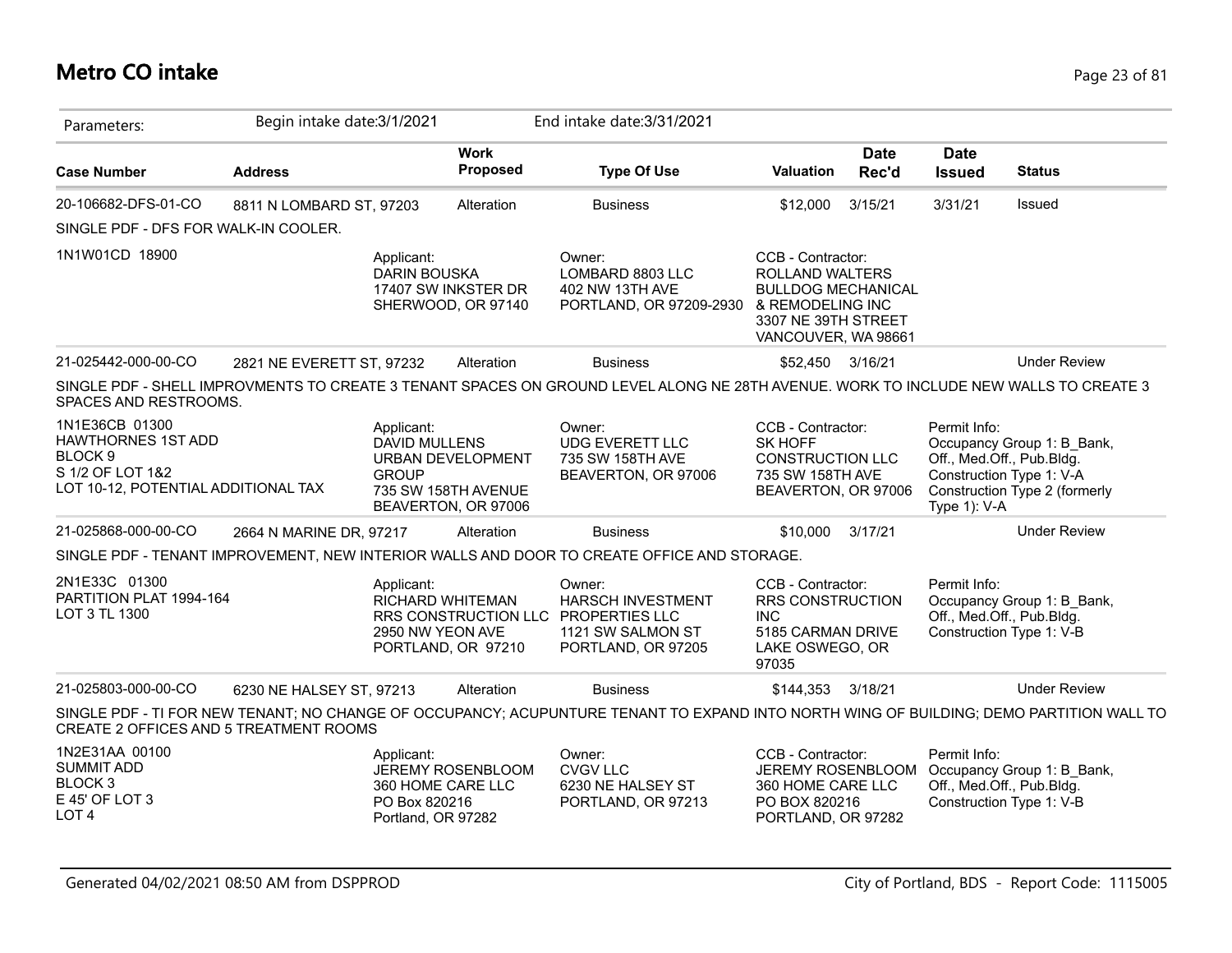## **Metro CO intake** Page 24 of 81

| Parameters:                                                                   | Begin intake date: 3/1/2021                                                                                                                                                                                                                                             |                                                                                                                             | End intake date: 3/31/2021                                                                                                        |                                                                                                                                     |                      |                              |                                                                                                        |
|-------------------------------------------------------------------------------|-------------------------------------------------------------------------------------------------------------------------------------------------------------------------------------------------------------------------------------------------------------------------|-----------------------------------------------------------------------------------------------------------------------------|-----------------------------------------------------------------------------------------------------------------------------------|-------------------------------------------------------------------------------------------------------------------------------------|----------------------|------------------------------|--------------------------------------------------------------------------------------------------------|
| <b>Case Number</b>                                                            | <b>Address</b>                                                                                                                                                                                                                                                          | <b>Work</b><br><b>Proposed</b>                                                                                              | <b>Type Of Use</b>                                                                                                                | <b>Valuation</b>                                                                                                                    | <b>Date</b><br>Rec'd | <b>Date</b><br><b>Issued</b> | <b>Status</b>                                                                                          |
| 21-026183-000-00-CO                                                           | 3580 SE 82ND AVE, 97266                                                                                                                                                                                                                                                 | Alteration                                                                                                                  | <b>Business</b>                                                                                                                   | \$70,000                                                                                                                            | 3/18/21              |                              | <b>Under Review</b>                                                                                    |
|                                                                               | SINGLE PDF - REMOVE ALL INTERIOR PARTITION WALLS.                                                                                                                                                                                                                       |                                                                                                                             |                                                                                                                                   |                                                                                                                                     |                      |                              |                                                                                                        |
| 1S2E09CB 07000<br><b>GRAND VIEW HTS</b><br><b>BLOCK4</b><br>LOT 12-15 TL 7000 | Applicant:<br><b>USA</b>                                                                                                                                                                                                                                                | PAUL BOROWICK<br><b>PKA ARCHITECTS INC</b><br>6969 SW HAMPTON ST<br>PORTLAND OR 97223                                       | Owner:<br><b>CONFEDERATED TRIBES</b><br>OF THE GRAND RONDE<br>COMMUNITY OF OREGON<br>9615 GRAND RONDE RD<br>GRAND RONDE, OR 97347 | CCB - Contractor:<br><b>LLC</b><br>11450 SW AMU STREET<br>TUALATIN, OR 97062                                                        |                      | Permit Info:                 | PERLO CONSTRUCTION Occupancy Group 1: B_Bank,<br>Off., Med.Off., Pub.Bldg.<br>Construction Type 1: V-B |
| 21-026286-000-00-CO                                                           | 2321 NE ARGYLE ST, 97211                                                                                                                                                                                                                                                | Alteration                                                                                                                  | <b>Business</b>                                                                                                                   | \$142.500                                                                                                                           | 3/18/21              |                              | <b>Under Review</b>                                                                                    |
| PERMIT.                                                                       | SINGLE PDF - SHELL IMPROVEMENTS TO MODIFY EAST AND WEST END OFFICES. WEST OFFICE: REMOVE MEZZANINE AND MODIFY LAYOUT OF OFFICES AND<br>RESTROOMS. EAST OFFICE: REMOVE WALLS TO CREATE OPEN OFFICE SPACE AND MOIDIFY WALL TO CREATE LARGER BREAK ROOM. NO OCCUPANCY THIS |                                                                                                                             |                                                                                                                                   |                                                                                                                                     |                      |                              |                                                                                                        |
| 1N1E12CC 01200<br>SECTION 12 1N 1E<br>TL 1200 4.62 ACRES                      | Applicant:                                                                                                                                                                                                                                                              | SABINE O'HALLORAN<br>MILDREN DESIGN GROUP<br>4875 SW GRIFFITH DR<br>BEAVERTON, OR 97005                                     | Owner:<br><b>ICON OWNER POOL 3</b><br><b>WEST LLC</b><br>2 N RIVERSIDE PLZ STE<br>2350<br>CHICAGO, IL 60606-2617                  | <b>Primary Contractor:</b><br><b>TO BID</b>                                                                                         |                      | Permit Info:                 | Occupancy Group 1: B Bank,<br>Off., Med.Off., Pub.Bldg.<br>Construction Type 1: III-B                  |
| 20-142537-REV-01-CO                                                           | 12025 NE MARX ST, 97220                                                                                                                                                                                                                                                 | Alteration                                                                                                                  | <b>Business</b>                                                                                                                   | \$0                                                                                                                                 | 3/19/21              | 3/22/21                      | Issued                                                                                                 |
|                                                                               | PAPER - REVISION TO RECONFIGURE ACCESSIBLE RESTROOM                                                                                                                                                                                                                     |                                                                                                                             |                                                                                                                                   |                                                                                                                                     |                      |                              |                                                                                                        |
| 1N2E22A 00500                                                                 | Applicant:                                                                                                                                                                                                                                                              | DON LIVINGSTONE<br>LIVINGSTONE STUDIOS<br>ARCHITECTURE AND<br><b>PLANNING LLC</b><br>2758 SW SUMMIT DR<br>PORTLAND OR 97201 | Owner:<br><b>WPC PARKROSE LLC</b><br>307 LEWERS ST #600<br>HONOLULU, HI 96815-2364                                                | CCB - Contractor:<br><b>BRENT VINSONHALER</b><br><b>GNC CONSTRUCTION</b><br><b>CORP</b><br>2505 NW DIVISION ST<br>GRESHAM, OR 97030 |                      |                              |                                                                                                        |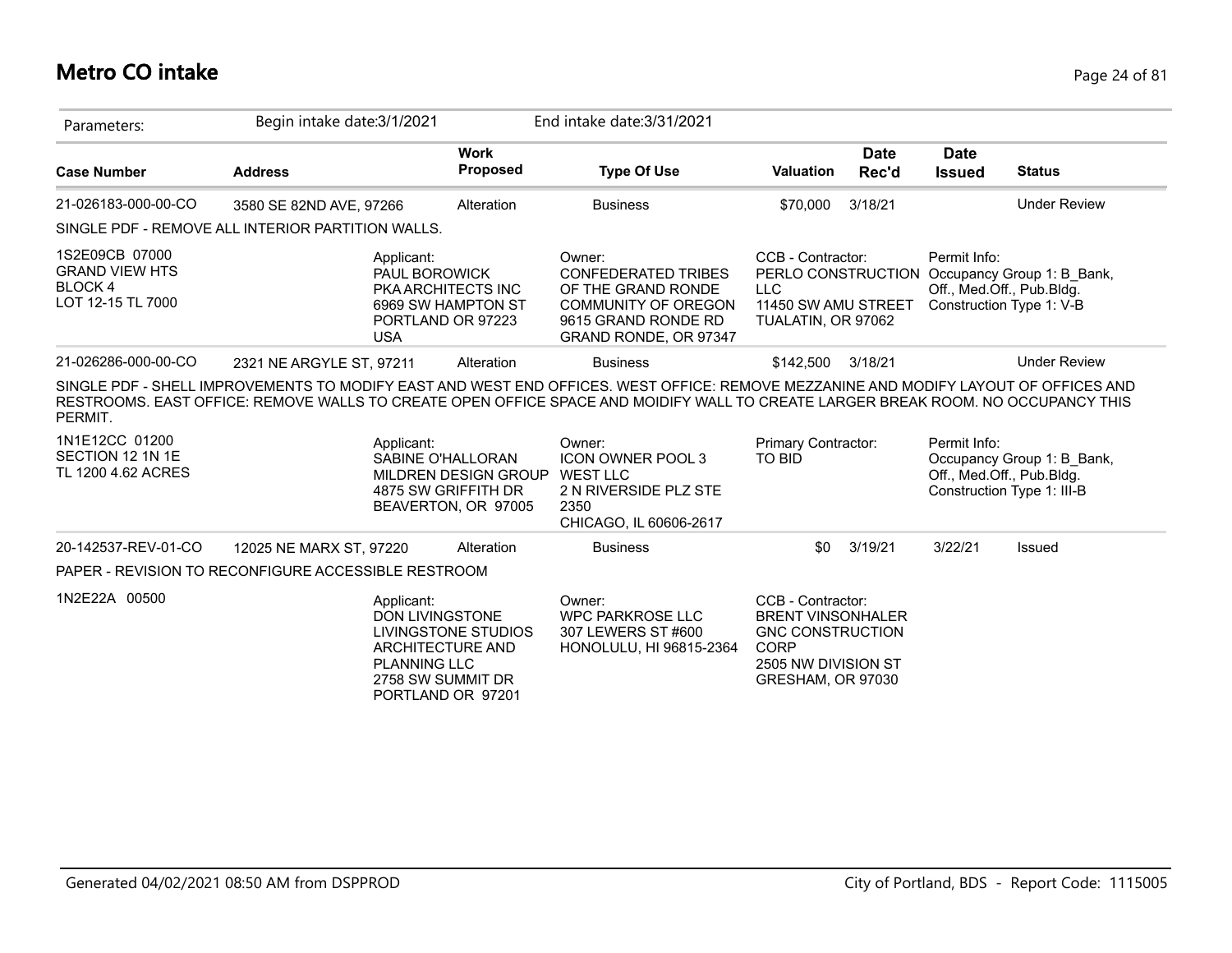## **Metro CO intake** Page 25 of 81

| Parameters:                                                                       | Begin intake date: 3/1/2021                                                                                                                                                                         |                                                                | End intake date: 3/31/2021                                                                       |                                                                                                                                           |               |                                 |                                                                                                                      |
|-----------------------------------------------------------------------------------|-----------------------------------------------------------------------------------------------------------------------------------------------------------------------------------------------------|----------------------------------------------------------------|--------------------------------------------------------------------------------------------------|-------------------------------------------------------------------------------------------------------------------------------------------|---------------|---------------------------------|----------------------------------------------------------------------------------------------------------------------|
| <b>Case Number</b>                                                                | <b>Address</b>                                                                                                                                                                                      | <b>Work</b><br>Proposed                                        | <b>Type Of Use</b>                                                                               | <b>Valuation</b>                                                                                                                          | Date<br>Rec'd | <b>Date</b><br><b>Issued</b>    | <b>Status</b>                                                                                                        |
| 21-026274-000-00-CO                                                               | 3343 SE HAWTHORNE BLVD,<br>97214                                                                                                                                                                    | Alteration                                                     | <b>Business</b>                                                                                  | \$60,000                                                                                                                                  | 3/19/21       |                                 | <b>Under Review</b>                                                                                                  |
|                                                                                   | SINGLE PDF - PARTIAL CHANGE OF OCCUPANCY FROM B TO B, S, AND F. TENANT IMPROVEMENT FOR NEW BAKERY ON BASEMENT AND 1ST FLOOR, REMOVE<br>INTERIOR WALLS, NEW WALLS AT PREP AREAS, RESTROOMS, KITCHEN. |                                                                |                                                                                                  |                                                                                                                                           |               |                                 |                                                                                                                      |
| 1S1E01AC 23700<br>SUNNYSIDE & PLAT 2 & 3<br><b>BLOCK 59</b><br>S 50' OF LOT 14-16 | Applicant:<br><b>NEIL LEE</b><br><b>AND PLANNING</b><br><b>SUITE 175</b>                                                                                                                            | LEEKA ARCHITECTURE<br>1001 SE WATER AVE,<br>PORTLAND, OR 97214 | Owner:<br>DUKE K WON MARITAL TR<br>PO BOX 61604<br>VANCOUVER, WA 98666                           | Primary Contractor:<br><b>TO BID</b>                                                                                                      |               | Permit Info:<br>Type 1): V-B    | Occupancy Group 1: B_Bank,<br>Off., Med.Off., Pub.Bldg.<br>Construction Type 1: V-B<br>Construction Type 2 (formerly |
| 18-272609-REV-03-CO                                                               | 804 N ALBERTA ST. 97217                                                                                                                                                                             | Alteration                                                     | <b>Business</b>                                                                                  | \$80,000                                                                                                                                  | 3/19/21       |                                 | <b>Under Review</b>                                                                                                  |
| ON ENGINEER'S REVISIONS.                                                          | SINGLE PDF - REVISION TO WAIVE SPECIAL INSPECTIONS OF STEEL CONSTRUCTION, CONCRETE CONSTRUCTION, AND ANCHORS-EXPANSION/SCREWS, BASED                                                                |                                                                |                                                                                                  |                                                                                                                                           |               |                                 |                                                                                                                      |
| 1N1E22BD 21100<br><b>M PATTONS &amp; SUB</b><br>BLOCK W 1/2 N TL 21100            | Applicant:<br><b>LOIS SHAMBERGER</b><br><b>NEIL KELLY</b><br>804 N ALBERTA ST                                                                                                                       | PORTLAND OR 97217                                              | Owner:<br><b>KELLY DEVELOPMENT</b><br><b>CORP</b><br>804 N ALBERTA ST<br>PORTLAND, OR 97217-2502 | CCB - Contractor:<br>ZANE GOFF<br>NEIL KELLY CO INC<br>804 N ALBERTA ST<br>PORTLAND, OR 97217-<br>2693                                    |               | Permit Info:<br>Type $1$ ): V-B | Occupancy Group 1: B Bank,<br>Off., Med.Off., Pub.Bldg.<br>Construction Type 1: V-B<br>Construction Type 2 (formerly |
| 21-026650-000-00-CO                                                               | 10615 SE CHERRY BLOSSOM<br>DR, 97216                                                                                                                                                                | Alteration                                                     | <b>Business</b>                                                                                  | \$120,791                                                                                                                                 | 3/22/21       |                                 | <b>Under Review</b>                                                                                                  |
|                                                                                   | SINGLE PDF - INTERIOR REMODEL TO LOBBY AND RECEPTION AREAS ON 2ND FLOOR, SUITE 260.                                                                                                                 |                                                                |                                                                                                  |                                                                                                                                           |               |                                 |                                                                                                                      |
| 1S2E03BC 00100<br>SECTION 03 1S 2E<br>TL 100 1.31 ACRES                           | Applicant:<br><b>CENTENNIAL</b><br><b>CONTRACTORS</b><br><b>SUITE 209</b>                                                                                                                           | ROBERT CROSSLAND<br>10011 SE DIVISION ST<br>PORTLAND, OR 97266 | Owner:<br>WESTON INVESTMENT CO<br><b>LLC</b><br>2154 NE BROADWAY #200<br>PORTLAND, OR 97232-1561 | CCB - Contractor:<br>CENTENNIAL<br><b>CONTRACTORS</b><br><b>ENTERPRISES INC</b><br>11111 SUNSET HILLS<br>ROAD STE 350<br>RESTON, VA 20190 |               | Permit Info:                    | Occupancy Group 1: B Bank,<br>Off., Med.Off., Pub.Bldg.<br>Construction Type 1: V-B                                  |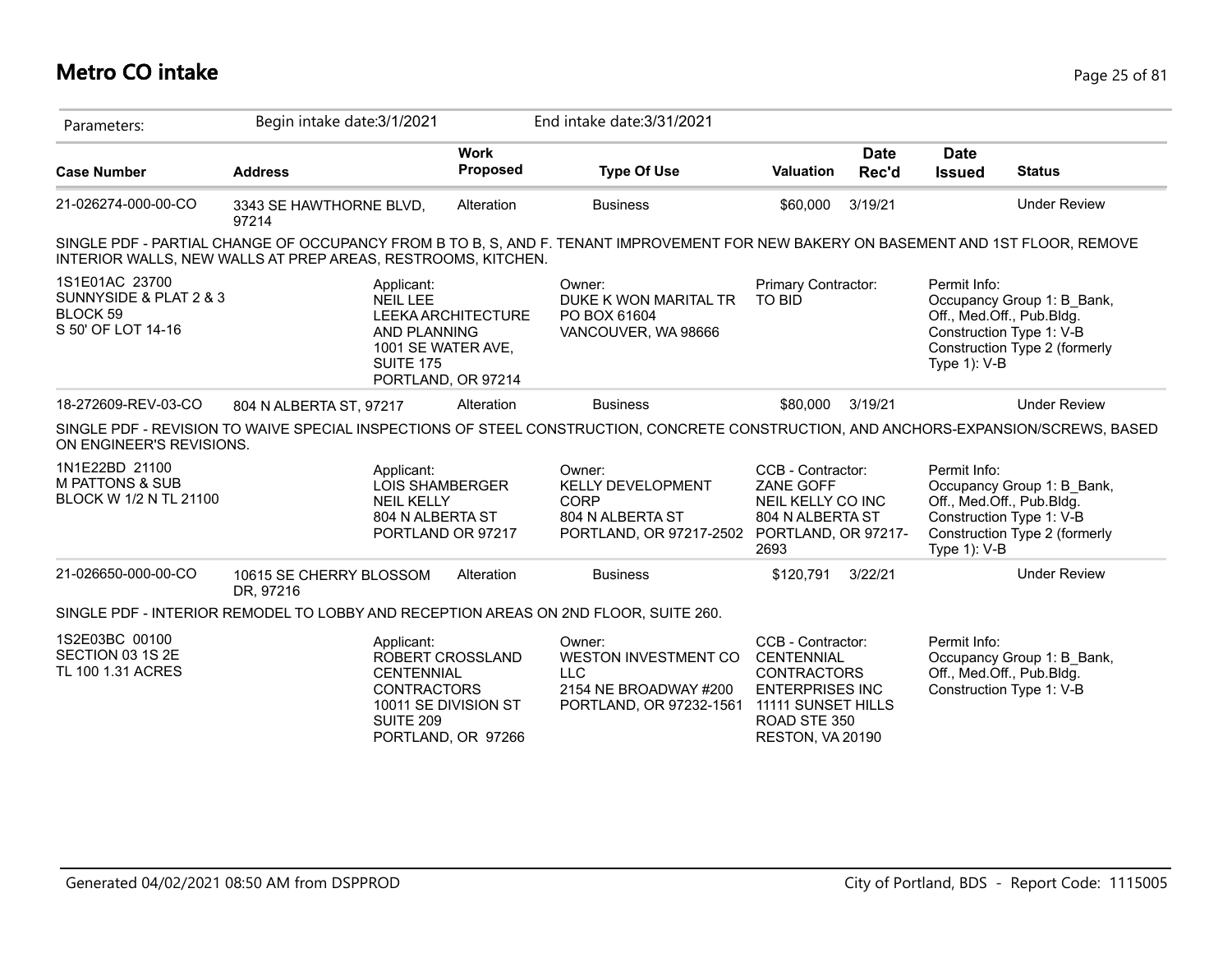#### **Metro CO intake** Page 26 of 81

| Parameters:                                                                                                          | Begin intake date: 3/1/2021    |                                                                                                |                                          | End intake date: 3/31/2021                                                                                                            |                                                                                                                           |                      |                              |                                                                                      |
|----------------------------------------------------------------------------------------------------------------------|--------------------------------|------------------------------------------------------------------------------------------------|------------------------------------------|---------------------------------------------------------------------------------------------------------------------------------------|---------------------------------------------------------------------------------------------------------------------------|----------------------|------------------------------|--------------------------------------------------------------------------------------|
| <b>Case Number</b>                                                                                                   | <b>Address</b>                 |                                                                                                | <b>Work</b><br><b>Proposed</b>           | <b>Type Of Use</b>                                                                                                                    | <b>Valuation</b>                                                                                                          | <b>Date</b><br>Rec'd | <b>Date</b><br><b>Issued</b> | <b>Status</b>                                                                        |
| 21-028419-000-00-CO                                                                                                  | 1820 NE 40TH AVE, 97212        |                                                                                                | Alteration                               | <b>Business</b>                                                                                                                       | \$30,000                                                                                                                  | 3/24/21              |                              | <b>Under Review</b>                                                                  |
|                                                                                                                      |                                |                                                                                                |                                          | SINGLE PDF - INTERIOR REMODEL OF EXISTING RESTROOMS TO CREATE A UNISEX RESTROOM.                                                      |                                                                                                                           |                      |                              |                                                                                      |
| 1N1E25DD 09600<br><b>VINCENT BUSINESS ADD</b><br>BLOCK <sub>2</sub><br>N 4.5' OF LOT 16<br>LOT 17-19, S 9' OF LOT 20 |                                | Applicant:<br><b>KENDRA DUONG</b><br><b>KENDRA C DUONG</b><br><b>ARCHITECT</b>                 | 3415 NE FREMONT ST<br>PORTLAND, OR 97212 | Owner:<br><b>HOLLYWOOD SENIOR</b><br><b>CENTER</b><br>1820 NE 40TH AVE<br>PORTLAND, OR 97212-5308                                     | CCB - Contractor:<br><b>JOHN GRAY DESIGN</b><br><b>LLC</b><br>1717 NW 24TH AVE<br>PORTLAND, OR 97210                      |                      | Permit Info:                 | Occupancy Group 1: B_Bank,<br>Off., Med.Off., Pub.Bldg.<br>Construction Type 1: V-B  |
| 20-221179-REV-01-CO                                                                                                  | 4224 NE HALSEY ST, 97213       |                                                                                                | Alteration                               | <b>Business</b>                                                                                                                       |                                                                                                                           | \$500 3/25/21        |                              | <b>Under Review</b>                                                                  |
| EXAM ROOM, ADD CASEWORK.                                                                                             |                                |                                                                                                |                                          | SINGLE PDF: REVISION TO RECONFIGURE FRONT OFFICE: ADD INTERIOR WALL AND DOOR TO CREATE SECURE LOBBY WITHIN TENANT SPACE. REMOVE ONE   |                                                                                                                           |                      |                              |                                                                                      |
| 1N2E31BB 04002<br>PARTITION PLAT 2016-87<br>LOT 1 TL 4002                                                            |                                | Applicant:<br>MICHAEL PARSHALL<br><b>WOODBLOCK</b><br><b>ARCHITECTURE</b><br>PORTLAND OR 97204 | 827 SW 2ND AVE #300                      | Owner:<br><b>HOLLYWOOD STATION</b><br><b>PARTNERS LLC</b><br>1847 CENTINELA AVE<br>SANTA MONICA, CA 90404                             | CCB - Contractor:<br>CHAD ELLIOT<br><b>RICH DUNCAN</b><br>CONSTRUCTION INC<br>2295 RURAL AVE SE<br><b>SALEM, OR 97302</b> |                      | Permit Info:                 | Occupancy Group 1: B_Bank,<br>Off., Med.Off., Pub.Bldg.<br>Construction Type 1: II-B |
| 21-029257-000-00-CO                                                                                                  | 8520 NE ALDERWOOD RD,<br>97220 |                                                                                                | Alteration                               | <b>Business</b>                                                                                                                       | \$100,000 3/25/21                                                                                                         |                      |                              | <b>Under Review</b>                                                                  |
| OFFICE, 2ND FLOOR: CREATE NEW OFFICE.                                                                                |                                |                                                                                                |                                          | SINGLE PDF - TI FOR NEW TENANT - NO CHANGE OF OCCUPANCY - BUILD NEW INTERIOR STAIRS FROM 1ST TO 2ND FLOOR. 1ST FLOOR: CREATE NEW OPEN |                                                                                                                           |                      |                              |                                                                                      |
| 1N2E16B 01800<br>PORTLAND INT'L CENTER<br>LOT 12 TL 1800                                                             |                                | Applicant:<br><b>DARRELL HAYES</b><br>INC.<br>11104 SE STARK ST                                | AXIS DESIGN GROUP,                       | Owner:<br>PORT OF PORTLAND<br>8440 NE ALDERWOOD RD<br>#A<br>PORTLAND, OR 97220                                                        |                                                                                                                           |                      |                              |                                                                                      |

PORTLAND, OR 97216

PORTLAND, OR 97220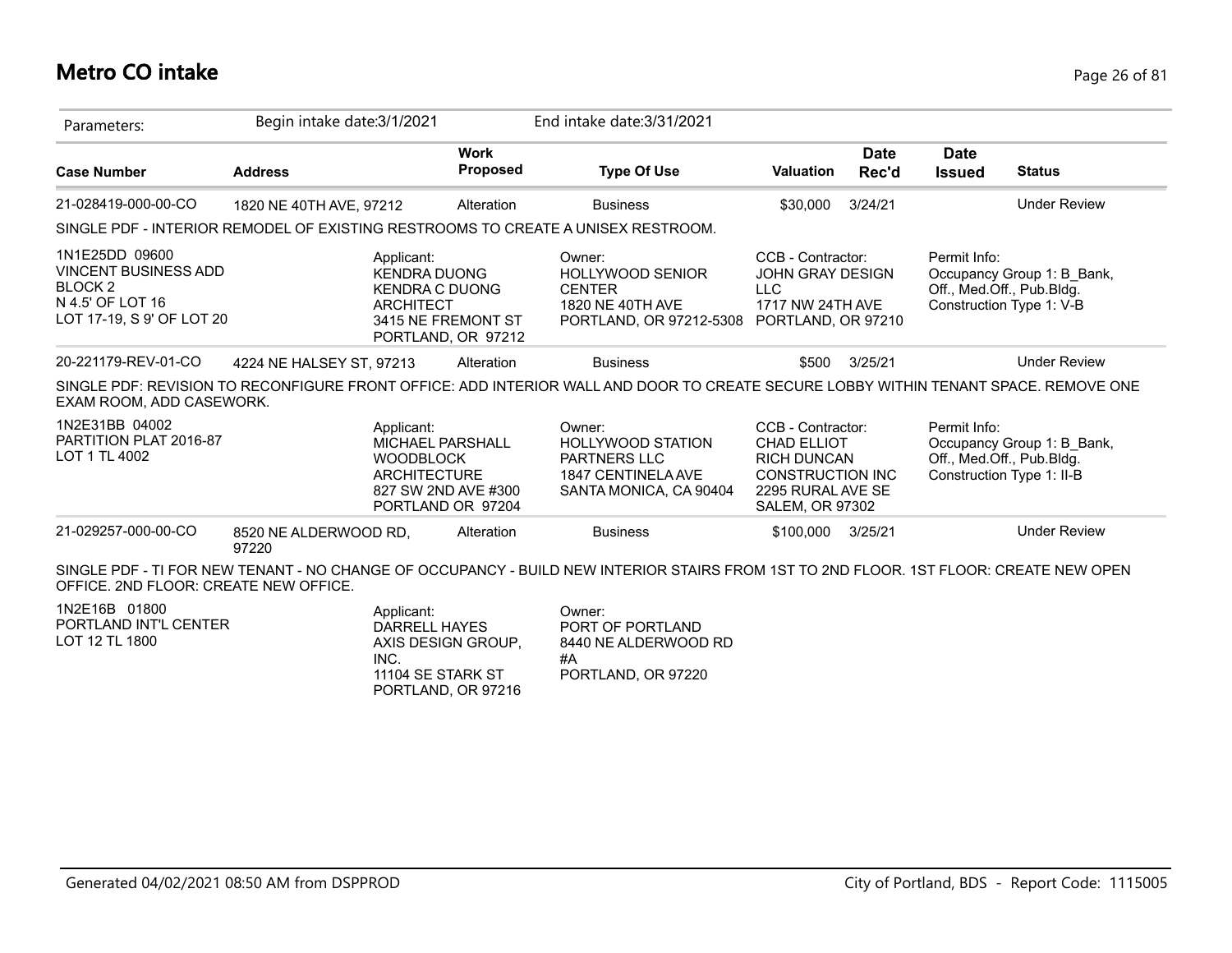## **Metro CO intake** Page 27 of 81

| Parameters:                                                                | Begin intake date: 3/1/2021                                                                                                             |                                                                                                      | End intake date: 3/31/2021                                                                                                                                                                   |                                                                                                                            |                      |                              |                                                                                                                      |
|----------------------------------------------------------------------------|-----------------------------------------------------------------------------------------------------------------------------------------|------------------------------------------------------------------------------------------------------|----------------------------------------------------------------------------------------------------------------------------------------------------------------------------------------------|----------------------------------------------------------------------------------------------------------------------------|----------------------|------------------------------|----------------------------------------------------------------------------------------------------------------------|
| <b>Case Number</b>                                                         | <b>Address</b>                                                                                                                          | <b>Work</b><br><b>Proposed</b>                                                                       | <b>Type Of Use</b>                                                                                                                                                                           | <b>Valuation</b>                                                                                                           | <b>Date</b><br>Rec'd | <b>Date</b><br><b>Issued</b> | <b>Status</b>                                                                                                        |
| 21-024254-000-00-CO                                                        | 505 NE KILLINGSWORTH ST,<br>97211                                                                                                       | Alteration                                                                                           | <b>Business</b>                                                                                                                                                                              | \$175,000                                                                                                                  | 3/26/21              |                              | <b>Under Review</b>                                                                                                  |
| STORAGE, RESTROOM, AND DRESSING ROOM.                                      | SINGLE PDF - TENANT IMPROVEMENT, DEMO INTERIOR WALLS AND CEILING, NEW WALLS, DOORS, CEILING TO CREATE YOGA STUDIO, SAUNA ROOMS, OFFICE, |                                                                                                      |                                                                                                                                                                                              |                                                                                                                            |                      |                              |                                                                                                                      |
| 1N1E14CC 18400<br><b>CLOVERDALE TR</b><br><b>BLOCK1</b><br><b>LOT 23</b>   | Applicant:<br><b>ARCHITECTURE</b><br><b>BLVD</b>                                                                                        | <b>GILBERTO VILLALOBOS</b><br><b>FIELDWORK DESIGN &amp;</b><br>601 SE HAWTHORNE<br>PORTLAND OR 97214 | Owner:<br><b>ADULIS LLC</b><br>PO BOX 12501<br>PORTLAND, OR 97212-0501                                                                                                                       | CCB - Contractor:<br><b>CHRIS MCDONALD</b><br><b>CHRISTOPHER</b><br>MCDONALD LLC<br>6307 NE 23RD AVE<br>PORTLAND, OR 97211 |                      | Permit Info:                 | Occupancy Group 1: B Bank,<br>Off., Med.Off., Pub.Bldg.<br>Construction Type 1: V-B                                  |
| 21-029453-000-00-CO                                                        | 1225 SE GRAND AVE, 97214                                                                                                                | Alteration                                                                                           | <b>Business</b>                                                                                                                                                                              | \$40,000                                                                                                                   | 3/29/21              |                              | <b>Under Review</b>                                                                                                  |
|                                                                            | SINGLE PDF - TENANT IMPROVEMENT WITH CHANGE OF OCCUPANCY FROM M TO B AND M, NEW PARTITION WALLS.                                        |                                                                                                      |                                                                                                                                                                                              |                                                                                                                            |                      |                              |                                                                                                                      |
| 1S1E02BC 03600<br><b>EAST PORTLAND</b><br>BLOCK 94<br>LOT 5&6 EXC PT IN ST | Applicant:<br><b>STEVE KAISER</b><br><b>FORMWEST</b><br>P.O. Box 12174<br>Portland, OR 97212                                            | ARCHITECTURE, LLC                                                                                    | Owner:<br>SHOGREN BUILDING LLC<br>1335 S WOODBINE RD<br>WEST LINN, OR 97068                                                                                                                  | CCB - Contractor:<br><b>GGC LLC</b><br>4710 N ALBINA<br>PORTLAND, OR 97217                                                 |                      | Permit Info:                 | Occupancy Group 1: B Bank,<br>Off., Med.Off., Pub.Bldg.<br>Construction Type 1: V-B                                  |
| 21-029523-000-00-CO                                                        | 330 SW LINCOLN ST, 97201                                                                                                                | Alteration                                                                                           | <b>Business</b>                                                                                                                                                                              | \$121,743                                                                                                                  | 3/29/21              |                              | <b>Under Review</b>                                                                                                  |
| CONCESSION ROOM.                                                           | SINGLE PDF - TENANT IMPROVEMENT FOR NEW DOG DAY CARE, DEMO INTERIOR WALLS, NEW WALLS TO CREATE OPEN PLAY AREA, DAYCARE AREA,            |                                                                                                      |                                                                                                                                                                                              |                                                                                                                            |                      |                              |                                                                                                                      |
| 1S1E03CC 00900<br>SOUTH AUDITORIUM ADD<br><b>BLOCK C</b><br>LOT 1 TL 900   | Applicant:<br><b>DAVID SHEERIN</b><br>DAVID SHEERIN<br>ARCHITECTURE<br>2015 NE 38TH AVE                                                 | PORTLAND, OR 97212                                                                                   | Owner:<br>PRESCOTT AIRPARK 6720<br><b>LLC</b><br>22 W BIRCH AVE<br>FLAGSTAFF, AZ 86001<br>Owner:<br><b>BELLEMONT INDUSTRIAL</b><br><b>GROUP LLC</b><br>22 W BIRCH AVE<br>FLAGSTAFF, AZ 86001 | CCB - Contractor:<br><b>REGALADO FINISH</b><br><b>SERVICES LLC</b><br>11311 SE 272ND AVE<br><b>BORING, OR 97009</b>        |                      | Permit Info:<br>Type 1): V-B | Occupancy Group 1: B Bank,<br>Off., Med.Off., Pub.Bldg.<br>Construction Type 1: V-B<br>Construction Type 2 (formerly |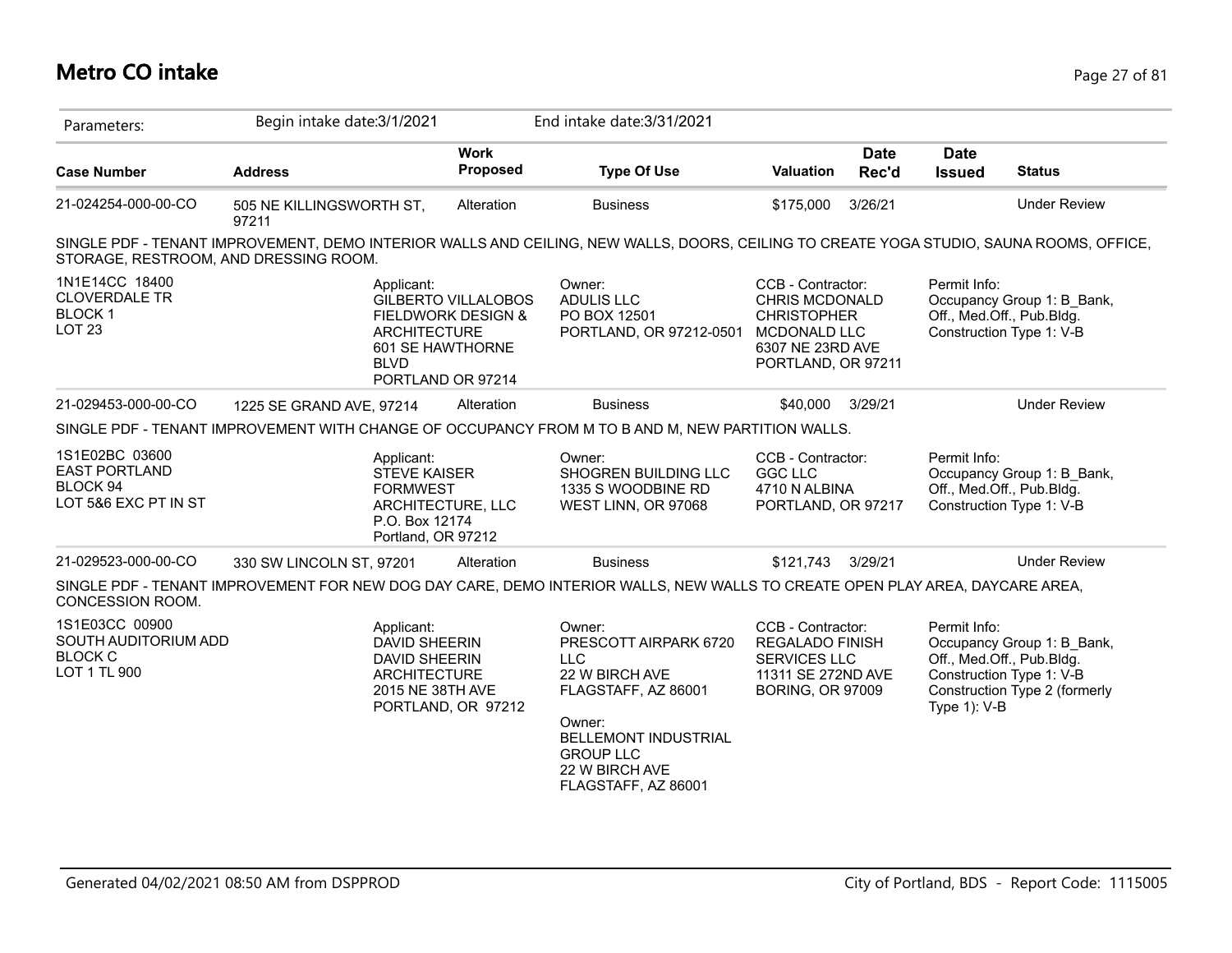## **Metro CO intake** Page 28 of 81

| Parameters:                                                                                                                                              | Begin intake date: 3/1/2021        |                                                                                            |                                                                          | End intake date: 3/31/2021                                                                                                                                                                                                                              |                                                                                                                                           |                      |                              |                                                                                     |
|----------------------------------------------------------------------------------------------------------------------------------------------------------|------------------------------------|--------------------------------------------------------------------------------------------|--------------------------------------------------------------------------|---------------------------------------------------------------------------------------------------------------------------------------------------------------------------------------------------------------------------------------------------------|-------------------------------------------------------------------------------------------------------------------------------------------|----------------------|------------------------------|-------------------------------------------------------------------------------------|
| <b>Case Number</b>                                                                                                                                       | <b>Address</b>                     |                                                                                            | <b>Work</b><br>Proposed                                                  | <b>Type Of Use</b>                                                                                                                                                                                                                                      | <b>Valuation</b>                                                                                                                          | <b>Date</b><br>Rec'd | <b>Date</b><br><b>Issued</b> | <b>Status</b>                                                                       |
| 20-101101-REV-02-CO                                                                                                                                      | 336 NE 20TH AVE, 97232             |                                                                                            | Alteration                                                               | <b>Business</b>                                                                                                                                                                                                                                         | \$0                                                                                                                                       | 3/30/21              |                              | <b>Under Review</b>                                                                 |
|                                                                                                                                                          |                                    |                                                                                            |                                                                          | SINGLE PDF - REVISION TO CHANGE PARKING LAYOUT, ADD BIKE RACKS AND ALTER LANDSCAPING, CHANGE TO EDGE FLASHING, NORTH ENTRY CORNICE AND<br>SOFFIT FRAMING REVISED, ADD SEISMIC BRACING CALCULATIONS FOR CLOUDS OVER CASEWORK, SEE NARRATIVE FOR DETAILS. |                                                                                                                                           |                      |                              |                                                                                     |
| 1N1E35DA 02900<br><b>BYRNES ADD</b><br>BLOCK 4<br>LOT <sub>1</sub>                                                                                       |                                    | Applicant:<br><b>ERIC HALL</b><br><b>INC</b><br>EUGENE OR 97402                            | ERIC HALL ARCHITECTS<br>116 HWY 99 N, STE 100                            | Owner:<br>OREGONIANS FEDERAL<br><b>CREDIT UNION</b><br>6915 SE LAKE RD<br>MILWAUKIE, OR 97267-2103                                                                                                                                                      | CCB - Contractor:<br>1996 LLC<br>3028 JUDKINS RD #1<br>EUGENE, OR 97403                                                                   |                      |                              |                                                                                     |
| 20-105975-DFS-04-CO                                                                                                                                      | 4300 NE KILLINGSWORTH<br>ST, 97218 |                                                                                            | Alteration                                                               | Educational                                                                                                                                                                                                                                             | \$204,000                                                                                                                                 | 3/22/21              | 3/23/21                      | Issued                                                                              |
| DE LA SALLE H.S. - DFS 04 - Glazing systems *** w/19-256420-DFS-01-CO ***                                                                                |                                    |                                                                                            |                                                                          |                                                                                                                                                                                                                                                         |                                                                                                                                           |                      |                              |                                                                                     |
| 1N2E19BB 04000                                                                                                                                           |                                    | Applicant:<br>Alex Helm<br>P & C Construction Co.<br>2133 NW York St<br>Portland, OR 97210 |                                                                          | Owner:<br>ST CHARLES CATHOLIC<br><b>CHURCH PORTLAND</b><br><b>OREGON</b><br>5310 NE 42ND AVE<br>PORTLAND, OR 97218-1510 PORTLAND, OR 97210                                                                                                              | CCB - Contractor:<br><b>STEVE BARTELL</b><br>P & C CONSTRUCTION<br>CO<br>2133 NW YORK ST                                                  |                      |                              |                                                                                     |
| 21-030572-000-00-CO                                                                                                                                      | 5512 N MONTANA AVE, 97217          |                                                                                            | Alteration                                                               | Educational                                                                                                                                                                                                                                             |                                                                                                                                           | \$25,000 3/31/21     |                              | <b>Under Review</b>                                                                 |
|                                                                                                                                                          |                                    |                                                                                            |                                                                          | SINGLE PDF - TI FOR NEW TENANT - CHANGE OF OCCUPANCY FROM B, S TO B, S, AND E - ADD NEW ACCESSIBLE RESTROOM AND SHOWER.                                                                                                                                 |                                                                                                                                           |                      |                              |                                                                                     |
| 1N1E15CC 15700                                                                                                                                           |                                    | Applicant:<br><b>KEITH DAILY</b>                                                           | <b>EMERICK ARCHITECTS</b><br>321 SW 4TH AVE STE 200<br>PORTLAND OR 97204 | Owner:<br>CG OR 1 LLC<br>1503 OFFICERS ROW<br>VANCOUVER, WA 98661                                                                                                                                                                                       | CCB - Contractor:<br><b>AARON HAKALA</b><br>A FIVE CONSTRUCTION<br>LLC.<br>1750 SW SKYLINE BLVD<br><b>SUITE 224</b><br>PORTLAND, OR 97221 |                      | Permit Info:                 | Occupancy Group 1: E_School<br>Construction Type 1: V-B                             |
| 21-019733-000-00-CO                                                                                                                                      | 12005 N BURGARD RD, 97203          |                                                                                            | Alteration                                                               | Factory/Industrial                                                                                                                                                                                                                                      | \$35,000                                                                                                                                  | 3/2/21               |                              | <b>Under Review</b>                                                                 |
|                                                                                                                                                          |                                    |                                                                                            |                                                                          | SINGLE PDF - INSTALL PAINT BOOTH IN BAY 5 ON FOUNDATION PERMITTED UNDER 20-173842 CO. ** WITH 21-019738 MT**                                                                                                                                            |                                                                                                                                           |                      |                              |                                                                                     |
| 2N1W35D 00700<br>SECTION 35 2N 1W<br>TL 700 25.29 ACRES<br>LAND & IMPS SEE R646209 (R971350469)<br>FOR MACH & EQUIP<br>DEFERRED ADDITIONAL TAX LIABILITY |                                    | Applicant:<br>NATHAN ARNOLD<br><b>FASTER PERMITS</b><br>PORTLAND OR 97201                  | 2000 SW 1ST AVE #420                                                     | Owner:<br>NORTHWEST PIPE CO<br>201 NE PARK PLAZA DR<br><b>STE 100</b><br>VANCOUVER, WA 98684                                                                                                                                                            | Primary Contractor:<br>TO BID                                                                                                             |                      | Permit Info:<br>Mod.Hazard   | Occupancy Group 1: F-<br>1 Industrial Plant - Factory,<br>Construction Type 1: II-B |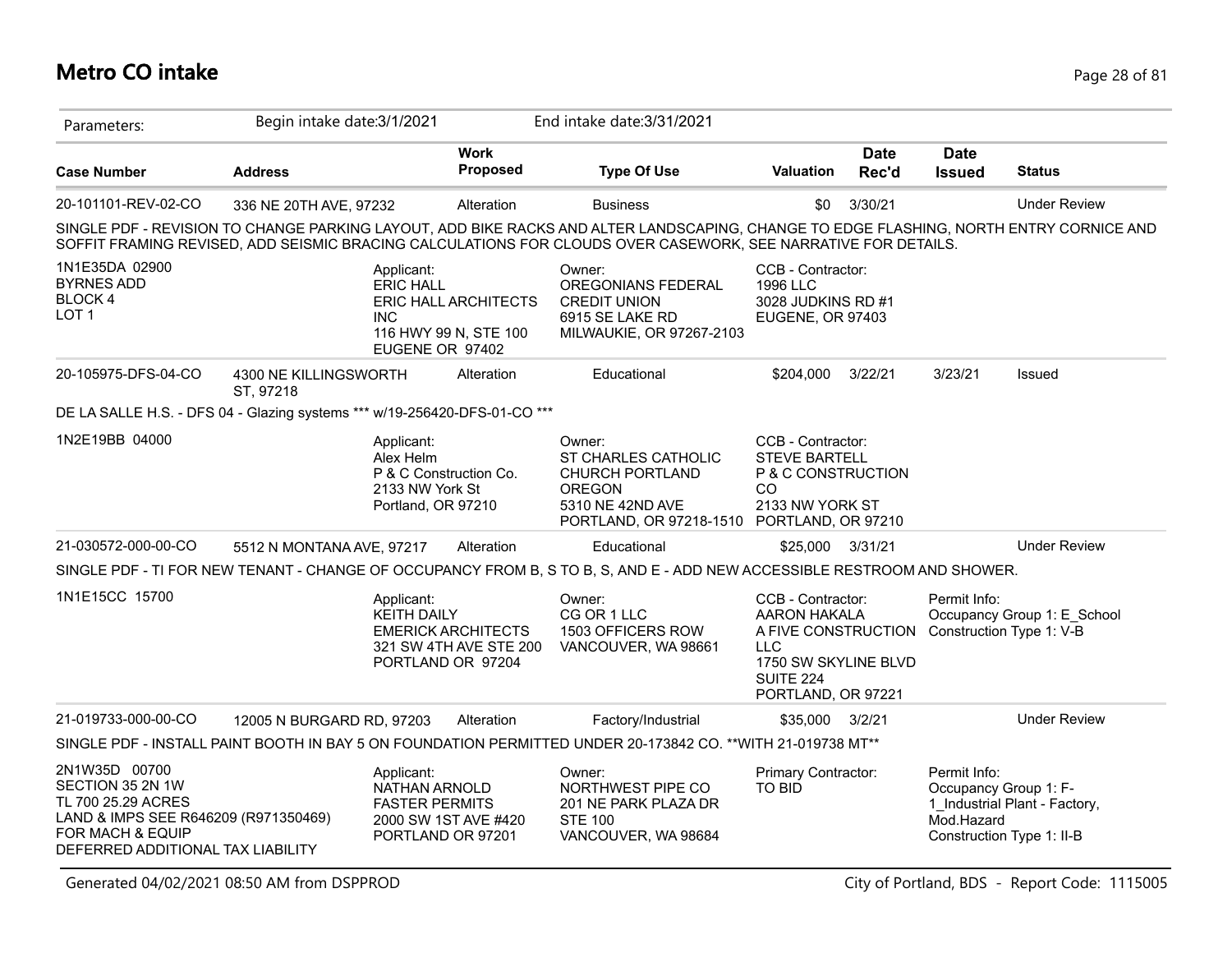## **Metro CO intake** Page 29 of 81

| Parameters:                                                                           | Begin intake date: 3/1/2021                                                   |                                                                                                                    |                                                                                                     | End intake date: 3/31/2021                                                                                  |                                                                                                        |                      |                                                     |                                                                                    |
|---------------------------------------------------------------------------------------|-------------------------------------------------------------------------------|--------------------------------------------------------------------------------------------------------------------|-----------------------------------------------------------------------------------------------------|-------------------------------------------------------------------------------------------------------------|--------------------------------------------------------------------------------------------------------|----------------------|-----------------------------------------------------|------------------------------------------------------------------------------------|
| <b>Case Number</b>                                                                    | <b>Address</b>                                                                |                                                                                                                    | <b>Work</b><br>Proposed                                                                             | <b>Type Of Use</b>                                                                                          | Valuation                                                                                              | <b>Date</b><br>Rec'd | <b>Date</b><br><b>Issued</b>                        | <b>Status</b>                                                                      |
| 20-148697-REV-01-CO                                                                   | 7475 SE 72ND AVE, 97206                                                       |                                                                                                                    | Alteration                                                                                          | Factory/Industrial                                                                                          | \$0                                                                                                    | 3/12/21              |                                                     | <b>Under Review</b>                                                                |
|                                                                                       | SINGLE PDF - SOLAR - REVISION TO REDUCE NUMBER OF SOLAR MODULES FROM 15 TO 7. |                                                                                                                    |                                                                                                     |                                                                                                             |                                                                                                        |                      |                                                     |                                                                                    |
| 1S2E20BD 16500<br><b>BRENTWOOD &amp; SUB</b><br>BLOCK <sub>3</sub><br>S 100' OF LOT 5 | В                                                                             | Applicant:                                                                                                         | <b>CHRISTINE STAMPER</b><br><b>ELEMENTAL ENERGY</b><br>1339 SE 8TH AVE, SUITE<br>PORTLAND, OR 97214 | Owner:<br><b>CROSSROADS KITCHEN</b><br><b>LLC</b><br>8512 SE 9TH AVE<br>PORTLAND, OR 97202                  | CCB - Contractor:<br><b>ELEMENTAL ENERGY</b><br><b>LLC</b><br>1339 SE 8TH AVE #B<br>PORTLAND, OR 97214 |                      | Permit Info:<br>Occupancy Group 1: F-<br>Mod.Hazard | 1_Industrial Plant - Factory,<br>Construction Type 1: V-B                          |
| 20-191627-DFS-01-CO                                                                   | 2075 NW WILSON ST, 97209                                                      |                                                                                                                    | Alteration                                                                                          | Factory/Industrial                                                                                          | \$5,000                                                                                                | 3/15/21              |                                                     | <b>Under Review</b>                                                                |
|                                                                                       | SINGLE PDF - DFS FOR STAIRS AND PLATFORM                                      |                                                                                                                    |                                                                                                     |                                                                                                             |                                                                                                        |                      |                                                     |                                                                                    |
| 1N1E28CA 01200                                                                        |                                                                               | Applicant:<br>ANDY TARNASKY                                                                                        | <b>R&amp;H CONSTRUCTION</b><br>2019 NW WILSON ST.<br>PORTLAND, OR 97209                             | Owner:<br>MW 2000 WILSON LLC<br>210 SW MORRISON ST<br>#600<br>PORTLAND, OR 97204-3150 PORTLAND, OR 97209    | CCB - Contractor:<br>R & H CONSTRUCTION<br>CO<br>2019 NW WILSON ST                                     |                      |                                                     |                                                                                    |
| 20-225494-000-00-CO                                                                   | 8700 SW BARBUR CT, 97219                                                      |                                                                                                                    | Alteration                                                                                          | Factory/Industrial                                                                                          |                                                                                                        | \$7,770 3/17/21      |                                                     | <b>Under Review</b>                                                                |
|                                                                                       |                                                                               |                                                                                                                    |                                                                                                     | SINGLE PDF - CHANGE OF OCCUPANCY FROM B TO F FOR CANNABIS SOLVENTLESS PROCESSING. NO CONSTRUCTION PROPOSED. |                                                                                                        |                      |                                                     |                                                                                    |
| 1S1E20DD 08000<br><b>MADISON VILLA</b><br>LOT 17&26 TL 8000                           |                                                                               | Applicant:<br><b>MEGAN CAVES</b><br><b>INTEGRITY</b><br><b>MANAGEMENT LLC</b><br>LANE<br>HAPPY VALLEY, OR<br>97086 | 16700 SE MAPLE HILL                                                                                 | Owner:<br>PLAZA 5 LLC<br>8700 SW BARBUR CT STE<br>S<br>PORTLAND, OR 97219                                   |                                                                                                        |                      | Permit Info:<br>Mod.Hazard                          | Occupancy Group 1: F-<br>1 Industrial Plant - Factory,<br>Construction Type 1: V-A |
| 20-191627-DFS-02-CO                                                                   | 2075 NW WILSON ST, 97209                                                      |                                                                                                                    | Alteration                                                                                          | Factory/Industrial                                                                                          | \$1                                                                                                    | 3/17/21              | 3/30/21                                             | Issued                                                                             |
| SINGLE PDF - DFS FOR TANK ANCHORAGE.                                                  |                                                                               |                                                                                                                    |                                                                                                     |                                                                                                             |                                                                                                        |                      |                                                     |                                                                                    |
| 1N1E28CA 01200                                                                        |                                                                               | Applicant:<br>ZACHARY FREUND<br><b>LRS ARCHITECTS</b><br>300                                                       | 720 NW DAVIS ST., STE<br>PORTLAND, OR 97209                                                         | Owner:<br>MW 2000 WILSON LLC<br>210 SW MORRISON ST<br>#600<br>PORTLAND, OR 97204-3150                       | CCB - Contractor:<br>R & H CONSTRUCTION<br><b>CO</b><br>2019 NW WILSON ST<br>PORTLAND, OR 97209        |                      |                                                     |                                                                                    |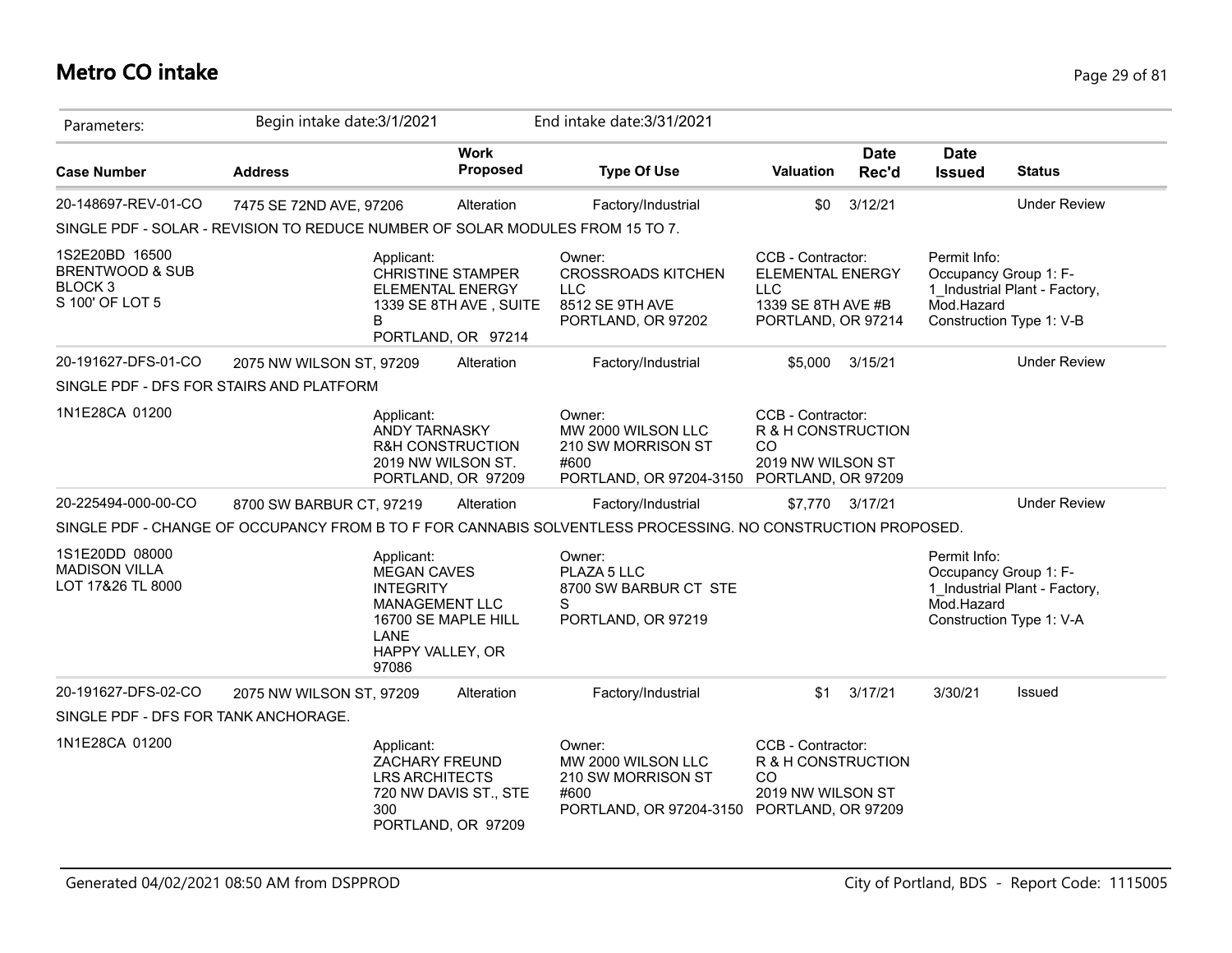## **Metro CO intake** Page 30 of 81

| Parameters:                                                          | Begin intake date: 3/1/2021 |                                                                                                                    | End intake date: 3/31/2021                                                                                                          |                                                                                                            |                      |                                                                                                 |                                                                |
|----------------------------------------------------------------------|-----------------------------|--------------------------------------------------------------------------------------------------------------------|-------------------------------------------------------------------------------------------------------------------------------------|------------------------------------------------------------------------------------------------------------|----------------------|-------------------------------------------------------------------------------------------------|----------------------------------------------------------------|
| <b>Case Number</b>                                                   | <b>Address</b>              | <b>Work</b><br>Proposed                                                                                            | <b>Type Of Use</b>                                                                                                                  | <b>Valuation</b>                                                                                           | <b>Date</b><br>Rec'd | <b>Date</b><br><b>Issued</b>                                                                    | <b>Status</b>                                                  |
| 20-191627-DFS-03-CO                                                  | 2075 NW WILSON ST, 97209    | Alteration                                                                                                         | Factory/Industrial                                                                                                                  | \$1                                                                                                        | 3/17/21              |                                                                                                 | <b>Under Review</b>                                            |
|                                                                      |                             |                                                                                                                    | SINGLE PDF - DFS FOR ROOF TOP EQUIPMENT ANCHORAGE: CHILLER & COOLING TOWER.                                                         |                                                                                                            |                      |                                                                                                 |                                                                |
| 1N1E28CA 01200                                                       |                             | Applicant:<br><b>ZACHARY FREUND</b><br><b>LRS ARCHITECTS</b><br>720 NW DAVIS ST., STE<br>300<br>PORTLAND, OR 97209 | Owner:<br>MW 2000 WILSON LLC<br>210 SW MORRISON ST<br>#600<br>PORTLAND, OR 97204-3150                                               | CCB - Contractor:<br>R & H CONSTRUCTION<br>CO<br>2019 NW WILSON ST<br>PORTLAND, OR 97209                   |                      |                                                                                                 |                                                                |
| 17-255589-DFS-01-CO                                                  | 1211 N LORING ST, 97227     | Alteration                                                                                                         | Factory/Industrial                                                                                                                  | \$2,500                                                                                                    | 3/17/21              |                                                                                                 | <b>Under Review</b>                                            |
| SINGLE PDF - DFS FOR TANK ANCHORAGE.                                 |                             |                                                                                                                    |                                                                                                                                     |                                                                                                            |                      |                                                                                                 |                                                                |
| 1N1E27CB 02000<br><b>ALBINA</b><br>BLOCK 74&75 TL 2000               |                             | Applicant:<br><b>ZAC HORTON</b><br><b>FASTER PERMITS</b><br>2000 SW 1ST AVE SUITE<br>420<br>PORTLAND, OR 97201     | Owner:<br>LORING ST LLC<br>12850 FIELDING RD<br>LAKE OSWEGO, OR 97034                                                               | CCB - Contractor:<br><b>VERIDIS</b><br><b>CONSTRUCTION INC</b><br>4213 NE ALBERTA ST<br>PORTLAND, OR 97218 |                      |                                                                                                 |                                                                |
| 21-026329-000-00-CO                                                  | 135 SE MAIN ST, 97214       | Alteration                                                                                                         | Factory/Industrial                                                                                                                  | \$50,000                                                                                                   | 3/18/21              |                                                                                                 | <b>Under Review</b>                                            |
|                                                                      |                             |                                                                                                                    | SINGLE PDF - INSTALL NEW COFFEE ROASTER IN EXISTING ROASTING AREA, IN NORTHWEST PORTION OF BUILDING ON MAIN FLOOR.                  |                                                                                                            |                      |                                                                                                 |                                                                |
| 1S1E03AD 03200<br><b>EAST PORTLAND</b><br>BLOCK 49<br><b>LOT 1-8</b> |                             | Applicant:<br><b>BEN KING</b><br><b>STEM ARCHITECTURE</b><br>PO BOX 17034<br>PORTLAND, OR 97217                    | Owner:<br>KALBERER COMPANY<br>321 SW 4TH AVE #800<br>PORTLAND, OR 97204-2330                                                        | CCB - Contractor:<br><b>JACOB FLORY</b><br><b>BD MACK INC</b><br>5016 NE 11TH AVE<br>PORTLAND, OR 97211    |                      | Permit Info:<br>Occupancy Group 1: F-<br>Mod.Hazard<br>Construction Type 1: V-B                 | 1 Industrial Plant - Factory,                                  |
| 21-028842-000-00-CO                                                  | 3889 NE BRYANT ST, 97211    | Alteration                                                                                                         | Factory/Industrial                                                                                                                  | \$50,000 3/26/21                                                                                           |                      |                                                                                                 | <b>Under Review</b>                                            |
| ADD STORAGE ROOM. W/ 21-028853-MT                                    |                             |                                                                                                                    | SINGLE PDF - TENANT IMPROVEMENT FOR CANNABIS PRODUCTION. INTERIOR ALTERATION ONLY. CHANGE EXISTING WORK ROOM TO PRODUCTION ROOM AND |                                                                                                            |                      |                                                                                                 |                                                                |
| 1N1E13A 00600                                                        |                             | Applicant:<br>STEPHEN KORBICH<br>KORBICH ARCHITECTS<br>2235 NE KLICKITAT<br><b>STREET</b><br>PORTLAND, OR 97212    | Owner:<br><b>GS BRYANT LLC</b><br>2437 1/2 UNIVERSITY BLVD<br>HOUSTON, TX 77005-3226                                                | CCB - Contractor:<br>E & N QUALITY<br><b>CONSTRUCTION LLC</b><br>200 SE 104TH AV<br>VANCOUVER, WA 98664    |                      | Permit Info:<br>Occupancy Group 1: F-<br>Mod.Hazard<br>Construction Type 1: V-B<br>Type 1): V-B | 1_Industrial Plant - Factory,<br>Construction Type 2 (formerly |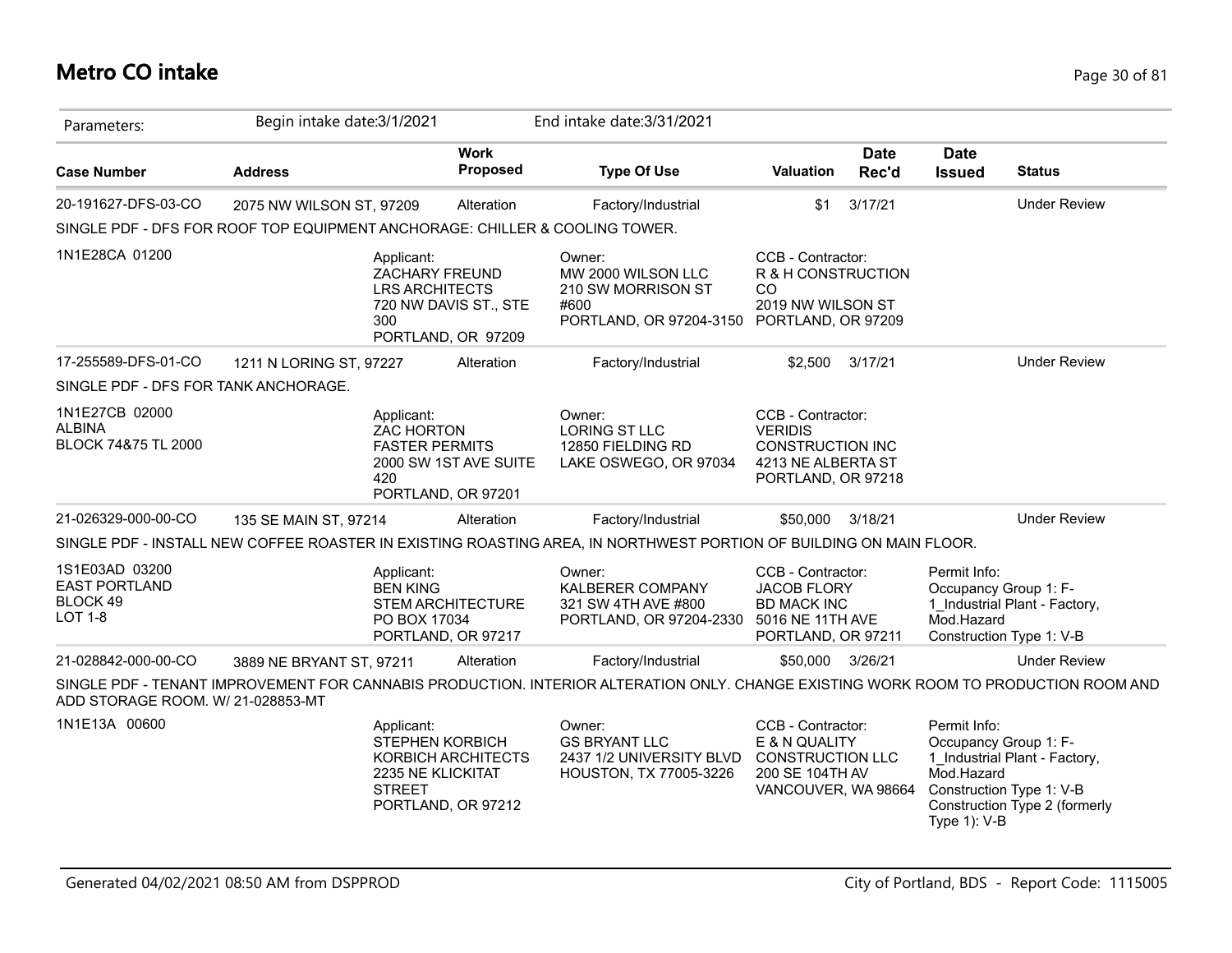## **Metro CO intake** Page 31 of 81

| Parameters:                                                                | Begin intake date: 3/1/2021              |                                                                                                                                                   | End intake date: 3/31/2021                                                                                                                                                  |                                                                                                                  |                      |                                               |                                                                                    |
|----------------------------------------------------------------------------|------------------------------------------|---------------------------------------------------------------------------------------------------------------------------------------------------|-----------------------------------------------------------------------------------------------------------------------------------------------------------------------------|------------------------------------------------------------------------------------------------------------------|----------------------|-----------------------------------------------|------------------------------------------------------------------------------------|
| <b>Case Number</b>                                                         | <b>Address</b>                           | <b>Work</b><br>Proposed                                                                                                                           | <b>Type Of Use</b>                                                                                                                                                          | <b>Valuation</b>                                                                                                 | <b>Date</b><br>Rec'd | <b>Date</b><br><b>Issued</b>                  | <b>Status</b>                                                                      |
| 20-191627-DFS-04-CO                                                        | 2075 NW WILSON ST, 97209                 | Alteration                                                                                                                                        | Factory/Industrial                                                                                                                                                          | \$20,000                                                                                                         | 3/30/21              |                                               | <b>Under Review</b>                                                                |
|                                                                            | SINGLE PDF - DFS FOR STOREFRONT SYSTEMS. |                                                                                                                                                   |                                                                                                                                                                             |                                                                                                                  |                      |                                               |                                                                                    |
| 1N1E28CA 01200                                                             |                                          | Applicant:<br><b>ANDY TARNASKY</b><br><b>R&amp;H CONSTRUCTION</b><br>1530 SW TAYLOR ST<br>PORTLAND, OR 97205                                      | Owner:<br>MW 2000 WILSON LLC<br>210 SW MORRISON ST<br>#600<br>PORTLAND, OR 97204-3150                                                                                       | CCB - Contractor:<br>R & H CONSTRUCTION<br><sub>CO</sub><br>2019 NW WILSON ST<br>PORTLAND, OR 97209              |                      |                                               |                                                                                    |
| 20-147119-REV-01-CO                                                        | 5001 N COLUMBIA BLVD,<br>97203           | Alteration                                                                                                                                        | Institutional                                                                                                                                                               | \$2,430,000                                                                                                      | 3/4/21               | 3/4/21                                        | <b>Issued</b>                                                                      |
| temporary odor control and centrifuge systems.                             |                                          |                                                                                                                                                   | REV 01 - REV to EXC-01 - Revisions to include addition of concrete equipment pads for temporary odor control and centrifuge systems. Separate building permits required for |                                                                                                                  |                      |                                               |                                                                                    |
| 1N1E05C 00800                                                              |                                          | Applicant:<br><b>JULIETTA RANDLES</b><br><b>BUREAU OF</b><br><b>ENVIRONMENTAL</b><br><b>SERVICES</b><br>5001 N COLUMBIA BLVD<br>PORTLAND OR 97203 | Owner:<br>PORTLAND CITY OF<br>1120 SW 5TH AVE #1000<br>PORTLAND, OR 97204-1912                                                                                              | CCB - Contractor:<br>KIEWIT<br><b>INFRASTRUCTURE</b><br>WEST CO<br>1550 MIKE FAHEY ST<br><b>OMAHA, NE 68102</b>  |                      |                                               |                                                                                    |
| 19-140299-DFS-13-CO                                                        | 7000 NE AIRPORT WAY,<br>97218            | Alteration                                                                                                                                        | Institutional                                                                                                                                                               | \$1,500,000                                                                                                      | 3/24/21              | 3/29/21                                       | Issued                                                                             |
|                                                                            |                                          |                                                                                                                                                   | PDX AIRPORT - CONCOURSE B - DFS 13 - Composite metal panel system (Does not include Green Girt support brackets. To be submitted under separate DFS)                        |                                                                                                                  |                      |                                               |                                                                                    |
| 1N2E08B 00400<br>SECTION 08 1N 2E<br>TL 400 7.39 ACRES<br>SEE SUB ACCOUNTS | 420                                      | Applicant:<br>Mike Coyle<br><b>Faster Permits</b><br>2000 SW 1st Avenue, Suite<br>Portland, OR 97201                                              | Owner:<br>PORT OF PORTLAND<br>PO BOX 3529<br>PORTLAND, OR 97208-3529                                                                                                        | CCB - Contractor:<br>HOFFMAN SKANSKA<br><b>LLC</b><br>389 INTERPACE<br>PARKWAY 5TH FLOOR<br>PARSIPPANY, NJ 07054 |                      | Permit Info:<br>2 Nightclub<br>Type $1$ : I-A | Occupancy Group 1: A-<br>Construction Type 1: I-A<br>Construction Type 2 (formerly |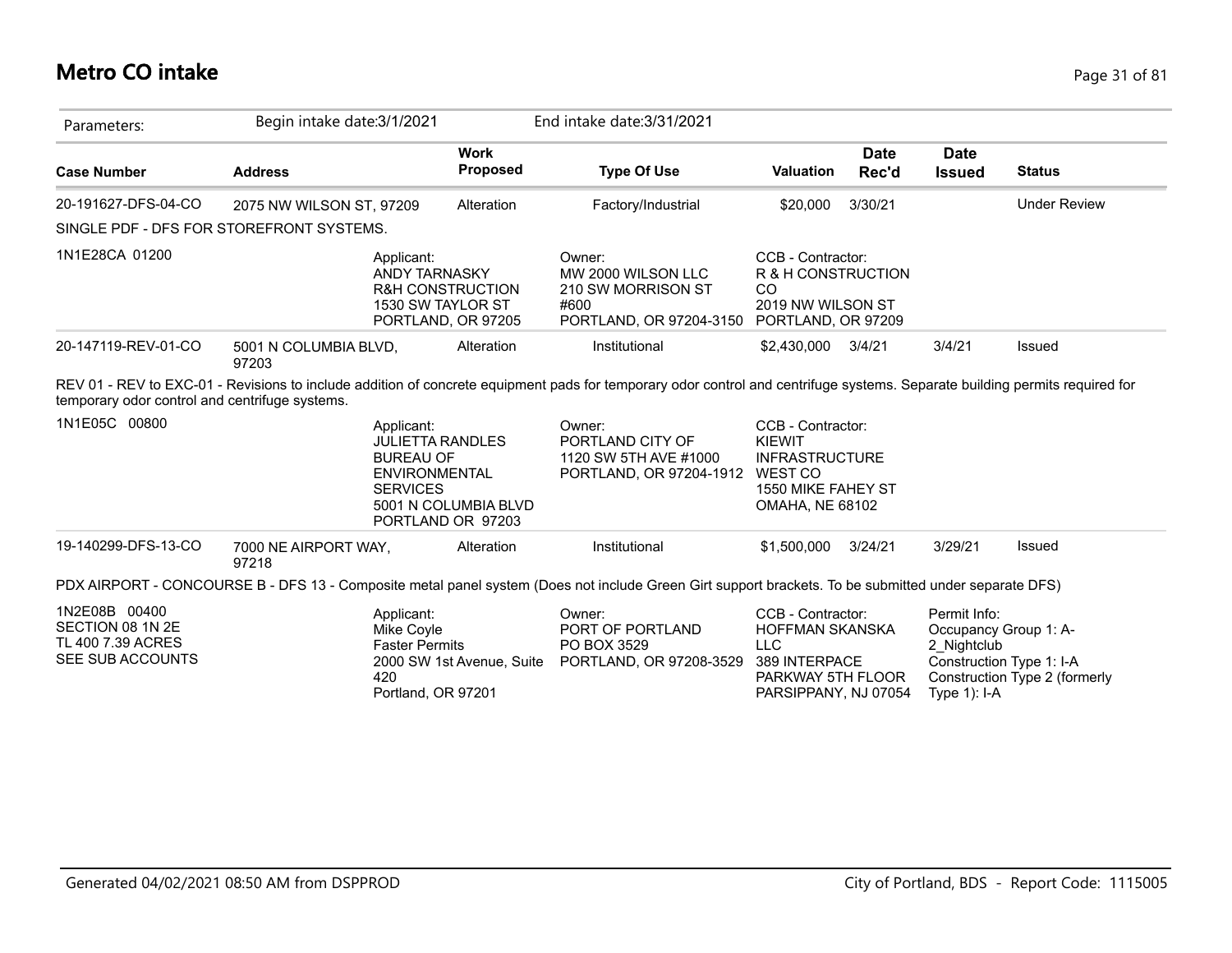## **Metro CO intake** Page 32 of 81

| Parameters:                                                                  | Begin intake date: 3/1/2021   |                                                                                 |                                                               | End intake date: 3/31/2021                                                                                                        |                                                                                                                                      |                      |                                                   |                                                                                            |
|------------------------------------------------------------------------------|-------------------------------|---------------------------------------------------------------------------------|---------------------------------------------------------------|-----------------------------------------------------------------------------------------------------------------------------------|--------------------------------------------------------------------------------------------------------------------------------------|----------------------|---------------------------------------------------|--------------------------------------------------------------------------------------------|
| <b>Case Number</b>                                                           | <b>Address</b>                |                                                                                 | <b>Work</b><br><b>Proposed</b>                                | <b>Type Of Use</b>                                                                                                                | Valuation                                                                                                                            | <b>Date</b><br>Rec'd | <b>Date</b><br><b>Issued</b>                      | <b>Status</b>                                                                              |
| 21-019776-000-00-CO                                                          | 4301 NE SANDY BLVD, 97213     |                                                                                 | Alteration                                                    | Mercantile                                                                                                                        | \$120,000                                                                                                                            | 3/2/21               |                                                   | <b>Under Review</b>                                                                        |
|                                                                              |                               |                                                                                 |                                                               | SINGLE PDF - MODIFY EXISTING CHECKOUT EQUIPMENT AND MILLWORK, NEW PARTIAL HEIGHT WALL.                                            |                                                                                                                                      |                      |                                                   |                                                                                            |
| 1N2E30CC 80001<br>BEVERLY CONDOMINIUMS<br>LOT A                              |                               | Applicant:<br><b>AUBREY MORRIS</b><br><b>CUSHING TERRELL</b><br><b>STE 503E</b> | 200 WEST MERCER ST.<br>SEATTLE, WA 98119                      | Owner:<br><b>GAVI BEVERLY LLC</b><br>1200 NW NAITO PKWY #650<br>PORTLAND, OR 97209                                                | CCB - Contractor:<br>Armin Metz<br><b>WOODMAN</b><br><b>CONSTRUCTION INC</b><br>10910 117TH PLACE NE<br>BLDG 6<br>KIRKLAND, WA 98033 |                      | Permit Info:<br><b>Service Station</b>            | Occupancy Group 1: M_Store,<br>Construction Type 1: II-A                                   |
| 19-198690-DFS-01-CO                                                          | 3560 SE POWELL BLVD,<br>97202 |                                                                                 | Alteration                                                    | Mercantile                                                                                                                        | \$20,000                                                                                                                             | 3/2/21               |                                                   | <b>Under Review</b>                                                                        |
| SINGLE PDF - DFS FOR NEW WALK-IN COOLER.                                     |                               |                                                                                 |                                                               |                                                                                                                                   |                                                                                                                                      |                      |                                                   |                                                                                            |
| 1S1E12DB 00300                                                               |                               | Applicant:<br>Darin Bushka<br>3307 NE 39TH ST                                   | <b>BULLDOG MECHANICAL</b><br>VANCOUVER, WA 98661              | Owner:<br>POWELL BLVD PROPERTY<br><b>LLC</b><br>900 SW 13TH AVE #90<br>PORTLAND, OR 97205-1707                                    | CCB - Contractor:<br><b>DON RUE</b><br>JHC COMMERCIAL LLC<br>11125 SW BARBUR BLVD<br>PORTLAND, OR 97219                              |                      |                                                   |                                                                                            |
| 19-267742-REV-01-CO                                                          | 4030 NE HALSEY ST, 97232      |                                                                                 | Alteration                                                    | Mercantile                                                                                                                        | \$0                                                                                                                                  | 3/2/21               |                                                   | <b>Under Review</b>                                                                        |
| SINGLE PDF - REVISE REFRIGERATION CASE ANCHORAGE AS REQUIRED BY INSPECTIONS. |                               |                                                                                 |                                                               |                                                                                                                                   |                                                                                                                                      |                      |                                                   |                                                                                            |
| 1N1E36AA 00200<br><b>LAURELHURST</b><br><b>BLOCK 44</b><br>LOT 1-8 TL 200    |                               | Applicant:<br>ZAC HORTON<br><b>FASTER PERMITS</b><br>420                        | 2000 SW 1ST AVE SUITE<br>PORTLAND, OR 97201                   | Owner:<br><b>WILSHIRE LUCAS</b><br><b>INVESTMENTS LLC</b><br>PO BOX 9456<br>MINNEAPOLIS, MN 55440-<br>9456                        | CCB - Contractor:<br>HOFFMAN SKANSKA<br>LLC.<br>389 INTERPACE<br>PARKWAY 5TH FLOOR<br>PARSIPPANY, NJ 07054                           |                      | Permit Info:<br>Service Station<br>Type 1): III-B | Occupancy Group 1: M_Store,<br>Construction Type 1: III-B<br>Construction Type 2 (formerly |
| 21-020910-000-00-CO                                                          | 12301 NE GLISAN ST, 97230     |                                                                                 | Alteration                                                    | Mercantile                                                                                                                        | \$42,072 3/4/21                                                                                                                      |                      |                                                   | <b>Under Review</b>                                                                        |
|                                                                              |                               |                                                                                 |                                                               | 12425 NE GLEASON - SINGLE PDF - TENANT IMPROVEMENT FOR NEW TENANT, CHANGE OF OCCUPANCY FROM B TO M AND NEW WALL TO CREATE OFFICE. |                                                                                                                                      |                      |                                                   |                                                                                            |
| 1N2E35BC 06100<br><b>GLISAN ST HALF AC</b><br>LOT 1-20 TL 6100               |                               | Applicant:<br>SABRIYE HALAAL<br><b>BUTCHER LLC</b>                              | MOHAMED YALAHOW<br>12425 NE GLISAN ST#A<br>PORTLAND, OR 97230 | Owner:<br><b>MENLO PARK PLAZA LLC</b><br>4800 S MACADAM AVE STE<br>120<br>PORTLAND, OR 97239-3929                                 | Primary Contractor:<br><b>TO BID</b>                                                                                                 |                      | Permit Info:<br>Service Station<br>Type 1): V-B   | Occupancy Group 1: M_Store,<br>Construction Type 1: V-B<br>Construction Type 2 (formerly   |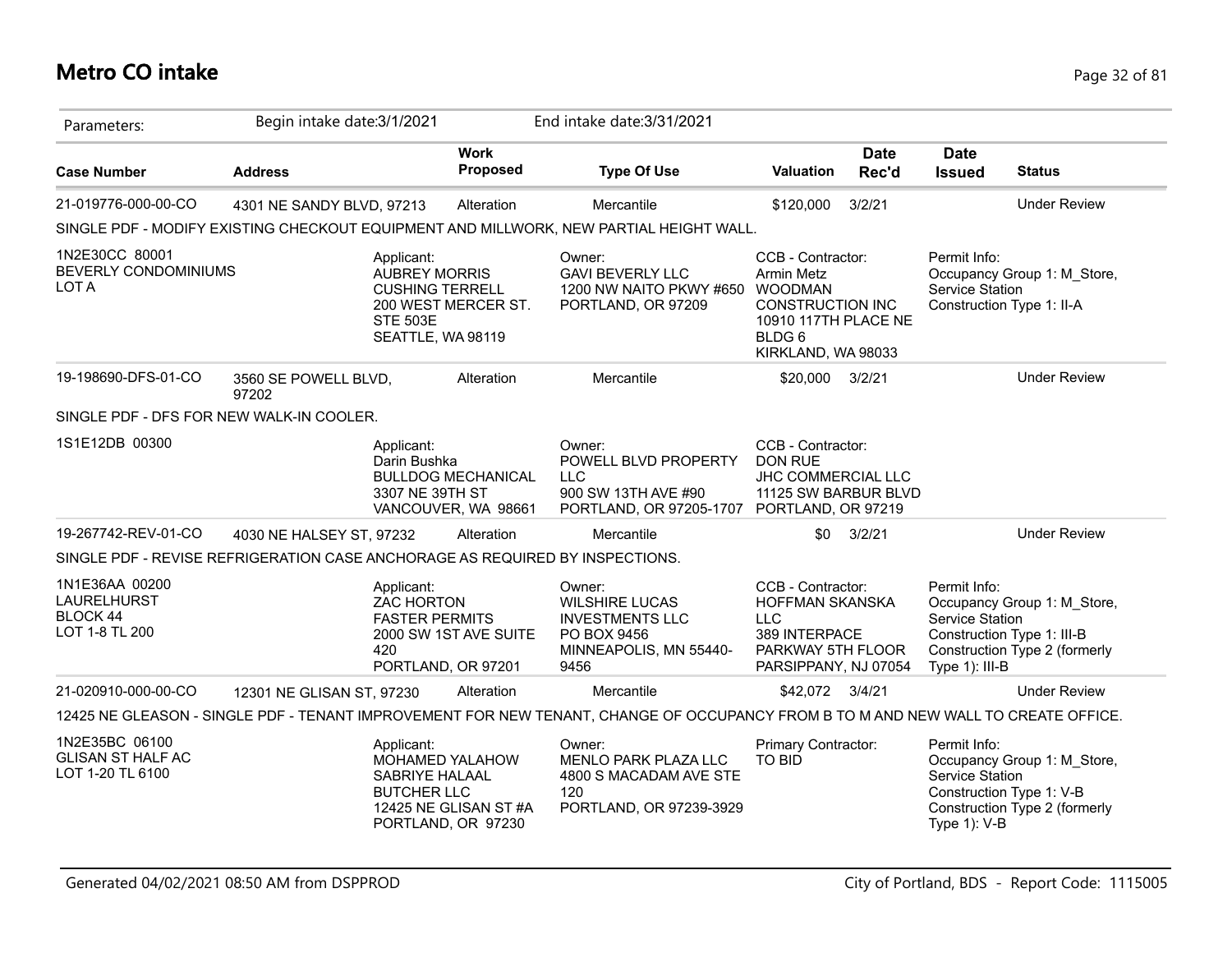## **Metro CO intake** Page 33 of 81

| Parameters:                                                                                                                                             | Begin intake date: 3/1/2021 |                                                                                                |                                          | End intake date: 3/31/2021                                                                                                                   |                                                                                                                                                      |                      |                                 |                                                         |
|---------------------------------------------------------------------------------------------------------------------------------------------------------|-----------------------------|------------------------------------------------------------------------------------------------|------------------------------------------|----------------------------------------------------------------------------------------------------------------------------------------------|------------------------------------------------------------------------------------------------------------------------------------------------------|----------------------|---------------------------------|---------------------------------------------------------|
| <b>Case Number</b>                                                                                                                                      | <b>Address</b>              |                                                                                                | <b>Work</b><br>Proposed                  | <b>Type Of Use</b>                                                                                                                           | <b>Valuation</b>                                                                                                                                     | <b>Date</b><br>Rec'd | Date<br><b>Issued</b>           | <b>Status</b>                                           |
| 21-022118-000-00-CO                                                                                                                                     | 5470 NE 16TH AVE, 97211     |                                                                                                | Alteration                               | Mercantile                                                                                                                                   | \$195,000                                                                                                                                            | 3/8/21               |                                 | <b>Under Review</b>                                     |
|                                                                                                                                                         |                             |                                                                                                |                                          | SINGLE PDF - SHELL IMPROVEMENT TO ADD RESTROOMS TO (3) EXISTING UNOCCUPIED RETAIL SPACES. NO OCCUPANCY THIS PERMIT.                          |                                                                                                                                                      |                      |                                 |                                                         |
| 1N1E23AB 04600<br><b>VERNON</b><br>BLOCK 4<br>LOT 1 EXC PT IN STS<br>LOT 2&3 EXC PT IN ST, LOT 4 EXC S 24.6' &<br>EXC PT IN ST, POTENTIAL ADDITIONAL TA |                             | Applicant:<br><b>MATT OLSON</b><br><b>MATT OLSON</b><br><b>CONSTRUCTION</b>                    | 5320 SW DOVER LANE<br>PORTLAND, OR 97225 | Owner:<br>KILLINGSWORTH PDX LLC<br>PARTNERS NW<br>116 NE 6TH AVE #400<br>PORTLAND, OR 97232                                                  | CCB - Contractor:<br><b>MATTHEW OLSON</b><br><b>CONSTRUCTION INC</b><br>5320 SW DOVER LANE<br>PORTLAND, OR 97225                                     |                      |                                 |                                                         |
| 20-153781-000-00-CO                                                                                                                                     | 5425 NE GLISAN ST, 97213    |                                                                                                | Alteration                               | Mercantile                                                                                                                                   | \$118,295                                                                                                                                            | 3/10/21              |                                 | <b>Under Review</b>                                     |
|                                                                                                                                                         |                             |                                                                                                |                                          | Paper - CHANGE OF OCCUPANCY FROM B TO M FOR NEW CANNABIS DISPENSARY - RECONFIGURE INTERIOR FOR NEW TENANT LAYOUT.                            |                                                                                                                                                      |                      |                                 |                                                         |
| 1N2E31AC 07100<br><b>CENTER ADD ANX</b><br><b>BLOCK1</b><br>LOT 11&12 EXC PT IN ST                                                                      |                             | Applicant:<br><b>DEREK METSON</b><br><b>GREENBOX</b><br><b>ARCHITECTURE</b><br>502 7TH ST #203 | OREGON CITY OR 97045                     | Owner:<br><b>SUNHEE KIM</b><br>5413 NE GLISAN ST<br>PORTLAND, OR 97213<br>Owner:<br>DAVID Y W KIM<br>5413 NE GLISAN ST<br>PORTLAND, OR 97213 | CCB - Contractor:<br><b>Ashley Fleschner</b><br><b>FLESCHNER</b><br><b>CONSTRUCTION LLC</b><br>7416 SW 33RD AVE<br>PORTLAND, OR 97219                |                      | Permit Info:<br>Service Station | Occupancy Group 1: M_Store,<br>Construction Type 1: V-B |
| 21-020484-000-00-CO                                                                                                                                     | 450 SW YAMHILL ST           |                                                                                                | Alteration                               | Mercantile                                                                                                                                   | \$280,000                                                                                                                                            | 3/11/21              | 3/12/21                         | Under Inspection                                        |
| SINGLE PDF - REPLACEMENT OF 14 EXTERIOR GLAZING UNITS                                                                                                   |                             |                                                                                                |                                          |                                                                                                                                              |                                                                                                                                                      |                      |                                 |                                                         |
| 1S1E03BB 90002                                                                                                                                          |                             | Applicant:<br>Han-Mei Chiang<br><b>Hoffman Construction</b><br>2100<br>Portland, OR 97205      | 805 SW Broadway, Suite                   | Owner:<br>PIONEER PLACE LLC<br>PO BOX 3487<br>CHICAGO, IL 60654-3487                                                                         | CCB - Contractor:<br><b>HOFFMAN</b><br><b>CONSTRUCTION</b><br><b>COMPANY OF OREGON</b><br>805 SW BROADWAY<br><b>SUITE 2100</b><br>PORTLAND, OR 97205 |                      |                                 |                                                         |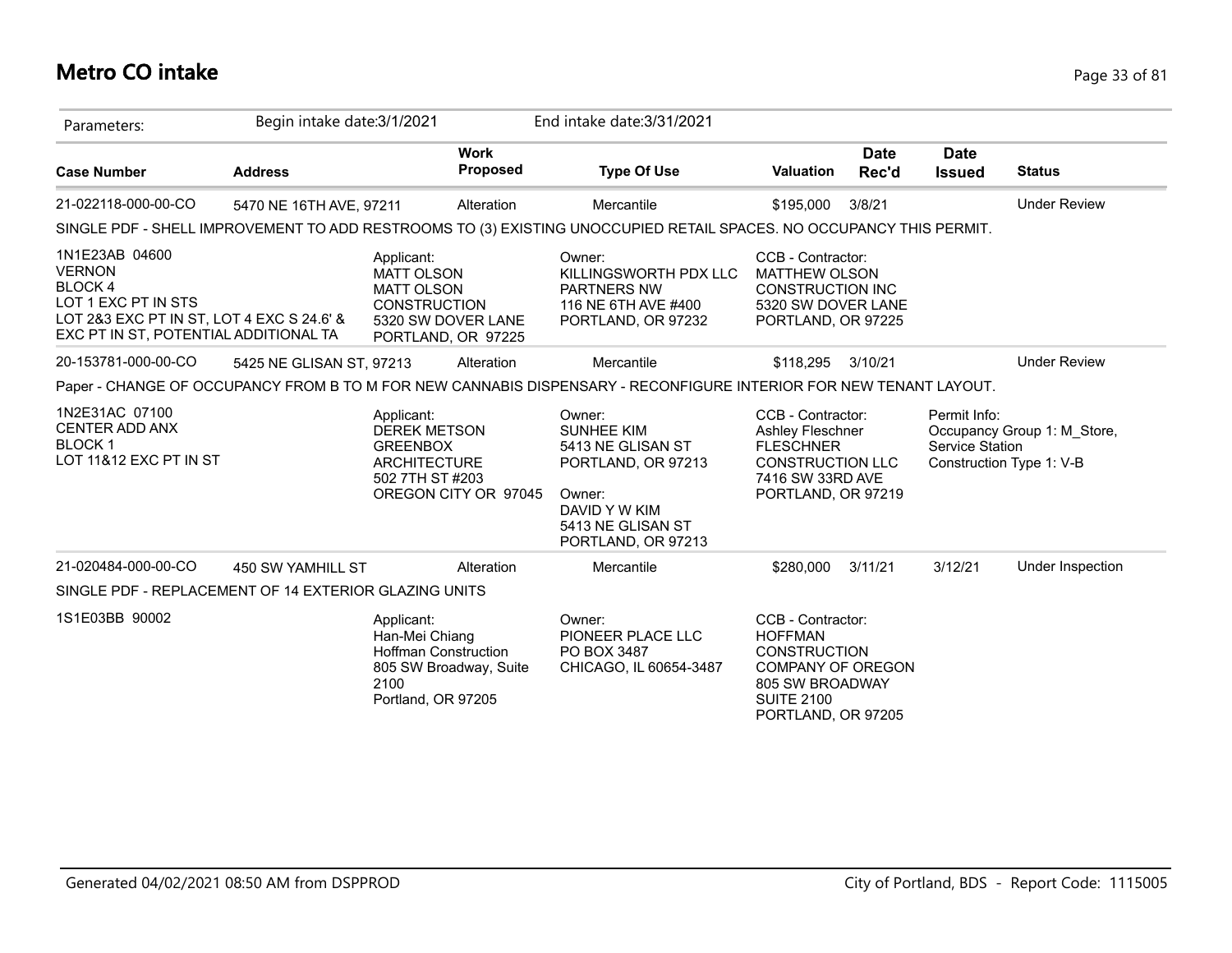# **Metro CO intake** Page 34 of 81

| Parameters:                                                            | Begin intake date: 3/1/2021                                                                                                                                                                                                    |                                                                        | End intake date: 3/31/2021                                                                                                             |                                                                                                              |               |                                                    |                                                                                                                      |
|------------------------------------------------------------------------|--------------------------------------------------------------------------------------------------------------------------------------------------------------------------------------------------------------------------------|------------------------------------------------------------------------|----------------------------------------------------------------------------------------------------------------------------------------|--------------------------------------------------------------------------------------------------------------|---------------|----------------------------------------------------|----------------------------------------------------------------------------------------------------------------------|
| <b>Case Number</b>                                                     | <b>Address</b>                                                                                                                                                                                                                 | <b>Work</b><br><b>Proposed</b>                                         | <b>Type Of Use</b>                                                                                                                     | <b>Valuation</b>                                                                                             | Date<br>Rec'd | Date<br><b>Issued</b>                              | <b>Status</b>                                                                                                        |
| 21-024229-000-00-CO                                                    | 6024 SE MILWAUKIE AVE,<br>97202                                                                                                                                                                                                | Alteration                                                             | Mercantile                                                                                                                             | \$1                                                                                                          | 3/15/21       |                                                    | <b>Under Review</b>                                                                                                  |
|                                                                        | SINGLE PDF - TENANT IMPROVEMENT FOR NEW TENANT, CHANGE OF OCCUPANCY FROM B TO M, NEW RECEPTION DESK. SHELL PERMIT #19-254700 CO.                                                                                               |                                                                        |                                                                                                                                        |                                                                                                              |               |                                                    |                                                                                                                      |
| 1S1E14DC 01600                                                         | Applicant:<br>CHIP DUGGAN<br>LIMINAL SHIFT, LLC<br>4023 SE 42ND AVE<br>PORTLAND OR 97206                                                                                                                                       |                                                                        | Owner:<br>MICHELLE JOHNSON<br>PO BOX 10655<br>PORTLAND, OR 97296<br>Owner:<br><b>JOHN FARLEY</b><br>PO BOX 10655<br>PORTLAND, OR 97296 | CCB - Contractor:<br>LIMINAL SHIFT LLC<br>7625 NW SKYLINE BLVD<br>PORTLAND, OR 97229                         |               | Permit Info:<br>Type 1): V-B                       | Occupancy Group 1: B Bank,<br>Off., Med.Off., Pub.Bldg.<br>Construction Type 1: V-B<br>Construction Type 2 (formerly |
| 21-020875-000-00-CO                                                    | 8216 N DENVER AVE, 97217                                                                                                                                                                                                       | Alteration                                                             | Mercantile                                                                                                                             | \$111,830                                                                                                    | 3/23/21       |                                                    | <b>Under Review</b>                                                                                                  |
|                                                                        | SINGLE PDF - SHELL IMPROVEMENTS ON 1ST FLOOR, NEW INTERIOR PARTITION AND DEMISING WALLS.                                                                                                                                       |                                                                        |                                                                                                                                        |                                                                                                              |               |                                                    |                                                                                                                      |
| 1N1E09DA 05000<br><b>KENTON</b><br>BLOCK <sub>3</sub><br>LOT 35&36     | Applicant:<br>JEFF DOOD<br><b>PDX PADS LLC</b><br>PO BOX 8064                                                                                                                                                                  | PORTLAND, OR 97207                                                     | Owner:<br><b>KENTON 11 LLC</b><br>PO BOX 8064<br>PORTLAND, OR 97207                                                                    | CCB - Contractor:<br><b>TARE LLC</b><br>15055 SW ROYALTY<br><b>PKWY # G 37</b><br><b>TIGARD, OR 97224</b>    |               | Permit Info:<br>Service Station                    | Occupancy Group 1: M Store,<br>Construction Type 1: V-B                                                              |
| 21-028022-000-00-CO                                                    | 8112 SE 13TH AVE, 97202                                                                                                                                                                                                        | Alteration                                                             | Mercantile                                                                                                                             | \$285,000                                                                                                    | 3/23/21       |                                                    | <b>Under Review</b>                                                                                                  |
|                                                                        | SINGLE PDF - TENANT IMPROVEMENT FOR NEW PET STORE, STOREFRONT REPLACEMENT AT ENTRY, CHANGE OF OCCUPANCY FROM B TO M. RELOCATE<br>EXISTING TOILET ROOMS, ADD BREAK ROOM, NEW INTERIOR RAMP. RACK STORAGE UNDER SEPARATE PERMIT. |                                                                        |                                                                                                                                        |                                                                                                              |               |                                                    |                                                                                                                      |
| 1S1E23CD 01900<br>SELLWOOD<br>BLOCK 56<br>N 1/2 OF LOT 11<br>LOT 12&13 | Applicant:<br><b>NE</b><br>SEATTLE, WA 98125                                                                                                                                                                                   | <b>T.BRAGDON SHIELDS</b><br>SAND POINT STUDIOS<br>11733 SAND POINT WAY | Owner:<br>TACOMA INVESTORS (5263) DEACON<br>1615 SE 3RD AVE #100<br>PORTLAND, OR 97214                                                 | CCB - Contractor:<br><b>CONSTRUCTION LLC</b><br>901 NE GLISAN STREET<br><b>STE 100</b><br>PORTLAND, OR 97232 |               | Permit Info:<br>Service Station<br>Type $1$ ): V-B | Occupancy Group 1: M_Store,<br>Construction Type 1: V-B<br>Construction Type 2 (formerly                             |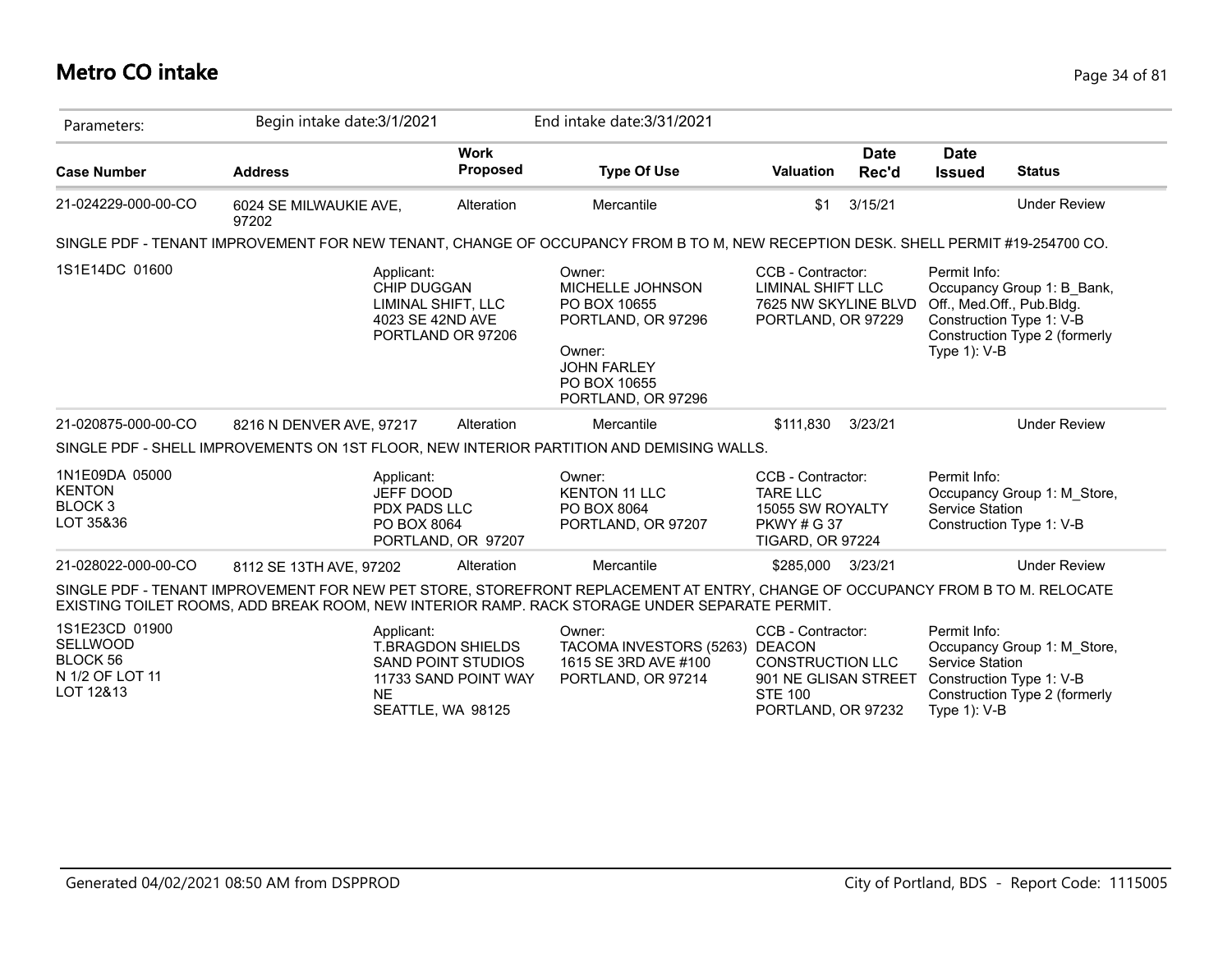## **Metro CO intake** Page 35 of 81

| Parameters:                                                               | Begin intake date: 3/1/2021 |                                                            |                                           | End intake date: 3/31/2021                                                                                                                  |                                                                                                                   |                      |                                                 |                                                                                          |
|---------------------------------------------------------------------------|-----------------------------|------------------------------------------------------------|-------------------------------------------|---------------------------------------------------------------------------------------------------------------------------------------------|-------------------------------------------------------------------------------------------------------------------|----------------------|-------------------------------------------------|------------------------------------------------------------------------------------------|
| <b>Case Number</b>                                                        | <b>Address</b>              |                                                            | <b>Work</b><br><b>Proposed</b>            | <b>Type Of Use</b>                                                                                                                          | <b>Valuation</b>                                                                                                  | <b>Date</b><br>Rec'd | <b>Date</b><br><b>Issued</b>                    | <b>Status</b>                                                                            |
| 19-203684-DFS-02-CO                                                       | 2010 W BURNSIDE ST. 97209   |                                                            | Alteration                                | Mercantile                                                                                                                                  | \$500                                                                                                             | 3/26/21              |                                                 | <b>Under Review</b>                                                                      |
| SINGLE PDF - DFS FOR WALK IN COOLER ATTACHMENT                            |                             |                                                            |                                           |                                                                                                                                             |                                                                                                                   |                      |                                                 |                                                                                          |
| 1N1E33DC 00700<br><b>RUSSELL ADD</b><br><b>BLOCK1</b><br>LOT <sub>7</sub> |                             | Applicant:<br><b>BRUCE CHIRRE</b>                          | 2100 SW STELLA WAY<br>TROUTDALE, OR 97060 | Owner:<br><b>BO &amp; LISA HOLDINGS LLC</b><br>10130 SW NORTH DAKOTA<br>ST<br><b>TIGARD, OR 97224</b>                                       |                                                                                                                   |                      | Permit Info:<br>Service Station<br>Type 1): V-B | Occupancy Group 1: M Store,<br>Construction Type 1: V-B<br>Construction Type 2 (formerly |
| 21-027011-000-00-CO                                                       | 7215 SW GARDEN HOME RD      |                                                            | Alteration                                | Mercantile                                                                                                                                  | \$2,020,052                                                                                                       | 3/29/21              |                                                 | <b>Under Review</b>                                                                      |
| 'B' TO BE SEPARATE; w/21-027015-MT                                        |                             |                                                            |                                           | PDOX PS - FACADE RENOVATION TO INCLUDE NEW STOREFRONT, AND NEW METAL ROOF; TI'S FOR TENANT SPACES 'A' AND 'C' INCLUDED; TI FOR TENANT SPACE |                                                                                                                   |                      |                                                 |                                                                                          |
| 1S124DB01000<br>SCHOMACKER'S SUBDIVISION, LOT 2, ACRES ZAC HORTON<br>.86  |                             | Applicant:<br><b>FASTER PERMITS</b><br>420                 | 2000 SW 1ST AVE, STE<br>PORTLAND OR 97201 | Owner:<br><b>GARDEN HOME</b><br><b>ENTERPRISES INC</b><br>7410 SW OLESON ROAD<br>PORTLAND, OR 97223                                         | CCB - Contractor:<br><b>PSR WEST COAST</b><br><b>BUILDERS INC</b><br>3458 MT DIABLO BLVD<br>LAFAYETTE, CA 94549   |                      | Permit Info:<br><b>Service Station</b>          | Occupancy Group 1: M Store,<br>Construction Type 1: III-B                                |
| 21-029281-000-00-CO                                                       | 7807 SE 13TH AVE, 97202     |                                                            | Alteration                                | Mercantile                                                                                                                                  | \$140,000                                                                                                         | 3/29/21              |                                                 | <b>Under Review</b>                                                                      |
|                                                                           |                             |                                                            |                                           | SINGLE PDF - TENANT IMPROVEMENT FOR FIRST TIME TENANT FOR SPORTING GOODS STORE. INCLUDES NEW WALLS AND ACCESSIBLE RESTROOM.                 |                                                                                                                   |                      |                                                 |                                                                                          |
| 1S1E23CA 17400<br><b>CITY VIEW PK</b><br>BLOCK 4<br><b>LOT 1&amp;2</b>    |                             | Applicant:<br><b>RYAN PICKREL</b><br><b>FASTER PERMITS</b> | 2000 SW 1ST AVE #420<br>PORTLAND OR 97201 | Owner:<br>SELLWOOD MIXED-USE<br><b>LLC</b><br>560 1ST ST #104<br>LAKE OSWEGO, OR 97034                                                      | CCB - Contractor:<br><b>JF CONSTRUCTION</b><br><b>COMPANY</b><br>560 FIRST ST STE 104<br>LAKE OSWEGO, OR<br>97034 |                      | Permit Info:<br>Service Station<br>Type 1): V-A | Occupancy Group 1: M Store,<br>Construction Type 1: V-A<br>Construction Type 2 (formerly |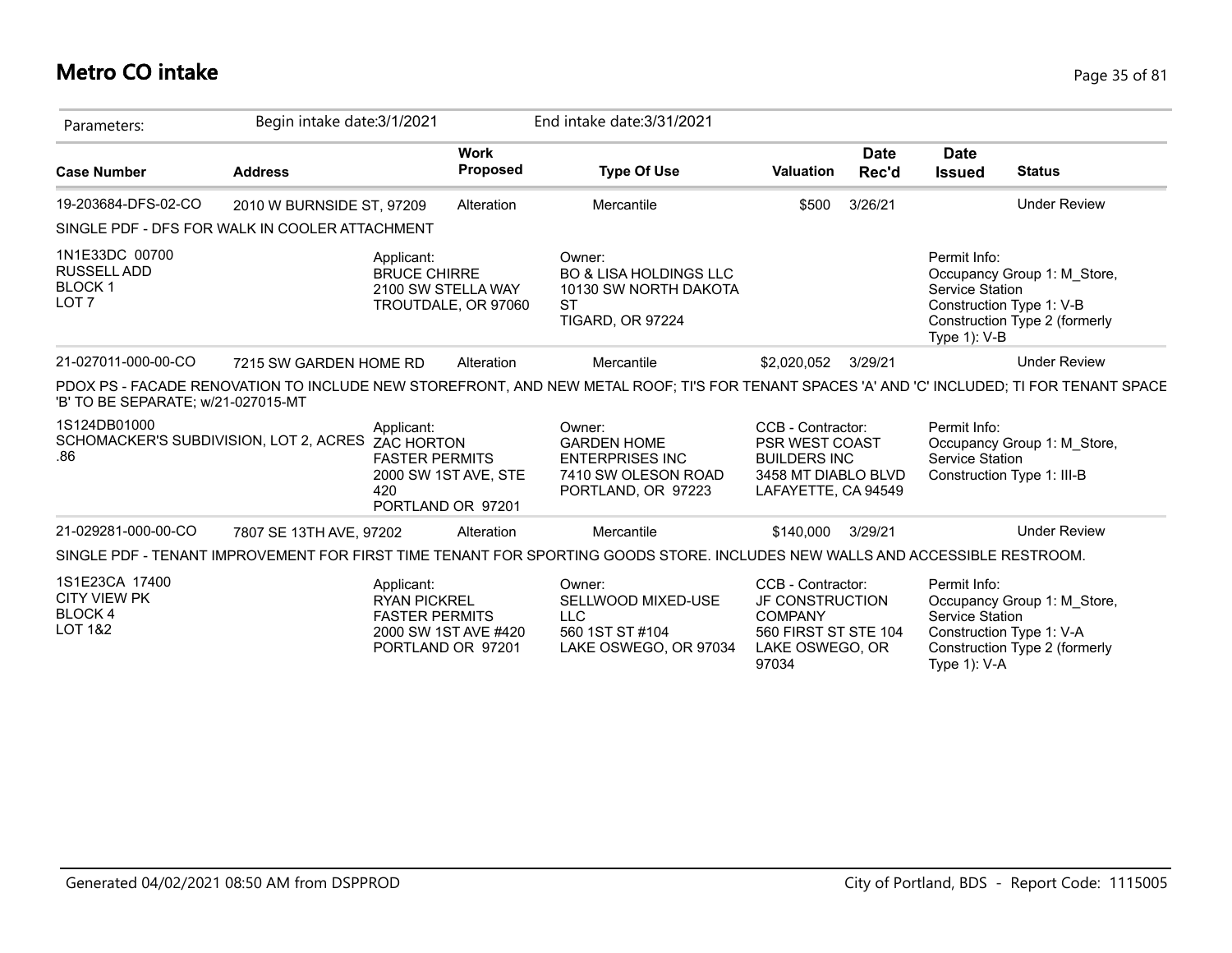## **Metro CO intake** Page 36 of 81

| Parameters:                                                                                                | Begin intake date: 3/1/2021              |                                                                                                                    |                                | End intake date: 3/31/2021                                                                                                       |                                                                                                                                                                |                      |                                                    |                                                            |
|------------------------------------------------------------------------------------------------------------|------------------------------------------|--------------------------------------------------------------------------------------------------------------------|--------------------------------|----------------------------------------------------------------------------------------------------------------------------------|----------------------------------------------------------------------------------------------------------------------------------------------------------------|----------------------|----------------------------------------------------|------------------------------------------------------------|
| <b>Case Number</b>                                                                                         | <b>Address</b>                           |                                                                                                                    | <b>Work</b><br><b>Proposed</b> | <b>Type Of Use</b>                                                                                                               | <b>Valuation</b>                                                                                                                                               | <b>Date</b><br>Rec'd | <b>Date</b><br><b>Issued</b>                       | <b>Status</b>                                              |
| 20-223219-REV-01-CO                                                                                        | 10251 NE CASCADES PKY -<br>Bldg J, 97220 |                                                                                                                    | Alteration                     | Mercantile                                                                                                                       | \$0                                                                                                                                                            | 3/31/21              |                                                    | <b>Under Review</b>                                        |
| SINGLE PDF: REVISION TO REQUIRE STRUCTURAL SPECIAL INSPECTIONS.                                            |                                          |                                                                                                                    |                                |                                                                                                                                  |                                                                                                                                                                |                      |                                                    |                                                            |
| 1N2E15<br>00100                                                                                            |                                          | Applicant:<br>PAMELA DEEGAN<br><b>WESTERN</b><br><b>CONSTRUCTION</b><br>2300 E 3RD LOOP #110<br>VANCOUVER WA 98661 |                                | Owner:<br>PORT OF PORTLAND<br>PO BOX 3529<br>PORTLAND, OR 97208-3529                                                             | CCB - Contractor:<br>PAT BRADY<br><b>WESTERN</b><br><b>CONSTRUCTION</b><br>SERVICES INC A CORP<br>OF WA<br>2300 E 3RD LOOP SUITE<br>110<br>VANCOUVER, WA 98661 |                      |                                                    |                                                            |
| 21-020249-000-00-CO                                                                                        | 805 SW BROADWAY, 97205                   |                                                                                                                    | Alteration                     | Storage                                                                                                                          | \$110,000                                                                                                                                                      | 3/8/21               |                                                    | <b>Under Review</b>                                        |
|                                                                                                            |                                          |                                                                                                                    |                                | SINGLE PDF - INSTALL NEW TESLA VEHICLE CHARGING STATIONS AT LEVEL P4 PARKING AREA. NEW EQUIPMENT IN ELECTRICAL ROOM ON LEVEL B1. |                                                                                                                                                                |                      |                                                    |                                                            |
| 1S1E03BB 04400<br><b>PORTLAND</b><br>BLOCK 210<br><b>LOT 1-8</b>                                           |                                          | Applicant:<br><b>JOHN MEDITZ</b><br><b>ENGINEERS</b><br>10800 SW TUALITIN-<br>SHERWOOD RD<br>TUALITIN, OR 97062    | <b>BRADFORD CONSULTING</b>     | Owner:<br><b>FOX TOWER LLC</b><br>760 SW 9TH AVE #2250<br>PORTLAND, OR 97205-2584                                                | <b>Primary Contractor:</b><br><b>TO BID</b>                                                                                                                    |                      |                                                    |                                                            |
| 21-022266-000-00-CO                                                                                        | 2929 NW 31ST AVE, 97210                  |                                                                                                                    | Alteration                     | Storage                                                                                                                          | \$90,000                                                                                                                                                       | 3/8/21               |                                                    | <b>Under Review</b>                                        |
|                                                                                                            |                                          |                                                                                                                    |                                | SINGLE PDF - VOLUNTARY SEISMIC RETROFIT, NEW WALL ANCHORAGE AND CONTINUITY TIES ACROSS THE BUILDING IN BOTH DIRECTIONS.          |                                                                                                                                                                |                      |                                                    |                                                            |
| 1N1E29BD 00100<br><b>GUILDS ADD</b><br>BLOCK <sub>3</sub><br>N 200' OF LOT 8 EXC WLY 6'<br>N 200' OF LOT 9 |                                          | Applicant:<br><b>JIM DYER</b><br><b>JS HELD LLC</b><br>NEWPORT BEACH, CA<br>92660                                  | 1701 QUAIL ST, SUITE 200       | Owner:<br>IPT PORTLAND IC LLC<br>1800 WAZEE ST #500<br><b>DENVER, CO 80202</b>                                                   | Primary Contractor:<br><b>TO BID</b>                                                                                                                           |                      | Permit Info:<br>Occupancy Group 1: S-<br>Warehouse | 1 Storage - Moderate Hazard,<br>Construction Type 1: III-B |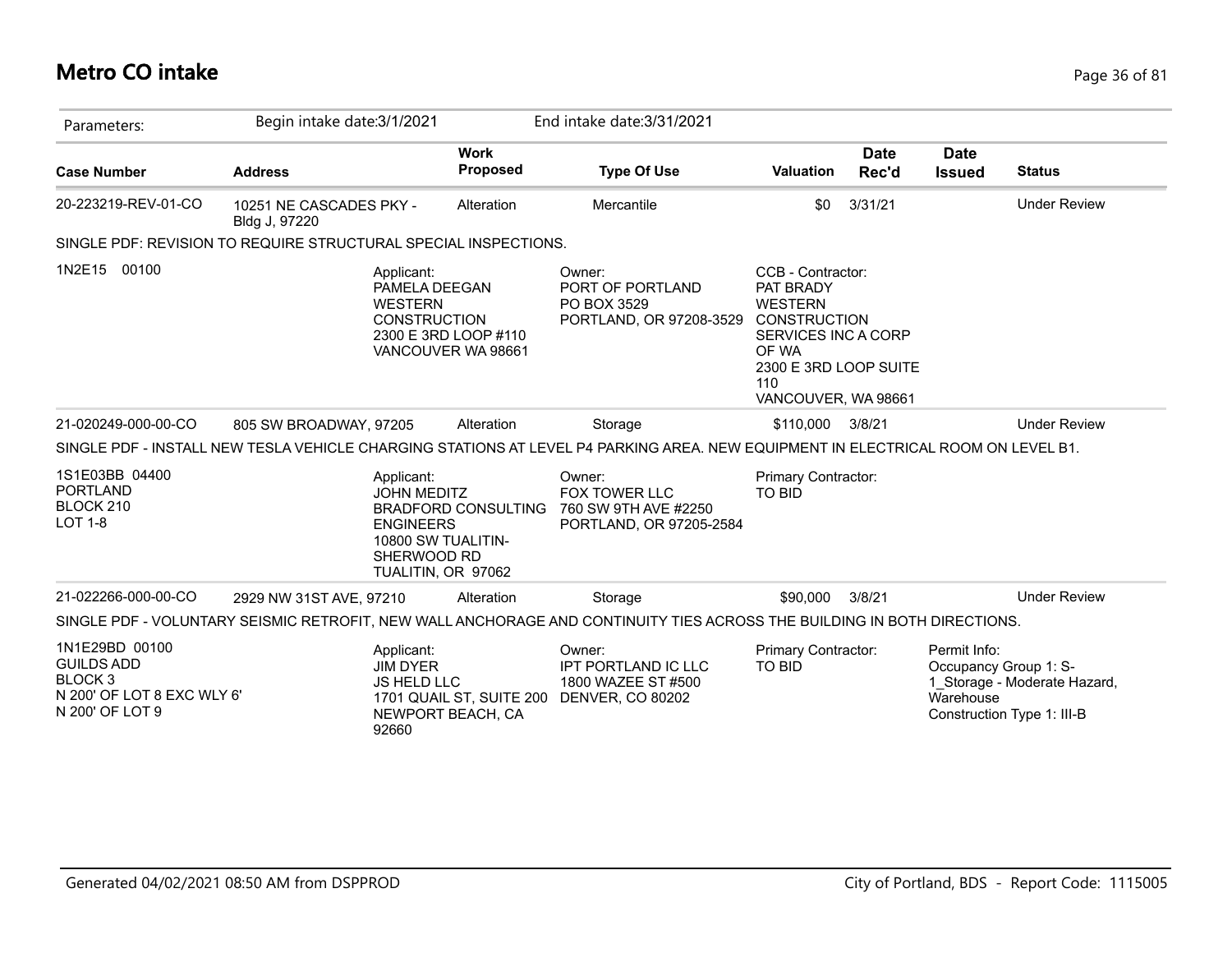### **Metro CO intake** Page 37 of 81

| Parameters:                                                                                                                                 | Begin intake date: 3/1/2021                                                                                                                                                                                                              |                                              | End intake date: 3/31/2021                                                                               |                                                                                                                                                   |                                              |                                                                                                                        |
|---------------------------------------------------------------------------------------------------------------------------------------------|------------------------------------------------------------------------------------------------------------------------------------------------------------------------------------------------------------------------------------------|----------------------------------------------|----------------------------------------------------------------------------------------------------------|---------------------------------------------------------------------------------------------------------------------------------------------------|----------------------------------------------|------------------------------------------------------------------------------------------------------------------------|
| <b>Case Number</b>                                                                                                                          | <b>Address</b>                                                                                                                                                                                                                           | <b>Work</b><br><b>Proposed</b>               | <b>Type Of Use</b>                                                                                       | <b>Date</b><br><b>Valuation</b><br>Rec'd                                                                                                          | <b>Date</b><br><b>Issued</b>                 | <b>Status</b>                                                                                                          |
| 21-022720-000-00-CO                                                                                                                         | 318 NW BROADWAY, 97209                                                                                                                                                                                                                   | Alteration                                   | Storage                                                                                                  | 3/10/21<br>\$60,000                                                                                                                               |                                              | <b>Under Review</b>                                                                                                    |
|                                                                                                                                             | SINGLE PDF - FURR-OUT EXISTING BASEMENT WALLS, REPLACE EXISTING STAIRS, ADD CLOSET, DRY STORAGE AND SHELVING IN BASEMENT, RELOCATE<br>EXISTING REFRIGERATOR AND ADD UTILITY SINK, WASHING MACHINE AND DRYER.                             |                                              |                                                                                                          |                                                                                                                                                   |                                              |                                                                                                                        |
| 1N1E34CB 05400<br><b>COUCHS ADD</b><br><b>BLOCK 47</b><br>E 40 OF W 50' OF LOT 2&3<br>HISTORIC PROPERTY, POTENTIAL<br><b>ADDITIONAL TAX</b> | Applicant:<br>PHILIP SYDNOR<br><b>INTEGRATE</b><br><b>ARCHITECTURE &amp;</b><br><b>PLANNING</b><br>1715 N TERRY ST                                                                                                                       | PORTLAND, OR 97217                           | Owner:<br>AMES-HELDFOND LLC<br>9400 SW BARNES RD #400<br>PORTLAND, OR 97225                              | CCB - Contractor:<br><b>INTERWORKS LLC</b><br>PO BOX 14764<br>PORTLAND, OR 97293                                                                  | Permit Info:<br>Warehouse                    | Occupancy Group 1: S-<br>1 Storage - Moderate Hazard,<br>Construction Type 1: III-B                                    |
| 21-017103-000-00-CO                                                                                                                         | 2901 NW FRONT AVE, 97210                                                                                                                                                                                                                 | Alteration                                   | Storage                                                                                                  | \$10,800<br>3/11/21                                                                                                                               | 3/11/21                                      | Issued                                                                                                                 |
|                                                                                                                                             | SINGLE PDF - INSTALL NEW STOREFRONT ENTRANCE IN PLACE OF EXISTING OVERHEAD DOOR FOR WHOLESALE/STORAGE/DISTRIBUTION TENANT. PROVIDE<br>NEW INTERIOR WINDOW BETWEEN OFFICE AND WHOLESALE AREAS.                                            |                                              |                                                                                                          |                                                                                                                                                   |                                              |                                                                                                                        |
| 1N1E28BD 00900<br>SECTION 28 1N 1E<br>TL 900 1.89 ACRES                                                                                     | Applicant:<br><b>DANIEL YOUNG</b><br><b>ARCHITECTURE</b><br>PO BOX 80301                                                                                                                                                                 | <b>OREGON BUSINESS</b><br>PORTLAND, OR 97280 | Owner:<br><b>OSERAN INVESTMENT</b><br><b>COMPANY LLC</b><br>2455 NW MARSHALL ST #4<br>PORTLAND, OR 97210 | CCB - Contractor:<br><b>ALAN VOLM</b><br>PACIFIC CREST<br><b>STRUCTURES INC</b><br><b>17750 SW UPPER</b><br>BOONES FRY RD 190<br>DURHAM, OR 97224 | Permit Info:<br>Type $1$ : III-B             | Occupancy Group 1: B Bank,<br>Off., Med.Off., Pub.Bldg.<br>Construction Type 1: III-B<br>Construction Type 2 (formerly |
| 21-025661-000-00-CO                                                                                                                         | 530 SE PINE ST, 97214                                                                                                                                                                                                                    | Alteration                                   | Storage                                                                                                  | \$99,600 3/17/21                                                                                                                                  |                                              | <b>Under Review</b>                                                                                                    |
|                                                                                                                                             | SINGLE PDF - TI FOR NEW TENANT; NO CHANGE OF OCCUPANCY; REMOVE INTERIOR WALLS AND INSTALL NEW WALLS TO CREATE 25 STORAGE UNITS ON THE<br>1ST FLOOR; RECONFIGURE RESTROOM ON 1ST FLOOR TO MAKE ACCESSIBLE; CREATE 8 OFFICES ON 2ND FLOOR; |                                              |                                                                                                          |                                                                                                                                                   |                                              |                                                                                                                        |
| 1N1E35CC 09100<br><b>EAST PORTLAND</b><br>BLOCK 120<br>E 65' OF LOT 7&8                                                                     | Applicant:<br><b>RYAN PICKREL</b><br><b>FASTER PERMITS</b>                                                                                                                                                                               | 2000 SW 1ST AVE #420<br>PORTLAND OR 97201    | Owner:<br><b>CROWN HOLDINGS LLC</b><br>1136 NW HOYT ST #200<br>PORTLAND, OR 97209                        | CCB - Contractor:<br><b>CORMACK</b><br><b>CONSTRUCTION</b><br><b>COMPANY INC</b><br>PO BOX 2931<br>CLACKAMAS, OR 97015                            | Permit Info:<br>Warehouse<br>Type $1$ ): V-B | Occupancy Group 1: S-<br>1 Storage - Moderate Hazard,<br>Construction Type 1: V-B<br>Construction Type 2 (formerly     |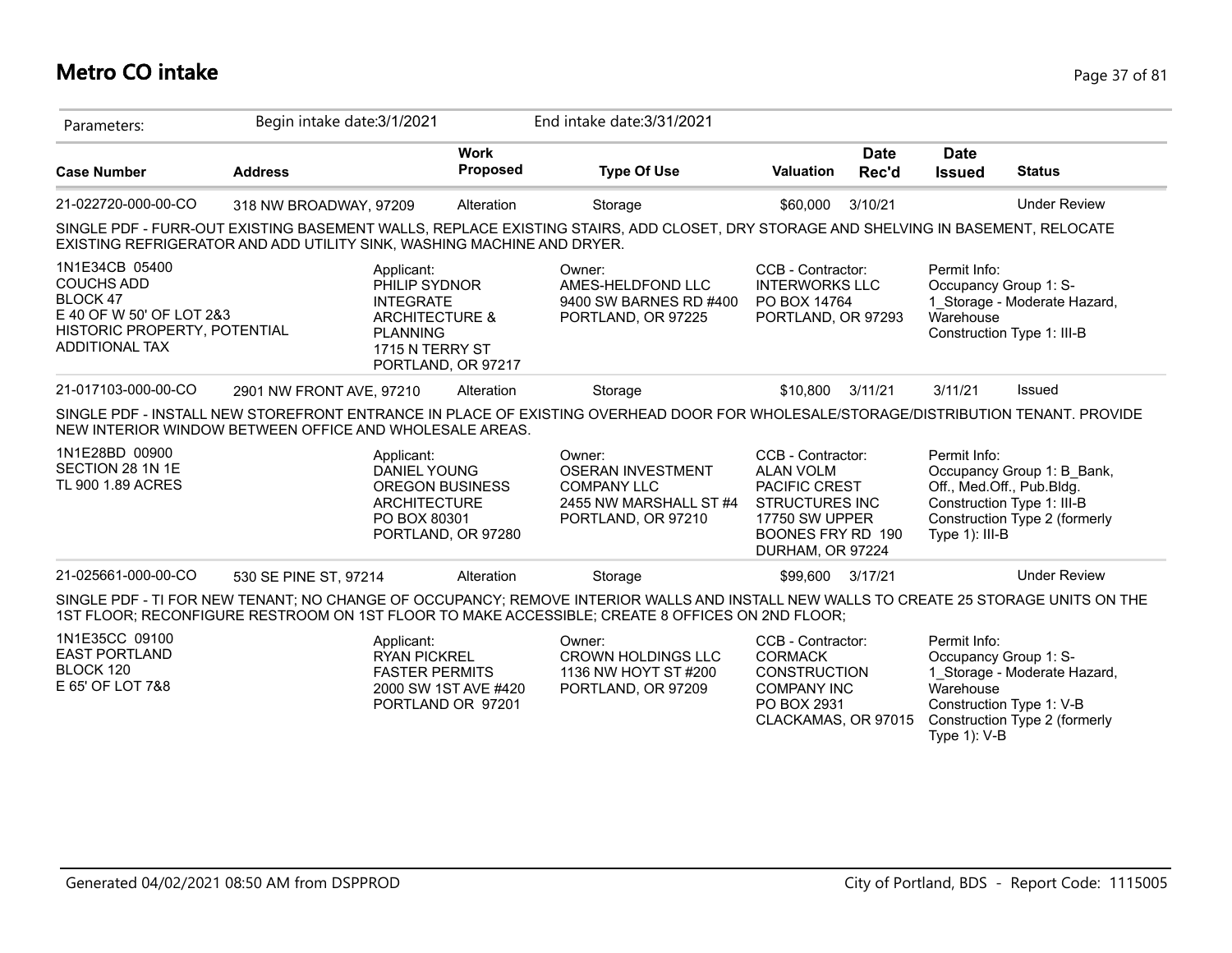### **Metro CO intake** Page 38 of 81

| Parameters:                                                                                                        | Begin intake date: 3/1/2021     |                                          |                                                                     | End intake date: 3/31/2021                                                                                                      |                                                                                                                         |                      |                                                    |                                                            |
|--------------------------------------------------------------------------------------------------------------------|---------------------------------|------------------------------------------|---------------------------------------------------------------------|---------------------------------------------------------------------------------------------------------------------------------|-------------------------------------------------------------------------------------------------------------------------|----------------------|----------------------------------------------------|------------------------------------------------------------|
| <b>Case Number</b>                                                                                                 | <b>Address</b>                  |                                          | <b>Work</b><br><b>Proposed</b>                                      | <b>Type Of Use</b>                                                                                                              | <b>Valuation</b>                                                                                                        | <b>Date</b><br>Rec'd | <b>Date</b><br><b>Issued</b>                       | <b>Status</b>                                              |
| 21-025769-000-00-CO                                                                                                | 9930 N BURGARD WAY,<br>97203    |                                          | Alteration                                                          | Storage                                                                                                                         | \$65,000                                                                                                                | 3/17/21              |                                                    | <b>Under Review</b>                                        |
|                                                                                                                    |                                 |                                          |                                                                     | SINGLE PDF - STORM DAMAGE - TEMP SHORING REPAIR TO BE USED FOR THE REPLACEMENT OF A DAMAGED ROOF TRUSSES UNDER SEPARATE PERMIT. |                                                                                                                         |                      |                                                    |                                                            |
| 2N1W35C 00100<br>SECTION 35 2N 1W<br>TL 100 9.53 ACRES<br>LAND & IMPS SEE R646274 (R971350332)<br>FOR MACH & EQUIP |                                 | Applicant:<br><b>DAN WILLIAMS</b><br>420 | <b>FASTER PERMITS</b><br>2000 SW 1ST AVE SUITE<br>PORTLAND OR 97201 | Owner:<br>SMURFIT-STONE<br><b>CONTAINER CORP</b><br>3950 SHACKLEFORD RD<br>DULUTH, GA 30096                                     | CCB - Contractor:<br>PRECISION INDUSTRIAL<br><b>CONTRACTORS INC</b><br>1555 DOWNRIVER DR<br>WOODLAND, WA 98674          |                      |                                                    |                                                            |
| 21-026409-000-00-CO                                                                                                | 9475 N HORSESHOE AVE,<br>97217  |                                          | Alteration                                                          | Storage                                                                                                                         | \$291.430                                                                                                               | 3/18/21              |                                                    | <b>Under Review</b>                                        |
|                                                                                                                    |                                 |                                          |                                                                     | SINGLE PDF - INSTALLATION OF STORAGE RACKS FOR DISTRIBUTION WAREHOUSE. 19-197117-CO                                             |                                                                                                                         |                      |                                                    |                                                            |
| LOT <sub>1</sub><br><b>LAND &amp; IMPS</b>                                                                         |                                 | Applicant:<br><b>BEND, OR 97701</b>      | NICHOLAS BURNAM<br><b>ECLIPSE ENGINEERING</b><br>365 NE QUIMBY AVE  | Owner:<br>PROLOGIS LP<br>1800 WAZEE ST #500<br>DENVER, CO 80202-2526                                                            | Primary Contractor:<br>TO BID                                                                                           |                      | Permit Info:<br>Occupancy Group 1: S-<br>Warehouse | 1 Storage - Moderate Hazard,<br>Construction Type 1: V-B   |
| 21-028883-000-00-CO                                                                                                | 9111 NE COLUMBIA BLVD,<br>97220 |                                          | Alteration                                                          | Storage                                                                                                                         | \$100,000                                                                                                               | 3/24/21              |                                                    | <b>Under Review</b>                                        |
|                                                                                                                    |                                 |                                          |                                                                     | SINGLE PDF - STORM DAMAGE REPAIR, PLEASE PRIORITIZE. REPAIRS TO COLLAPSED SECTION OF ROOF.                                      |                                                                                                                         |                      |                                                    |                                                            |
| 1N2E16CD 00900<br>SECTION 16 1N 2E<br>TL 900 12.50 ACRES                                                           |                                 | Applicant:<br><b>RYAN PICKREL</b>        | <b>FASTER PERMITS</b><br>2000 SW 1ST AVE #420<br>PORTLAND OR 97201  | Owner:<br>INTERNATIONAL PAPER CO<br>271 17TH ST NW #1600<br>ATLANTA, GA 30363                                                   | CCB - Contractor:<br><b>COTTON COMMERCIAL</b><br>USA INC<br>5443 KATY HOCKLEY<br><b>CUTOFF</b><br><b>KATY, TX 77493</b> |                      | Permit Info:<br>Occupancy Group 1: S-<br>Warehouse | 1 Storage - Moderate Hazard,<br>Construction Type 1: III-B |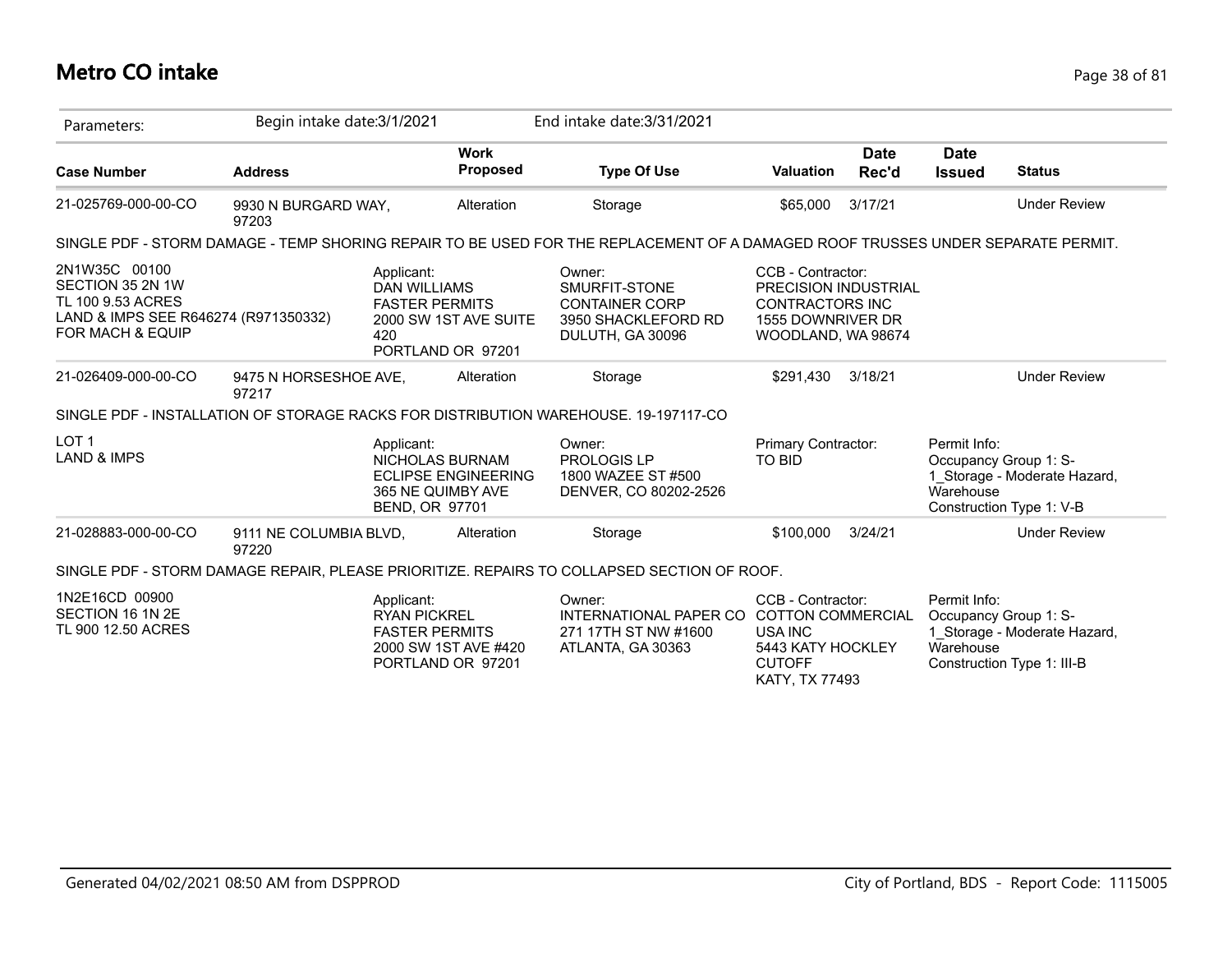### **Metro CO intake** Page 39 of 81

| Parameters:                                                                                     | Begin intake date: 3/1/2021           |                                                                                                                  |                                            | End intake date: 3/31/2021                                                                                                                                                                                                                                         |                                                                                                                                                |                      |                                       |                                                        |
|-------------------------------------------------------------------------------------------------|---------------------------------------|------------------------------------------------------------------------------------------------------------------|--------------------------------------------|--------------------------------------------------------------------------------------------------------------------------------------------------------------------------------------------------------------------------------------------------------------------|------------------------------------------------------------------------------------------------------------------------------------------------|----------------------|---------------------------------------|--------------------------------------------------------|
| <b>Case Number</b>                                                                              | <b>Address</b>                        |                                                                                                                  | <b>Work</b><br>Proposed                    | <b>Type Of Use</b>                                                                                                                                                                                                                                                 | Valuation                                                                                                                                      | <b>Date</b><br>Rec'd | <b>Date</b><br><b>Issued</b>          | <b>Status</b>                                          |
| 20-214448-DFS-01-CO                                                                             | 625 NW EVERETT ST, 97209              |                                                                                                                  | Alteration                                 | Storage                                                                                                                                                                                                                                                            | \$12,000                                                                                                                                       | 3/30/21              | 3/30/21                               | Issued                                                 |
| DFS 01- Steel Stud Framing                                                                      |                                       |                                                                                                                  |                                            |                                                                                                                                                                                                                                                                    |                                                                                                                                                |                      |                                       |                                                        |
| 1N1E34CB 05300<br><b>COUCHS ADD</b><br>BLOCK 47<br>E 50' OF LOT 2&3<br>POTENTIAL ADDITIONAL TAX |                                       | Applicant:<br><b>Nick Kurkov</b><br>CO OREGON<br>2905 SW 1st Ave                                                 | <b>WALSH CONSTRUCTION</b>                  | Owner:<br><b>EVERETT STATION LOFTS</b><br><b>LLC</b><br>250 3RD AVE N #400<br>MINNEAPOLIS, MN 55401                                                                                                                                                                | CCB - Contractor:<br>TOM MITCHELL<br><b>WALSH</b><br><b>CONSTRUCTION CO</b><br><b>OREGON</b><br>2905 SW 1ST AVE<br>PORTLAND, OR 97201-<br>4705 |                      | Permit Info:<br>Occupancy Group 1: R- | 2 Residential Multi-family<br>Construction Type 1: V-A |
| 21-017497-000-00-CO                                                                             | 11900 SW 49TH AVE, 97219              |                                                                                                                  | Alteration                                 | Utility                                                                                                                                                                                                                                                            | \$17,000                                                                                                                                       | 3/1/21               |                                       | <b>Under Review</b>                                    |
| CONFIGURATION.                                                                                  |                                       |                                                                                                                  |                                            | SINGLE PDF - PERSONAL WIRELESS SERVICE FACILITY - WIRELESS ROOFTOP - APPLICATION #3 - ADD (3) PANEL ANTENNAS TO EXISTING ROOF MOUNT<br>CONFIGURATION CURRENTLY SUPPORTING (8) ANTENNAS. INCREASES COUNT TO 11 TOTAL. NO OTHER CHANGES. TIP HEIGHT MATCHES EXISTING |                                                                                                                                                |                      |                                       |                                                        |
| 1S1E31D 00200<br>SECTION 31 1S 1E<br>TL 200 54.77 ACRES                                         |                                       | Applicant:<br><b>SHANIN PRUSIA</b><br><b>FOR VERIZON</b><br>10376 SE SUNBURST<br><b>WAY</b><br>PORTLAND OR 97086 | <b>URBAN WIRELES INC -</b>                 | Owner:<br>PORTLAND COMMUNITY<br><b>COLLEGE DISTRICT</b><br>PO BOX 19000<br>PORTLAND, OR 97280-0990                                                                                                                                                                 | Primary Contractor:<br><b>TO BID</b>                                                                                                           |                      |                                       |                                                        |
| 21-017706-000-00-CO                                                                             | 4601 SE CESAR E CHAVEZ<br>BLVD, 97202 |                                                                                                                  | Alteration                                 | Utility                                                                                                                                                                                                                                                            | \$15,000                                                                                                                                       | 3/1/21               |                                       | <b>Under Review</b>                                    |
| CABINETS.                                                                                       |                                       |                                                                                                                  |                                            | SINGLE PDF - PERSONAL WIRELESS SERVICE FACILITY - WIRELESS ROOFTOP - APPLICATION #3 - REMOVE AND REPLACE EXISTING ANTENNAS, RRUS, AND                                                                                                                              |                                                                                                                                                |                      |                                       |                                                        |
| 1S1E13AA 13600<br><b>GRACELAND</b><br><b>BLOCK 2 TL 13600</b>                                   |                                       | Applicant:<br><b>BRENT SUTTEN</b><br><b>ENGINEERS</b><br><b>DR</b><br>PORTLAND, OR 97223                         | SYNERGY ADVANTAGE<br>11868 SE MORNING HILL | Owner:<br><b>HOUSING AUTHORITY OF</b><br>PORTLAND OREGON<br>135 SW ASH ST<br>PORTLAND, OR 97204-3540                                                                                                                                                               | Primary Contractor:<br><b>TO BID</b>                                                                                                           |                      |                                       |                                                        |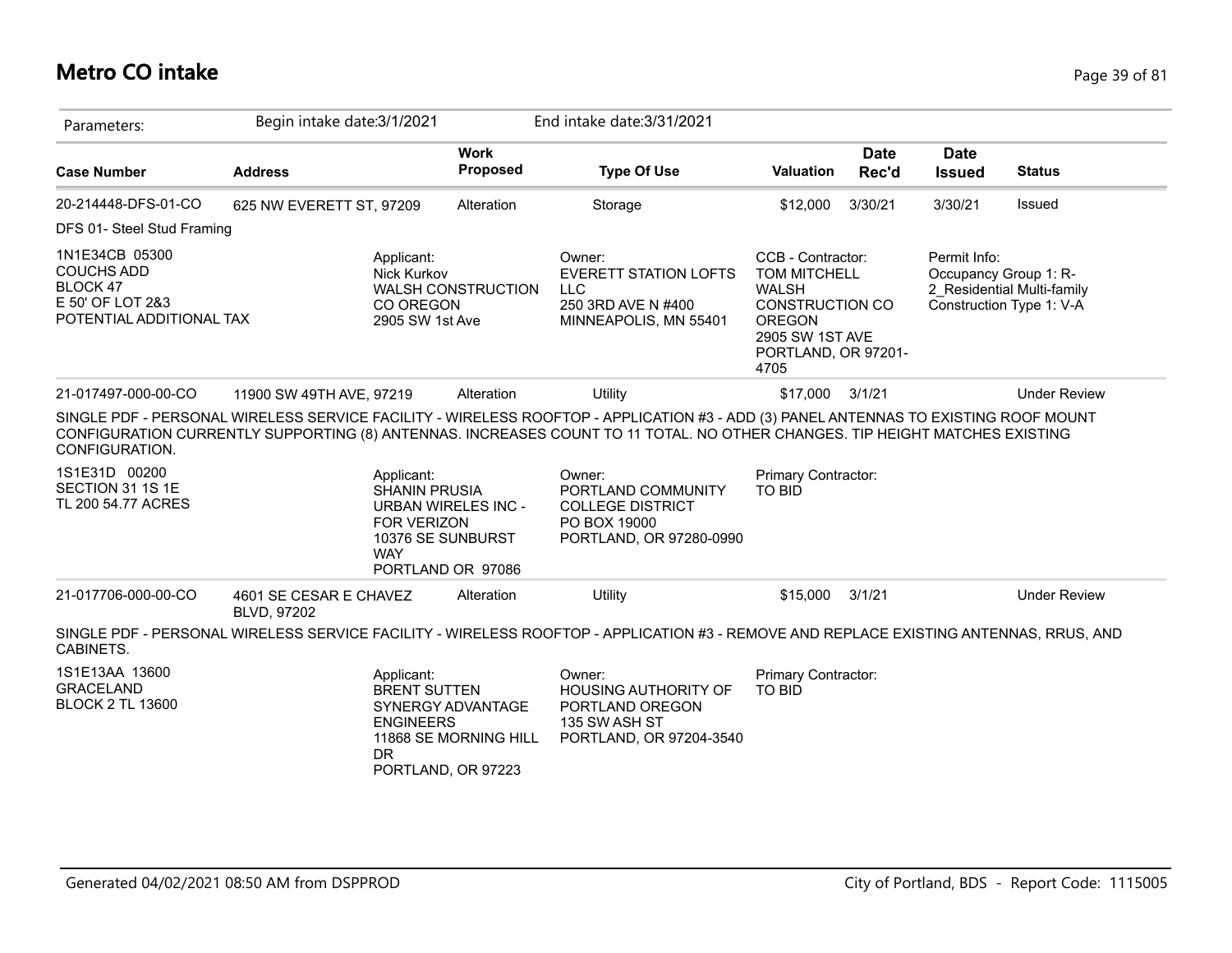#### **Metro CO intake** Page 40 of 81

| Parameters:                                                                                                                                                                                                      | Begin intake date: 3/1/2021 |                                                                                                          |                                            | End intake date: 3/31/2021                                                                                                                                                                                                                                                                                                                                                                                                                                                                                                            |                                      |                      |                                                                                           |                                                             |
|------------------------------------------------------------------------------------------------------------------------------------------------------------------------------------------------------------------|-----------------------------|----------------------------------------------------------------------------------------------------------|--------------------------------------------|---------------------------------------------------------------------------------------------------------------------------------------------------------------------------------------------------------------------------------------------------------------------------------------------------------------------------------------------------------------------------------------------------------------------------------------------------------------------------------------------------------------------------------------|--------------------------------------|----------------------|-------------------------------------------------------------------------------------------|-------------------------------------------------------------|
| <b>Case Number</b>                                                                                                                                                                                               | <b>Address</b>              |                                                                                                          | <b>Work</b><br><b>Proposed</b>             | <b>Type Of Use</b>                                                                                                                                                                                                                                                                                                                                                                                                                                                                                                                    | <b>Valuation</b>                     | <b>Date</b><br>Rec'd | <b>Date</b><br><b>Issued</b>                                                              | <b>Status</b>                                               |
| 21-017760-000-00-CO                                                                                                                                                                                              | 919 SW TAYLOR ST, 97205     |                                                                                                          | Alteration                                 | Utility                                                                                                                                                                                                                                                                                                                                                                                                                                                                                                                               | \$15,000                             | 3/1/21               |                                                                                           | <b>Under Review</b>                                         |
|                                                                                                                                                                                                                  |                             |                                                                                                          |                                            | SINGLE PDF - PERSONAL WIRELESS SERVICE FACILITY - WIRELESS ROOFTOP - APPLICATION #3 - REMOVE: (3) PANEL ANTENNAS, (9) RRU'S. INSTALL: (3) AEHC<br>PANEL ANTENNAS, (3) RRUs, (1) HCS 2.0 JUMPER CABLE. REMOVE: (2) EQUIPMENT CABINETS W/ ANCILLARY EQUIPMENT, (4) EXISTING SKYLIGHT CAGES,<br>INSTALL: (2) EQUIPMENT CABINETS, ANCILLARY EQUIPMENT WITHIN EQUIPMENT CABINETS. INSTALL (1) HCS 2.0 JUNCTION BOX, UPGRADE POWER TO 200A AC,<br>ADD SAFETY GUARDRAILS AROUND (4) EXISTING SKYLIGHTS, MODIFY EQUIPMENT PLATFORM PER PLANS. |                                      |                      |                                                                                           |                                                             |
| 1S1E03BB 05700<br><b>PORTLAND</b><br>BLOCK 219<br><b>LOT 3&amp;4</b>                                                                                                                                             |                             | Applicant:<br><b>BRENT SUTTEN</b><br><b>ENGINEERS</b><br><b>DR</b><br>PORTLAND, OR 97223                 | SYNERGY ADVANTAGE<br>11868 SE MORNING HILL | Owner:<br>STUDIO BUILDING 2020<br><b>LLC</b><br>760 SW 9TH AVE #2250<br>PORTLAND, OR 97205-2584                                                                                                                                                                                                                                                                                                                                                                                                                                       | Primary Contractor:<br><b>TO BID</b> |                      |                                                                                           |                                                             |
| 21-018087-000-00-CO                                                                                                                                                                                              | 8440 NE HALSEY ST, 97220    |                                                                                                          | Alteration                                 | Utility                                                                                                                                                                                                                                                                                                                                                                                                                                                                                                                               | \$25,000                             | 3/1/21               |                                                                                           | <b>Under Review</b>                                         |
| SINGLE PDF - SEISMICALLY ANCHOR EXISTING REFIGERATION SKID TO EXISTING SLAB.                                                                                                                                     |                             |                                                                                                          |                                            |                                                                                                                                                                                                                                                                                                                                                                                                                                                                                                                                       |                                      |                      |                                                                                           |                                                             |
| 1N2E33BB 02100<br><b>NEW HAVEN</b><br><b>BLOCK1</b><br><b>LOT 1&amp;2</b><br>LAND & IMPS SEE R225120 (R600500011) FOR ENGINEERING<br>BILLBOARD & R698360 (R600500016) &<br>R698365 (R600500017) FOR MACH & EQUIP |                             | Applicant:<br>NICHOLAS VIPOND<br><b>LIVERMORE</b><br><b>ARCHITECTURE AND</b><br>240<br>PORTLAND OR 97201 | 1500 SW FIRST AVE, STE                     | Owner:<br>LYRICAL FOODS II INC<br>3180 CORPORATE DR<br>HAYWARD, CA 94545-3916                                                                                                                                                                                                                                                                                                                                                                                                                                                         | Primary Contractor:<br><b>TO BID</b> |                      | Permit Info:<br>Off., Med.Off., Pub.Bldg.<br>Construction Type 1: III-B<br>Type 1): III-B | Occupancy Group 1: B Bank,<br>Construction Type 2 (formerly |
| 21-019138-000-00-CO                                                                                                                                                                                              | 1421 NE GRAND AVE, 97232    |                                                                                                          | Alteration                                 | Utility                                                                                                                                                                                                                                                                                                                                                                                                                                                                                                                               | \$198,984                            | 3/1/21               |                                                                                           | <b>Under Review</b>                                         |
|                                                                                                                                                                                                                  |                             |                                                                                                          |                                            | SINGLE PDF - DEMO TRASH ENCLOSURE GATE. NEW TRASH ENCLOSURE ROOF, GATES AND DRAIN. TRENCHING FOR NEW DRAIN, NEW LANDSCAPE ISLANDS,<br>REGRADING ADA PARKING TO MEET CODE, NEW FLAGPOLE AND NEW PAINT AT BUILDING. ***BUILDING SIGNAGE UNDER SEPARATE PERMITS***                                                                                                                                                                                                                                                                       |                                      |                      |                                                                                           |                                                             |
| 1N1E35BB 01000<br><b>HOLLADAYS ADD</b><br>BLOCK 69<br>$10T4$ $4TVA$ $DT$ $B10T$                                                                                                                                  |                             | Applicant:<br><b>JEREMIAH LONG</b>                                                                       | 1006 SE GRAND AVENUE, LLC                  | Owner:<br>ALTA HOME PROPERTIES                                                                                                                                                                                                                                                                                                                                                                                                                                                                                                        |                                      |                      | Permit Info:<br>Occupancy Group 1: A-<br>2 Restaurant                                     |                                                             |

LOT 1-4 EXC PT IN ST LOT 5-8

STE 300 PORTLAND, OR 97214

PO BOX 256 DUBLIN, OH 43017-0256

Construction Type 1: V-B Construction Type 2 (formerly Type 1): V-B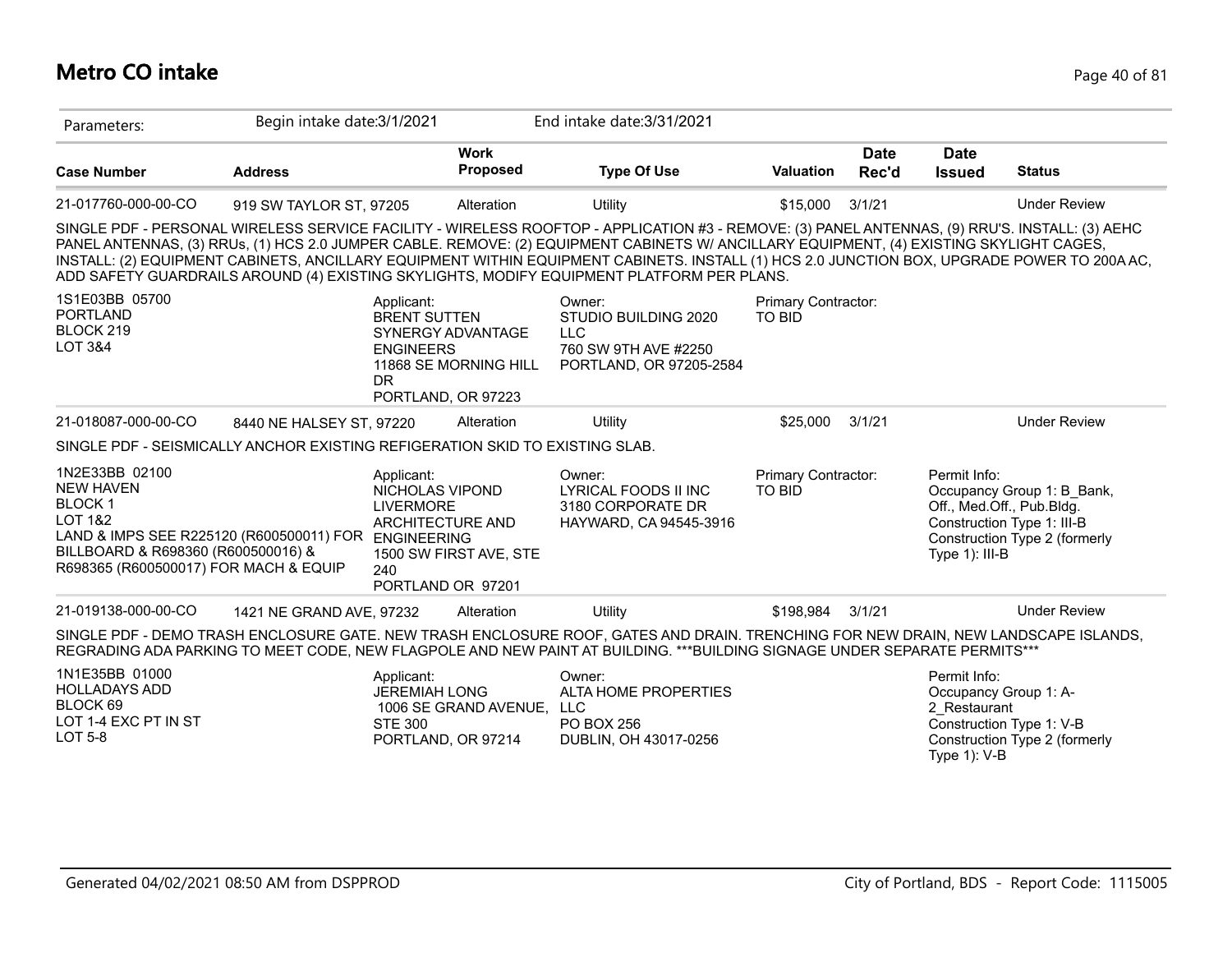#### **Metro CO intake** Page 41 of 81

| Parameters:                                                           | Begin intake date: 3/1/2021                                                                                                                                                                                                                                                                                                                                                                                                                 |                                                                    | End intake date: 3/31/2021                                                                   |                                      |                      |                              |                     |
|-----------------------------------------------------------------------|---------------------------------------------------------------------------------------------------------------------------------------------------------------------------------------------------------------------------------------------------------------------------------------------------------------------------------------------------------------------------------------------------------------------------------------------|--------------------------------------------------------------------|----------------------------------------------------------------------------------------------|--------------------------------------|----------------------|------------------------------|---------------------|
| <b>Case Number</b>                                                    | <b>Address</b>                                                                                                                                                                                                                                                                                                                                                                                                                              | <b>Work</b><br>Proposed                                            | <b>Type Of Use</b>                                                                           | <b>Valuation</b>                     | <b>Date</b><br>Rec'd | <b>Date</b><br><b>Issued</b> | <b>Status</b>       |
| 21-019820-000-00-CO                                                   | 4412 S BARBUR BLVD, 97239                                                                                                                                                                                                                                                                                                                                                                                                                   | Alteration                                                         | Utility                                                                                      | \$15,000                             | 3/1/21               |                              | <b>Under Review</b> |
| <b>JUNCTION BOXES</b>                                                 | SINGLE PDF - PERSONAL WIRELESS SERVICE FACILITY - WIRELESS ROOFTOP - APPLICATION #3 - ANTENNAS - REMOVE: (6) PANEL ANTENNAS, (6) TMAS, (9)<br>RRUS, (12) COAX CABLES, (3) HYBRID CABLES. INSTALL: (3) FFVV-65C-R3-V1 PANEL ANTENNAS, (3) AEHC PANEL ANTENNAS, (6) RRUS, (3) HCS 2.0 HYBRID<br>CABLES, EQUIPMENT - REMOVE: (4) EQUIPMENT CABINETS & ANCILLARY EQUIPMENT. INSTALL: (2) EQUIPMENT CABINETS W/ ANCILLARY EQUIPMENT, (3) HCS 2.0 |                                                                    |                                                                                              |                                      |                      |                              |                     |
| 1S1E10CC 05500<br>PORTLAND HMSTD<br><b>BLOCK 5</b><br>LOT E&F TL 5500 | Applicant:<br><b>BRENT SUTTEN</b><br><b>ENGINEERS</b><br><b>DR</b><br>PORTLAND, OR 97223                                                                                                                                                                                                                                                                                                                                                    | SYNERGY ADVANTAGE<br>11868 SE MORNING HILL                         | Owner:<br><b>TRIPLE J PARTNERSHIP</b><br>P O BOX 150499<br>SAN RAFAEL, CA 94915-<br>0499     | Primary Contractor:<br><b>TO BID</b> |                      |                              |                     |
| 20-160911-000-00-CO                                                   | 4220 SE HAWTHORNE BLVD,<br>97215                                                                                                                                                                                                                                                                                                                                                                                                            | Alteration                                                         | Utility                                                                                      | \$20,000                             | 3/2/21               |                              | Approved to Issue   |
|                                                                       | SINGLE PDF - PERSONAL WIRELESS SERVICE FACILITY - WIRELESS ROOFTOP TOWER - APPLICATION #3: REMOVE 9 ANTENNAS, SIX 1 5/8" COAX CABLES, ONE<br>1.49" HYBRID CABLE, 1 OVP, AND 3 T-ARMS. INSTALL 9 ANTENNAS, 3 RRHS, 1 OVP, OEN 1 5/8" CABLE AND 1 PLATFORM.                                                                                                                                                                                   |                                                                    |                                                                                              |                                      |                      |                              |                     |
| 1S2E06CB 18500                                                        | Applicant:<br>AMBER TRIMBLE<br><b>INFINIGY</b><br>BELLEVUE, WA 98004                                                                                                                                                                                                                                                                                                                                                                        | 50 116TH AVE SE, STE210                                            | Owner:<br>KITTERY PROPERTIES LLC<br>13355 SW VIOLET CT<br>BEAVERTON, OR 97008                | Primary Contractor:<br><b>TO BID</b> |                      |                              |                     |
| 21-019873-000-00-CO                                                   | 3575 SE DIVISION ST, 97202                                                                                                                                                                                                                                                                                                                                                                                                                  | Alteration                                                         | Utility                                                                                      | \$20,000                             | 3/2/21               |                              | <b>Under Review</b> |
|                                                                       | SINGLE PDF - PERSONAL WIRELESS SERVICE FACILITY - WIRELESS ROOFTOP - APPLICATION #3 - ADD 3 NEW ANTENNAS WITHIN EXISTING FRP ENCLOSURE,<br>REMOVE HYBRID CABLE AND ADD 3 NEW HYBRID CABLES, REMOVE 6 OVPS AND ADD 6 NEW OVPS.                                                                                                                                                                                                               |                                                                    |                                                                                              |                                      |                      |                              |                     |
| 1S1E01DC 09600<br>SWAN ADD<br>BLOCK <sub>3</sub><br><b>LOT 7-9</b>    | Applicant:<br><b>TAMMY HAMILTON</b><br><b>SUITE 150</b><br>LAKE OSWEGO, OR<br>97035                                                                                                                                                                                                                                                                                                                                                         | ACOM CONSULTING INC<br>FOR VERIZON WIRELESS<br>5200 SW MEADOWS RD, | Owner:<br><b>EMERSON HOUSE LLC</b><br>5335 MEADOWS RD #190<br>LAKE OSWEGO, OR 97035-<br>3152 | Primary Contractor:<br><b>TO BID</b> |                      |                              |                     |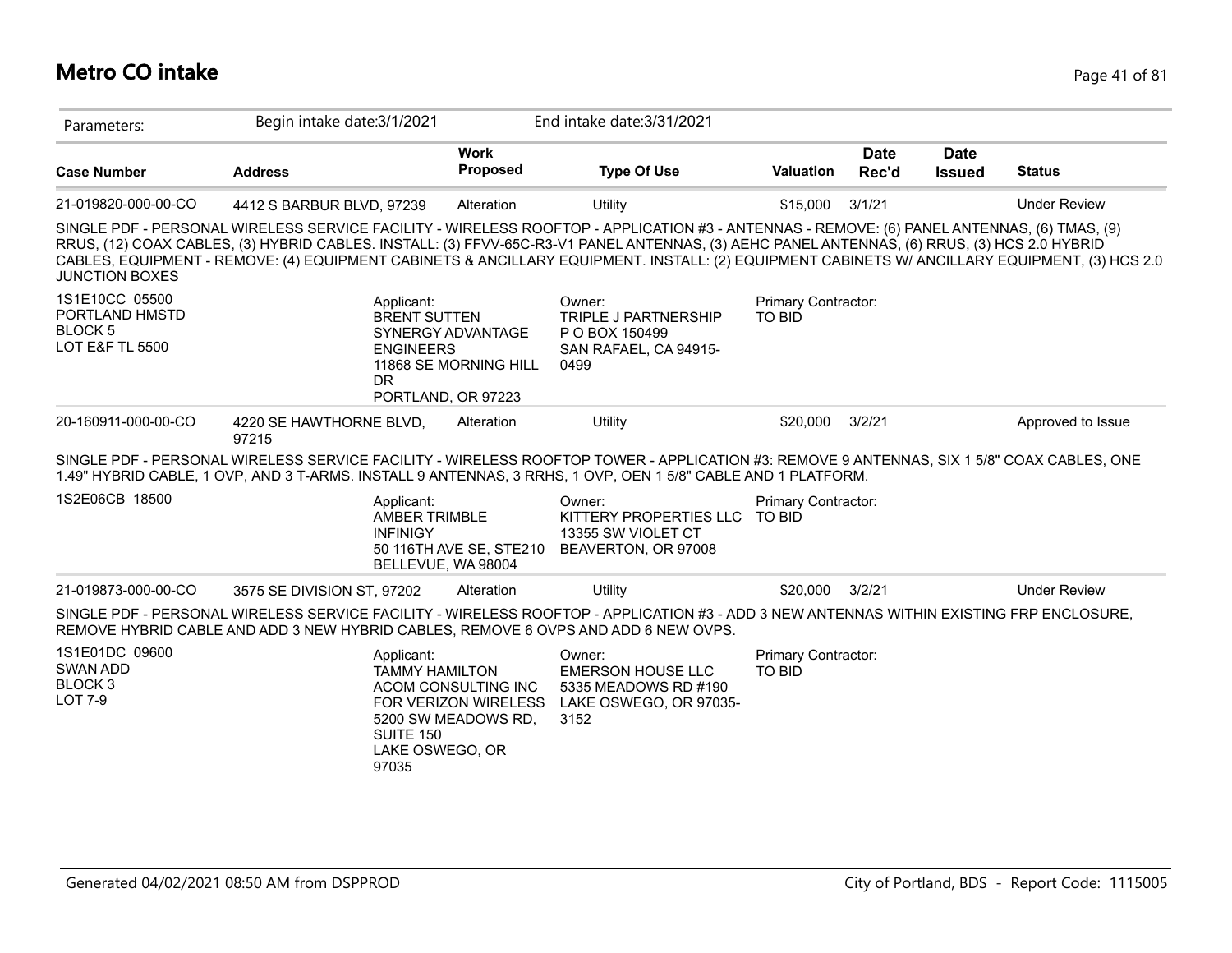### **Metro CO intake** Page 42 of 81

| Parameters:                                                                    | Begin intake date: 3/1/2021                                                                                                             |                                                                    | End intake date: 3/31/2021                                                               |                                                                                                                                                  |                      |                              |                     |
|--------------------------------------------------------------------------------|-----------------------------------------------------------------------------------------------------------------------------------------|--------------------------------------------------------------------|------------------------------------------------------------------------------------------|--------------------------------------------------------------------------------------------------------------------------------------------------|----------------------|------------------------------|---------------------|
| <b>Case Number</b>                                                             | <b>Address</b>                                                                                                                          | <b>Work</b><br><b>Proposed</b>                                     | <b>Type Of Use</b>                                                                       | <b>Valuation</b>                                                                                                                                 | <b>Date</b><br>Rec'd | <b>Date</b><br><b>Issued</b> | <b>Status</b>       |
| 21-021639-000-00-CO                                                            | 8146 SE MADISON ST, 97215                                                                                                               | Alteration                                                         | Utility                                                                                  | \$15,000                                                                                                                                         | 3/4/21               |                              | <b>Under Review</b> |
| ROOFTOP.                                                                       | SINGLE PDF - PERSONAL WIRELESS SERVICE FACILITY - WIRELESS ROOFTOP - APPLICATION #3 - ADDING 3 NEW ANTENNAS ON EXISTING PIPE MOUNTS ON  |                                                                    |                                                                                          |                                                                                                                                                  |                      |                              |                     |
| 1S2E05AD 07500<br><b>CORONA PK</b><br>BLOCK <sub>3</sub><br><b>LOT 3&amp;4</b> | Applicant:<br><b>TAMMY HAMILTON</b><br>SUITE 150<br>LAKE OSWEGO, OR<br>97035                                                            | ACOM CONSULTING INC<br>FOR VERIZON WIRELESS<br>5200 SW MEADOWS RD, | Owner:<br><b>JACK BENJAMIN</b><br>10117 SE SUNNYSIDE RD<br>#F1196<br>CLACKAMAS, OR 97015 | Primary Contractor:<br><b>TO BID</b>                                                                                                             |                      |                              |                     |
| 20-119954-REV-01-CO                                                            | 14721 SE STARK ST, 97233                                                                                                                | Alteration                                                         | Utility                                                                                  | \$0                                                                                                                                              | 3/5/21               |                              | <b>Under Review</b> |
|                                                                                | SINGLE PDF - REVISION TO RE-DESIGN FLOOR ANCHORS WITHIN SHELTER DUE TO FLOORING MISCALCULATIONS.                                        |                                                                    |                                                                                          |                                                                                                                                                  |                      |                              |                     |
| 1N2E36CD 05500<br>ASCOT AC<br>LOT 217&218 TL 5500                              | Applicant:<br><b>COURTNEE GOMEZ</b><br><b>SMARTLINK</b><br>3612 SE 168TH AVE                                                            | VANCOUVER, WA 98683                                                | Owner:<br><b>DOCKEN FAMILY TR</b><br>5535 E EVERGREEN BLVD<br>VANCOUVER, WA 98661        | CCB - Contractor:<br><b>Patrick Rynearson</b><br>CAPSTONE SOLUTIONS<br><b>INC</b><br>8195 166TH AVE NE.<br><b>SUITE 100</b><br>REDMOND, WA 98052 |                      |                              |                     |
| 21-021725-000-00-CO                                                            | 1940 N VICTORY BLVD, 97217                                                                                                              | Alteration                                                         | Utility                                                                                  | \$66,000                                                                                                                                         | 3/8/21               |                              | <b>Under Review</b> |
|                                                                                | SINGLE PDF - SAFETY IMPROVEMENTS FOR CULVERT INLET DEBRIS CLEANING, INCLUDING A NEW ACCESS PATH, PLATFORM, HANDRAIL, AND CULVERT GRATE. |                                                                    |                                                                                          |                                                                                                                                                  |                      |                              |                     |
| 1N1E04 00400<br>SECTION 04 1N 1E<br>TL 400 359.94 ACRES                        | Applicant:<br><b>ALEX PICHACZ</b><br><b>WINTERBROOK</b><br><b>PLANNING</b><br>810                                                       | 610 SW ALDER ST., STE<br>PORTLAND OR 97205                         | Owner:<br>PORTLAND CITY OF<br>1120 SW 5TH AVE #1302<br>PORTLAND, OR 97204-1912           |                                                                                                                                                  |                      |                              |                     |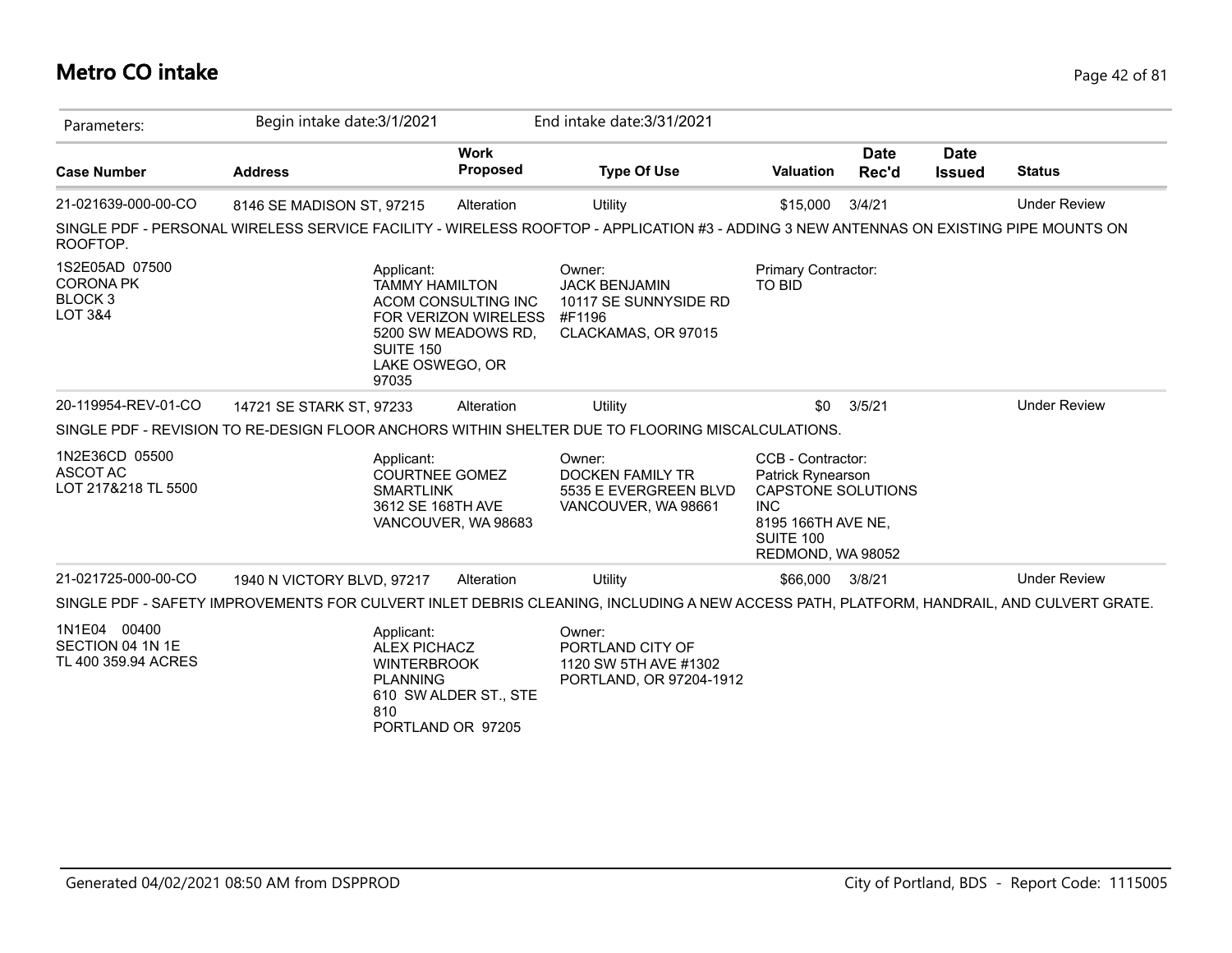### **Metro CO intake** Page 43 of 81

| Parameters:                                                                                                      | Begin intake date: 3/1/2021     |                                                                                                                                                 | End intake date: 3/31/2021                                                                                                                                                                                                                                                                                                                                                      |                                      |                      |                              |                           |
|------------------------------------------------------------------------------------------------------------------|---------------------------------|-------------------------------------------------------------------------------------------------------------------------------------------------|---------------------------------------------------------------------------------------------------------------------------------------------------------------------------------------------------------------------------------------------------------------------------------------------------------------------------------------------------------------------------------|--------------------------------------|----------------------|------------------------------|---------------------------|
| <b>Case Number</b>                                                                                               | <b>Address</b>                  | <b>Work</b><br>Proposed                                                                                                                         | <b>Type Of Use</b>                                                                                                                                                                                                                                                                                                                                                              | <b>Valuation</b>                     | <b>Date</b><br>Rec'd | <b>Date</b><br><b>Issued</b> | <b>Status</b>             |
| 21-023016-000-00-CO                                                                                              | 404 NW 10TH AVE, 97209          | Alteration                                                                                                                                      | Utility                                                                                                                                                                                                                                                                                                                                                                         | \$18,000                             | 3/9/21               |                              | <b>Under Review</b>       |
| SUPPRESSORS WITH 2 HYBRID CABLES                                                                                 |                                 |                                                                                                                                                 | SINGLE PDF - PERSONAL WIRELESS SERVICE FACILITY - WIRELESS ROOFTOP - APPLICATION #3 - REMOVE 2 ANTENNAS; INSTALL 3 ANTENNAS, 2 SURGE                                                                                                                                                                                                                                            |                                      |                      |                              |                           |
| 1N1E34CB 02100<br><b>COUCHS ADD</b><br>BLOCK 61<br>LOT <sub>2</sub>                                              |                                 | Applicant:<br><b>BRANDON CLOWER</b><br><b>BLACK ROCK LLC</b><br>PO BOX 1744<br>TUALATIN, OR 97062                                               | Owner:<br>HMS DEHEN LLC<br>6712 N CUTTER CIR<br>PORTLAND, OR 97217                                                                                                                                                                                                                                                                                                              | Primary Contractor:<br><b>TO BID</b> |                      |                              |                           |
| 21-018674-000-00-CO                                                                                              | 1532 NE 21ST AVE, 97232         | Alteration                                                                                                                                      | Utility                                                                                                                                                                                                                                                                                                                                                                         | \$25,000                             | 3/10/21              |                              | <b>Under Review</b>       |
|                                                                                                                  |                                 |                                                                                                                                                 | SINGLE PDF - PERSONAL WIRELESS SERVICE FACILITY - WIRELESS ROOFTOP - APPLICATION #3 - REMOVE (3) EXISTING ANTENNAS AND REPLACE WITH (6) NEW<br>ANTENNAS ¿FFVV-65B OCTOS AND AEHC, MASSIVE MIMOS-, REMOVE (12) EXISTING DIPLEXERS, REMOVE (12) LINES OF EXISTING COAX, ADDING (3) AHLOA AND<br>(3) AHFIG TO ANTENNA SECTION. ALL OTHER PROPOSED WORK WILL BE CABINET ASSOCIATED. |                                      |                      |                              |                           |
| 1N1E26DD 06400<br><b>JOHN IRVINGS 1ST ADD</b><br><b>BLOCK 2</b><br>W 1/2 OF N 100' OF LOT 6<br>N 100' OF LOT 7&8 | <b>USA</b>                      | Applicant:<br><b>CHELSI MONIHAN</b><br><b>TECHNOLOGY</b><br>ASSOCIATES EC INC<br><b>3 MONROE PARKWAY</b><br>SUITE P 313<br>LAKE OSWEGO OR 97035 | Owner:<br>RICHARD ALAN MILLER TR<br>50 VULCAN STAIRWAY<br>SAN FRANCISCO, CA 94114                                                                                                                                                                                                                                                                                               | Primary Contractor:<br><b>TO BID</b> |                      | Permit Info:                 | Construction Type 1: II-B |
| 21-020990-000-00-CO                                                                                              | 5340 N INTERSTATE AVE,<br>97217 | Alteration                                                                                                                                      | Utility                                                                                                                                                                                                                                                                                                                                                                         | \$15,000                             | 3/11/21              |                              | <b>Under Review</b>       |
| ON WATER TOWER. NO GROUND WORK.                                                                                  |                                 |                                                                                                                                                 | SINGLE PDF - PERSONAL WIRELESS SERVICE FACILITY - WIRELESS ROOFTOP (WATER TOWER) - APPLICATION #3 - ADD 3 NEW ANTENNAS TO EXISTING MOUNTS                                                                                                                                                                                                                                       |                                      |                      |                              |                           |
| 1N1E22BB 08800<br><b>M PATTONS &amp; SUB</b><br>S 1/2 OF LOT B                                                   |                                 | Applicant:<br><b>TESSIE MURAKAMI</b><br><b>ACOM CONSULTING</b><br>1533 SE 33RD AVENUE<br>PORTLAND, OR 97214                                     | Owner:<br>PORTLAND CITY OF<br>1120 SW 5TH AVE #1302<br>PORTLAND, OR 97204-1912                                                                                                                                                                                                                                                                                                  | Primary Contractor:<br><b>TO BID</b> |                      |                              |                           |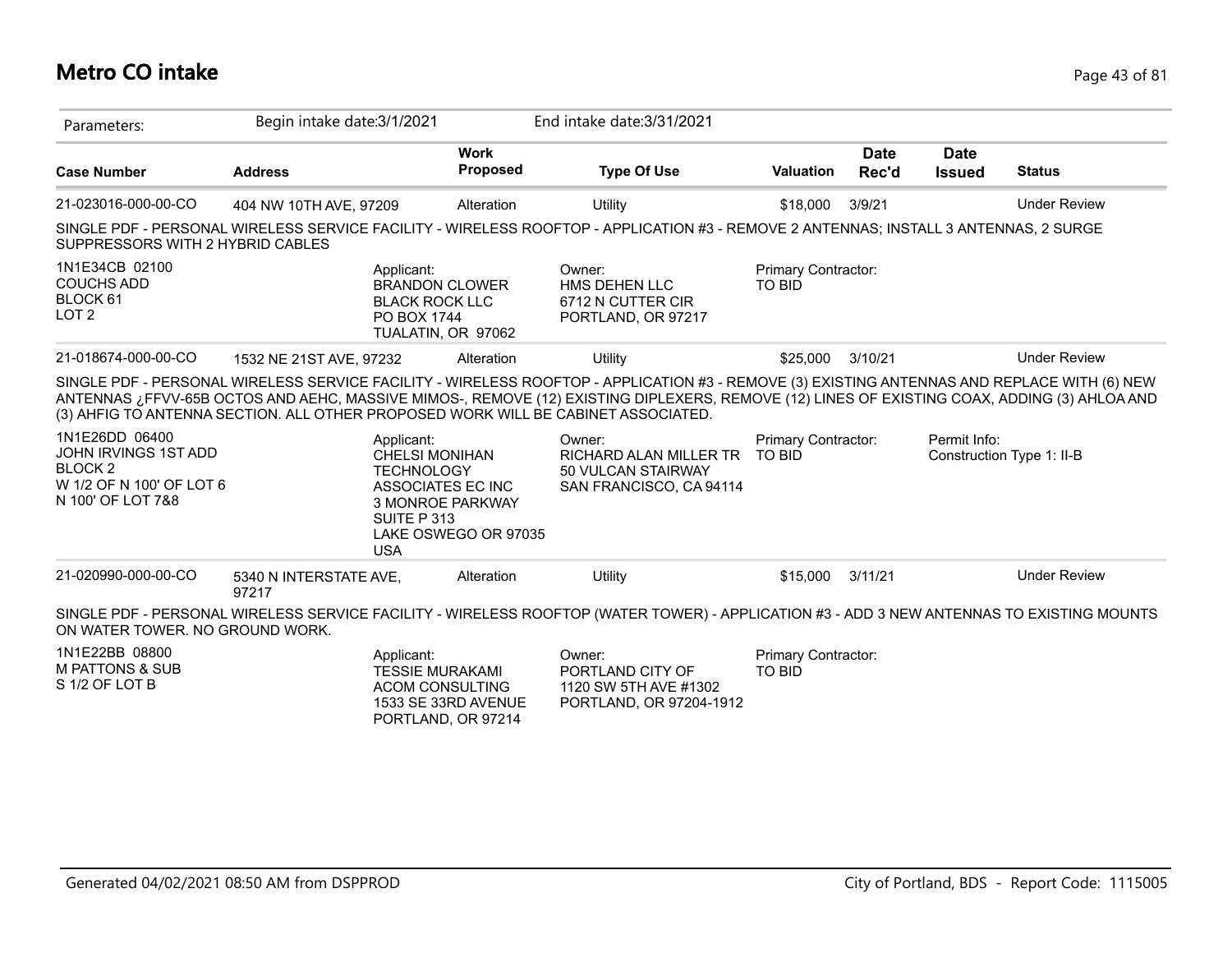### **Metro CO intake** Page 44 of 81

| Parameters:                                                          | Begin intake date: 3/1/2021                                                                                                                                                                                                                                                                                                                                                                                                                                                                                                                                                                                                                                                                                        |                                            | End intake date: 3/31/2021                                                                             |                                                                                         |                      |                              |                                                                                      |
|----------------------------------------------------------------------|--------------------------------------------------------------------------------------------------------------------------------------------------------------------------------------------------------------------------------------------------------------------------------------------------------------------------------------------------------------------------------------------------------------------------------------------------------------------------------------------------------------------------------------------------------------------------------------------------------------------------------------------------------------------------------------------------------------------|--------------------------------------------|--------------------------------------------------------------------------------------------------------|-----------------------------------------------------------------------------------------|----------------------|------------------------------|--------------------------------------------------------------------------------------|
| <b>Case Number</b>                                                   | <b>Address</b>                                                                                                                                                                                                                                                                                                                                                                                                                                                                                                                                                                                                                                                                                                     | <b>Work</b><br>Proposed                    | <b>Type Of Use</b>                                                                                     | <b>Valuation</b>                                                                        | <b>Date</b><br>Rec'd | <b>Date</b><br><b>Issued</b> | <b>Status</b>                                                                        |
| 21-020959-000-00-CO                                                  | 1855 SW BROADWAY, 97201                                                                                                                                                                                                                                                                                                                                                                                                                                                                                                                                                                                                                                                                                            | Alteration                                 | Utility                                                                                                | \$20,000                                                                                | 3/15/21              |                              | <b>Under Review</b>                                                                  |
|                                                                      | SINGLE PDF - PERSONAL WIRELESS SERVICE FACILITY - WIRELESS ROOFTOP - APPLICATION #3 - INSTALL (3) AEHC PANEL ANTENNAS, INSTALL (3) AHFIG RRU'S,<br>INSTALL (1) HCS 2.0 PENDANT STYLE HYBRID CABLE. GROUND SCOPE OF WORK: REMOVE 1 FCOA CABINET W/(1) ESMB, (1) AMOB, &(1) ASIA. REMOVE (1) POWER<br>CABINET W/ (1) CSR 7210 SAS-MXP, RELOCATE (1) FSMF, (1) ASIA, (2) AMIA, (3) ABIA, (1) ASIK, & ABIL FROM FCOA CABINET TO 23" EQUIPMENT RACK · INSTALL (1)<br>23" BATTERY RACK (DELTA, 600A). INSTALL (1) AMIA, (2) ASIB, (3) ABIC, (1) ASIK, (3) ABIL, (1) CSR IXRE, (6) SFC4 FIBER, SPLITTERS, (1) PDU, (1) POWER FAIL ALARM,<br>& (1) VOLTAGE BOOSTER IN 23" EQUIPMENT RACK. INSTALL (1) HCS 2.0 JUNCTION BOX |                                            |                                                                                                        |                                                                                         |                      |                              |                                                                                      |
| 1S1E04DA 06900<br><b>PORTLAND</b><br>BLOCK 199                       | Applicant:<br><b>SUE LESLIE</b><br><b>SMARTLINK</b><br>13173 KING SALMON<br><b>COURT</b>                                                                                                                                                                                                                                                                                                                                                                                                                                                                                                                                                                                                                           | OREGON CITY, OR 97045                      | Owner:<br>OREGON STATE OF<br>(BOARD OF HIGHER<br>EDUCATION)<br><b>PO BOX 751</b><br>PORTLAND, OR 97207 | Primary Contractor:<br><b>TO BID</b>                                                    |                      |                              |                                                                                      |
| 21-023111-000-00-CO                                                  | 10850 N DENVER AVE, 97217                                                                                                                                                                                                                                                                                                                                                                                                                                                                                                                                                                                                                                                                                          | Alteration                                 | Utility                                                                                                | \$7,500                                                                                 | 3/16/21              |                              | <b>Under Review</b>                                                                  |
|                                                                      | SINGLE PDF - REMOVE AND REPLACE CONCRETE FLOOR AND PUMP PAD, REPAIR ROOF AROUND LATCHING DOOR IN CEILING.                                                                                                                                                                                                                                                                                                                                                                                                                                                                                                                                                                                                          |                                            |                                                                                                        |                                                                                         |                      |                              |                                                                                      |
| 1N1E03 00300<br>SECTION 03 1N 1E<br>TL 300 85.83 ACRES               | Applicant:<br><b>JAIME RAMOS</b><br><b>RAMOS INC</b><br><b>PO BOX 688</b><br><b>FOREST GROVE OR</b><br>97116                                                                                                                                                                                                                                                                                                                                                                                                                                                                                                                                                                                                       |                                            | Owner:<br>PORTLAND CITY OF<br>1120 SW 5TH AVE #1302<br>PORTLAND, OR 97204-1912                         | CCB - Contractor:<br><b>RAMOS INC</b><br><b>PO BOX 688</b><br>FOREST GROVE, OR<br>97116 |                      | Permit Info:<br>Garage       | Occupancy Group 1: S-<br>2 Storage - Low Hazard, Parking<br>Construction Type 1: V-B |
| 21-025565-000-00-CO                                                  | 1431 SW PARK AVE, 97201                                                                                                                                                                                                                                                                                                                                                                                                                                                                                                                                                                                                                                                                                            | Alteration                                 | Utility                                                                                                | \$15,000                                                                                | 3/16/21              |                              | <b>Under Review</b>                                                                  |
|                                                                      | SINGLE PDF - PERSONAL WIRELESS SERVICE FACILITY - WIRELESS TOOFTOP - APPLICATION #3 - ***NEW FRP SCREEN WALL*** REMOVE: (6) PANEL ANTENNAS,<br>(6) TMA'S, (9) RRU'S, (13) COAX CABLES, (3) LARGE COVP. INSTALL: (3) FFVV-65B-R3-V1 PANEL ANTENNAS, (3) AEHC (ACTIVE ANTENNA - MASSIVE MIMO) PANEL<br>ANTENNAS, (6) RRUS, (6) HCS 2.0 JUMPERS. REMOVE: (4) EQUIPMENT CABINETS. INSTALL: (1) POWER CABINET & (1) BATTERY CABINET W/ ANCILLARY<br>EQUIPMENT, INSTALL (3) HCS 2.0 JUNCTION BOX AND HCS 2.0 JUMPERS, UPGRADE POWER TO 200A AC, ADD BAR GRATING TO EXISTING I-BEAMS.                                                                                                                                     |                                            |                                                                                                        |                                                                                         |                      |                              |                                                                                      |
| 1S1E04AD 03000<br><b>PORTLAND</b><br>BLOCK 225<br><b>LOT 3&amp;4</b> | Applicant:<br><b>BRENT SUTTEN</b><br><b>ENGINEERS</b><br><b>DR</b><br>PORTLAND, OR 97223                                                                                                                                                                                                                                                                                                                                                                                                                                                                                                                                                                                                                           | SYNERGY ADVANTAGE<br>11868 SE MORNING HILL | Owner:<br><b>JEANNE MANOR</b><br><b>APARTMENTS LLC</b><br>601 SW 2ND AVE #1800<br>PORTLAND, OR 97204   | Primary Contractor:<br><b>TO BID</b>                                                    |                      | Permit Info:                 | Occupancy Group 1: R-<br>2 Residential Multi-family<br>Construction Type 1: I-B      |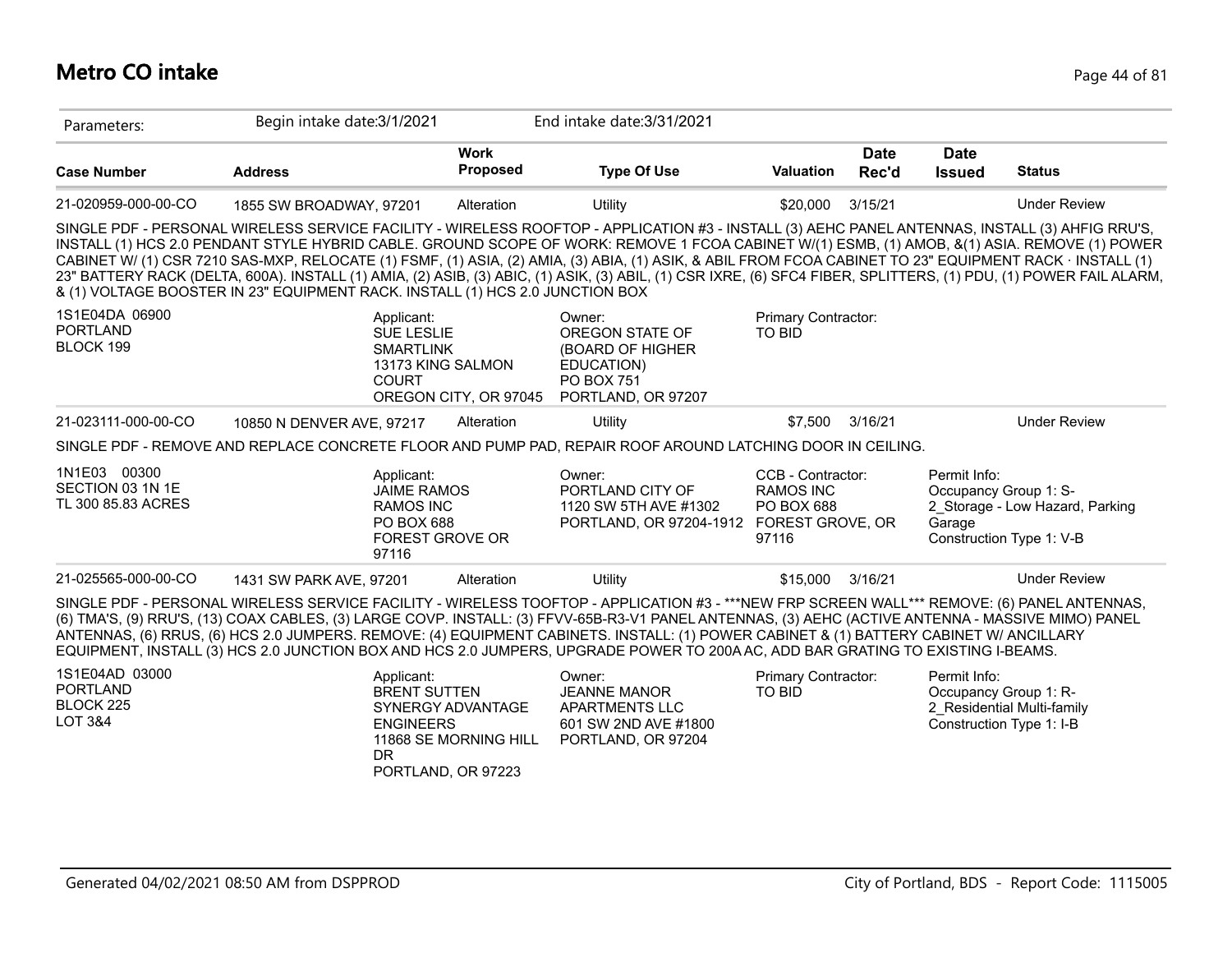### **Metro CO intake** Page 45 of 81

| Parameters:                                                                                       | Begin intake date: 3/1/2021 |                                                     |                                               | End intake date: 3/31/2021                                                                                                                                                                                                                                                                     |                                                                                                                                                      |                      |                              |                                                                                    |
|---------------------------------------------------------------------------------------------------|-----------------------------|-----------------------------------------------------|-----------------------------------------------|------------------------------------------------------------------------------------------------------------------------------------------------------------------------------------------------------------------------------------------------------------------------------------------------|------------------------------------------------------------------------------------------------------------------------------------------------------|----------------------|------------------------------|------------------------------------------------------------------------------------|
| <b>Case Number</b>                                                                                | <b>Address</b>              |                                                     | <b>Work</b><br><b>Proposed</b>                | <b>Type Of Use</b>                                                                                                                                                                                                                                                                             | <b>Valuation</b>                                                                                                                                     | <b>Date</b><br>Rec'd | <b>Date</b><br><b>Issued</b> | <b>Status</b>                                                                      |
| 21-025605-000-00-CO                                                                               | 5700 SW DOSCH RD, 97239     |                                                     | Alteration                                    | Utility                                                                                                                                                                                                                                                                                        | \$30,000                                                                                                                                             | 3/16/21              |                              | <b>Under Review</b>                                                                |
|                                                                                                   |                             |                                                     |                                               | SINGLE PDF - PERSONAL WIRELESS SERVICE FACILITY - WIRELESS ROOFTOP - APPLICATION #3 - REMOVE: (2) ANTENNAS, (2) RRHS. INSTALL: (2) ANTENNAS, (3)<br>RRHS, (1) FC12, (1) DC2, (1) DC TRUNK, AND (1) FIBER CABLE. REINFORCE MOUNT PER PLANS. ADD 5G GROWTH KIT TO EXISTING CABINET.              |                                                                                                                                                      |                      |                              |                                                                                    |
| 1S1E17DA 00700<br>SECTION 17 1S 1E<br>TL 700 7.31 ACRES                                           |                             | Applicant:<br><b>SMARTLINK</b><br>3612 SE 168TH AVE | COURTNEE GOMEZ<br>VANCOUVER, WA 98683         | Owner:<br>PORTLAND CHRISTIAN<br><b>CENTER</b><br>5700 SW DOSCH RD<br>PORTLAND, OR 97239-1153                                                                                                                                                                                                   | Primary Contractor:<br>TO BID                                                                                                                        |                      |                              |                                                                                    |
| 21-025671-000-00-CO                                                                               | 1620 NE SANDY BLVD, 97232   |                                                     | Alteration                                    | Utility                                                                                                                                                                                                                                                                                        | \$30,000                                                                                                                                             | 3/16/21              |                              | <b>Under Review</b>                                                                |
| CHANGES TO EXISTING CONCEALMENT REQUIREMENTS.                                                     |                             |                                                     |                                               | SINGLE PDF - PERSONAL WIRELESS SERVICE FACILITY - WIRELESS ROOFTOP - APPLICATION #3 - REMOVE: (3) ANTENNAS, (3) RRUS, (3) DC2, (1) 12PR FIBER<br>CABLE. INSTALL: (6) ANTENNAS, (6) RRUS, (1) 18PR FIBER CABLE, (1) DC TRUNK, (3) DC6. SWAP OUT EXISTING ANTENNA MOUNT IN ALPHA POS #1 ONLY. NO |                                                                                                                                                      |                      |                              |                                                                                    |
| 1N1E35DB 02300A1<br>SECTION 35 1N 1E<br>TL 2300<br>IMPS ONLY SEE R316810 (R941350290) FOR<br>LAND |                             | Applicant:<br><b>SMARTLINK</b><br>3612 SE 168TH AVE | <b>COURTNEE GOMEZ</b><br>VANCOUVER, WA 98683  | Owner:<br><b>PS OREGON INC</b><br>701 WESTERN AVE<br>GLENDALE, CA 91201-2349                                                                                                                                                                                                                   | Primary Contractor:<br>TO BID                                                                                                                        |                      |                              |                                                                                    |
| 16-139473-DFS-10-CO                                                                               | SW JEFFERSON ST, 97201      |                                                     | Alteration                                    | Utility                                                                                                                                                                                                                                                                                        | \$40,106                                                                                                                                             | 3/22/21              | 3/22/21                      | Issued                                                                             |
| Wash Park Res 3 & Gate House 3 - DFS-10 - Guardrails, handrails, sump rails, ladders              |                             |                                                     |                                               |                                                                                                                                                                                                                                                                                                |                                                                                                                                                      |                      |                              |                                                                                    |
| 1N1E33C 00300<br>SECTION 33 1N 1E<br>TL 300 20.71 ACRES                                           |                             | Applicant:<br><b>BRAD MEYER</b><br>2718 S WATER AVE | <b>CARR CONSTRUCTION</b><br>PORTLAND OR 97201 | Owner:<br>PORTLAND CITY OF<br>1120 SW 5TH AVE #405<br>PORTLAND, OR 97204-1912                                                                                                                                                                                                                  | CCB - Contractor:<br><b>HOFFMAN</b><br><b>CONSTRUCTION</b><br><b>COMPANY OF OREGON</b><br>805 SW BROADWAY<br><b>SUITE 2100</b><br>PORTLAND, OR 97205 |                      | Permit Info:<br>Mod.Hazard   | Occupancy Group 1: F-<br>1 Industrial Plant - Factory,<br>Construction Type 1: I-A |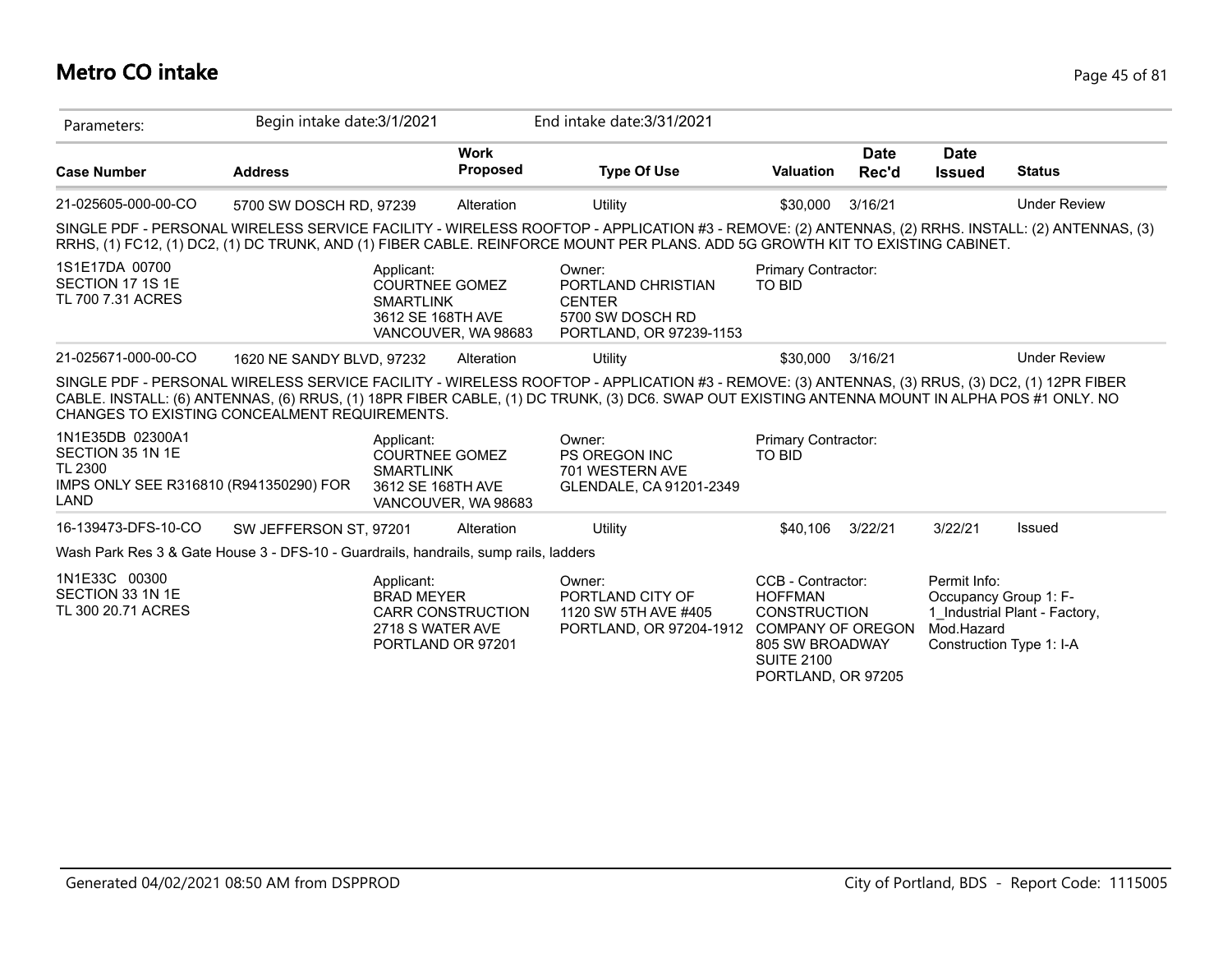#### **Metro CO intake** Page 46 of 81

| Parameters:                                                                                   | Begin intake date: 3/1/2021                            |                                                                                         | End intake date: 3/31/2021                                                                                                                                                                                                                                                                                                                                                                                                          |                                                                                                                                                            |                      |                              |                     |
|-----------------------------------------------------------------------------------------------|--------------------------------------------------------|-----------------------------------------------------------------------------------------|-------------------------------------------------------------------------------------------------------------------------------------------------------------------------------------------------------------------------------------------------------------------------------------------------------------------------------------------------------------------------------------------------------------------------------------|------------------------------------------------------------------------------------------------------------------------------------------------------------|----------------------|------------------------------|---------------------|
| <b>Case Number</b>                                                                            | <b>Address</b>                                         | <b>Work</b><br>Proposed                                                                 | <b>Type Of Use</b>                                                                                                                                                                                                                                                                                                                                                                                                                  | Valuation                                                                                                                                                  | <b>Date</b><br>Rec'd | <b>Date</b><br><b>Issued</b> | <b>Status</b>       |
| 21-027399-000-00-CO                                                                           | 16120 N SIMMONS RD, 97203                              | Alteration                                                                              | Utility                                                                                                                                                                                                                                                                                                                                                                                                                             | \$20,000                                                                                                                                                   | 3/22/21              |                              | <b>Under Review</b> |
| 512F40S-284) MOUNTED BEHIND DISH                                                              |                                                        |                                                                                         | SINGLE PDF - PERSONAL WIRELESS SERVICE FACILITY - WIRELESS TOWER - APPLICATION #3 - TOWER: ADD NEW (1) 4' MW (COMMSCOPE VHLPX4-11W-4GR) @<br>75' CL, ADD NEW (2 FIBER LINES IN NEW (1) 1-1/4" INNERDUCT, ADD NEW (2) COAX LINES (MODEL: LMR400), ADD NEW (2) NOKIA UBT-T RADIOS (MODEL WVCE11-U-                                                                                                                                    |                                                                                                                                                            |                      |                              |                     |
| 2N1W23D 01400<br>RIVERGATE INDUSTRIAL DIS<br><b>BLOCK 11 TL 1400</b>                          | Applicant:<br><b>SOLUTIONS</b><br><b>ROAD</b>          | KATHI RUEHLE<br><b>MASTEC NETWORK</b><br>14895 NORHT BANK<br>ROSEBURG, OR 97470         | Owner:<br>PORT OF PORTLAND<br>PO BOX 3529<br>PORTLAND, OR 97208-3529                                                                                                                                                                                                                                                                                                                                                                | CCB - Contractor:<br><b>MASTEC NETWORK</b><br><b>SOLUTIONS LLC</b><br>806 S DOUGLAS RD<br>11TH FLOOR ATTN JOY<br><b>DAVIS</b><br>CORAL GABLES, FL<br>33134 |                      |                              |                     |
| 21-027407-000-00-CO                                                                           | 515 SW 10TH AVE, 97205                                 | Alteration                                                                              | Utility                                                                                                                                                                                                                                                                                                                                                                                                                             | \$20,000                                                                                                                                                   | 3/22/21              |                              | <b>Under Review</b> |
|                                                                                               |                                                        |                                                                                         | SINGLE PDF - PERSONAL WIRELESS SERVICE FACILITY - WIRELESS ROOFTOP - APPLICATION #3 - REMOVE (3) PANEL ANTENNAS, REMOVE (3) RRU¿S, INSTALL (6)<br>PANEL ANTENNAS, INSTALL (6) RRU¿S, INSTALL JUNCTION BOXES & ASSOCIATED CABLING. EQUIP ROOM: REMOVE (1) EQUIPMENT CABINET, INSTALL (2)<br>EQUIPMENT RACKS W/BATTERIES, UPGRADE ELECTRICAL SERVICE, INSTALL JUNCTION BOXES & INTERFACE FOR FIBER.                                   |                                                                                                                                                            |                      |                              |                     |
| 1N1E34CC 05800<br><b>PORTLAND</b><br>BLOCK 253<br><b>LOT 1&amp;2</b>                          | Applicant:<br><b>USA</b>                               | MICHAEL BIRNDORF<br><b>SMARTLINK, LLC</b><br>PORTLAND OR                                | Owner:<br>511 SW 10TH LLC<br>621 SW ALDER ST #800<br>PORTLAND, OR 97205                                                                                                                                                                                                                                                                                                                                                             | <b>Primary Contractor:</b><br><b>TO BID</b>                                                                                                                |                      |                              |                     |
| 21-028034-000-00-CO                                                                           | 3862 SE HAWTHORNE BLVD,<br>97214                       | Alteration                                                                              | Utility                                                                                                                                                                                                                                                                                                                                                                                                                             | \$15,000                                                                                                                                                   | 3/22/21              |                              | <b>Under Review</b> |
|                                                                                               | WITHIN EQUIPMENT CABINETS, (2) HCS 2.0 JUNCTION BOXES. |                                                                                         | SINGLE PDF - PERSONAL WIRELESS SERVICE FACILITY - WIRELESS ROOFTOP - APPLICATION #3 - REMOVE: (3) PANEL ANTENNAS, (8) RRUS, (1) COVP, (12)<br>DIPLEXERS AND COAX CABLES, EXISTING ANTENNA SHROUD. INSTALL: (3) ANTENNA MOUNTS, (6) PANEL ANTENNAS, (6) RRUS, (2) HCS 2.0 HYBRID CABLES.<br>REMOVE: (2) EQUIPMENT CABINETS W/ ANCILLARY EQUIPMENT, (2) 2 HCS 1.0 HYBRID CABLES. INSTALL: (2) EQUIPMENT CABINETS, ANCILLARY EQUIPMENT |                                                                                                                                                            |                      |                              |                     |
| 1S1E01DA 08600<br><b>OBERST</b><br><b>BLOCK2</b><br><b>LOT 3&amp;4</b><br>LOT 5 EXC PT IN STS | Applicant:<br><b>ENGINEERS</b><br>DR.                  | <b>BRENT SUTTEN</b><br>SYNERGY ADVANTAGE<br>11868 SE MORNING HILL<br>PORTLAND, OR 97223 | Owner:<br>PANDION INVESTMENTS<br><b>LLC</b><br>333 GRANT AVE #709<br>SAN FRANCISCO, CA 94108                                                                                                                                                                                                                                                                                                                                        |                                                                                                                                                            |                      |                              |                     |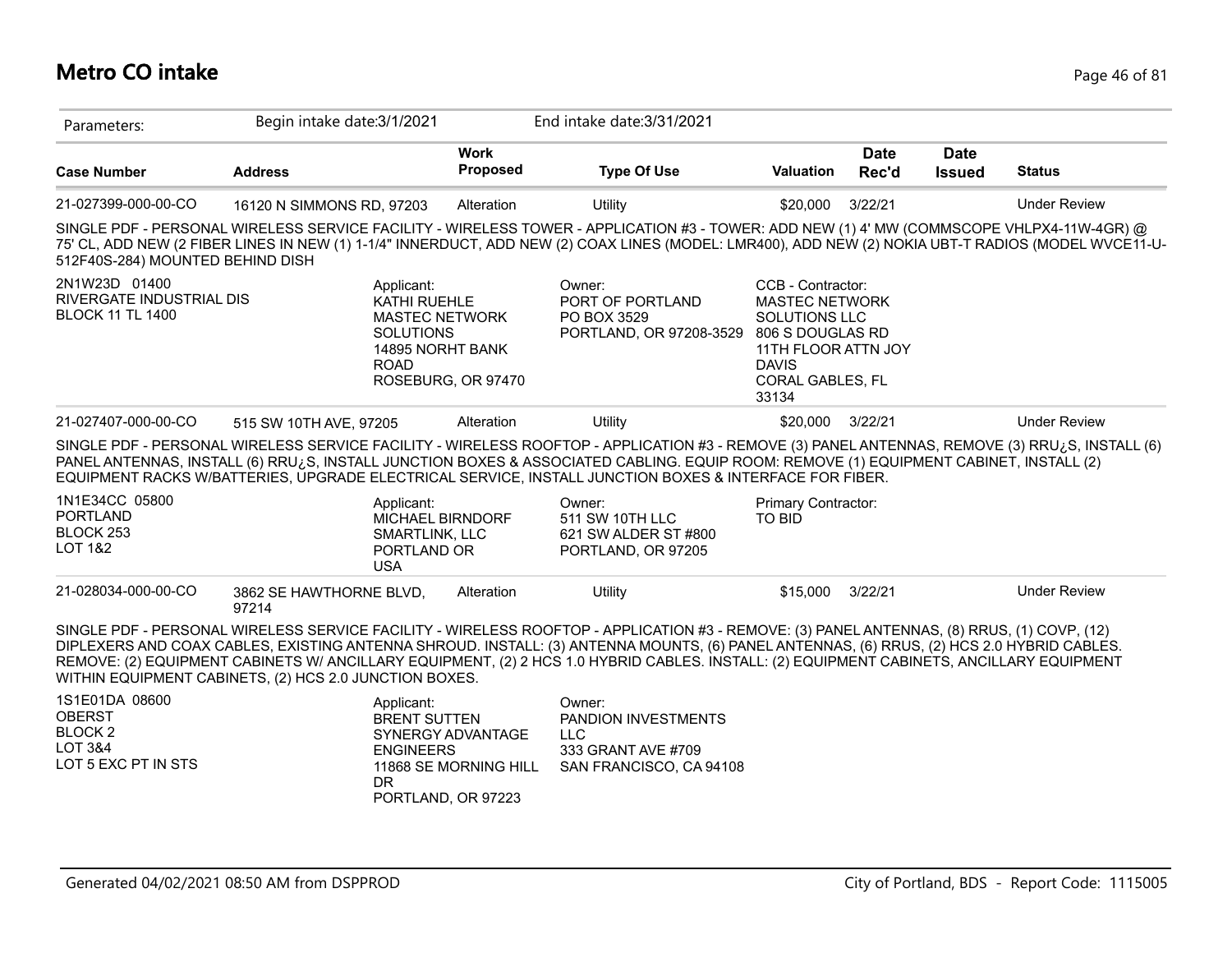#### **Metro CO intake** Page 47 of 81

| Parameters:                                                                                                                                      | Begin intake date: 3/1/2021   |                                                                                     |                                                | End intake date: 3/31/2021                                                                                                                                                                                                                                                                   |                                      |                      |                              |                     |
|--------------------------------------------------------------------------------------------------------------------------------------------------|-------------------------------|-------------------------------------------------------------------------------------|------------------------------------------------|----------------------------------------------------------------------------------------------------------------------------------------------------------------------------------------------------------------------------------------------------------------------------------------------|--------------------------------------|----------------------|------------------------------|---------------------|
| <b>Case Number</b>                                                                                                                               | <b>Address</b>                |                                                                                     | <b>Work</b><br><b>Proposed</b>                 | <b>Type Of Use</b>                                                                                                                                                                                                                                                                           | Valuation                            | <b>Date</b><br>Rec'd | <b>Date</b><br><b>Issued</b> | <b>Status</b>       |
| 21-029031-000-00-CO                                                                                                                              | 11875 N JANTZEN DR, 97217     |                                                                                     | Alteration                                     | Utility                                                                                                                                                                                                                                                                                      | \$15,000                             | 3/24/21              |                              | <b>Under Review</b> |
|                                                                                                                                                  |                               |                                                                                     |                                                | SINGLE PDF - PERSONAL WIRELESS SERVICE FACILITY - WIRELESS ROOFTOP - APPLICATION #1 - MODIFY EXISTING WIRELESS FACILITY WITH THE INSTALLATION<br>OF (3) NEW PANEL ANTENNAS COMPLETE WITH INTEGRATED RRUS, AND (2) OVP12S INSIDE AN EXISTING STEALTH SIGN                                     |                                      |                      |                              |                     |
| 2N1E34C 01400<br><b>JANTZEN BEACH EAST</b><br><b>BLOCK1</b><br>LOT 1 TL 1400                                                                     |                               | Applicant:<br>PAUL SLOTEMAKER<br><b>TILSON</b><br>2450 NW 144TH AVE<br><b>USA</b>   | BEAVERTON OR 97006                             | Owner:<br>DKOOP PROPERTIES LLC<br>11220 ELM LN #203<br>CHARLOTTE, NC 28277                                                                                                                                                                                                                   | Primary Contractor:<br><b>TO BID</b> |                      |                              |                     |
| 21-016605-000-00-CO                                                                                                                              | 8235 NE AIRPORT WAY,<br>97220 |                                                                                     | Alteration                                     | Utility                                                                                                                                                                                                                                                                                      | \$75.000                             | 3/31/21              |                              | <b>Under Review</b> |
|                                                                                                                                                  |                               |                                                                                     |                                                | SINGLE PDF - PERSONAL WIRELESS SERVICE FACILITY - WIRELESS ROOFTOP - APPLICATION #3 - REPLACE (6) ANTENNAS, REPLACE (6) RRU'S, REPLACE (3)<br>HYBRID CABLES, REMOVE (27) SPRINT COAX CABLES, AND REPLACE (2) EQUIPMENT CABINETS.                                                             |                                      |                      |                              |                     |
| 1N2E09C 00700<br>SECTION 09 1N 2E<br>TL 700 7.27 ACRES                                                                                           |                               | Applicant:<br><b>HANNAH KAMPH</b><br>WUITE P 313<br>LAKE OSWEGO, OR<br>97035        | <b>T-MOBILE WESTT LLC</b><br>3 MONROE PARKWAY, | Owner:<br>PORT OF PORTLAND<br>8235 NE AIRPORT WAY<br>PORTLAND, OR 97220                                                                                                                                                                                                                      | Primary Contractor:<br><b>TO BID</b> |                      |                              |                     |
| 21-026810-000-00-CO                                                                                                                              | 2545 E BURNSIDE ST, 97214     |                                                                                     | Alteration                                     | Utility                                                                                                                                                                                                                                                                                      | \$75,000                             | 3/31/21              |                              | <b>Under Review</b> |
|                                                                                                                                                  |                               |                                                                                     |                                                | SINGLE PDF - PERSONAL WIRELESS SERVICE FACILITY - WIRELESS ROOFTOP - APPLICATION #3 - REPLACE (6) ANTENNAS, REMOVE (9) RRU'S, INSTALL 6) RRU'S,<br>REPLACE (3) HYBRID CABLES, REMOVE (27) SPRINT COAX CABLES, INSTALL (9) FIBER JUMPERS, REMOVE (2) CABNETS AND INSTALL (2) EQUIPMENT RACKS. |                                      |                      |                              |                     |
| 1N1E36CB 05100<br><b>ETNA</b><br>BLOCK 5<br>S 17.5' OF LOT 1&2<br>E 10' OF LOT 15 EXC PT IN ST, LOT 16 EXC PT<br>IN ST, POTENTIAL ADDITIONAL TAX |                               | Applicant:<br><b>SARAH SKREEN</b><br><b>SUITE P#313</b><br>LAKE OSWEGO, OR<br>97035 | T-MOBILE WEST, LLC<br>3 MONROE PARKWAY,        | Owner:<br><b>REACH DRESDEN LLC</b><br>4150 S MOODY AVE<br>PORTLAND, OR 97239-4417                                                                                                                                                                                                            | Primary Contractor:<br><b>TO BID</b> |                      |                              |                     |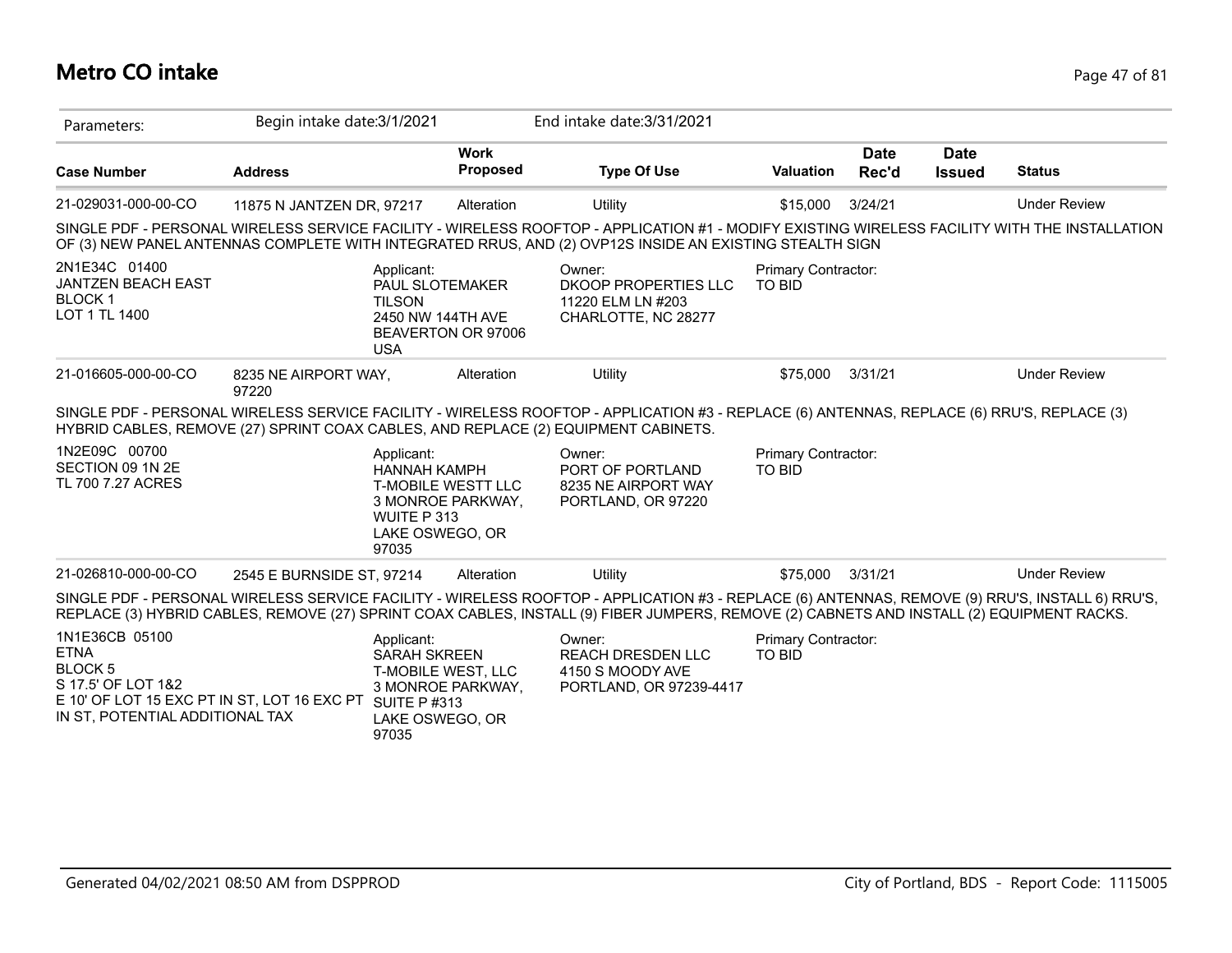### **Metro CO intake** Page 48 of 81

| Parameters:                                                                                                                                                                                         | Begin intake date: 3/1/2021   |                                                                                                    |                                             | End intake date: 3/31/2021                                                                                                                                                                                                                                                              |                                                                                                                       |                      |                              |                                                               |
|-----------------------------------------------------------------------------------------------------------------------------------------------------------------------------------------------------|-------------------------------|----------------------------------------------------------------------------------------------------|---------------------------------------------|-----------------------------------------------------------------------------------------------------------------------------------------------------------------------------------------------------------------------------------------------------------------------------------------|-----------------------------------------------------------------------------------------------------------------------|----------------------|------------------------------|---------------------------------------------------------------|
| <b>Case Number</b>                                                                                                                                                                                  | <b>Address</b>                |                                                                                                    | <b>Work</b><br><b>Proposed</b>              | <b>Type Of Use</b>                                                                                                                                                                                                                                                                      | <b>Valuation</b>                                                                                                      | <b>Date</b><br>Rec'd | <b>Date</b><br><b>Issued</b> | <b>Status</b>                                                 |
| 21-028016-000-00-CO                                                                                                                                                                                 | 15660 N LOMBARD ST, 97203     |                                                                                                    | Alteration                                  | Utility                                                                                                                                                                                                                                                                                 | \$75,000                                                                                                              | 3/31/21              |                              | <b>Under Review</b>                                           |
| <b>EQUIPMENT RACKS.</b>                                                                                                                                                                             |                               |                                                                                                    |                                             | SINGLE PDF - PERSONAL WIRELESS SERVICE FACILITY - WIRELESS ROOFTOP - APPLICATION #3 - REPLACE (6) ANTENNAS, REPLACE (6) RRU'S, REPLACE (3)<br>HYBRID CABLES, REMOVE (27) SPRINT COAX. INSTALL (9) FIBER JUMPERS,REMOVE ALL EXISTING SPRINT EQUIPMENT REMOVE (2) CABNETS AND INSTALL (2) |                                                                                                                       |                      |                              |                                                               |
| 2N1W23D 00300<br>RIVERGATE INDUSTRIAL DIS<br><b>BLOCK 12 TL 300</b><br>LAND & IMPS SEE R646382 (R708882412) &<br>R653894 (R708882414) FOR MACH & EQUIP &<br>SEE R653892 (R708882413) FOR OTHER IMPS |                               | Applicant:<br>SARAH SKREEN<br>T-MOBILE WEST, LLC<br><b>SUITE P#313</b><br>LAKE OSWEGO, OR<br>97035 | 3 MONROE PARKWAY,                           | Owner:<br>PORT OF PORTLAND<br>1300 SW 5TH AVE #2705<br>PORTLAND, OR 97201                                                                                                                                                                                                               | Primary Contractor:<br>TO BID                                                                                         |                      |                              |                                                               |
| Total # of CO Alteration permit intakes:132                                                                                                                                                         |                               |                                                                                                    |                                             |                                                                                                                                                                                                                                                                                         |                                                                                                                       |                      |                              | Total valuation of CO Alteration permit intakes: \$14,016,317 |
| 21-023965-000-00-CO                                                                                                                                                                                 | 2706 SE POWELL BLVD,<br>97202 |                                                                                                    | Demolition                                  | <b>Business</b>                                                                                                                                                                                                                                                                         | \$30,000                                                                                                              | 3/16/21              |                              | <b>Under Review</b>                                           |
| Demo 1-story, slab on grade commercial building and associated site elements                                                                                                                        |                               |                                                                                                    |                                             |                                                                                                                                                                                                                                                                                         |                                                                                                                       |                      |                              |                                                               |
| 1S1E12CB 13000<br>SECTION 12 1S 1E<br>TL 13000 0.12 ACRES                                                                                                                                           |                               | Applicant:<br>Ben Carr<br>All Hands Architecture<br>3860 N Melrose Dr<br>PORTLAND OR 97227         |                                             | Owner:<br>CATHOLIC CHARITIES<br>2740 SE POWELL BLVD<br>PORTLAND, OR 97202                                                                                                                                                                                                               |                                                                                                                       |                      |                              |                                                               |
| 21-027906-000-00-CO                                                                                                                                                                                 | 8435 NE GLISAN ST, 97220      |                                                                                                    | <b>Demolition</b>                           | <b>Business</b>                                                                                                                                                                                                                                                                         | \$100,000                                                                                                             | 3/23/21              |                              | <b>Under Review</b>                                           |
| SINGLE PDF - DEMOLISH A-FRAME BUILDING AT NORTHEAST PORTION OF CAMPUS.                                                                                                                              |                               |                                                                                                    |                                             |                                                                                                                                                                                                                                                                                         |                                                                                                                       |                      |                              |                                                               |
| 1N2E33BC 07500<br>SECTION 33 1N 2E<br>TL 7500 19.25 ACRES                                                                                                                                           |                               | Applicant:<br><b>GARY DARLING</b><br>500 W 8th St #45                                              | DL CONSULTING WA INC<br>VANCOUVER, WA 98660 | Owner:<br>MULTNOMAH UNIVERSITY<br>8435 NE GLISAN ST<br>PORTLAND, OR 97220-5814                                                                                                                                                                                                          | CCB - Contractor:<br>OREGON EXCAVATING &<br>UNDERGROUND LLC<br>14630 NE<br><b>SPRINGBROOK RD</b><br>NEWBERG, OR 97132 |                      |                              |                                                               |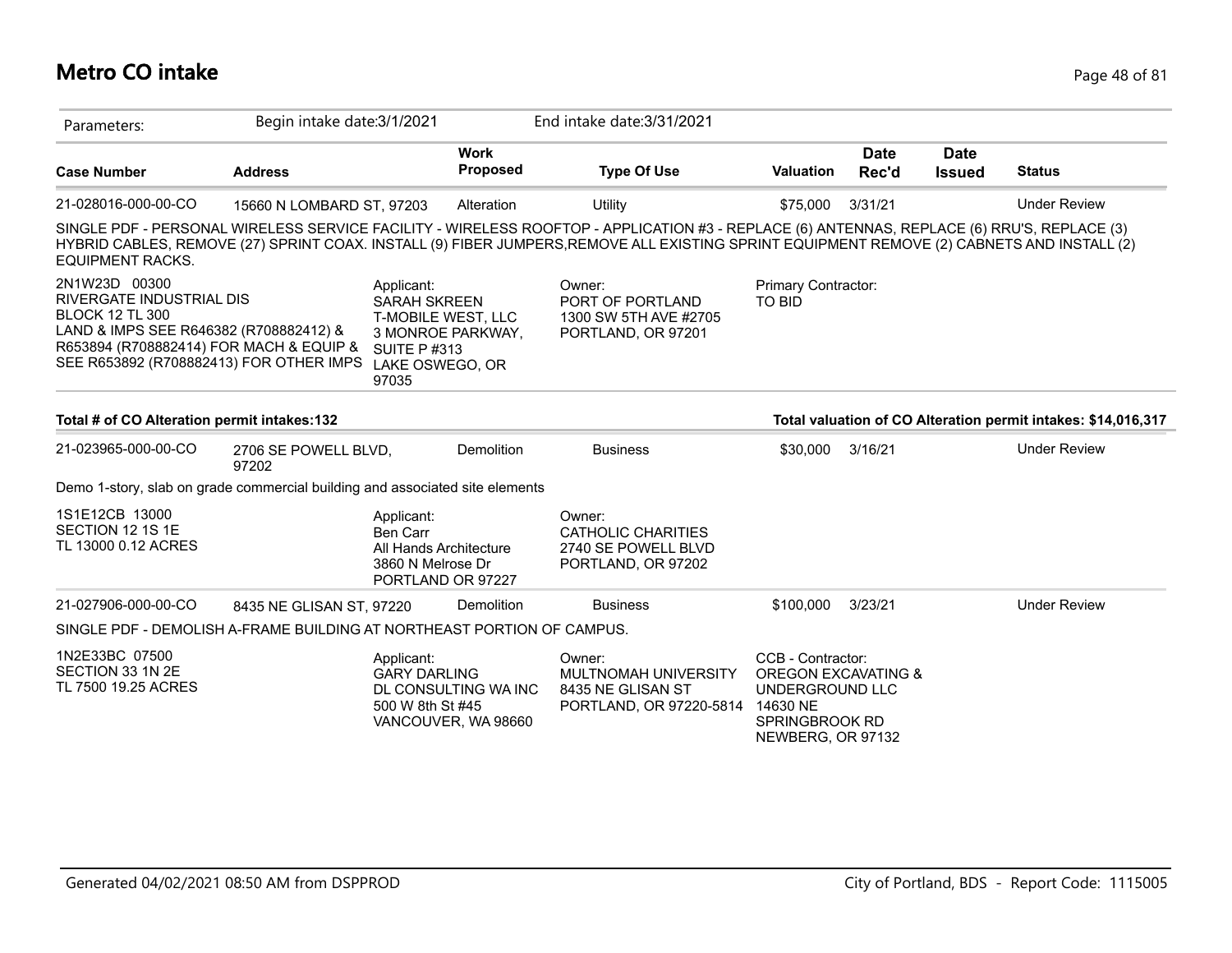#### **Metro CO intake** Page 49 of 81

| Parameters:                                                                  | Begin intake date: 3/1/2021                                                                                                                                                     |                                                                                                                      | End intake date: 3/31/2021                                                                                        |                                                                                                                                    |                      |                              |                     |
|------------------------------------------------------------------------------|---------------------------------------------------------------------------------------------------------------------------------------------------------------------------------|----------------------------------------------------------------------------------------------------------------------|-------------------------------------------------------------------------------------------------------------------|------------------------------------------------------------------------------------------------------------------------------------|----------------------|------------------------------|---------------------|
| <b>Case Number</b>                                                           | <b>Address</b>                                                                                                                                                                  | <b>Work</b><br><b>Proposed</b>                                                                                       | <b>Type Of Use</b>                                                                                                | <b>Valuation</b>                                                                                                                   | <b>Date</b><br>Rec'd | <b>Date</b><br><b>Issued</b> | <b>Status</b>       |
| 21-017395-000-00-CO                                                          | 1871 N FLINT AVE, 97227                                                                                                                                                         | Demolition                                                                                                           | <b>Business</b>                                                                                                   | \$1                                                                                                                                | 3/26/21              | 3/26/21                      | Issued              |
| 188519-CO                                                                    | ANALOG DEMO BLDG C - Demolition of the detached building C. Review w. 21-017062-CO demo of building A/B. Demo in preparation for 7-story apartment building under 20-           |                                                                                                                      |                                                                                                                   |                                                                                                                                    |                      |                              |                     |
| 1N1E27DC 03100                                                               | Applicant:<br><b>USA</b>                                                                                                                                                        | <b>BORIS KRATZENBERG</b><br><b>WORKS PROGRESS</b><br><b>ARCHITECTURE</b><br>811 SE STARK STREET<br>PORTLAND OR 97214 | Owner:<br><b>MICHAEL NYLAND</b><br>23737 SW STAFFORD HILL<br>DR.<br>WEST LINN, OR 97068                           | CCB - Contractor:<br><b>JUD SCHAEFER</b><br>R & H RESIDENTIAL<br><b>CONSTRUCTION CO</b><br>2019 NW WILSON ST<br>PORTLAND, OR 97209 |                      |                              |                     |
| 21-028478-000-00-CO                                                          | 5814 SE 92ND AVE, 97266                                                                                                                                                         | Demolition                                                                                                           | <b>Business</b>                                                                                                   | \$50,000                                                                                                                           | 3/24/21              |                              | <b>Under Review</b> |
| UTILITIES. PLUMBING PERMIT SEPARATE.                                         | SINGLE PDF - SB871 DEMOLISH MIXED USE BUILDING, NO BASEMENT. REMOVE ALL FOUNDATIONS AND DEBRIS. NO FILL GREATER THAN 24 INCHES. CAP                                             |                                                                                                                      |                                                                                                                   |                                                                                                                                    |                      |                              |                     |
| 1S2E16DB 07100<br><b>CLEMSON ADD</b><br><b>BLOCK1</b><br>LOT 18 EXC PT IN ST | Applicant:                                                                                                                                                                      | <b>SHANNON CONNOR</b><br><b>GENERATION PARTNERS</b><br>412 NW 5TH AVE<br>PORTLAND, OR 97209                          | Owner:<br><b>GENERATION PARTNERS</b><br><b>LLC</b><br>412 NW 5TH AVE STE 200<br>PORTLAND, OR 97209                | CCB - Contractor:<br><b>PACIFICAP</b><br><b>CONSTRUCTION LLC</b><br>412 NW 5TH AVE SUITE<br>200<br>PORTLAND, OR 97209              |                      |                              |                     |
| 21-028919-000-00-CO                                                          | 12099 NE AINSWORTH CIR,<br>97220                                                                                                                                                | Demolition                                                                                                           | Factory/Industrial                                                                                                | \$85,000 3/25/21                                                                                                                   |                      |                              | <b>Under Review</b> |
| charging stations                                                            | LEATHERMAN - Demolition of existing parking lot, fencing, gates, storm water facilities, light poles, power transformer, and other site structures; relocate electrical vehicle |                                                                                                                      |                                                                                                                   |                                                                                                                                    |                      |                              |                     |
| 1N2E15D 02502<br>PARTITION PLAT 1996-5<br>LOT <sub>2</sub>                   | Applicant:<br>PAUL KURTH                                                                                                                                                        | <b>LRS ARCHITECTS</b><br>720 NW DAVIS, SUITE 300<br>PORTLAND OR 97209                                                | Owner:<br><b>THUNDERBOLT</b><br>DEVELOPMENT COMPANY<br><b>LLC</b><br>12106 NE AINSWORTH CIR<br>PORTLAND, OR 97220 | CCB - Contractor:<br><b>BREMIK</b><br><b>CONSTRUCTION INC</b><br>1026 SE STARK STREET<br>PORTLAND, OR 97214                        |                      |                              |                     |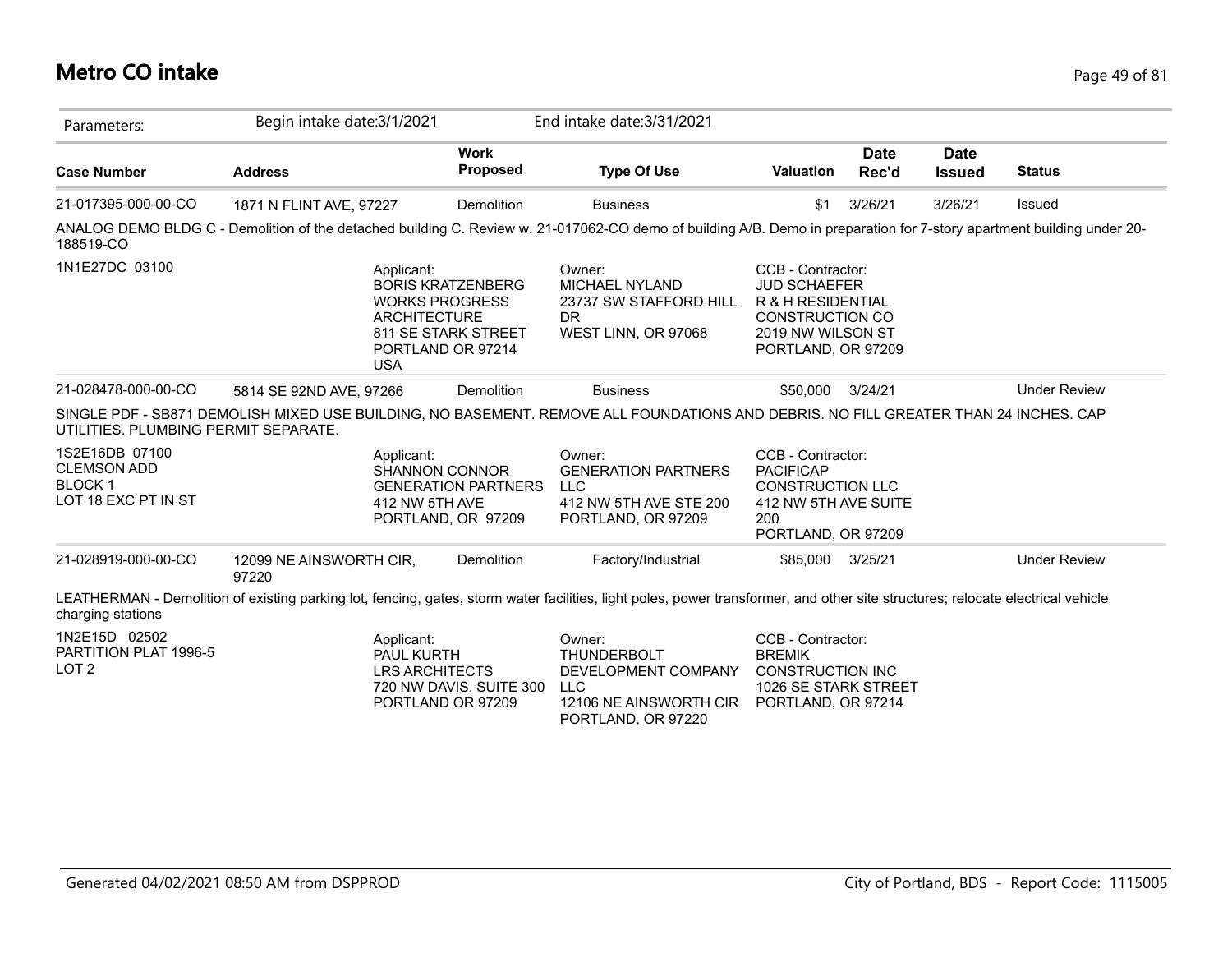### **Metro CO intake** Page 50 of 81

| Parameters:                                                                       | Begin intake date: 3/1/2021     |                                                                                                                                           |                                | End intake date: 3/31/2021                                                                                                              |                                                                                                                      |                             |                                      |                              |
|-----------------------------------------------------------------------------------|---------------------------------|-------------------------------------------------------------------------------------------------------------------------------------------|--------------------------------|-----------------------------------------------------------------------------------------------------------------------------------------|----------------------------------------------------------------------------------------------------------------------|-----------------------------|--------------------------------------|------------------------------|
| <b>Case Number</b>                                                                | <b>Address</b>                  |                                                                                                                                           | <b>Work</b><br><b>Proposed</b> | <b>Type Of Use</b>                                                                                                                      | <b>Valuation</b>                                                                                                     | <b>Date</b><br><b>Rec'd</b> | <b>Date</b><br><b>Issued</b>         | <b>Status</b>                |
| 21-021849-000-00-CO                                                               | 4860 SE 82ND AVE, 97266         |                                                                                                                                           | Demolition                     | Utility                                                                                                                                 | \$83,000                                                                                                             | 3/5/21                      |                                      | Under Review                 |
| BUILDING, CANOPY, AND POLE SIGN TO REMAIN.                                        |                                 |                                                                                                                                           |                                | SINGLE PDF - REMOVE UNDERGROUND STORAGE TANKS, ASSOCIATED PIPES AND CONDUITS, (7) FUEL DISPENSERS, (2) CARD READERS, AND SIGN. EXISTING |                                                                                                                      |                             |                                      |                              |
| 1S2E16BB 15700<br>DIELS ADD<br><b>BLOCK1</b><br>LOT 1 EXC PT IN ST                |                                 | Applicant:<br><b>WES SHERMAN</b><br><b>PETROCARD</b><br>730 CENTRAL AVE S<br>KENT, WA 98032                                               |                                | Owner:<br><b>HARRIS ENTERPRISES INC</b><br>3077 NW ST HELENS RD<br>PORTLAND, OR 97210                                                   | CCB - Contractor:<br><b>PACIFIC NORTHERN</b><br><b>ENVIRONMENTAL LLC</b><br>1121 COLUMBIA BLVD<br>LONGVIEW, WA 98632 |                             |                                      |                              |
| 21-025282-000-00-CO                                                               | 12986 NE WHITAKER WAY,<br>97230 |                                                                                                                                           | Demolition                     | Utility                                                                                                                                 | \$24,815                                                                                                             | 3/16/21                     |                                      | <b>Under Review</b>          |
|                                                                                   |                                 |                                                                                                                                           |                                | SINGLE PDF - DEMOLISH FUEL CANOPY AND ASSOCIATED OIL/WATER SEPERATOR AND FLOW THROUGH PLANTER BOX.                                      |                                                                                                                      |                             |                                      |                              |
| 1N2E23BD 00800<br><b>SPACE INDUSTRIAL PK</b><br><b>BLOCK1</b><br>LOT <sub>2</sub> |                                 | Applicant:<br><b>KELLY KELLOGG</b><br>ANDERSON<br><b>ENVIRONMENTAL</b><br><b>CONTRACTING</b><br>705 COLORADO ST<br><b>KELSO, WA 98626</b> |                                | Owner:<br><b>SCHNEIDER RESOURCES</b><br>INC.<br>P O BOX 2545<br>GREEN BAY, WI 54306-2545                                                | CCB - Contractor:<br>ANDERSON<br><b>ENVIRONMENTAL</b><br>CONTRACTING LLC<br>705 COLORADO ST<br>KELSO, WA 98626-2213  |                             | Permit Info:<br>Garage\Utility Misc. | Occupancy Group 1: U Private |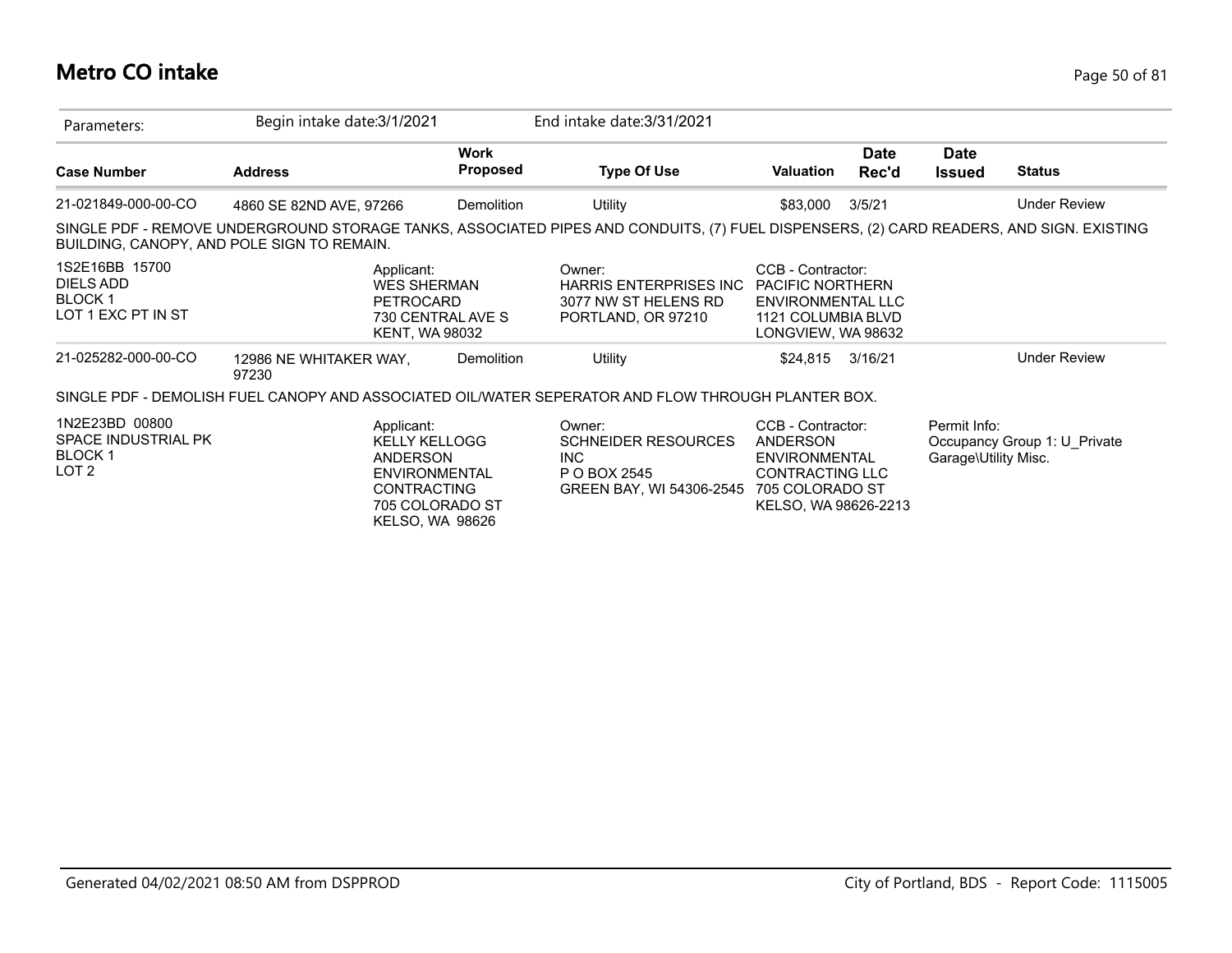### **Metro CO intake** Page 51 of 81

| Parameters:                                                                | Begin intake date: 3/1/2021                                                                                                               |                                                                                                      | End intake date: 3/31/2021                                                                                                                                                                                                                                                                                                                                                                                               |                                                                                                                                          |                      |                                      |                                                          |
|----------------------------------------------------------------------------|-------------------------------------------------------------------------------------------------------------------------------------------|------------------------------------------------------------------------------------------------------|--------------------------------------------------------------------------------------------------------------------------------------------------------------------------------------------------------------------------------------------------------------------------------------------------------------------------------------------------------------------------------------------------------------------------|------------------------------------------------------------------------------------------------------------------------------------------|----------------------|--------------------------------------|----------------------------------------------------------|
| <b>Case Number</b>                                                         | <b>Address</b>                                                                                                                            | <b>Work</b><br><b>Proposed</b>                                                                       | <b>Type Of Use</b>                                                                                                                                                                                                                                                                                                                                                                                                       | Valuation                                                                                                                                | <b>Date</b><br>Rec'd | <b>Date</b><br><b>Issued</b>         | <b>Status</b>                                            |
| 21-025705-000-00-CO                                                        | 7005 NE MARINE DR, 97218                                                                                                                  | Demolition                                                                                           | Utility                                                                                                                                                                                                                                                                                                                                                                                                                  | \$74,010                                                                                                                                 | 3/30/21              |                                      | <b>Under Review</b>                                      |
| RIVER.                                                                     | SINGLE PDF - REMOVE (54) STEEL PILINGS AND (14) TIMBER PILINGS FROM THE COLUMBIA RIVER. NO WORK WILL BE PERFORMED ON THE LAND SIDE OF THE |                                                                                                      |                                                                                                                                                                                                                                                                                                                                                                                                                          |                                                                                                                                          |                      |                                      |                                                          |
| 1N2E05 00103<br><b>UPLAND# R532669</b><br>MB X # BH0669<br><b>FLOATING</b> | Applicant:<br><b>GEOSYNTEC</b><br>SUITE 600                                                                                               | <b>KEITH KROEGER</b><br><b>CONSULTANTS</b><br>621 SW MORRISON ST.,<br>PORTLAND OR 97205              | Owner:<br><b>BRIAN M BLOUNT</b><br>660 SW 83RD AVE<br>PORTLAND, OR 97225<br>Owner:<br><b>LESLIE M BLOUNT</b><br>660 SW 83RD AVE<br>PORTLAND, OR 97225<br>Owner:<br>PORT OF PORTLAND<br>PO BOX 3529<br>PORTLAND, OR 97208-3529<br>Owner:<br><b>CASCADE PACIFIC</b><br><b>COUNCIL</b><br>2145 SW NAITO PKWY<br>PORTLAND, OR 97201-5103<br>Owner:<br>BOY SCOUTS OF AMERICA<br>2145 SW NAITO PKWY<br>PORTLAND, OR 97201-5103 | CCB - Contractor:<br>HME CONSTRUCTION<br><b>INC</b><br>6801 NW OLD LOWER<br><b>RIVER RD</b><br>VANCOUVER, WA 98660                       |                      | Permit Info:<br>Garage\Utility Misc. | Occupancy Group 1: U Private<br>Construction Type 1: V-B |
| 21-027830-000-00-CO                                                        | 6041 N FESSENDEN ST,<br>97203                                                                                                             | Demolition                                                                                           | Utility                                                                                                                                                                                                                                                                                                                                                                                                                  | \$12,485                                                                                                                                 | 3/25/21              |                                      | <b>Under Review</b>                                      |
|                                                                            | SINGLE PDF - DEMOLISH AND FILL SWIMMING POOL.                                                                                             |                                                                                                      |                                                                                                                                                                                                                                                                                                                                                                                                                          |                                                                                                                                          |                      |                                      |                                                          |
| 1N1E06DD 08400<br><b>DUDLEY'S ACRES</b><br>LOT 6-9 TL 8400                 | Applicant:                                                                                                                                | <b>EMILY MORAN</b><br><b>CREATIVE CONTRACTING</b><br>25027 SE HIGHWAY 224<br><b>BORING, OR 97009</b> | Owner:<br><b>CAROLANN M POLLAN</b><br>NON-EXEMPT TR ETAL<br>3245 CURLEW ST<br>SAN DIEGO, CA 92103                                                                                                                                                                                                                                                                                                                        | CCB - Contractor:<br><b>LINDSAY THORNTON</b><br><b>CREATIVE</b><br><b>CONTRACTING INC</b><br>25027 SE HWY 224<br><b>BORING, OR 97009</b> |                      |                                      |                                                          |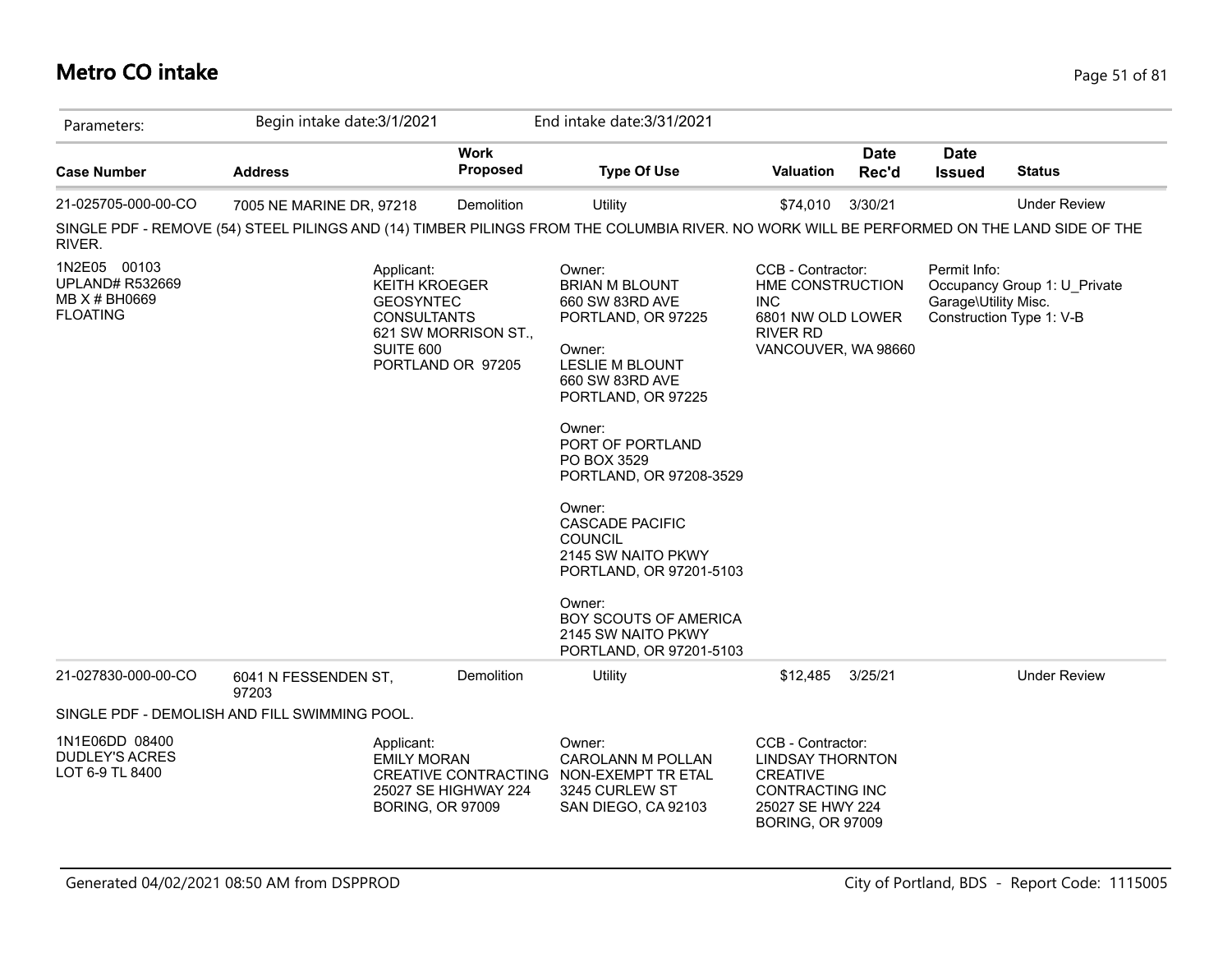### **Metro CO intake** Page 52 of 81

| Parameters:                               | Begin intake date: 3/1/2021                                                                                                                                                          |                                                                        | End intake date: 3/31/2021                                                                                      |                                                                                                                                                               |                      |                              |                                                            |
|-------------------------------------------|--------------------------------------------------------------------------------------------------------------------------------------------------------------------------------------|------------------------------------------------------------------------|-----------------------------------------------------------------------------------------------------------------|---------------------------------------------------------------------------------------------------------------------------------------------------------------|----------------------|------------------------------|------------------------------------------------------------|
| <b>Case Number</b>                        | <b>Address</b>                                                                                                                                                                       | <b>Work</b><br><b>Proposed</b>                                         | <b>Type Of Use</b>                                                                                              | <b>Valuation</b>                                                                                                                                              | <b>Date</b><br>Rec'd | <b>Date</b><br><b>Issued</b> | <b>Status</b>                                              |
| Total # of CO Demolition permit intakes:9 |                                                                                                                                                                                      |                                                                        |                                                                                                                 |                                                                                                                                                               |                      |                              | Total valuation of CO Demolition permit intakes: \$459,311 |
| 17-156297-DFS-19-CO                       | 2045 SW RIVER PKY, 97201                                                                                                                                                             | <b>New Construction</b>                                                | Apartments/Condos<br>(3 or more units)                                                                          | \$20,000                                                                                                                                                      | 3/24/21              | 3/24/21                      | Issued                                                     |
|                                           | PHB - BRIDGE HOUSING WEST TOWER - DFS 19 - Roof Guardrail                                                                                                                            |                                                                        |                                                                                                                 |                                                                                                                                                               |                      |                              |                                                            |
| 1S1E03CD 00800                            | Applicant:<br>Han-Mei Chiang<br><b>Hoffman Construction</b><br>PORTLAND OR<br><b>USA</b>                                                                                             |                                                                        | Owner:<br><b>CITY OF PORTLAND</b><br>421 SW 6TH AVE #500<br>PORTLAND, OR 97204                                  | CCB - Contractor:<br><b>HOFFMAN</b><br><b>CONSTRUCTION</b><br><b>COMPANY OF OREGON</b><br>805 SW BROADWAY<br><b>SUITE 2100</b><br>PORTLAND, OR 97205          |                      |                              |                                                            |
| 18-209390-REV-03-CO                       | 3883 SW MOODY AVE, 97201                                                                                                                                                             | <b>New Construction</b>                                                | Apartments/Condos<br>(3 or more units)                                                                          | <b>SO</b>                                                                                                                                                     | 3/24/21              | 3/26/21                      | Issued                                                     |
| Contractor for constructability.          | REV 03 - Revision to detail of interior load bearing wall to eliminate beam at floor/ceiling assembly and extend the wall to be full height. This revision is being requested by the |                                                                        |                                                                                                                 |                                                                                                                                                               |                      |                              |                                                            |
| 1S1E10CA 00400                            | Applicant:<br>Lori Obeyesekere<br>HLR, Inc.<br>14881 Quorum Drive<br>Dallas, TX 75254                                                                                                |                                                                        | Owner:<br><b>ALAMO MANHATTAN</b><br>BLOCK 40 OWNER LLC<br>3012 FAIRMOUNT ST #100<br>DALLAS, TX 75201-1210       | CCB - Contractor:<br><b>MICHAEL CARRIGG</b><br><b>ANDERSEN</b><br><b>CONSTRUCTION</b><br>COMPANY OF OREGON<br><b>LLC</b><br>PO BOX 6712<br>PORTLAND, OR 97228 |                      |                              |                                                            |
| 18-138158-DFS-06-CO                       | 2590 NW UPSHUR ST, 97210                                                                                                                                                             | <b>New Construction</b>                                                | Apartments/Condos<br>(3 or more units)                                                                          | \$100,000 3/24/21                                                                                                                                             |                      |                              | <b>Under Review</b>                                        |
| SINGLE PDF - DFS FOR STOREFRONT GLAZING.  |                                                                                                                                                                                      |                                                                        |                                                                                                                 |                                                                                                                                                               |                      |                              |                                                            |
| 1N1E29DD 06300                            | Applicant:<br>DAVID MULLENS<br><b>GROUP</b>                                                                                                                                          | <b>URBAN DEVELOPMENT</b><br>735 SW 158TH AVENUE<br>BEAVERTON, OR 97006 | Owner:<br><b>SACKHOFF GROUP</b><br><b>INVESTMENTS LLC ET AL</b><br>735 SW 158TH AVE #130<br>BEAVERTON, OR 97006 | CCB - Contractor:<br>SK HOFF<br><b>CONSTRUCTION LLC</b><br>735 SW 158TH AVE<br>BEAVERTON, OR 97006                                                            |                      |                              |                                                            |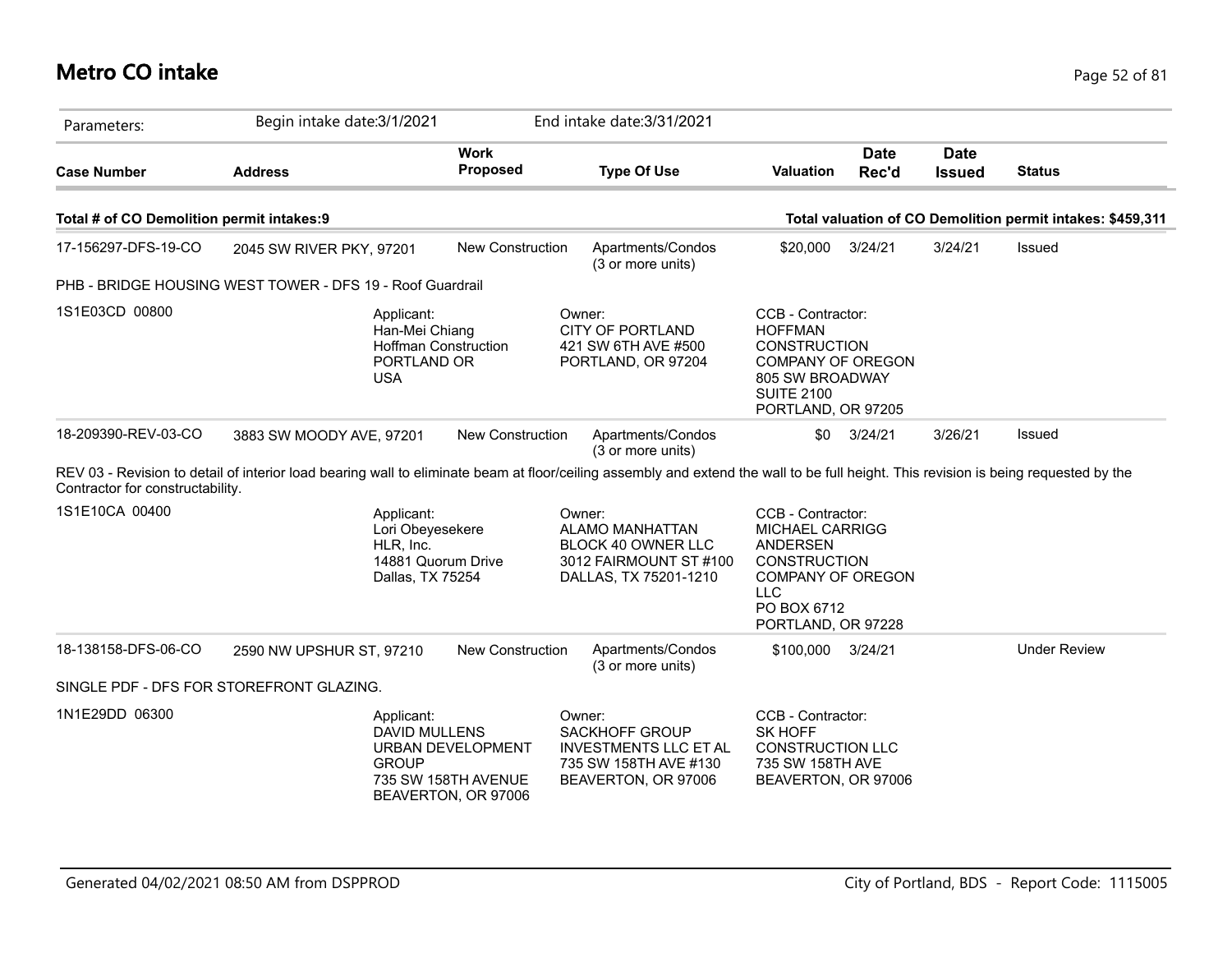# **Metro CO intake** Page 53 of 81

| Parameters:                                | Begin intake date: 3/1/2021                                                                                          |                                            | End intake date: 3/31/2021                                                              |                                                                                                                                                      |                      |                              |                     |
|--------------------------------------------|----------------------------------------------------------------------------------------------------------------------|--------------------------------------------|-----------------------------------------------------------------------------------------|------------------------------------------------------------------------------------------------------------------------------------------------------|----------------------|------------------------------|---------------------|
| <b>Case Number</b>                         | <b>Address</b>                                                                                                       | <b>Work</b><br>Proposed                    | <b>Type Of Use</b>                                                                      | <b>Valuation</b>                                                                                                                                     | <b>Date</b><br>Rec'd | <b>Date</b><br><b>Issued</b> | <b>Status</b>       |
| 19-106743-DFS-17-CO                        | 1725 SW SALMON ST, 97205                                                                                             | <b>New Construction</b>                    | Apartments/Condos<br>(3 or more units)                                                  | \$50,000                                                                                                                                             | 3/25/21              | 3/26/21                      | Issued              |
|                                            | 18S - DFS 17 - Seismic bracing for suspended electrical systems                                                      |                                            |                                                                                         |                                                                                                                                                      |                      |                              |                     |
| 1N1E33DC 05700                             | Applicant:<br><b>HANNAH JENKINS</b><br><b>HOFFMAN</b><br><b>CONSTRUCTION</b><br>805 SW BROADWAY<br><b>SUITE 2100</b> | PORTLAND, OR 97205                         | Owner:<br>CI-GS PORTLAND LLC<br>465 MEETING ST #500<br>CHARLESTON, SC 29403-<br>4832    | CCB - Contractor:<br><b>HOFFMAN</b><br><b>CONSTRUCTION</b><br><b>COMPANY OF OREGON</b><br>805 SW BROADWAY<br><b>SUITE 2100</b><br>PORTLAND, OR 97205 |                      |                              |                     |
| 20-144378-DFS-02-CO                        | 3440 SE 54TH AVE, 97206                                                                                              | New Construction                           | Apartments/Condos<br>(3 or more units)                                                  | \$26,592                                                                                                                                             | 3/25/21              | 3/29/21                      | Issued              |
| FINDLEY COMMONS - DFS-02 - Roof Truss      |                                                                                                                      |                                            |                                                                                         |                                                                                                                                                      |                      |                              |                     |
| 1S2E07AC 05300                             | Applicant:<br><b>JAMES KOH</b><br><b>BEAUDIN</b><br><b>CONSTRUCTION</b><br>PO BOX 80514                              | PORTLAND, OR 97280                         | Owner:<br>FINDLEY COMMONS LLC<br>866 N COLUMBIA BLVD STE<br>$a-25$<br>PORTLAND OR 97217 | CCB - Contractor:<br><b>CONSTRUCTIVE INC</b><br>PO BOX 80514<br>PORTLAND, OR 97280                                                                   |                      |                              |                     |
| 19-266950-DFS-04-CO                        | 2871 SE DIVISION ST, 97202                                                                                           | <b>New Construction</b>                    | Apartments/Condos<br>(3 or more units)                                                  | \$50,000                                                                                                                                             | 3/29/21              |                              | <b>Under Review</b> |
| 28 DIVISION - DFS-04 - Terracotta cladding |                                                                                                                      |                                            |                                                                                         |                                                                                                                                                      |                      |                              |                     |
| 1S1E01CC 04500                             | Applicant:<br><b>DAN WILLIAMS</b><br><b>FASTER PERMITS</b><br>420                                                    | 2000 SW 1ST AVE SUITE<br>PORTLAND OR 97201 | Owner:<br><b>DIVISION 28 LLC</b><br>PO BOX 492268<br>LOS ANGELES, CA 90049-<br>8268     | CCB - Contractor:<br><b>TRUEBECK</b><br><b>CONSTRUCTION INC</b><br>951 MARINERS ISLAND<br><b>BLVD 700</b><br>SAN MATEO, CA 94404                     |                      |                              |                     |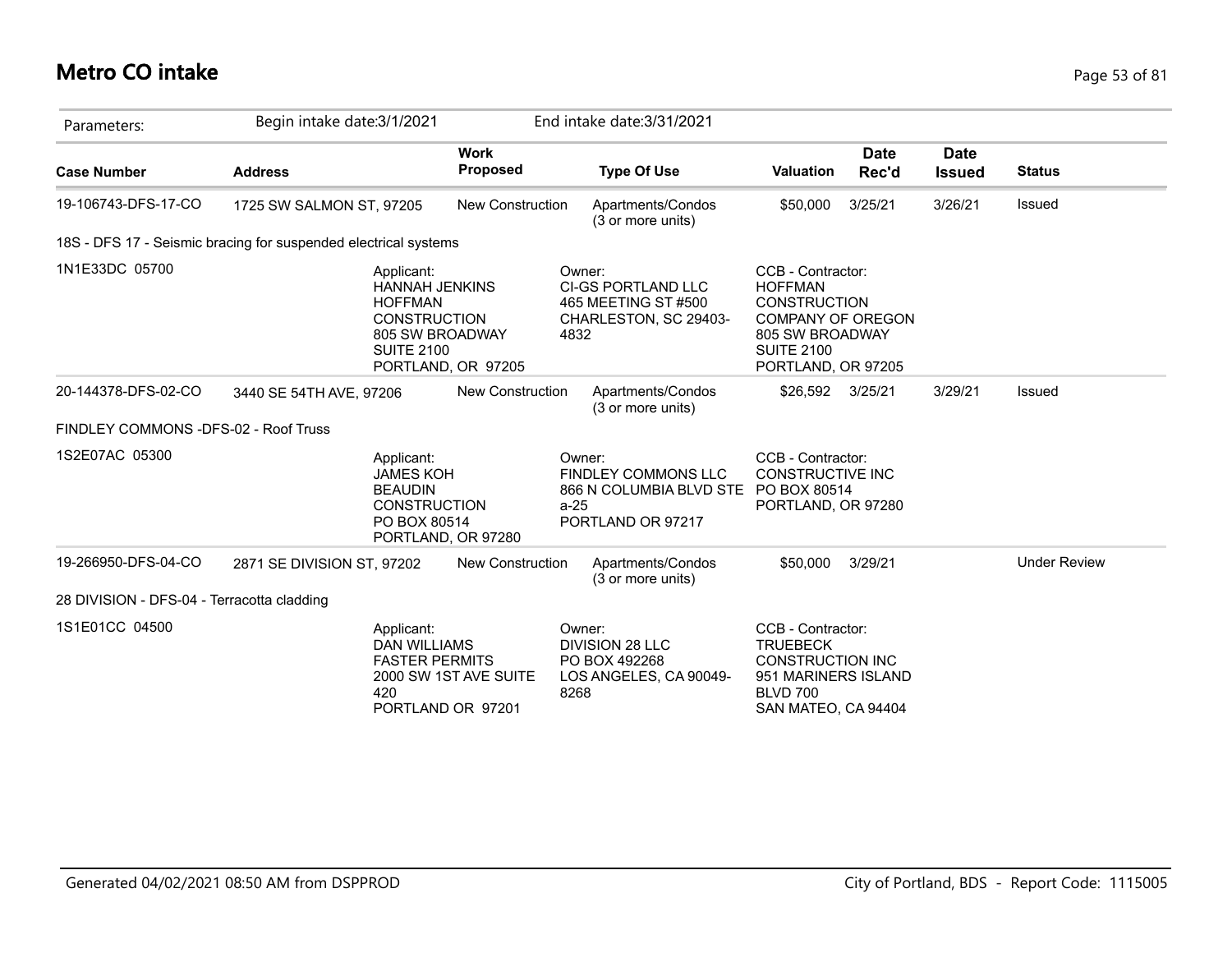#### **Metro CO intake** Page 54 of 81

| Parameters:         | Begin intake date: 3/1/2021                                                                                                                |                                                                   | End intake date: 3/31/2021                                                                                                               |                                                                                              |                      |                              |                     |
|---------------------|--------------------------------------------------------------------------------------------------------------------------------------------|-------------------------------------------------------------------|------------------------------------------------------------------------------------------------------------------------------------------|----------------------------------------------------------------------------------------------|----------------------|------------------------------|---------------------|
| <b>Case Number</b>  | <b>Address</b>                                                                                                                             | <b>Work</b><br>Proposed                                           | <b>Type Of Use</b>                                                                                                                       | <b>Valuation</b>                                                                             | <b>Date</b><br>Rec'd | <b>Date</b><br><b>Issued</b> | <b>Status</b>       |
| 20-141461-DFS-01-CO | 4785 N LOMBARD ST, 97203                                                                                                                   | <b>New Construction</b>                                           | Apartments/Condos<br>(3 or more units)                                                                                                   | \$15,000                                                                                     | 3/30/21              |                              | <b>Under Review</b> |
|                     | PORTSMOUTH COMMONS - DFS 01 - DFS for floor joists                                                                                         |                                                                   |                                                                                                                                          |                                                                                              |                      |                              |                     |
| 1N1E08CD 05300      | Applicant:<br><b>CAITLIN MACKENZIE</b><br><b>LLC</b><br>PO BOX 12129                                                                       | ALBINA CONSTRUCTION<br>PORTLAND OR 97212                          | Owner:<br>PORTSMOUTH UNION<br><b>CHURCH</b><br>4784 N LOMBARD ST PMB<br>203<br>PORTLAND, OR 97203-4565                                   | CCB - Contractor:<br>ALBINA CONSTRUCTION<br><b>LLC</b><br>PO BOX 12129<br>PORTLAND, OR 97212 |                      |                              |                     |
| 18-256742-REV-01-CO | 1406 SE GLENWOOD ST,<br>97202                                                                                                              | <b>New Construction</b>                                           | Apartments/Condos<br>(3 or more units)                                                                                                   | \$12,000                                                                                     | 3/31/21              |                              | <b>Under Review</b> |
|                     | SINGLE PDF - VALUE-ADDED REVISION TO REMOVE HIP ROOF FROM FRONT OF BUILDINGS AND CHANGE JOIST FROM 2X12 TO IJOISTS. W/ 19-219566-REV-01-CO |                                                                   |                                                                                                                                          |                                                                                              |                      |                              |                     |
| 1S1E23BA 01900      | Applicant:<br><b>JASON RUSSELL</b><br><b>LLC</b><br>AVE                                                                                    | PORTLAND LEES LIVING<br>11627 SW SUMMERVILLE<br>PORTLAND OR 97219 | Owner:<br><b>KEHOE NORTHWEST</b><br>PROPERTIES LLC<br>11627 S SUMMERVILLE AVE 11627 SW<br>PORTLAND, OR 97219-8390 SUMMERVILLE AVE        | CCB - Contractor:<br>PORTLAND LEEDS<br><b>LIVING LLC</b><br>PORTLAND, OR 97219               |                      |                              |                     |
| 19-219566-REV-01-CO | 1405 SE BYBEE BLVD, 97202                                                                                                                  | <b>New Construction</b>                                           | Apartments/Condos<br>(3 or more units)                                                                                                   | \$12,000                                                                                     | 3/31/21              |                              | <b>Under Review</b> |
|                     | SINGLE PDF - VALUE-ADDED REVISION TO REMOVE HIP ROOF FROM FRONT OF BUILDINGS AND CHANGE JOIST FROM 2X12 TO IJOISTS. W/ 18-256742-REV-01-CO |                                                                   |                                                                                                                                          |                                                                                              |                      |                              |                     |
| 1S1E23BA 02100      | Applicant:<br><b>JASON RUSSELL</b><br><b>LLC</b><br><b>AVE</b><br>PORTLAND OR 97219                                                        | PORTLAND LEES LIVING<br>11627 SW SUMMERVILLE                      | Owner:<br><b>KEHOE NORTHWEST</b><br><b>PROPERTIES LLC</b><br>11627 S SUMMERVILLE AVE 11627 SW<br>PORTLAND, OR 97219-8390 SUMMERVILLE AVE | CCB - Contractor:<br>PORTLAND LEEDS<br><b>LIVING LLC</b><br>PORTLAND, OR 97219               |                      |                              |                     |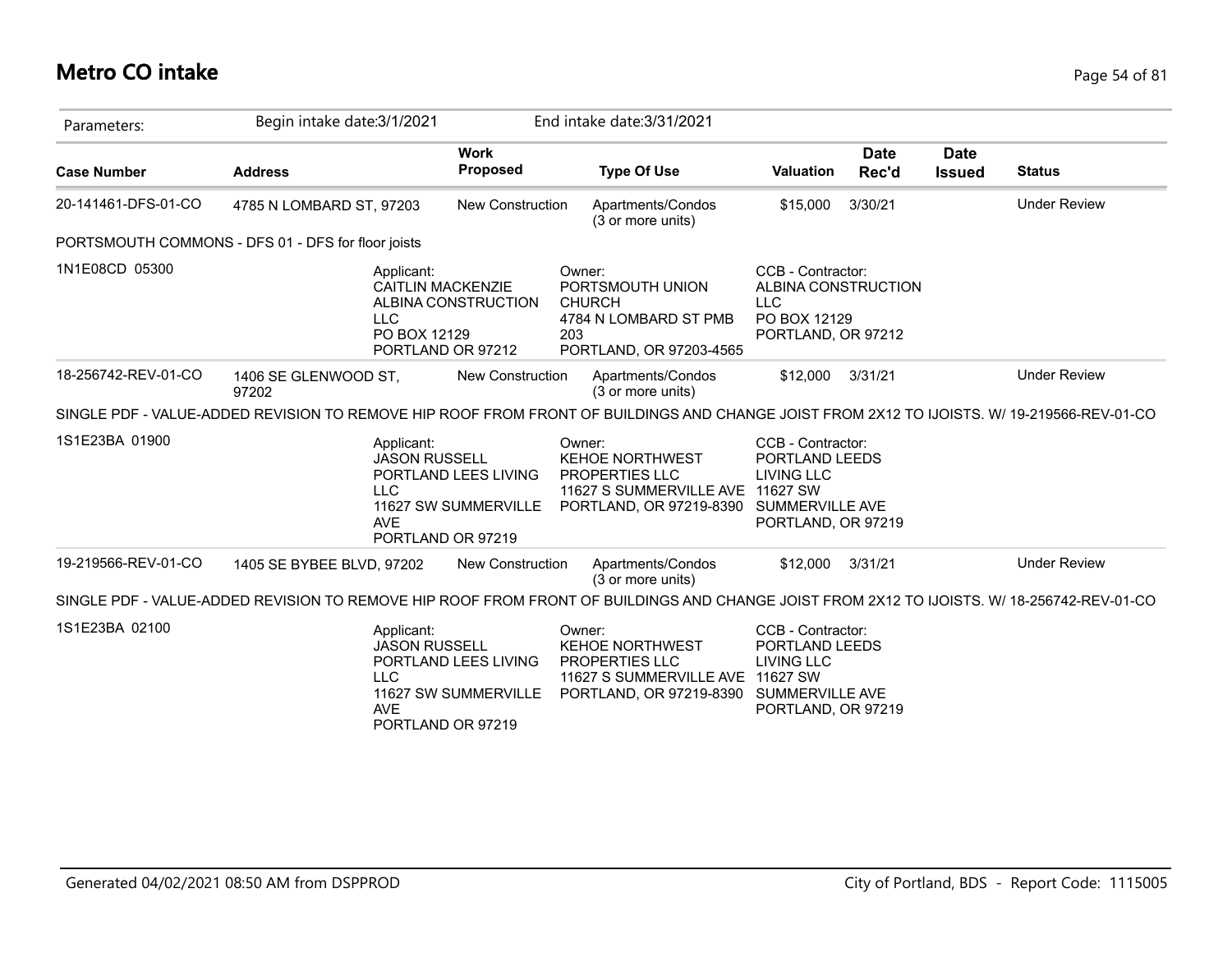### **Metro CO intake** Page 55 of 81

| Parameters:                                               | Begin intake date: 3/1/2021                                                                                                                                                                                                                                                                                                                                                                                                                                                                                   |                                                  | End intake date: 3/31/2021                                                       |                                                                                                          |                      |                                                          |                                                                                         |
|-----------------------------------------------------------|---------------------------------------------------------------------------------------------------------------------------------------------------------------------------------------------------------------------------------------------------------------------------------------------------------------------------------------------------------------------------------------------------------------------------------------------------------------------------------------------------------------|--------------------------------------------------|----------------------------------------------------------------------------------|----------------------------------------------------------------------------------------------------------|----------------------|----------------------------------------------------------|-----------------------------------------------------------------------------------------|
| <b>Case Number</b>                                        | <b>Address</b>                                                                                                                                                                                                                                                                                                                                                                                                                                                                                                | <b>Work</b><br><b>Proposed</b>                   | <b>Type Of Use</b>                                                               | <b>Valuation</b>                                                                                         | <b>Date</b><br>Rec'd | <b>Date</b><br><b>Issued</b>                             | <b>Status</b>                                                                           |
| 17-112866-DFS-05-CO                                       | 4750 N ALBINA AVE, 97217                                                                                                                                                                                                                                                                                                                                                                                                                                                                                      | New Construction                                 | Apartments/Condos<br>(3 or more units)                                           | \$100,000                                                                                                | 3/31/21              |                                                          | <b>Under Review</b>                                                                     |
|                                                           | SINGLE PDF - DFS FOR WOOD FRAMING FLOOR JOISTS.                                                                                                                                                                                                                                                                                                                                                                                                                                                               |                                                  |                                                                                  |                                                                                                          |                      |                                                          |                                                                                         |
| 1N1E22BD 10400                                            | Applicant:<br><b>Greg Mitchell</b><br><b>LLC</b><br>4702 N Albina Ave<br>Portland, OR 97217                                                                                                                                                                                                                                                                                                                                                                                                                   | Hamilton & Kashoro Group                         | Owner:<br>ABN DEVELOPMENT CO<br><b>LLC</b><br>PO BOX 13607<br>PORTLAND, OR 97213 | CCB - Contractor:<br><b>HAMILTON AND</b><br>KASHORO GROUP LLC<br>4702 N ALBINA AVE<br>PORTLAND, OR 97217 |                      | Permit Info:<br>Occupancy Group 1: R-<br>Type $1$ ): I-A | 2 Residential Multi-family<br>Construction Type 1: V-A<br>Construction Type 2 (formerly |
| 19-266950-REV-03-CO                                       | 2871 SE DIVISION ST, 97202                                                                                                                                                                                                                                                                                                                                                                                                                                                                                    | <b>New Construction</b>                          | Apartments/Condos<br>(3 or more units)                                           | \$0                                                                                                      | 3/1/21               | 3/1/21                                                   | Issued                                                                                  |
|                                                           | 28 DIVISION - REV-03 - Revisions to S-101 Structural mild reinforcing plan - ground level revised slab thickness at grid 7.5 between Grids B and C1. Correct Depressed Sab<br>Thickness at Grid 10. S-101A Structural Post-Tensioned Framing Plan - Ground Level Revised Tendon Profiles, Tendon Layout at Grid 7.1 between grids D1&E. Split Tendons<br>Combined into Continuous run at Grid C1 between Grids 8 and 9. Stair landing Slab changed from 10" TO 18". Revised ground floor PT slab calculations |                                                  |                                                                                  |                                                                                                          |                      |                                                          |                                                                                         |
| 1S1E01CC 04500                                            | Applicant:<br><b>VIJAYETA DAVDA</b><br><b>FLOOR</b>                                                                                                                                                                                                                                                                                                                                                                                                                                                           | <b>HACKER ARCHITECTS</b><br>1615 SE 3RD AVE, 5TH | Owner:<br><b>DIVISION 28 LLC</b><br>PO BOX 492268                                | CCB - Contractor:<br><b>TRUEBECK</b><br><b>CONSTRUCTION INC</b>                                          |                      |                                                          |                                                                                         |
|                                                           |                                                                                                                                                                                                                                                                                                                                                                                                                                                                                                               | PORTLAND OR 97214                                | LOS ANGELES, CA 90049-<br>8268                                                   | 951 MARINERS ISLAND<br><b>BLVD 700</b><br>SAN MATEO, CA 94404                                            |                      |                                                          |                                                                                         |
|                                                           | 2818 NW UPSHUR ST                                                                                                                                                                                                                                                                                                                                                                                                                                                                                             | <b>New Construction</b>                          | Apartments/Condos<br>(3 or more units)                                           | \$1,000                                                                                                  | 3/1/21               |                                                          | <b>Under Review</b>                                                                     |
| 17-227923-DFS-01-CO<br>SINGLE PDF - DFS FOR STAIR FRAMING |                                                                                                                                                                                                                                                                                                                                                                                                                                                                                                               |                                                  |                                                                                  |                                                                                                          |                      |                                                          |                                                                                         |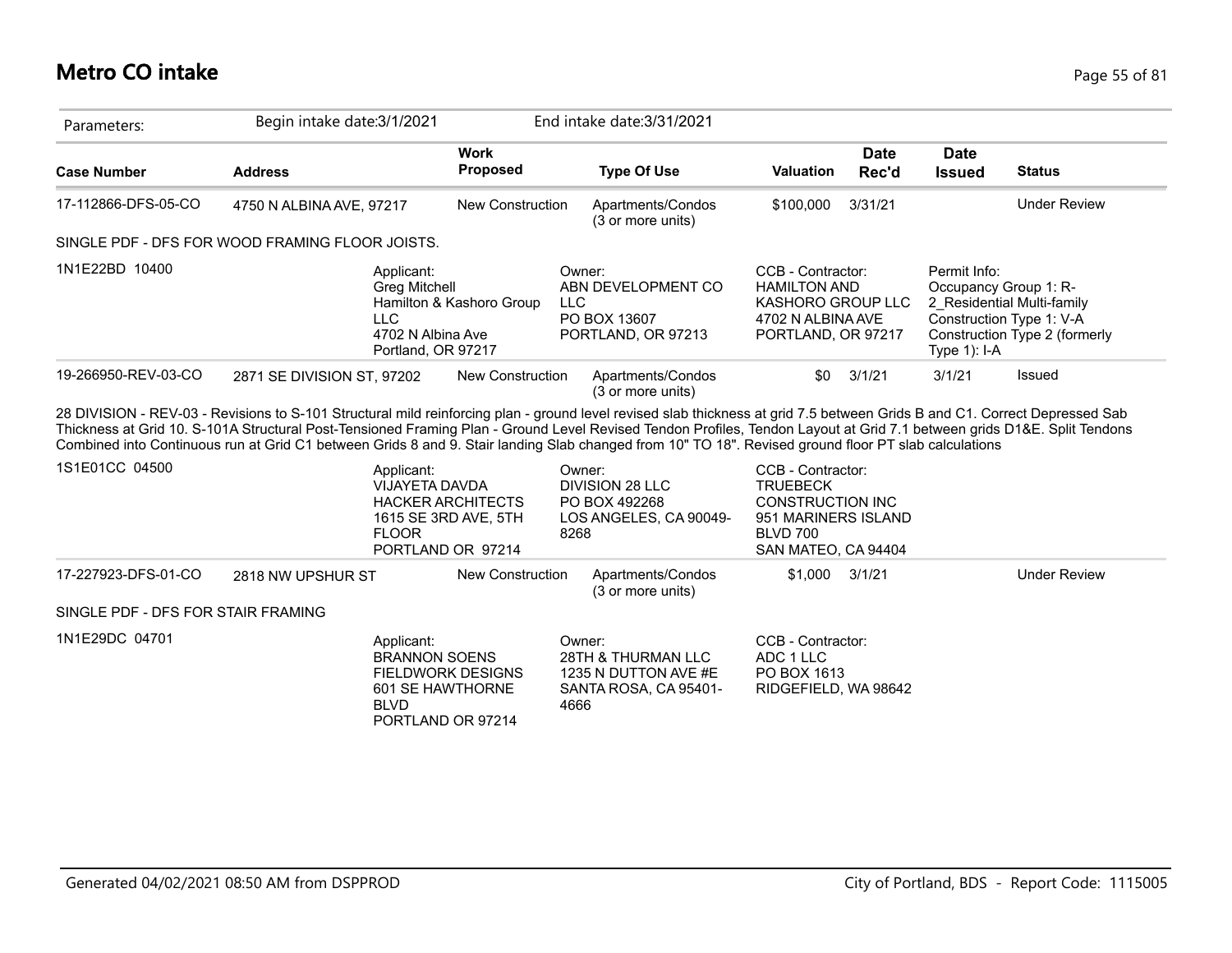# **Metro CO intake** Page 56 of 81

| Parameters:                        | Begin intake date: 3/1/2021                                                                |                          | End intake date: 3/31/2021                                                                     |                                                                                                                    |                      |                              |                     |
|------------------------------------|--------------------------------------------------------------------------------------------|--------------------------|------------------------------------------------------------------------------------------------|--------------------------------------------------------------------------------------------------------------------|----------------------|------------------------------|---------------------|
| <b>Case Number</b>                 | <b>Address</b>                                                                             | <b>Work</b><br>Proposed  | <b>Type Of Use</b>                                                                             | <b>Valuation</b>                                                                                                   | <b>Date</b><br>Rec'd | <b>Date</b><br><b>Issued</b> | <b>Status</b>       |
| 17-227969-DFS-01-CO                | 1853 NW 28TH AVE, 97210                                                                    | New Construction         | Apartments/Condos<br>(3 or more units)                                                         | \$1,000                                                                                                            | 3/1/21               |                              | <b>Under Review</b> |
| SINGLE PDF - DFS FOR STAIR FRAMING |                                                                                            |                          |                                                                                                |                                                                                                                    |                      |                              |                     |
| 1N1E29DC 04700                     | Applicant:<br><b>BRANNON SOENS</b><br>601 SE HAWTHORNE<br><b>BLVD</b><br>PORTLAND OR 97214 | <b>FIELDWORK DESIGNS</b> | Owner:<br><b>THURMAN II LLC</b><br>1235 N DUTTON AVE STE E PO BOX 1613<br>SANTA ROSA, CA 95401 | CCB - Contractor:<br>ADC 1 LLC<br>RIDGEFIELD, WA 98642                                                             |                      |                              |                     |
| 19-219520-DFS-03-CO                | 6430 N MONTANA AVE, 97217                                                                  | <b>New Construction</b>  | Apartments/Condos<br>(3 or more units)                                                         | \$2,500                                                                                                            | 3/1/21               |                              | <b>Under Review</b> |
| SINGLE PDF - DFS FOR SHIP LADDER.  |                                                                                            |                          |                                                                                                |                                                                                                                    |                      |                              |                     |
| 1N1E15CB 02000                     | Applicant:<br><b>ADRIAN OLTEAN</b><br>205 SE SPOKANE ST.<br>PORTLAND OR 97217              |                          | Owner:<br><b>DBM INVESTMENTS LLC</b><br>12835 SE STALEY AVE<br>DAMASCUS, OR 97089-<br>8303     | CCB - Contractor:<br>DBM CONSTRUCTION<br><b>LLC</b><br>205 SE SPOKANE ST<br><b>SUITE 329</b><br>PORTLAND, OR 97202 |                      |                              |                     |
| 20-203692-000-00-CO                | 2030 NW RALEIGH ST, 97209                                                                  | New Construction         | Apartments/Condos<br>(3 or more units)                                                         | \$44,000,000 3/2/21                                                                                                |                      |                              | <b>Under Review</b> |

| 1N1E33BA 00105 | Applicant:         | Owner:                   | CCB - Contractor:   | Permit Info:                                   |
|----------------|--------------------|--------------------------|---------------------|------------------------------------------------|
|                | Natalie Albright   | PREG NW PORTLAND LLC     | <b>JUD SCHAEFER</b> | Occupancy Group 1: R-                          |
|                | SERA Design and    | 1900 S NORFOLK ST #150   | R & H RESIDENTIAL   | 2 Residential Multi-family                     |
|                | Architecture, Inc. | SAN MATEO, CA 94403-1161 | CONSTRUCTION CO     | Construction Type 1: III-A                     |
|                | 338 NW 5th Ave     |                          | 2019 NW WILSON ST   | Construction Type 2 (formerly                  |
|                | Porltand OR 97209  |                          | PORTLAND, OR 97209  | Type $1$ ): I-A                                |
|                |                    |                          |                     | Total Square Footage - Display<br>Only: 226726 |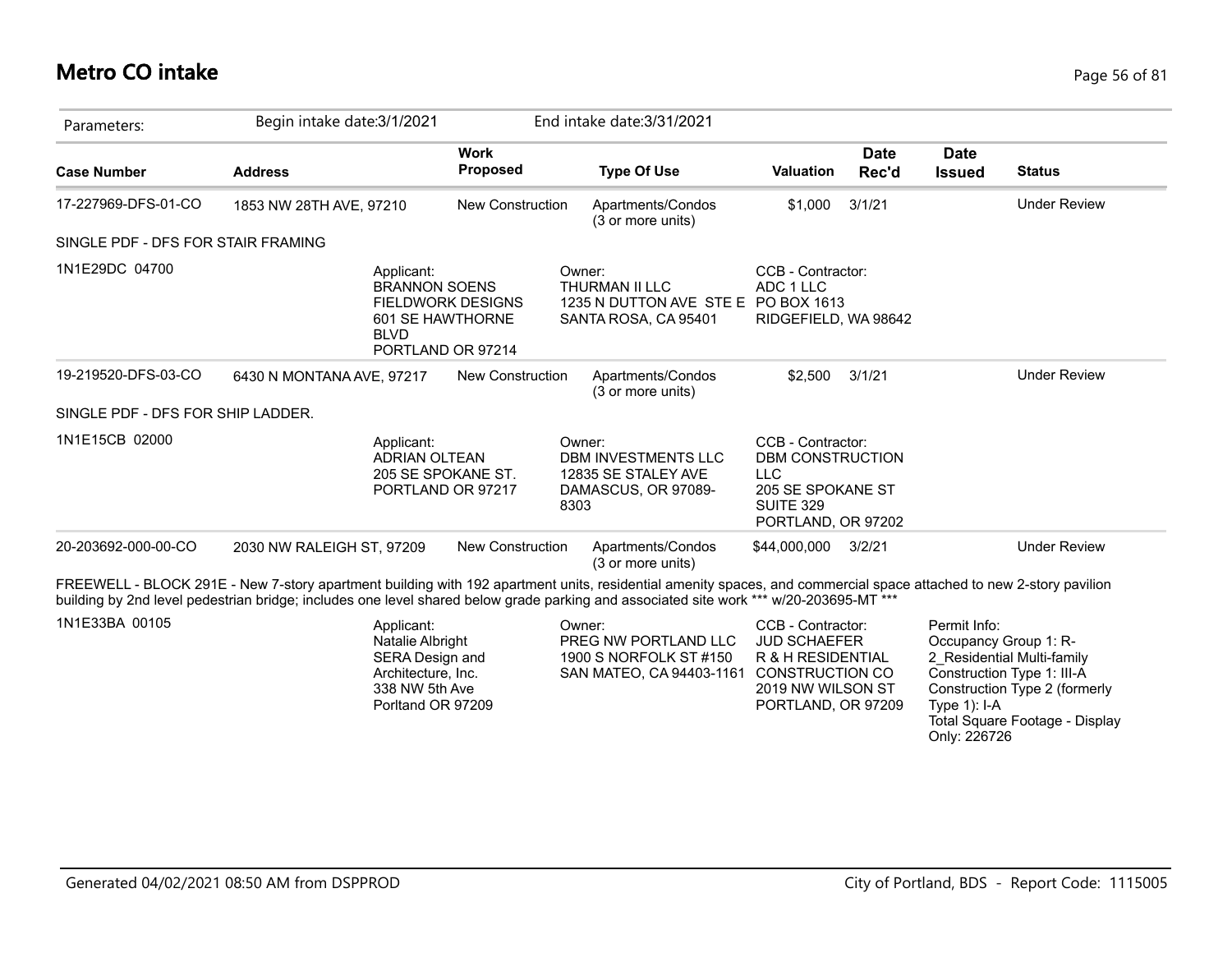### **Metro CO intake** Page 57 of 81

| Parameters:                                                                                       | Begin intake date: 3/1/2021                                                                                                                            |                                                                               | End intake date: 3/31/2021                                                                                       |                                                                                                                                                             |                                                                                                  |                                                                                               |
|---------------------------------------------------------------------------------------------------|--------------------------------------------------------------------------------------------------------------------------------------------------------|-------------------------------------------------------------------------------|------------------------------------------------------------------------------------------------------------------|-------------------------------------------------------------------------------------------------------------------------------------------------------------|--------------------------------------------------------------------------------------------------|-----------------------------------------------------------------------------------------------|
| <b>Case Number</b>                                                                                | <b>Address</b>                                                                                                                                         | <b>Work</b><br><b>Proposed</b>                                                | <b>Type Of Use</b>                                                                                               | <b>Date</b><br><b>Valuation</b><br>Rec'd                                                                                                                    | <b>Date</b><br><b>Issued</b>                                                                     | <b>Status</b>                                                                                 |
| 18-280322-REV-05-CO                                                                               | 1400 N KILPATRICK ST, 97217                                                                                                                            | <b>New Construction</b>                                                       | Apartments/Condos<br>(3 or more units)                                                                           | 3/3/21<br>\$0                                                                                                                                               | 3/4/21                                                                                           | Final                                                                                         |
| <b>Structural General Notes.</b>                                                                  | HABITAT FOR HUMANITY N INTERSTATE-REV-05 - Delete Item 2.E. "SUPPORT & ANCHORAGE FOR FIRE PROTECTION SYSTEMS" from list of Deferred Submittal Items on |                                                                               |                                                                                                                  |                                                                                                                                                             |                                                                                                  |                                                                                               |
| 1N1E10CB 10200<br><b>FAIRPORT</b><br>BLOCK 16<br>LOT 1-3&5-8 TL 10200<br>POTENTIAL ADDITIONAL TAX | Applicant:<br><b>RAY CULI</b><br><b>LLC</b><br>70 NE FREMONT ST                                                                                        | R & B DESIGN STUDIO<br><b>ST</b><br>PORTLAND OR 97212                         | Owner:<br><b>HABITAT FOR HUMANITY</b><br>PORTLAND/METRO EAST<br>1478 NE KILLINGSWORTH<br>PORTLAND, OR 97211-4981 | CCB - Contractor:<br><b>HABITAT FOR</b><br>HUMANITY PORTLAND<br><b>METRO EAST</b><br>PO BOX 11527<br>PORTLAND, OR 97211                                     | Permit Info:<br>Occupancy Group 1: R-<br>Construction Type 1: V-A                                | 2_Residential Multi-family                                                                    |
| 15-271152-REV-08-CO                                                                               | 777 N COOK ST, 97227                                                                                                                                   | New Construction                                                              | Apartments/Condos<br>(3 or more units)                                                                           | 3/3/21<br>\$0                                                                                                                                               | 3/3/21                                                                                           | Issued                                                                                        |
|                                                                                                   | COOK APARTMENTS - REV-08 - Revision to parking lot trench drain                                                                                        |                                                                               |                                                                                                                  |                                                                                                                                                             |                                                                                                  |                                                                                               |
| 1N1E27BA 04100<br><b>RIVERVIEW SUB</b><br><b>BLOCK4</b><br>LOT 8-14 TL 4100                       | Applicant:<br>Tonia Dickerson<br>Services, LLC<br>Loop W., Suite 200                                                                                   | <b>Marathon Construction</b><br>30050 SW Town Center<br>Wilsonville, OR 97070 | Owner:<br>MISSISSIPPI AVENUE<br>30050 SW TOWN CTR<br>LOOP W #200<br>WILSONVILLE, OR 97070-<br>7596               | CCB - Contractor:<br><b>MARATHON</b><br><b>CONSTRUCTION</b><br><b>SERVICES LLC</b><br>30050 SW TOWN<br>CENTER LOOP W STE<br>200<br>WILSONVILLE, OR<br>97070 | Permit Info:<br>Occupancy Group 1: R-<br>Construction Type 1: I-A<br>Type $1$ ): V-A             | 2 Residential Multi-family<br>Construction Type 2 (formerly                                   |
| 21-016944-000-00-CO                                                                               | 232 NE 61ST AVE, 97213                                                                                                                                 | New Construction                                                              | Apartments/Condos<br>(3 or more units)                                                                           | 3/3/21<br>\$1,300,000                                                                                                                                       |                                                                                                  | <b>Under Review</b>                                                                           |
|                                                                                                   | PDOX PS - CONSTRUCT NEW 3 STORY 15 UNIT APARTMENT BUILDING WITH ASSOCIATED SITE WORK                                                                   |                                                                               |                                                                                                                  |                                                                                                                                                             |                                                                                                  |                                                                                               |
| 1N2E31DA 02200                                                                                    | Applicant:<br><b>ELSON NGUYEN</b><br>HM GROUP LLC<br>3036 SE 131ST AVE                                                                                 | <b>LLC</b><br>PORTLAND OR 97236                                               | Owner:<br>JASMINE INVESTMENTS<br>636 SW ARBORETUM CIR<br>PORTLAND, OR 97221                                      | CCB - Contractor:<br><b>SUMMIT DESIGN</b><br><b>CONTRACTORS LLC</b><br>18102 NW 47TH CT<br>RIDGEFIELD, WA 98642                                             | Permit Info:<br>Occupancy Group 1: R-<br>Construction Type 1: V-B<br>Type 1): V-B<br>Only: 11326 | 2 Residential Multi-family<br>Construction Type 2 (formerly<br>Total Square Footage - Display |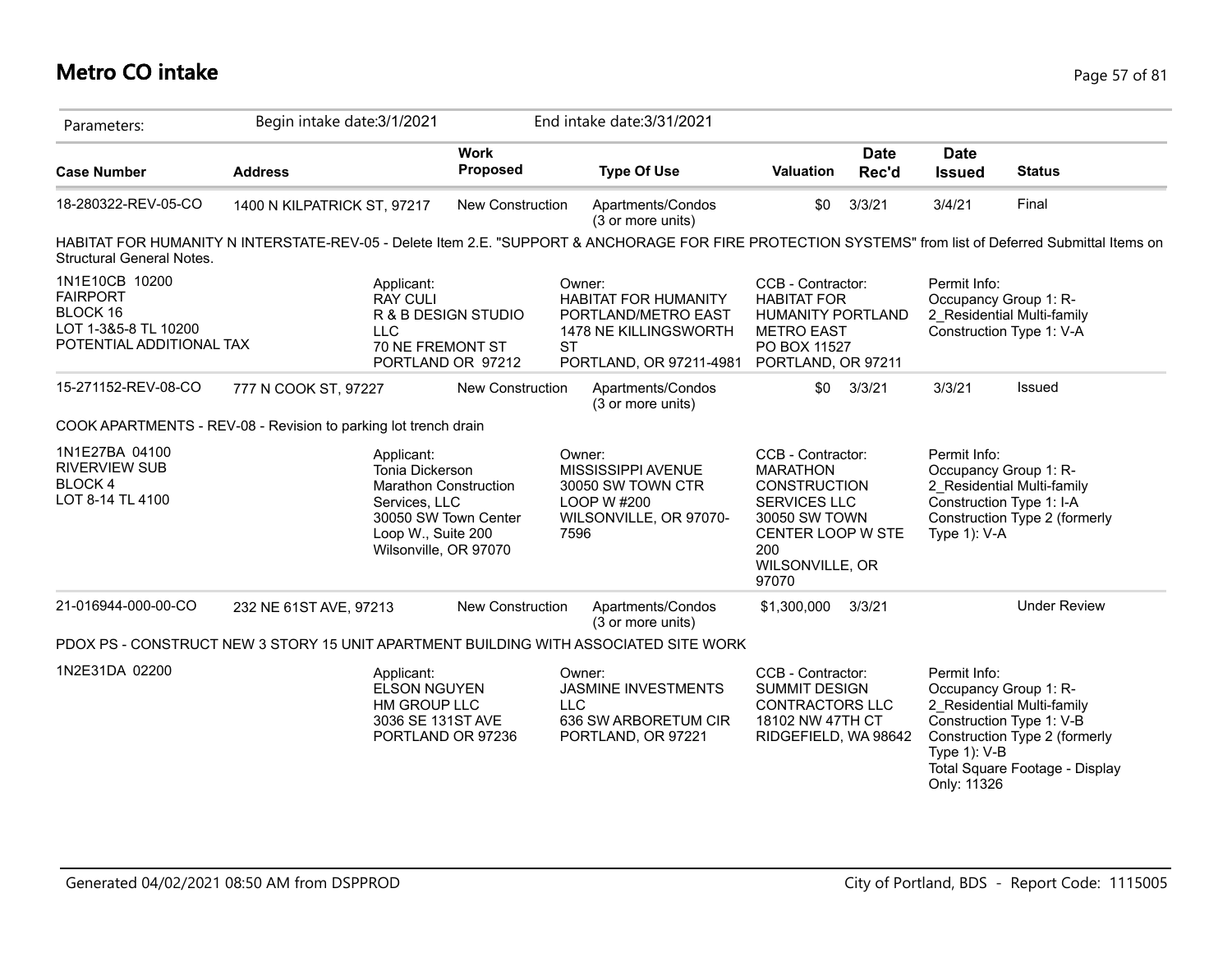# **Metro CO intake** Page 58 of 81

| Parameters:                                                                                                                                                 | Begin intake date: 3/1/2021       |                                                                                                                                               |                                |                      | End intake date: 3/31/2021                                                           |                                                                                                                                                                      |                      |                                                                                               |                                                                  |
|-------------------------------------------------------------------------------------------------------------------------------------------------------------|-----------------------------------|-----------------------------------------------------------------------------------------------------------------------------------------------|--------------------------------|----------------------|--------------------------------------------------------------------------------------|----------------------------------------------------------------------------------------------------------------------------------------------------------------------|----------------------|-----------------------------------------------------------------------------------------------|------------------------------------------------------------------|
| <b>Case Number</b>                                                                                                                                          | <b>Address</b>                    |                                                                                                                                               | <b>Work</b><br><b>Proposed</b> |                      | <b>Type Of Use</b>                                                                   | Valuation                                                                                                                                                            | <b>Date</b><br>Rec'd | <b>Date</b><br><b>Issued</b>                                                                  | <b>Status</b>                                                    |
| 18-114385-DFS-01-CO                                                                                                                                         | 7373 N PHILADELPHIA AVE,<br>97203 |                                                                                                                                               | New Construction               |                      | Apartments/Condos<br>(3 or more units)                                               | \$20,000                                                                                                                                                             | 3/4/21               |                                                                                               | <b>Under Review</b>                                              |
| SINGLE PDF - DFS FOR CONTINUOUS ROD HOLDDOWN SYSTEM.                                                                                                        |                                   |                                                                                                                                               |                                |                      |                                                                                      |                                                                                                                                                                      |                      |                                                                                               |                                                                  |
| 1N1W12BA 06600<br><b>JAMES JOHNS ADD</b><br><b>BLOCK 39</b><br>SELY 1/2 OF LOT 4 EXC PT IN ALLEY<br>SELY 1/2 OF NWLY 1/2 OF LOT 4 EXC PT IN<br><b>ALLEY</b> |                                   | Applicant:<br>MIKE COYLE<br><b>FASTER PERMITS</b><br>2000 SW 1ST AVE, STE<br>420<br>PORTLAND, OR 97201                                        |                                | Owner:<br>#1180      | ST JOHN-3 LLC<br>10260 SW GREENBURG RD<br>PORTLAND, OR 97223-5521 PORTLAND, OR 97209 | CCB - Contractor:<br>R & H CONSTRUCTION<br>-CO<br>2019 NW WILSON ST                                                                                                  |                      |                                                                                               |                                                                  |
| 19-106186-DFS-13-CO                                                                                                                                         | 1510 SW ALDER ST, 97205           |                                                                                                                                               | <b>New Construction</b>        |                      | Apartments/Condos<br>(3 or more units)                                               | \$20,000                                                                                                                                                             | 3/5/21               | 3/24/21                                                                                       | <b>Issued</b>                                                    |
| ART Tower - DFS 13 - Electrical seismic attachment                                                                                                          |                                   |                                                                                                                                               |                                |                      |                                                                                      |                                                                                                                                                                      |                      |                                                                                               |                                                                  |
| 1N1E33DC 01700                                                                                                                                              |                                   | Applicant:<br>MIKE COYLE<br><b>FASTER PERMITS</b><br>2000 SW 1ST AVE, STE<br>420<br>PORTLAND, OR 97201                                        |                                | Owner:<br><b>LLC</b> | REEP-WP ART TOWER JV<br>220 NW 8TH AVE<br>PORTLAND, OR 97209-3503                    | CCB - Contractor:<br><b>MICHAEL CARRIGG</b><br><b>ANDERSEN</b><br><b>CONSTRUCTION</b><br><b>COMPANY OF OREGON</b><br><b>LLC</b><br>PO BOX 6712<br>PORTLAND, OR 97228 |                      |                                                                                               |                                                                  |
| 19-144501-DFS-10-CO                                                                                                                                         | 465 NE DAVIS ST, 97232            |                                                                                                                                               | <b>New Construction</b>        |                      | Apartments/Condos<br>(3 or more units)                                               | \$222,000                                                                                                                                                            | 3/8/21               | 3/8/21                                                                                        | <b>Issued</b>                                                    |
| DFS 10 - Mechanical anchorage                                                                                                                               |                                   |                                                                                                                                               |                                |                      |                                                                                      |                                                                                                                                                                      |                      |                                                                                               |                                                                  |
| 1N1E35CB 03200                                                                                                                                              |                                   | Applicant:<br><b>SHARI CHIN</b><br><b>FAIRFIELD</b><br><b>DEVELOPMENT LP</b><br>7000 SW HAMPTON ST,<br><b>SUITE 215</b><br>PORTLAND, OR 97223 |                                | Owner:<br>#100       | FAIRFIELD NE GRAND LLC<br>5355 MIRA SORRENTO PL<br>SAN DIEGO, CA 92121               | CCB - Contractor:<br><b>FAIRFIELD</b><br>DEVELOPMENT LP<br>5510 MOREHOUSE DR<br><b>SUITE 200</b><br>SAN DIEGO, CA 92121                                              |                      | Permit Info:<br>Occupancy Group 1: S-<br>Garage<br>Construction Type 1: I-A<br>Type 1): III-A | 2 Storage - Low Hazard, Parking<br>Construction Type 2 (formerly |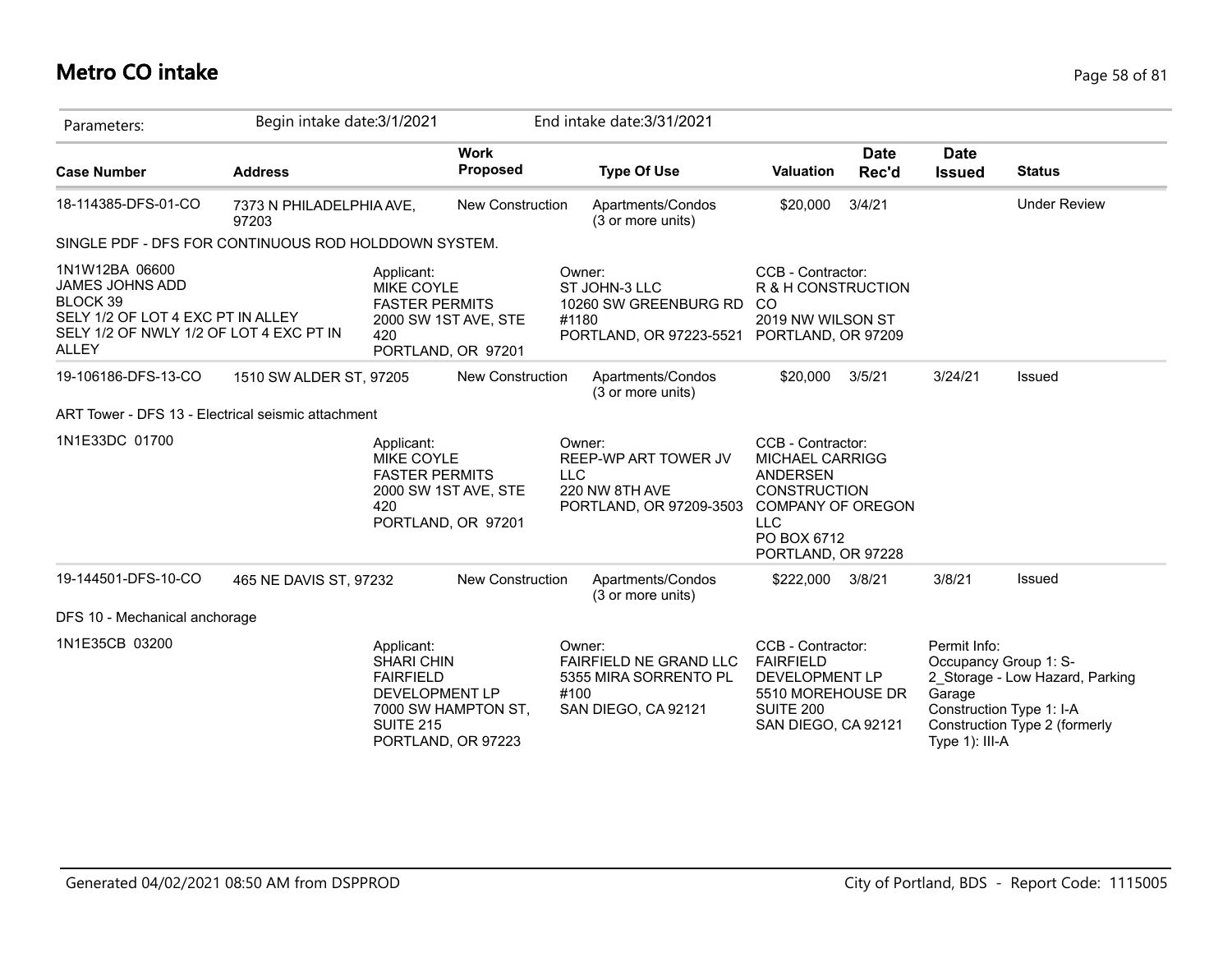### **Metro CO intake** Page 59 of 81

| Parameters:                                                              | Begin intake date: 3/1/2021                                                                                                |                                            | End intake date: 3/31/2021                                                                      |                                                                                                                                  |                                                                                                                                                                      |
|--------------------------------------------------------------------------|----------------------------------------------------------------------------------------------------------------------------|--------------------------------------------|-------------------------------------------------------------------------------------------------|----------------------------------------------------------------------------------------------------------------------------------|----------------------------------------------------------------------------------------------------------------------------------------------------------------------|
| <b>Case Number</b>                                                       | <b>Address</b>                                                                                                             | <b>Work</b><br><b>Proposed</b>             | <b>Type Of Use</b>                                                                              | <b>Date</b><br><b>Valuation</b><br>Rec'd                                                                                         | <b>Date</b><br><b>Status</b><br><b>Issued</b>                                                                                                                        |
| 19-144501-REV-03-CO                                                      | 465 NE DAVIS ST, 97232                                                                                                     | <b>New Construction</b>                    | Apartments/Condos<br>(3 or more units)                                                          | 3/8/21<br>\$0                                                                                                                    | 3/8/21<br>Issued                                                                                                                                                     |
|                                                                          | REV 03 - Spray coating for all interior wooden components (M-Fire Clean Fire Chemicals).                                   |                                            |                                                                                                 |                                                                                                                                  |                                                                                                                                                                      |
| 1N1E35CB 03200                                                           | Applicant:<br><b>SHARI CHIN</b><br><b>FAIRFIELD</b><br><b>DEVELOPMENT LP</b><br><b>SUITE 215</b>                           | 7000 SW HAMPTON ST,<br>PORTLAND, OR 97223  | Owner:<br><b>FAIRFIELD NE GRAND LLC</b><br>5355 MIRA SORRENTO PL<br>#100<br>SAN DIEGO, CA 92121 | CCB - Contractor:<br><b>FAIRFIELD</b><br>DEVELOPMENT LP<br>5510 MOREHOUSE DR<br>SUITE 200<br>SAN DIEGO, CA 92121                 | Permit Info:<br>Occupancy Group 1: S-<br>2 Storage - Low Hazard, Parking<br>Garage<br>Construction Type 1: I-A<br>Construction Type 2 (formerly<br>Type 1): III-A    |
| 19-266950-DFS-03-CO                                                      | 2871 SE DIVISION ST, 97202                                                                                                 | <b>New Construction</b>                    | Apartments/Condos<br>(3 or more units)                                                          | \$10,000<br>3/8/21                                                                                                               | <b>Under Review</b>                                                                                                                                                  |
| 28 DIVISION - DFS-03 - Post Tension 3rd Level                            |                                                                                                                            |                                            |                                                                                                 |                                                                                                                                  |                                                                                                                                                                      |
| 1S1E01CC 04500                                                           | Applicant:<br><b>DAN WILLIAMS</b><br><b>FASTER PERMITS</b><br>420                                                          | 2000 SW 1ST AVE SUITE<br>PORTLAND OR 97201 | Owner:<br>DIVISION 28 LLC<br>PO BOX 492268<br>LOS ANGELES, CA 90049-<br>8268                    | CCB - Contractor:<br><b>TRUEBECK</b><br><b>CONSTRUCTION INC</b><br>951 MARINERS ISLAND<br><b>BLVD 700</b><br>SAN MATEO, CA 94404 |                                                                                                                                                                      |
| 17-288642-REV-05-CO                                                      | 3912 N VANCOUVER AVE,<br>97217                                                                                             | New Construction                           | Apartments/Condos<br>(3 or more units)                                                          | 3/8/21<br>\$12,800                                                                                                               | <b>Under Review</b>                                                                                                                                                  |
|                                                                          | SINGLE PDF - VALUE -ADDED REVISION TO DFS-07. REVISION IS TO ADD 12" TALL RAIL ON TOP OF A PARAPET PER BUILDING INSPECTOR. |                                            |                                                                                                 |                                                                                                                                  |                                                                                                                                                                      |
| 1N1E22DC 00800<br><b>ALBINA HMSTD</b><br>BLOCK <sub>28</sub><br>LOT 9&10 | Applicant:<br><b>MIKE COYLE</b><br><b>FASTER PERMITS</b><br>420                                                            | 2000 SW 1ST AVE, STE<br>PORTLAND, OR 97201 | Owner:<br><b>BRIO PORTLAND LLC</b><br>606 MAYNARD AVE S#251<br>SEATTLE, WA 98104                | CCB - Contractor:<br><b>SEABOLD</b><br>9965 SW ARCTIC DR<br>BEAVERTON, OR 97005-<br>4194                                         | Permit Info:<br>Occupancy Group 1: R-<br>CONSTRUCTION CO INC 2 Residential Multi-family<br>Construction Type 1: V-A<br>Construction Type 2 (formerly<br>Type 1): I-A |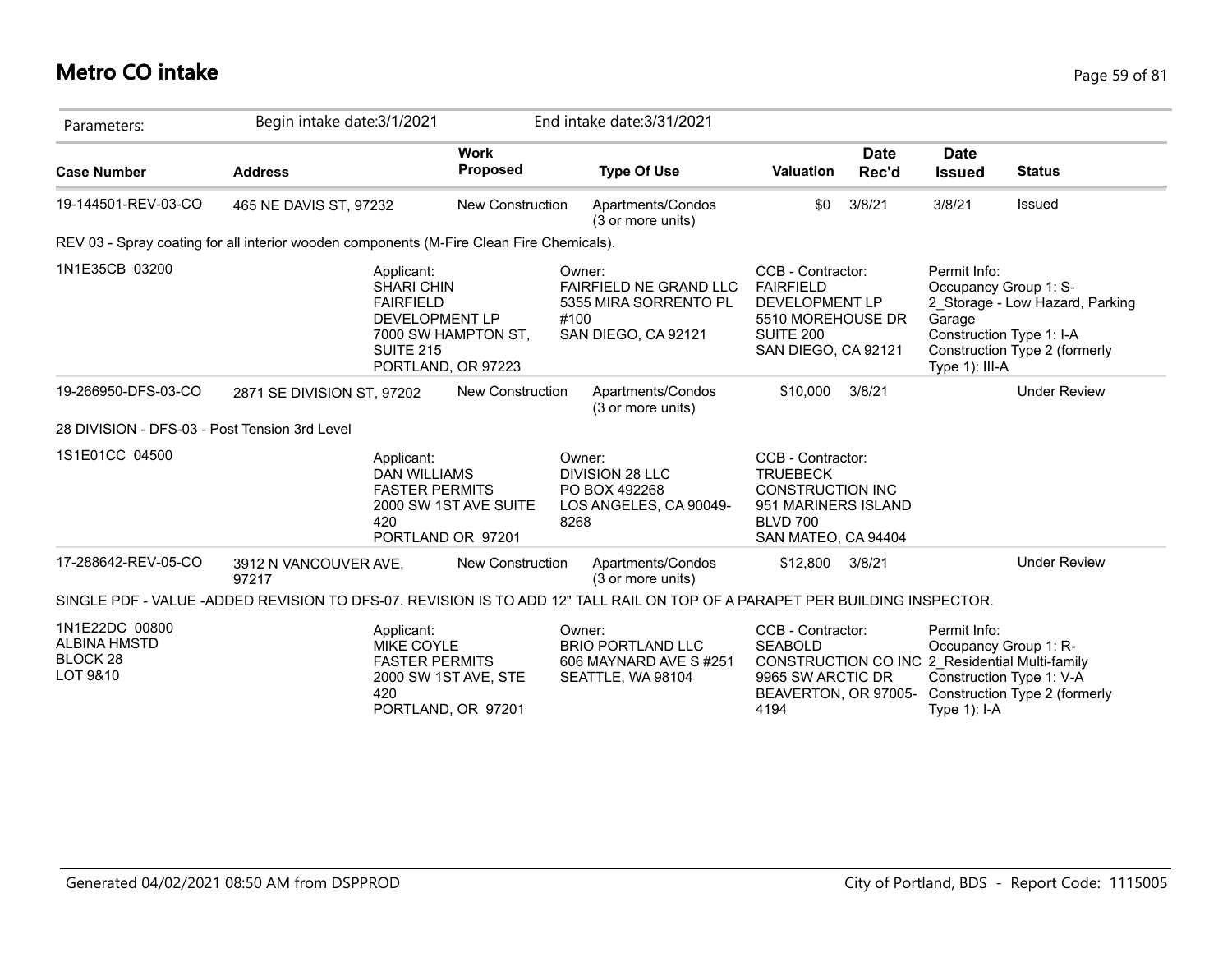# **Metro CO intake** Page 60 of 81

| Parameters:                                                              | Begin intake date: 3/1/2021                                                                      |                                              | End intake date: 3/31/2021                                                                                                  |                                                                                                                        |                                                        |                                                                                    |
|--------------------------------------------------------------------------|--------------------------------------------------------------------------------------------------|----------------------------------------------|-----------------------------------------------------------------------------------------------------------------------------|------------------------------------------------------------------------------------------------------------------------|--------------------------------------------------------|------------------------------------------------------------------------------------|
| <b>Case Number</b>                                                       | <b>Address</b>                                                                                   | <b>Work</b><br><b>Proposed</b>               | <b>Type Of Use</b>                                                                                                          | <b>Date</b><br><b>Valuation</b><br>Rec'd                                                                               | <b>Date</b><br><b>Issued</b>                           | <b>Status</b>                                                                      |
| 20-148613-DFS-01-CO                                                      | 1675 NE 41ST AVE, 97232                                                                          | <b>New Construction</b>                      | Apartments/Condos<br>(3 or more units)                                                                                      | 3/8/21<br>\$22,500                                                                                                     | 4/1/21                                                 | Issued                                                                             |
|                                                                          | SINGLE PDF - DFS FOR FLOOR AND ROOF JOIST SYSTEM.                                                |                                              |                                                                                                                             |                                                                                                                        |                                                        |                                                                                    |
| 1N1E25DD 11000<br><b>RALSTONS ADD</b><br>BLOCK 4<br>LOT 7&8 EXC PT IN ST | Applicant:<br><b>JAMES KOH</b><br><b>BEAUDIN</b><br><b>CONSTRUCTION</b><br>PO BOX 80514          | PORTLAND, OR 97280                           | Owner:<br>1675 41ST LLC<br>1061 NE 9TH AVE #2007<br>PORTLAND, OR 97232                                                      | CCB - Contractor:<br><b>CONSTRUCTIVE INC</b><br>PO BOX 80514<br>PORTLAND, OR 97280                                     |                                                        |                                                                                    |
| 19-267698-DFS-01-CO                                                      | 2320 N VANCOUVER AVE,<br>97227                                                                   | New Construction                             | Apartments/Condos<br>(3 or more units)                                                                                      | \$23,000<br>3/10/21                                                                                                    |                                                        | <b>Under Review</b>                                                                |
| SINGLE PDF - DFS FOR ROOF TRUSSES.                                       |                                                                                                  |                                              |                                                                                                                             |                                                                                                                        |                                                        |                                                                                    |
| 1N1E27DB 00800                                                           | Applicant:<br><b>CHRISTA GRIFFITHS</b><br><b>SUITE 105</b>                                       | 1750 SW SKYLINE BLVD<br>PORTLAND OR 97221    | Owner:<br>DIG RH VANCOUVER<br><b>APARTMENTS LLC</b><br>2250 NW FLANDERS ST<br>STE G <sub>2</sub><br>PORTLAND, OR 97210-3475 | CCB - Contractor:<br><b>GSI BUILDERS INC</b><br>1750 SW SKYLINE BLVD<br><b>STE 105</b><br>PORTLAND, OR 97221           |                                                        |                                                                                    |
| 18-235456-REV-02-CO                                                      | 15 NW PARK AVE, 97209                                                                            | New Construction                             | Apartments/Condos<br>(3 or more units)                                                                                      | 3/11/21<br>\$0                                                                                                         | 3/12/21                                                | Issued                                                                             |
|                                                                          | AMARA-REV-02- revise roof top egress walkway configuration and slopes to match DFS-07 submittal. |                                              |                                                                                                                             |                                                                                                                        |                                                        |                                                                                    |
| 1N1E34CB 10600                                                           | Applicant:<br><b>WILLIAM BOYD</b><br><b>ANKROM MOISAN</b><br><b>ARCHITECTS</b>                   | 38 NW DAVIS ST STE 3000<br>PORTLAND OR 97209 | Owner:<br>LMC BURNSIDE HOLDINGS<br><b>LLC</b><br>1325 4TH AVE #1300<br>SEATTLE, WA 98101                                    | CCB - Contractor:<br>LENNAR MULTIFAMILIY<br><b>BUILDERS LLC</b><br>95 ENTERPRISE SUITE<br>200<br>ALISO VIEJO, CA 90620 | Permit Info:<br>3 Assembly - General<br>Type $1$ : I-A | Occupancy Group 1: A-<br>Construction Type 1: I-A<br>Construction Type 2 (formerly |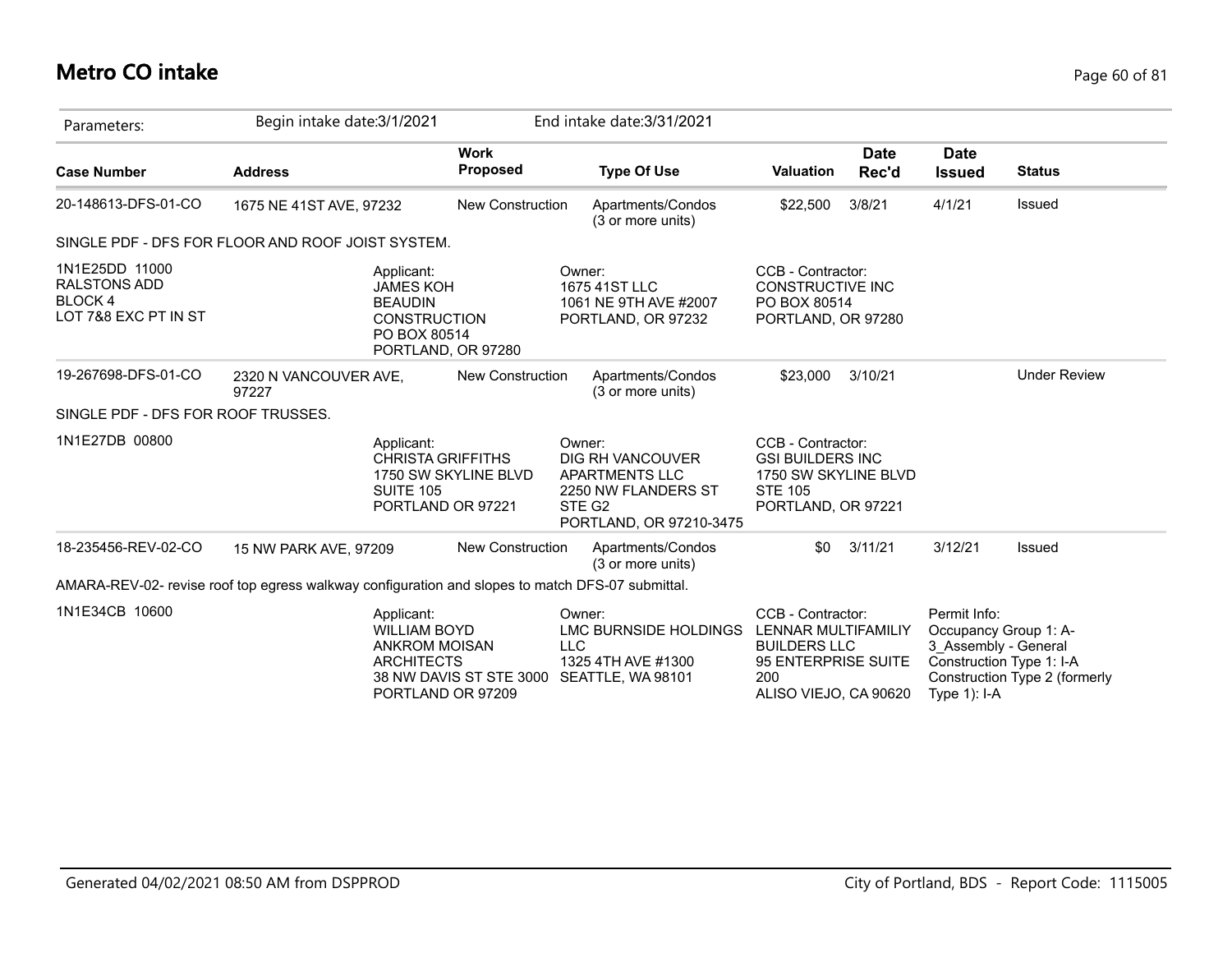#### **Metro CO intake** Page 61 of 81

| Parameters:         | Begin intake date: 3/1/2021                                                                                                                                 |                                             | End intake date: 3/31/2021                                                                |                                                                                                                                                                      |                      |                              |                     |
|---------------------|-------------------------------------------------------------------------------------------------------------------------------------------------------------|---------------------------------------------|-------------------------------------------------------------------------------------------|----------------------------------------------------------------------------------------------------------------------------------------------------------------------|----------------------|------------------------------|---------------------|
| <b>Case Number</b>  | <b>Address</b>                                                                                                                                              | <b>Work</b><br><b>Proposed</b>              | <b>Type Of Use</b>                                                                        | <b>Valuation</b>                                                                                                                                                     | <b>Date</b><br>Rec'd | <b>Date</b><br><b>Issued</b> | <b>Status</b>       |
| 19-106186-REV-04-CO | 1510 SW ALDER ST, 97205                                                                                                                                     | New Construction                            | Apartments/Condos<br>(3 or more units)                                                    | \$0                                                                                                                                                                  | 3/11/21              |                              | <b>Under Review</b> |
|                     | ART TOWER - REV-04 Revision to DFS-02, revised L21 slab edge insert. Changed the product to a smaller design to support installation of the PT cable heads. |                                             |                                                                                           |                                                                                                                                                                      |                      |                              |                     |
| 1N1E33DC 01700      | Applicant:<br>MIKE COYLE<br><b>FASTER PERMITS</b><br>420                                                                                                    | 2000 SW 1ST AVE SUITE<br>PORTLAND, OR 97201 | Owner:<br>REEP-WP ART TOWER JV<br><b>LLC</b><br>220 NW 8TH AVE<br>PORTLAND, OR 97209-3503 | CCB - Contractor:<br><b>MICHAEL CARRIGG</b><br><b>ANDERSEN</b><br><b>CONSTRUCTION</b><br><b>COMPANY OF OREGON</b><br><b>LLC</b><br>PO BOX 6712<br>PORTLAND, OR 97228 |                      |                              |                     |
| 19-106186-DFS-14-CO | 1510 SW ALDER ST, 97205                                                                                                                                     | New Construction                            | Apartments/Condos<br>(3 or more units)                                                    | \$15,000                                                                                                                                                             | 3/11/21              |                              | <b>Under Review</b> |
|                     | ART TOWER - DFS-14 - Plumbing Seismic Attachment                                                                                                            |                                             |                                                                                           |                                                                                                                                                                      |                      |                              |                     |
| 1N1E33DC 01700      | Applicant:<br>MIKE COYLE<br><b>FASTER PERMITS</b><br>420                                                                                                    | 2000 SW 1ST AVE SUITE<br>PORTLAND, OR 97201 | Owner:<br>REEP-WP ART TOWER JV<br><b>LLC</b><br>220 NW 8TH AVE<br>PORTLAND, OR 97209-3503 | CCB - Contractor:<br><b>MICHAEL CARRIGG</b><br>ANDERSEN<br><b>CONSTRUCTION</b><br><b>COMPANY OF OREGON</b><br><b>LLC</b><br>PO BOX 6712<br>PORTLAND, OR 97228        |                      |                              |                     |
| 18-244022-DFS-04-CO | 1315 NW JOHNSON ST, 97209                                                                                                                                   | New Construction                            | Apartments/Condos<br>(3 or more units)                                                    | \$30,000 3/15/21                                                                                                                                                     |                      |                              | <b>Under Review</b> |
|                     | SINGLE PDF - DFS FOR PRE-ENGINEERED WOOD TRUSSES.                                                                                                           |                                             |                                                                                           |                                                                                                                                                                      |                      |                              |                     |
| 1N1E33AD 01500      | Applicant:<br><b>MIKE COYLE</b><br><b>FASTER PERMITS</b><br>420                                                                                             | 2000 SW 1ST AVE, STE<br>PORTLAND, OR 97201  | Owner:<br><b>JOHNSON 13 LLC</b><br>1325 NW JOHNSON ST<br>PORTLAND, OR 97209               | CCB - Contractor:<br><b>SEABOLD</b><br>CONSTRUCTION CO INC<br>9965 SW ARCTIC DR<br>BEAVERTON, OR 97005-<br>4194                                                      |                      |                              |                     |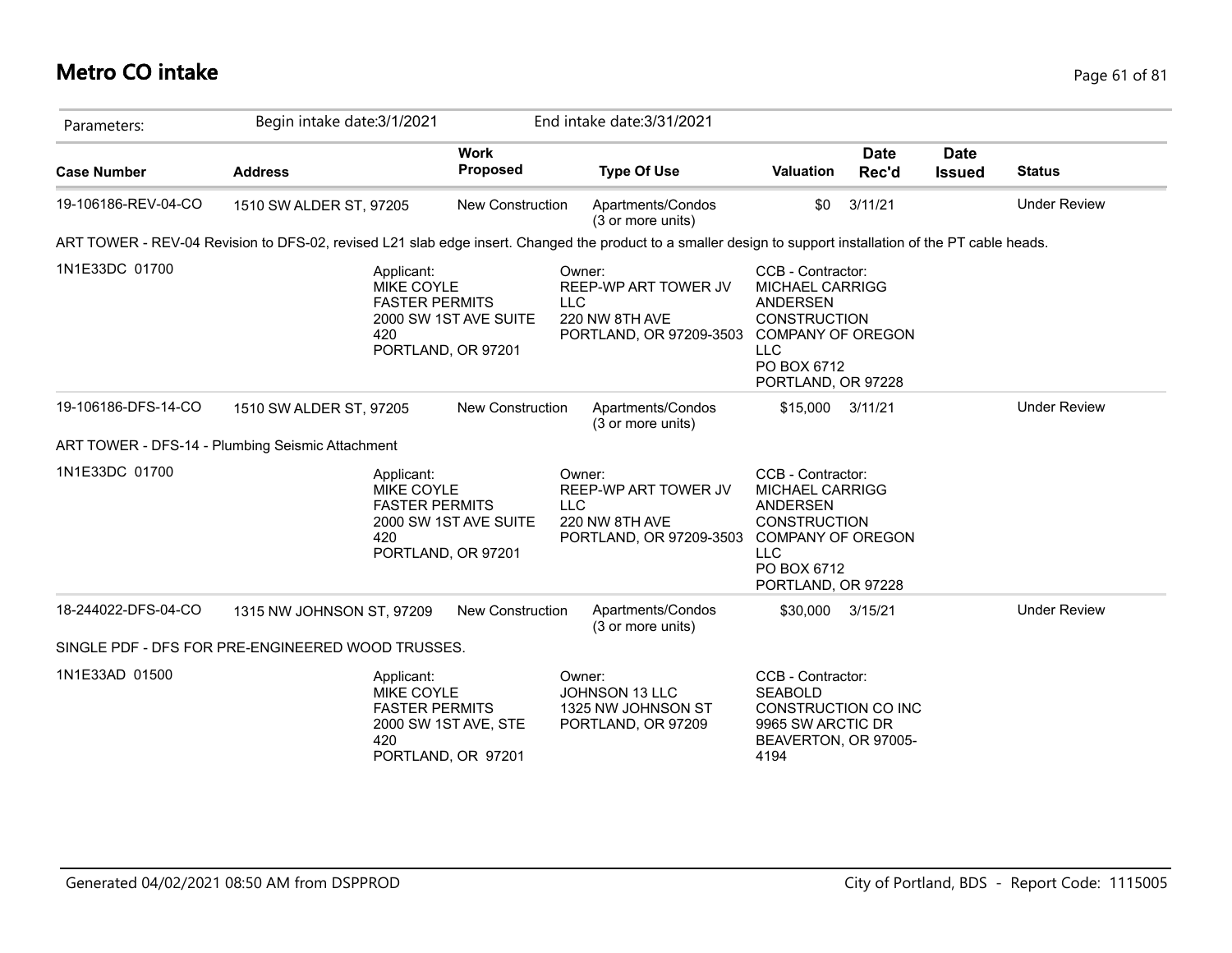# **Metro CO intake** Page 62 of 81

| Parameters:                                                                | Begin intake date: 3/1/2021                                                                                   |                                                                           | End intake date: 3/31/2021                                                                                |                                                                                                                                                               |                      |                                |                                                                                                                  |
|----------------------------------------------------------------------------|---------------------------------------------------------------------------------------------------------------|---------------------------------------------------------------------------|-----------------------------------------------------------------------------------------------------------|---------------------------------------------------------------------------------------------------------------------------------------------------------------|----------------------|--------------------------------|------------------------------------------------------------------------------------------------------------------|
| <b>Case Number</b>                                                         | <b>Address</b>                                                                                                | <b>Work</b><br><b>Proposed</b>                                            | <b>Type Of Use</b>                                                                                        | Valuation                                                                                                                                                     | <b>Date</b><br>Rec'd | <b>Date</b><br><b>Issued</b>   | <b>Status</b>                                                                                                    |
| 18-209390-REV-01-CO                                                        | 3883 SW MOODY AVE, 97201                                                                                      | <b>New Construction</b>                                                   | Apartments/Condos<br>(3 or more units)                                                                    | \$0                                                                                                                                                           | 3/17/21              | 3/17/21                        | Issued                                                                                                           |
|                                                                            | REV 01 - Revision so that information in main permit and DFS 02 match.                                        |                                                                           |                                                                                                           |                                                                                                                                                               |                      |                                |                                                                                                                  |
| 1S1E10CA 00400                                                             | Applicant:<br>Lori Obeyesekere<br>HLR, Inc.<br>14881 Quorum Drive<br>Dallas, TX 75254                         |                                                                           | Owner:<br><b>ALAMO MANHATTAN</b><br>BLOCK 40 OWNER LLC<br>3012 FAIRMOUNT ST #100<br>DALLAS, TX 75201-1210 | CCB - Contractor:<br><b>MICHAEL CARRIGG</b><br>ANDERSEN<br><b>CONSTRUCTION</b><br><b>COMPANY OF OREGON</b><br><b>LLC</b><br>PO BOX 6712<br>PORTLAND, OR 97228 |                      |                                |                                                                                                                  |
| 18-202848-REV-03-CO                                                        | 2531 SE 13TH AVE, 97202                                                                                       | <b>New Construction</b>                                                   | Apartments/Condos<br>(3 or more units)                                                                    | \$0                                                                                                                                                           | 3/17/21              |                                | <b>Under Review</b>                                                                                              |
|                                                                            | SINGLE PDF REVISION TO CONFIRM INSTALLATION OF STANDING SEAM ROOF AS OUTLINED IN 20-196785-CO (SOLAR PERMIT). |                                                                           |                                                                                                           |                                                                                                                                                               |                      |                                |                                                                                                                  |
| 1S1E11BA 01900<br><b>TIBBETTS ADD</b><br><b>BLOCK1</b><br>LOT <sub>7</sub> | Applicant:<br><b>SETH MORAN</b><br><b>ARCHITECT</b><br>#227                                                   | <b>MFA - MICHAEL FLOWERS</b><br>107 SE WASHINGTON ST<br>PORTLAND OR 97214 | Owner:<br><b>TOYS HOUSE LLC</b><br>116 NE 6TH AVE STE 400<br>PORTLAND, OR 97232                           | <b>Primary Contractor:</b><br><b>TO BID</b>                                                                                                                   |                      |                                |                                                                                                                  |
| 19-225419-REV-02-CO                                                        | 1545 NE 41ST AVE, 97232                                                                                       | <b>New Construction</b>                                                   | Apartments/Condos<br>(3 or more units)                                                                    | \$0                                                                                                                                                           | 3/17/21              | 3/30/21                        | Issued                                                                                                           |
|                                                                            | SINGLE PDF - REVISION TO CHANGE TRUSS MANUFACTURER                                                            |                                                                           |                                                                                                           |                                                                                                                                                               |                      |                                |                                                                                                                  |
| 1N1E25DD 11200                                                             | Applicant:<br><b>BRADLEE HERSEY</b><br><b>FASTER PERMITS</b><br>420                                           | 2000 SW 1ST AVE SUITE<br>PORTLAND OR 97201                                | Owner:<br>41CENTRAL LLC<br>4900 SW GRIFFITH DR #124 CONSTRUCTION LLC<br>BEAVERTON, OR 97005               | CCB - Contractor:<br><b>SINCLAIR</b><br>470 2ND STREET SUITE<br>A<br>LAKE OSWEGO, OR<br>97034                                                                 |                      | Permit Info:<br>Type $1$ : V-B | Occupancy Group 1: R-<br>2_Residential Multi-family<br>Construction Type 1: V-B<br>Construction Type 2 (formerly |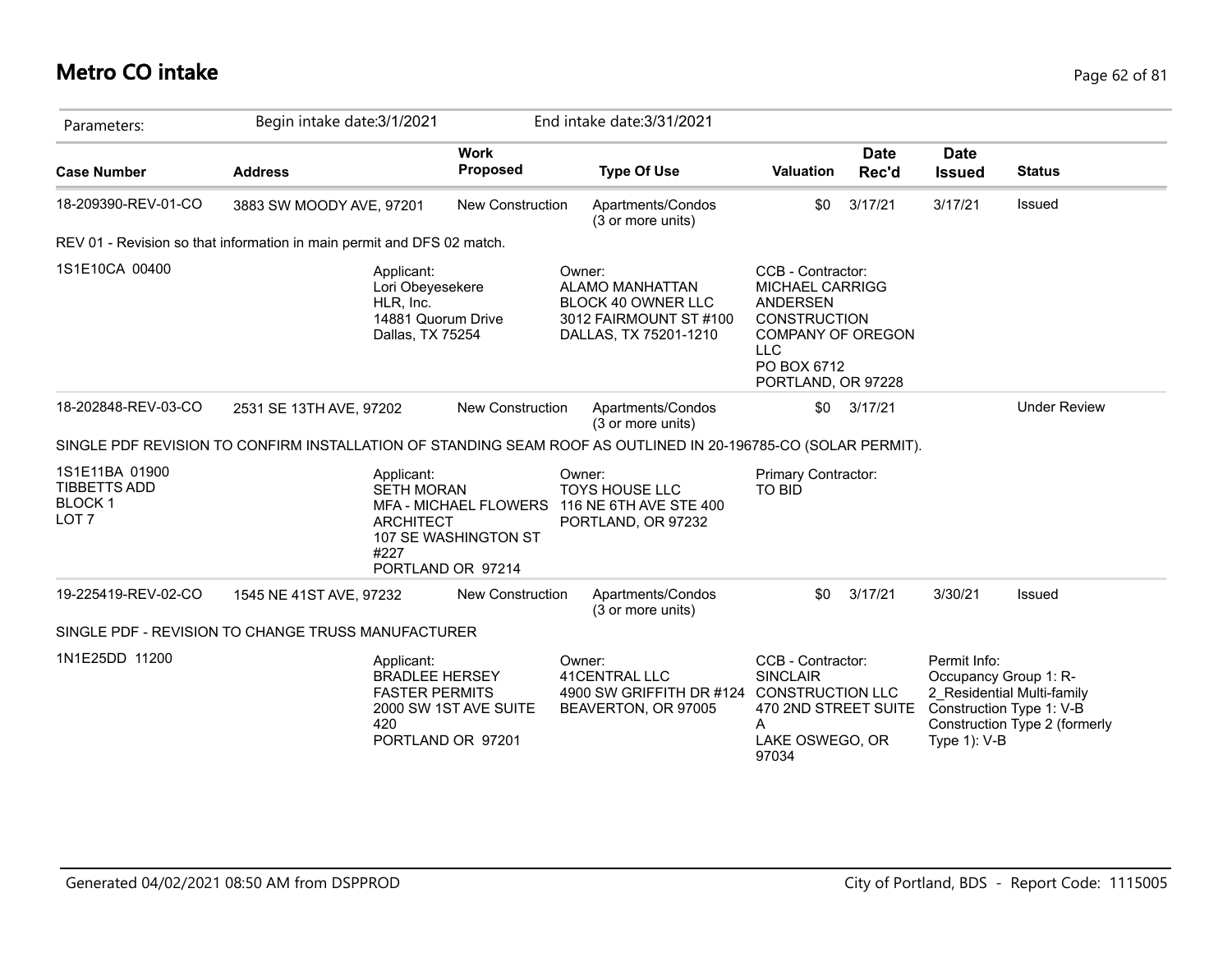### **Metro CO intake** Page 63 of 81

| Parameters:                                      | Begin intake date: 3/1/2021 |                                                                                       |                           |                      | End intake date: 3/31/2021                                                          |                                                                                                                                                                      |                      |                                                                                   |                                                             |
|--------------------------------------------------|-----------------------------|---------------------------------------------------------------------------------------|---------------------------|----------------------|-------------------------------------------------------------------------------------|----------------------------------------------------------------------------------------------------------------------------------------------------------------------|----------------------|-----------------------------------------------------------------------------------|-------------------------------------------------------------|
| <b>Case Number</b>                               | <b>Address</b>              |                                                                                       | <b>Work</b><br>Proposed   |                      | <b>Type Of Use</b>                                                                  | <b>Valuation</b>                                                                                                                                                     | <b>Date</b><br>Rec'd | <b>Date</b><br><b>Issued</b>                                                      | <b>Status</b>                                               |
| 19-106186-DFS-15-CO                              | 1510 SW ALDER ST, 97205     |                                                                                       | <b>New Construction</b>   |                      | Apartments/Condos<br>(3 or more units)                                              | \$30,000                                                                                                                                                             | 3/17/21              |                                                                                   | <b>Under Review</b>                                         |
| <b>ART TOWER - DFS-15 - Interior Guard Rails</b> |                             |                                                                                       |                           |                      |                                                                                     |                                                                                                                                                                      |                      |                                                                                   |                                                             |
| 1N1E33DC 01700                                   |                             | Applicant:<br><b>MIKE COYLE</b><br><b>FASTER PERMITS</b><br>420<br>PORTLAND, OR 97201 | 2000 SW 1ST AVE SUITE     | Owner:<br><b>LLC</b> | REEP-WP ART TOWER JV<br>220 NW 8TH AVE<br>PORTLAND, OR 97209-3503                   | CCB - Contractor:<br><b>MICHAEL CARRIGG</b><br><b>ANDERSEN</b><br><b>CONSTRUCTION</b><br><b>COMPANY OF OREGON</b><br><b>LLC</b><br>PO BOX 6712<br>PORTLAND, OR 97228 |                      |                                                                                   |                                                             |
| 19-190314-DFS-02-CO                              | 1350 N WATTS ST, 97217      |                                                                                       | <b>New Construction</b>   |                      | Apartments/Condos<br>(3 or more units)                                              | \$15,000                                                                                                                                                             | 3/18/21              |                                                                                   | <b>Under Review</b>                                         |
| SINGLE PDF - DFS FOR METAL STAIRS.               |                             |                                                                                       |                           |                      |                                                                                     |                                                                                                                                                                      |                      |                                                                                   |                                                             |
| 1N1E10CB 12000                                   |                             | Applicant:<br>NATHAN ARNOLD<br><b>FASTER PERMITS</b><br>420<br>PORTLAND OR 97201      | 2000 SW 1ST AVE, SUITE    | Owner:               | 1336 N WATTS<br><b>APARTMENTS LLC</b><br>931 SW KING AVE<br>PORTLAND, OR 97205-1319 | CCB - Contractor:<br>TIETON HOMES LLC<br>13023 NE HWY 99 PMB<br>274<br>VANCOUVER, WA 98686                                                                           |                      | Permit Info:<br>Occupancy Group 1: R-<br>Construction Type 1: V-B                 | 2 Residential Multi-family                                  |
| 20-145382-DFS-02-CO                              | 11560 SE DIVISION ST, 97266 |                                                                                       | <b>New Construction</b>   |                      | Apartments/Condos<br>(3 or more units)                                              | \$44,602                                                                                                                                                             | 3/19/21              | 3/19/21                                                                           | Issued                                                      |
| LARGE DIVISION - DFS-02 - Continuous rod system  |                             |                                                                                       |                           |                      |                                                                                     |                                                                                                                                                                      |                      |                                                                                   |                                                             |
| 1S2E10AB 00300                                   |                             | Applicant:<br><b>ANDY MORRIS</b><br>2905 SW 1ST AVE<br>PORTLAND, OR 97201             | <b>WALSH CONSTRUCTION</b> | Owner:<br>LP<br>#900 | 115TH STREET HOUSING<br>18201 VON KARMAN AVE<br>IRVINE, CA 92612-1097               | CCB - Contractor:<br>TOM MITCHELL<br><b>WALSH</b><br><b>CONSTRUCTION CO</b><br><b>OREGON</b><br>2905 SW 1ST AVE<br>PORTLAND, OR 97201-<br>4705                       |                      | Permit Info:<br>Occupancy Group 1: R-<br>Construction Type 1: V-A<br>Type 1): V-A | 2 Residential Multi-family<br>Construction Type 2 (formerly |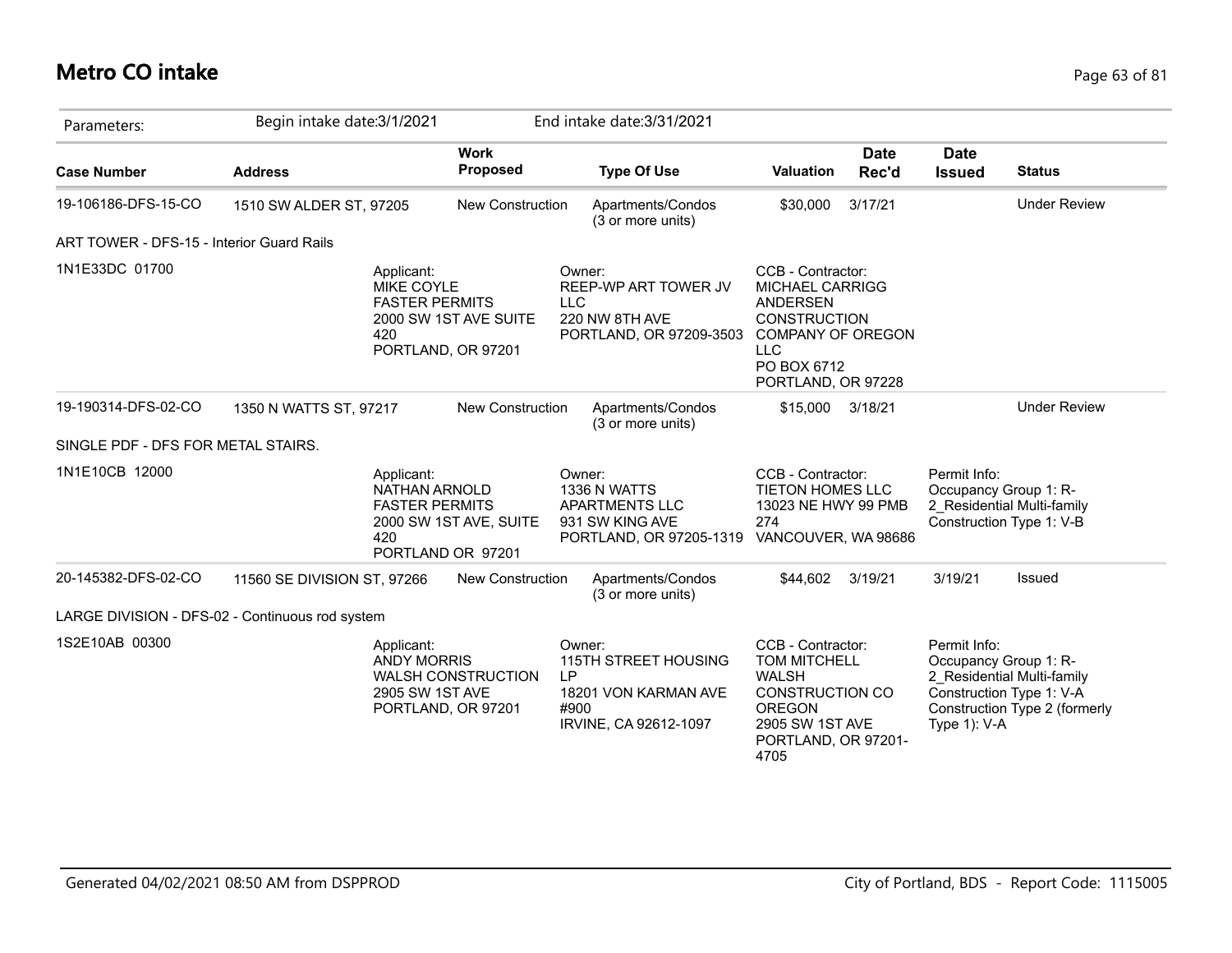# **Metro CO intake** Page 64 of 81

| Parameters:                                                                                                                                                                           | Begin intake date: 3/1/2021   |                                                                         |                                                                          | End intake date: 3/31/2021                                                                                     |                                      |                      |                                                |                                                                                                                                                    |
|---------------------------------------------------------------------------------------------------------------------------------------------------------------------------------------|-------------------------------|-------------------------------------------------------------------------|--------------------------------------------------------------------------|----------------------------------------------------------------------------------------------------------------|--------------------------------------|----------------------|------------------------------------------------|----------------------------------------------------------------------------------------------------------------------------------------------------|
| <b>Case Number</b>                                                                                                                                                                    | <b>Address</b>                |                                                                         | <b>Work</b><br>Proposed                                                  | <b>Type Of Use</b>                                                                                             | <b>Valuation</b>                     | <b>Date</b><br>Rec'd | <b>Date</b><br><b>Issued</b>                   | <b>Status</b>                                                                                                                                      |
| 21-016987-000-00-CO                                                                                                                                                                   | 701 E BURNSIDE ST, 97214      |                                                                         | New Construction                                                         | Apartments/Condos<br>(3 or more units)                                                                         | \$4,000,000                          | 3/19/21              |                                                | <b>Under Review</b>                                                                                                                                |
|                                                                                                                                                                                       |                               |                                                                         |                                                                          | PDOX PS - CONSTRUCT NEW 4 STORY 37 UNIT APARTMENT BUILDING WITH ASSOCIATED SITE WORK ***MECHANICAL SEPARATE*** |                                      |                      |                                                |                                                                                                                                                    |
| 1N1E35CB 07300<br><b>EAST PORTLAND</b><br>BLOCK 156<br>$LOT 1-3$<br>LOT 4 EXC PT IN ST, LAND & IMPS SEE<br>R150297 (R226510461) FOR BILLBOARD &<br>R696046 (R226510462) FOR BILLBOARD |                               | Applicant:<br>ELI ELDER<br><b>CONVERGENCE</b><br><b>ARCHITECTURE</b>    | 7302 N RICHMOND AVE<br>PORTLAND, OR 97203                                | Owner:<br><b>GREAT SCOTT TRIO LLC</b><br>2500 NE SANDY BLVD #C<br>PORTLAND, OR 97232                           | Primary Contractor:<br><b>TO BID</b> |                      | Permit Info:<br>Type $1$ ): V-A<br>Only: 24853 | Occupancy Group 1: R-<br>2_Residential Multi-family<br>Construction Type 1: V-A<br>Construction Type 2 (formerly<br>Total Square Footage - Display |
| 21-017193-000-00-CO                                                                                                                                                                   | 6944 N MARYLAND AVE,<br>97217 |                                                                         | New Construction                                                         | Apartments/Condos<br>(3 or more units)                                                                         | \$7,950,445                          | 3/19/21              |                                                | <b>Under Review</b>                                                                                                                                |
|                                                                                                                                                                                       |                               |                                                                         |                                                                          | PDOX PS - NEW 4 STORY 109 UNIT APARTMENT BUILDING w/ ASSOCIATED SITE WORK w/21-024564-MT                       |                                      |                      |                                                |                                                                                                                                                    |
| 1N1E15BC 05100                                                                                                                                                                        |                               | Applicant:<br><b>JAMES MCGUIRL</b><br><b>ARCHITECTURE</b><br><b>USA</b> | <b>MCGUIRL DESIGNS &amp;</b><br>811 E BURNSIDE #211<br>PORTLAND OR 97214 | Owner:<br>SNOWBELL LLC<br>815 SE 23RD AVE<br>PORTLAND, OR 97214                                                | Primary Contractor:<br><b>TO BID</b> |                      | Permit Info:<br>Only: 67721                    | Occupancy Group 1: R-<br>2 Residential Multi-family<br>Construction Type 1: V-A<br>Total Square Footage - Display                                  |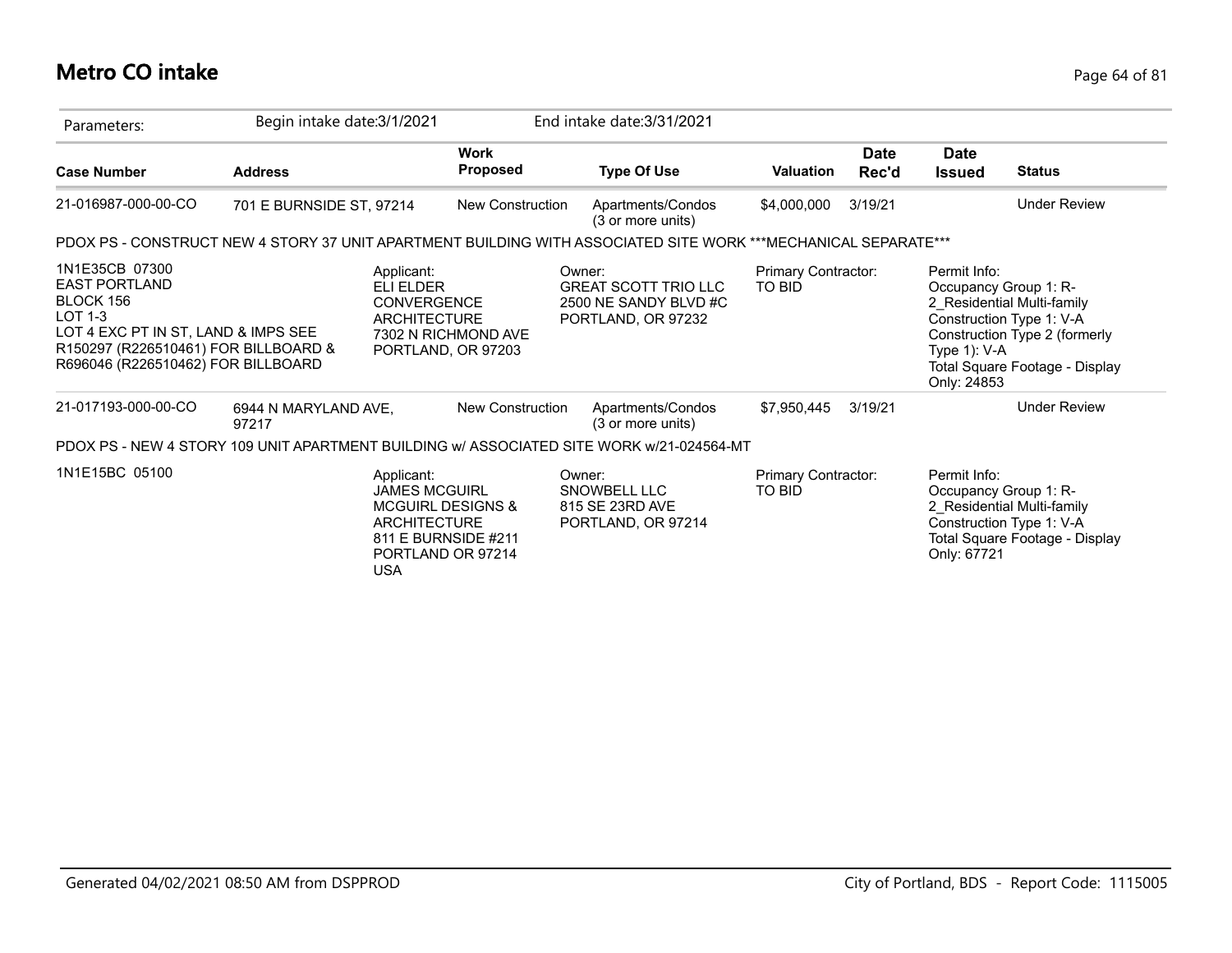### **Metro CO intake** Page 65 of 81

| Parameters:         | Begin intake date: 3/1/2021                                                                                                                                                                                                             |                                                                                        | End intake date: 3/31/2021                                                                                  |                                                                                                                                                                      |                      |                                                          |                                                                                         |
|---------------------|-----------------------------------------------------------------------------------------------------------------------------------------------------------------------------------------------------------------------------------------|----------------------------------------------------------------------------------------|-------------------------------------------------------------------------------------------------------------|----------------------------------------------------------------------------------------------------------------------------------------------------------------------|----------------------|----------------------------------------------------------|-----------------------------------------------------------------------------------------|
| <b>Case Number</b>  | <b>Address</b>                                                                                                                                                                                                                          | Work<br><b>Proposed</b>                                                                | <b>Type Of Use</b>                                                                                          | Valuation                                                                                                                                                            | <b>Date</b><br>Rec'd | <b>Date</b><br><b>Issued</b>                             | <b>Status</b>                                                                           |
| 20-145382-REV-02-CO | 11560 SE DIVISION ST, 97266                                                                                                                                                                                                             | <b>New Construction</b>                                                                | Apartments/Condos<br>(3 or more units)                                                                      | \$0                                                                                                                                                                  | 3/22/21              | 3/22/21                                                  | Issued                                                                                  |
|                     | LARGE DIVISION - REV-02 - Revise the mechanical well roof framing (assembly M6) from engineered I-joists to a manufactured truss for structural support and replace 3 layers<br>Type X gypsum board with 1 layer of Type C gypsum board |                                                                                        |                                                                                                             |                                                                                                                                                                      |                      |                                                          |                                                                                         |
| 1S2E10AB 00300      | Applicant:<br><b>SUZANNE ZUNIGA</b><br><b>BUREAU</b><br>SUITE 500<br>Applicant:<br>Joseph Merrill<br>Ankrom Moisan<br>300<br>Portland OR 97209                                                                                          | PORTLAND HOUSING<br>421 SW 6TH AVENUE,<br>PORTLAND OR 97204<br>38 NW Davis Street, Ste | Owner:<br><b>115TH STREET HOUSING</b><br><b>LP</b><br>18201 VON KARMAN AVE<br>#900<br>IRVINE, CA 92612-1097 | CCB - Contractor:<br><b>TOM MITCHELL</b><br><b>WALSH</b><br>CONSTRUCTION CO<br><b>OREGON</b><br>2905 SW 1ST AVE<br>PORTLAND, OR 97201-<br>4705                       |                      | Permit Info:<br>Occupancy Group 1: R-<br>Type $1$ ): V-A | 2 Residential Multi-family<br>Construction Type 1: V-A<br>Construction Type 2 (formerly |
| 18-209390-REV-04-CO | 3883 SW MOODY AVE, 97201                                                                                                                                                                                                                | <b>New Construction</b>                                                                | Apartments/Condos<br>(3 or more units)                                                                      | \$0                                                                                                                                                                  | 3/22/21              | 3/22/21                                                  | Issued                                                                                  |
|                     | REV 04 - Revision to roof truss detail per coordination with inspector on site.                                                                                                                                                         |                                                                                        |                                                                                                             |                                                                                                                                                                      |                      |                                                          |                                                                                         |
| 1S1E10CA 00400      | Applicant:<br>Lori Obeyesekere<br>HLR, Inc.<br>14881 Quorum Drive<br>Dallas, TX 75254                                                                                                                                                   |                                                                                        | Owner:<br>ALAMO MANHATTAN<br><b>BLOCK 40 OWNER LLC</b><br>3012 FAIRMOUNT ST #100<br>DALLAS, TX 75201-1210   | CCB - Contractor:<br><b>MICHAEL CARRIGG</b><br><b>ANDERSEN</b><br><b>CONSTRUCTION</b><br><b>COMPANY OF OREGON</b><br><b>LLC</b><br>PO BOX 6712<br>PORTLAND, OR 97228 |                      |                                                          |                                                                                         |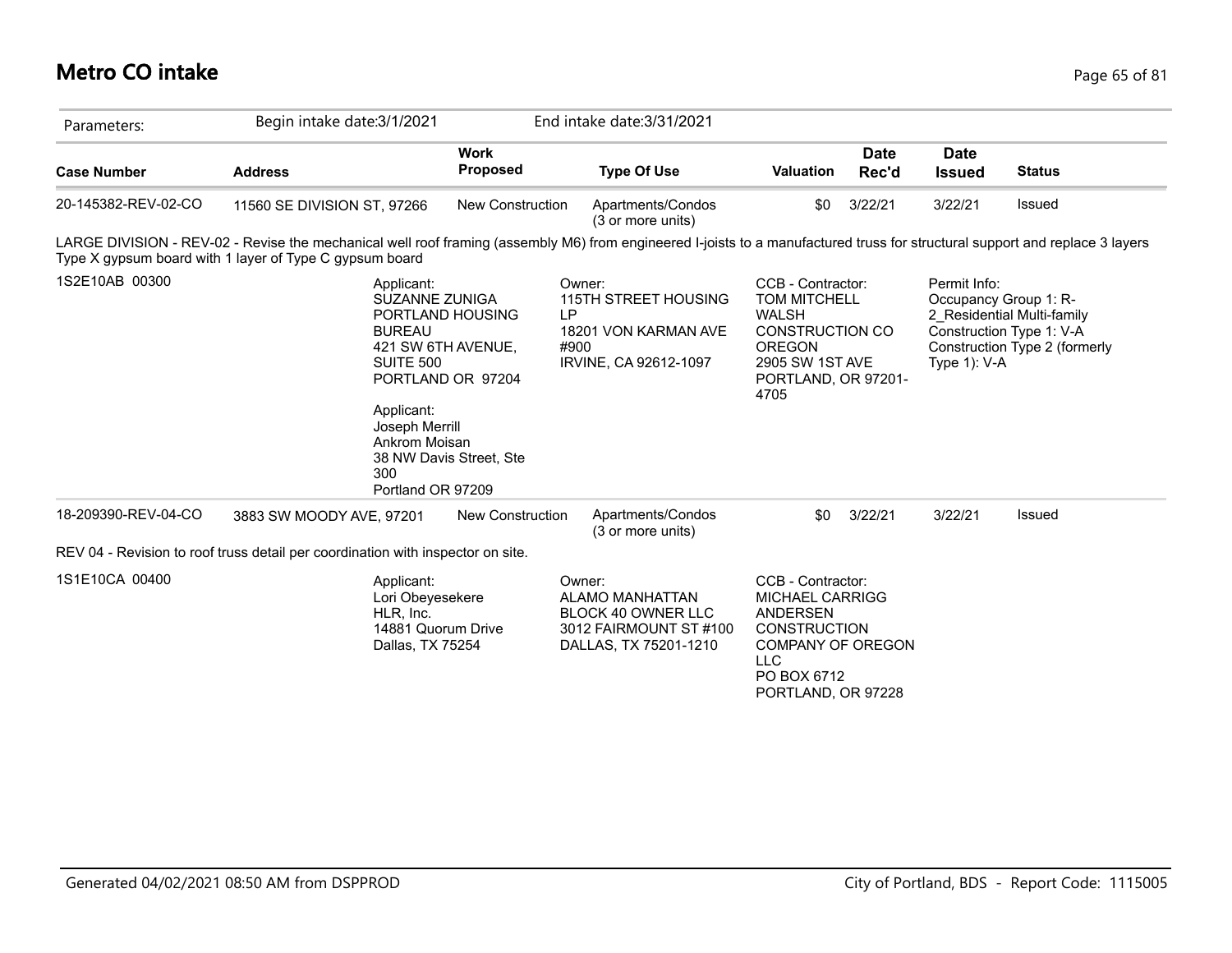### **Metro CO intake** Page 66 of 81

| Parameters:                                                                | Begin intake date: 3/1/2021                                                                                                                                             |                                             | End intake date: 3/31/2021                                                     |                                                                                                                                |                      |                                           |                                                                                                                          |
|----------------------------------------------------------------------------|-------------------------------------------------------------------------------------------------------------------------------------------------------------------------|---------------------------------------------|--------------------------------------------------------------------------------|--------------------------------------------------------------------------------------------------------------------------------|----------------------|-------------------------------------------|--------------------------------------------------------------------------------------------------------------------------|
| <b>Case Number</b>                                                         | <b>Address</b>                                                                                                                                                          | <b>Work</b><br><b>Proposed</b>              | <b>Type Of Use</b>                                                             | <b>Valuation</b>                                                                                                               | <b>Date</b><br>Rec'd | <b>Date</b><br><b>Issued</b>              | <b>Status</b>                                                                                                            |
| 21-022650-000-00-CO                                                        | 2204 NE ALBERTA ST, 97211                                                                                                                                               | <b>New Construction</b>                     | Assembly                                                                       | \$93,308                                                                                                                       | 3/8/21               |                                           | <b>Under Review</b>                                                                                                      |
|                                                                            | SINGLE PDF - NEW FREESTANDING COVERED AREA UNDER 15' IN HEIGHT ADJACENT TO EXISTING BREWERY                                                                             |                                             |                                                                                |                                                                                                                                |                      |                                           |                                                                                                                          |
| 1N1E23AD 03700<br><b>VERNON</b><br><b>BLOCK 35</b><br>W 50.50' OF LOT 1&2  | Applicant:<br><b>COLIN JENSEN</b><br>THESIS STUDIO<br><b>ARCHITECTURE</b><br><b>BLVD</b>                                                                                | 1620 SE HAWTHORNE<br>PORTLAND OR 97214      | Owner:<br>2204 ALBERTA LLC<br>2525 N SUMNER ST<br>PORTLAND, OR 97217           | CCB - Contractor:<br>Tom Severson<br><b>CENTREX</b><br><b>CONSTRUCTION INC</b><br>8250 SW HUNZIKER ST<br>TIGARD, OR 97223-8260 |                      | Permit Info:<br>2 Restaurant<br>Only: 651 | Occupancy Group 1: A-<br>Construction Type 1: V-B<br>Total Square Footage - Display                                      |
| 21-023487-000-00-CO                                                        | 333 SW PARK AVE, 97205                                                                                                                                                  | New Construction                            | Assembly                                                                       | \$132,537 3/12/21                                                                                                              |                      |                                           | <b>Under Review</b>                                                                                                      |
| $CO$ ).                                                                    | New bicycle storage structure & related site improvements for the plaza area associated with the BHRC project (w/ 20-204194-CO, 20-204204-MT, 21-023489-CO & 21-023491- |                                             |                                                                                |                                                                                                                                |                      |                                           |                                                                                                                          |
| 1N1E34CC 03100<br><b>PORTLAND</b><br>BLOCK 86<br>LOT 4&5<br>E 80' OF LOT 6 | Applicant:<br><b>MIKE COYLE</b><br><b>FASTER PERMITS</b><br>420                                                                                                         | 2000 SW 1ST AVE SUITE<br>PORTLAND, OR 97201 | Owner:<br><b>MULTNOMAH COUNTY</b><br>501 N DIXON ST<br>PORTLAND, OR 97227-1804 |                                                                                                                                |                      | Permit Info:<br>Garage<br>Only: 800       | Occupancy Group 1: S-<br>2 Storage - Low Hazard, Parking<br>Construction Type 1: III-A<br>Total Square Footage - Display |
| 21-023489-000-00-CO                                                        | 333 SW PARK AVE, 97205                                                                                                                                                  | New Construction                            | Assembly                                                                       | \$9,000                                                                                                                        | 3/12/21              |                                           | <b>Under Review</b>                                                                                                      |
|                                                                            | New trash enclosure associated with the BHRC (w/ 20-204194-CO, 20-204204-MT, 21-023487-CO & 21-023491-CO).                                                              |                                             |                                                                                |                                                                                                                                |                      |                                           |                                                                                                                          |
| 1N1E34CC 03100<br><b>PORTLAND</b><br>BLOCK 86<br>LOT 4&5<br>E 80' OF LOT 6 | Applicant:<br>MIKE COYLE<br><b>FASTER PERMITS</b><br>420                                                                                                                | 2000 SW 1ST AVE SUITE<br>PORTLAND, OR 97201 | Owner:<br>MULTNOMAH COUNTY<br>501 N DIXON ST<br>PORTLAND, OR 97227-1804        |                                                                                                                                |                      |                                           |                                                                                                                          |
| 21-023491-000-00-CO                                                        | 333 SW PARK AVE, 97205                                                                                                                                                  | <b>New Construction</b>                     | Assembly                                                                       | \$13,000                                                                                                                       | 3/12/21              |                                           | <b>Under Review</b>                                                                                                      |
|                                                                            | New East canopy roof structure as part of the plaza for the BHRC (w/ 20-204194-CO, 20-204204-MT, 21-023487-CO & 21-023489-CO).                                          |                                             |                                                                                |                                                                                                                                |                      |                                           |                                                                                                                          |
| 1N1E34CC 03100<br><b>PORTLAND</b><br>BLOCK 86<br>LOT 4&5<br>E 80' OF LOT 6 | Applicant:<br>MIKE COYLE<br><b>FASTER PERMITS</b><br>420                                                                                                                | 2000 SW 1ST AVE SUITE<br>PORTLAND, OR 97201 | Owner:<br>MULTNOMAH COUNTY<br>501 N DIXON ST<br>PORTLAND, OR 97227-1804        |                                                                                                                                |                      |                                           |                                                                                                                          |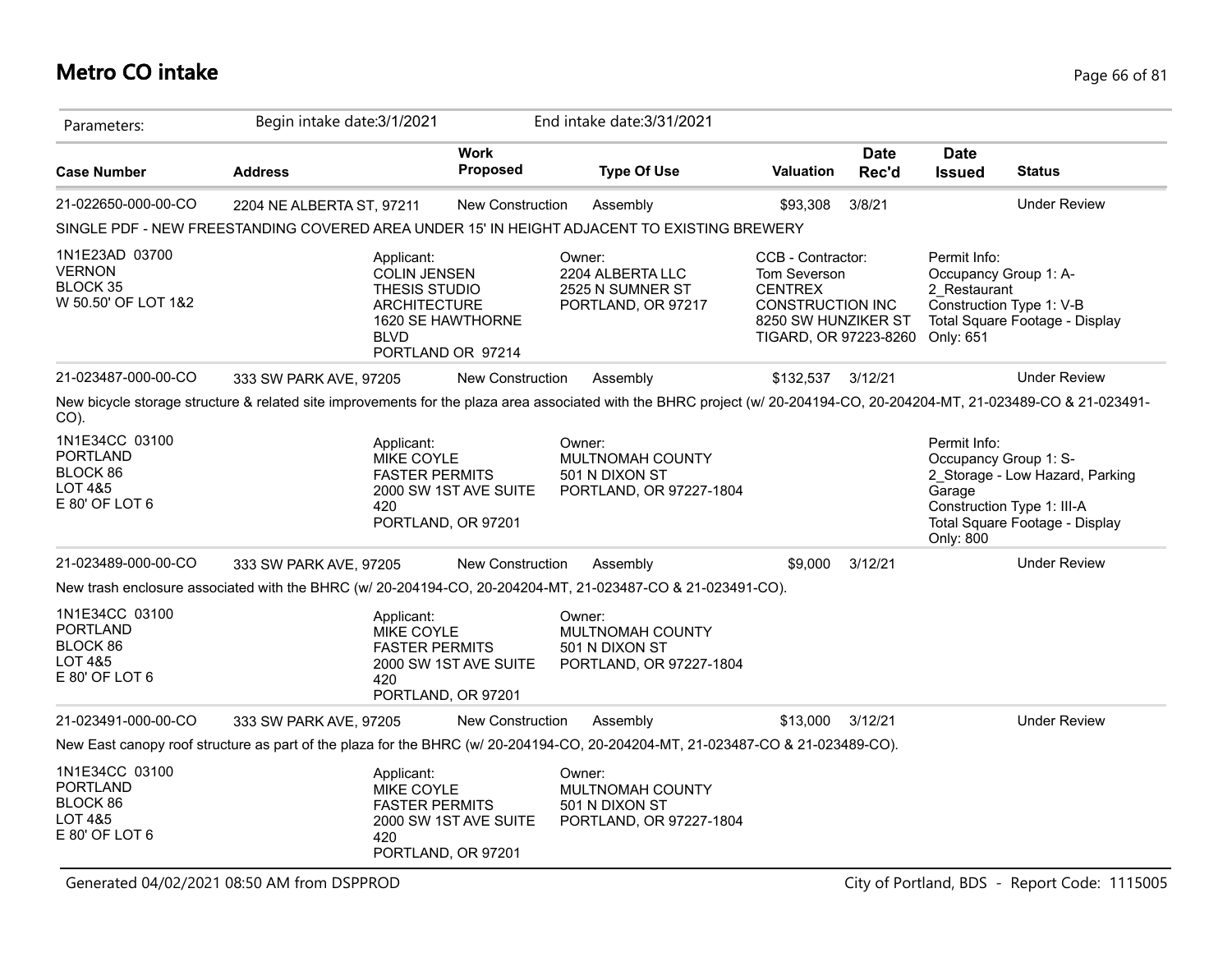### **Metro CO intake** Page 67 of 81

| Parameters:         | Begin intake date: 3/1/2021                                                                                                                                                                                                                                              |                                          | End intake date: 3/31/2021                                                                             |                                                                                                                                                                                                                                        |                      |                                               |                                                                                                                                                        |
|---------------------|--------------------------------------------------------------------------------------------------------------------------------------------------------------------------------------------------------------------------------------------------------------------------|------------------------------------------|--------------------------------------------------------------------------------------------------------|----------------------------------------------------------------------------------------------------------------------------------------------------------------------------------------------------------------------------------------|----------------------|-----------------------------------------------|--------------------------------------------------------------------------------------------------------------------------------------------------------|
| <b>Case Number</b>  | <b>Address</b>                                                                                                                                                                                                                                                           | <b>Work</b><br><b>Proposed</b>           | <b>Type Of Use</b>                                                                                     | <b>Valuation</b>                                                                                                                                                                                                                       | <b>Date</b><br>Rec'd | <b>Date</b><br><b>Issued</b>                  | <b>Status</b>                                                                                                                                          |
| 20-201358-000-00-CO | 8051 N RICHMOND AVE,<br>97203                                                                                                                                                                                                                                            | New Construction                         | Assembly                                                                                               | \$420,000                                                                                                                                                                                                                              | 3/19/21              | 3/19/21                                       | Under Inspection                                                                                                                                       |
| <b>THAN 120 SF)</b> | SINGLE PDF - FOUNDATIONS FOR MODULAR COMMUNITY BUILDING. SITE WORK, UTILITIES, AND GRADING FOR 19 SLEEPING PODS AND 1 STORAGE SHED (LESS                                                                                                                                 |                                          |                                                                                                        |                                                                                                                                                                                                                                        |                      |                                               |                                                                                                                                                        |
| 1N1W12AB 10900      | Applicant:<br><b>JOSEPH PURKEY</b><br>CONVERGENCE<br><b>ARCHITECTURE</b>                                                                                                                                                                                                 | 7302 N RICHMOND AVE<br>PORTLAND OR 97203 | Owner:<br><b>ST JOHNS CHRISTIAN</b><br><b>CHURCH</b><br>8044 N RICHMOND AVE<br>PORTLAND, OR 97203-3148 | CCB - Contractor:<br><b>KENDALL MILLER</b><br><b>INTERLAKEN INC</b><br>PO BOX 20 10<br>FAIRVIEW, OR 97024                                                                                                                              |                      | Permit Info:<br>Type $1$ ): V-B<br>Only: 2034 | Occupancy Group 1: B Bank,<br>Off., Med.Off., Pub.Bldg.<br>Construction Type 1: V-B<br>Construction Type 2 (formerly<br>Total Square Footage - Display |
| 20-110875-DFS-06-CO | 2148 NE M L KING BLVD,<br>97212                                                                                                                                                                                                                                          | <b>New Construction</b>                  | <b>Business</b>                                                                                        | \$2,312                                                                                                                                                                                                                                | 3/22/21              | 3/22/21                                       | Issued                                                                                                                                                 |
|                     | DFS 06 - Light pole foundation and invertor anchor bolts.                                                                                                                                                                                                                |                                          |                                                                                                        |                                                                                                                                                                                                                                        |                      |                                               |                                                                                                                                                        |
| 1N1E26CB 18600      | Applicant:<br><b>JAKE WELCH</b><br><b>COCHRAN INC</b><br>DR.<br>TIGARD, OR<br>97223                                                                                                                                                                                      | 7550 SW TECH CENTER                      | Owner:<br>CNS PROPERTIES LLC<br>PO BOX 5118<br>PORTLAND, OR 97208-5118                                 | CCB - Contractor:<br><b>SWINERTON BUILDERS</b><br><b>INC</b><br>2001 CLAYTON ROAD<br>7TH FLOOR LEGAL<br>CONCORD, CA 94520                                                                                                              |                      |                                               |                                                                                                                                                        |
| 20-221618-000-00-CO | 401 N SCHMEER RD, 97217                                                                                                                                                                                                                                                  | <b>New Construction</b>                  | <b>Business</b>                                                                                        | \$39,314                                                                                                                                                                                                                               | 3/23/21              | 3/23/21                                       | Issued                                                                                                                                                 |
|                     | PROLOGIS LOT F PRIMARY GUARD HOUSE - Guardhouse with mechanical and plumbing, for new tilt-up. ****review with 20-174521-CO (tilt-up), 20-193508-MT (tilt-up MT) 20-<br>222315-MT, and 20-221628-CO/20-222322-MT (secondary guard house), 20-196937-CO (trash enclosure) |                                          |                                                                                                        |                                                                                                                                                                                                                                        |                      |                                               |                                                                                                                                                        |
| 1N1E10 00200        | Applicant:<br>DALE POPPE<br><b>MACKENZIE</b><br>SUITE 100<br>97214                                                                                                                                                                                                       | 1515 SE WATER AVENUE,<br>PORTLAND OREGON | Owner:<br>PROLOGIS LP<br>1800 WAZEE ST #500<br>DENVER, CO 80202-2526                                   | CCB - Contractor:<br><b>GUY BLANCHARD</b><br><b>SIERRA</b><br><b>CONSTRUCTION</b><br><b>COMPANY INC A</b><br><b>CORPORATION OF</b><br><b>WASHINGTON</b><br><b>14800 NE NORTH</b><br><b>WOODINVILLE WAY</b><br>WOODINVILLE, WA<br>98072 |                      | Permit Info:<br>Only: 275                     | Occupancy Group 1: B Bank,<br>Off., Med.Off., Pub.Bldg.<br>Construction Type 1: V-B<br>Total Square Footage - Display                                  |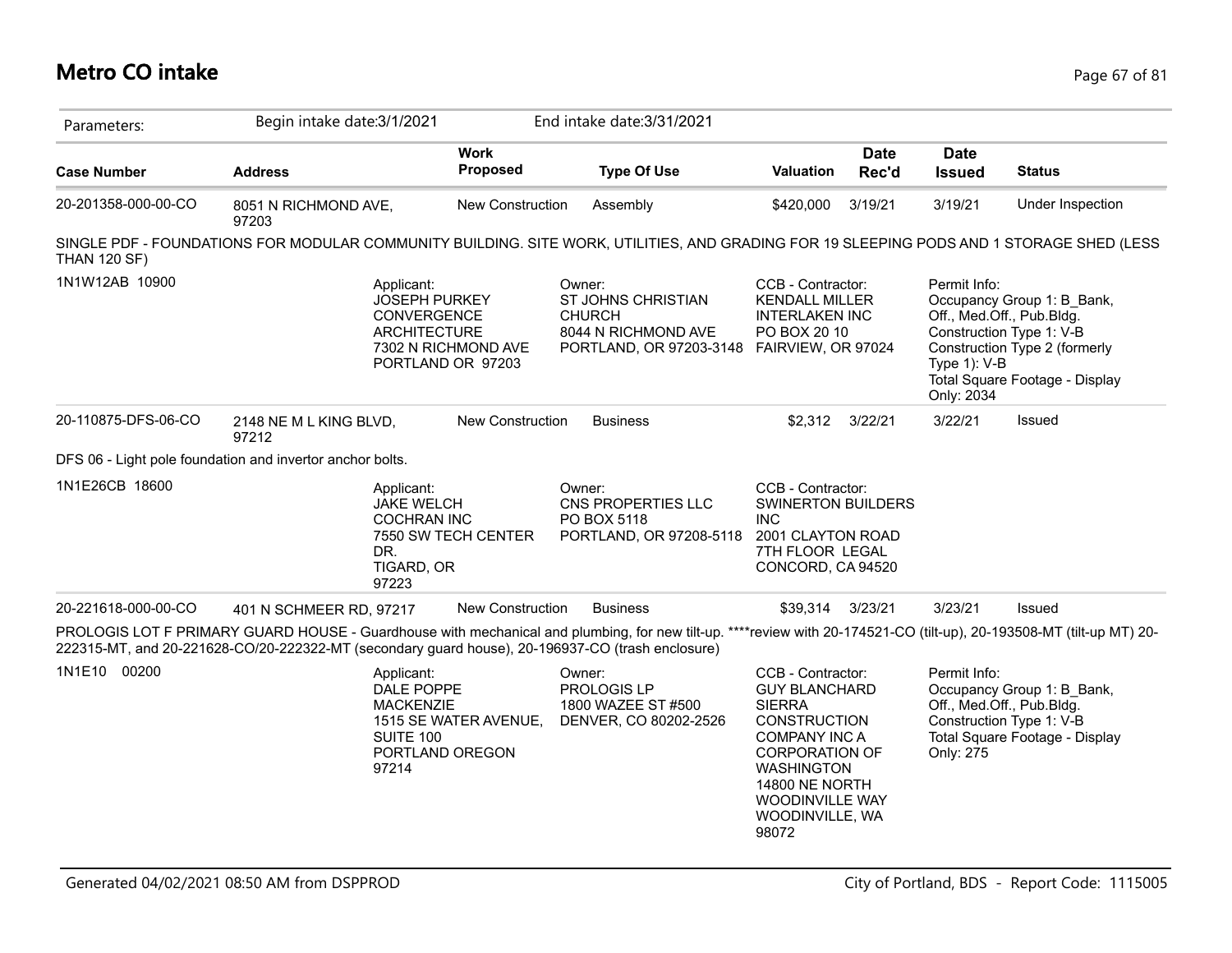# **Metro CO intake** Page 68 of 81

| Parameters:                                            | Begin intake date: 3/1/2021                                                                                                                                                                                                                                                                                                            |                                          | End intake date: 3/31/2021                                                               |                                                                                                                                                                                                                                 |                      |                                                                                               |                                                                                                                           |
|--------------------------------------------------------|----------------------------------------------------------------------------------------------------------------------------------------------------------------------------------------------------------------------------------------------------------------------------------------------------------------------------------------|------------------------------------------|------------------------------------------------------------------------------------------|---------------------------------------------------------------------------------------------------------------------------------------------------------------------------------------------------------------------------------|----------------------|-----------------------------------------------------------------------------------------------|---------------------------------------------------------------------------------------------------------------------------|
| <b>Case Number</b>                                     | <b>Address</b>                                                                                                                                                                                                                                                                                                                         | <b>Work</b><br><b>Proposed</b>           | <b>Type Of Use</b>                                                                       | <b>Valuation</b>                                                                                                                                                                                                                | <b>Date</b><br>Rec'd | <b>Date</b><br><b>Issued</b>                                                                  | <b>Status</b>                                                                                                             |
| 20-221628-000-00-CO                                    | 401 N SCHMEER RD, 97217                                                                                                                                                                                                                                                                                                                | New Construction                         | <b>Business</b>                                                                          | \$20,207                                                                                                                                                                                                                        | 3/23/21              | 3/23/21                                                                                       | <b>Issued</b>                                                                                                             |
| 222322-MT                                              | PROLOGIS LOT F SECONDARY GUARD HOUSE - Secondary Guardhouse with plumbing and mechanical, to serve new tilt-up distribution building. *** Review with 20-174521-<br>CO (main tilt-up) 20-193508-MT (tilt-up MT), 20-196937-CO Trash Enclosure, 20-221618-CO Primary Guard House, 20-222315-MT, 20-221628-CO Secondary Guard House, 20- |                                          |                                                                                          |                                                                                                                                                                                                                                 |                      |                                                                                               |                                                                                                                           |
| 1N1E10 00200                                           | Applicant:<br>DALE POPPE<br><b>MACKENZIE</b><br>SUITE 100<br>97214                                                                                                                                                                                                                                                                     | 1515 SE WATER AVENUE,<br>PORTLAND OREGON | Owner:<br>PROLOGIS LP<br>1800 WAZEE ST #500<br>DENVER, CO 80202-2526                     | CCB - Contractor:<br><b>GUY BLANCHARD</b><br><b>SIERRA</b><br><b>CONSTRUCTION</b><br><b>COMPANY INC A</b><br><b>CORPORATION OF</b><br><b>WASHINGTON</b><br><b>14800 NE NORTH</b><br>WOODINVILLE WAY<br>WOODINVILLE, WA<br>98072 |                      | Permit Info:<br>Off., Med.Off., Pub.Bldg.<br>Only: 144                                        | Occupancy Group 1: B_Bank,<br>Construction Type 1: V-B<br>Total Square Footage - Display                                  |
| 21-025752-000-00-CO                                    | NE MASON ST, 97230                                                                                                                                                                                                                                                                                                                     | New Construction                         | <b>Business</b>                                                                          | \$3,500,000                                                                                                                                                                                                                     | 3/30/21              |                                                                                               | <b>Under Review</b>                                                                                                       |
|                                                        | PDOX PS - NEW 1-STORY METAL BUILDING FOR VEHICLE REPAIR WITH ASSOCIATED SITE WORK w/21-026936-MT                                                                                                                                                                                                                                       |                                          |                                                                                          |                                                                                                                                                                                                                                 |                      |                                                                                               |                                                                                                                           |
| 1N2E24 00501<br>PARTITION PLAT 1998-45<br>LOT 1 TL 501 | Applicant:<br><b>JEFF BRINGENBERG</b><br>SODERSTROM<br><b>ARCHITECTS</b><br>SUITE 410                                                                                                                                                                                                                                                  | 1200 NW NAITO PKWY,<br>PORTLAND OR 97209 | Owner:<br>MORASCHS RP LLC<br>4050 NE 158TH AVE<br>PORTLAND, OR 97230                     | CCB - Contractor:<br><b>STEVE BARTELL</b><br>P & C CONSTRUCTION<br>CO<br>2133 NW YORK ST<br>PORTLAND, OR 97210                                                                                                                  |                      | Permit Info:<br>Off., Med.Off., Pub.Bldg.<br>Type $1$ ): V-B<br>Only: 8400                    | Occupancy Group 1: B_Bank,<br>Construction Type 1: V-B<br>Construction Type 2 (formerly<br>Total Square Footage - Display |
| 18-188494-REV-17-CO                                    | 5070 N GREELEY AVE, 97217                                                                                                                                                                                                                                                                                                              | <b>New Construction</b>                  | <b>Business</b>                                                                          | \$0                                                                                                                                                                                                                             | 3/3/21               | 3/3/21                                                                                        | Under Inspection                                                                                                          |
|                                                        | ADIDAS - REV 15 - Revision to relocate existing water meter for use with existing fire water service line.                                                                                                                                                                                                                             |                                          |                                                                                          |                                                                                                                                                                                                                                 |                      |                                                                                               |                                                                                                                           |
| 1N1E21BA 10307                                         | Applicant:<br>Chris Grosse<br>Lever Architecture<br><b>FLOOR</b><br>portland OR 97217                                                                                                                                                                                                                                                  | 4713 N ALBINA AVE 4TH                    | Owner:<br>ADIDAS VILLAGE<br>CORPORATION<br>5055 N GREELEY AVE<br>PORTLAND, OR 97217-3524 | CCB - Contractor:<br><b>BRIAN SABOM</b><br><b>TURNER</b><br><b>CONSTRUCTION</b><br><b>COMPANY</b><br>1155 SW MORRISON ST<br><b>STE 600</b><br>PORTLAND, OR 97205                                                                |                      | Permit Info:<br>Occupancy Group 1: S-<br>Garage<br>Construction Type 1: I-A<br>Type 1): III-A | 2 Storage - Low Hazard, Parking<br>Construction Type 2 (formerly                                                          |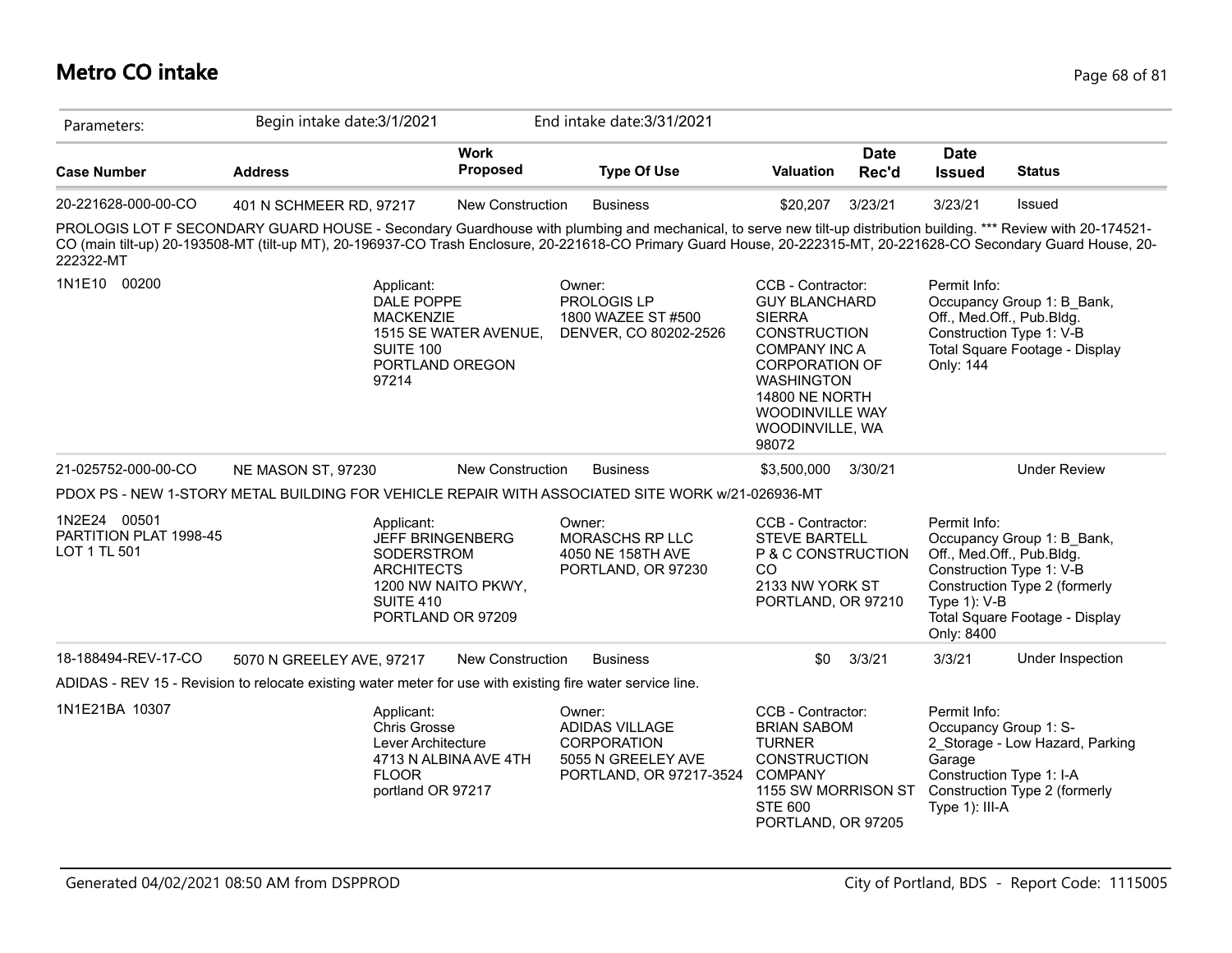# **Metro CO intake** Page 69 of 81

| Parameters:                                 | Begin intake date: 3/1/2021   |                                                                                                                                      |                                | End intake date: 3/31/2021                                                                                  |                                                                                                                                                           |                      |                                                                                                     |                                                                                     |
|---------------------------------------------|-------------------------------|--------------------------------------------------------------------------------------------------------------------------------------|--------------------------------|-------------------------------------------------------------------------------------------------------------|-----------------------------------------------------------------------------------------------------------------------------------------------------------|----------------------|-----------------------------------------------------------------------------------------------------|-------------------------------------------------------------------------------------|
| <b>Case Number</b>                          | <b>Address</b>                |                                                                                                                                      | <b>Work</b><br><b>Proposed</b> | <b>Type Of Use</b>                                                                                          | <b>Valuation</b>                                                                                                                                          | <b>Date</b><br>Rec'd | <b>Date</b><br><b>Issued</b>                                                                        | <b>Status</b>                                                                       |
| 18-162608-DFS-26-CO                         | 7150 NE AIRPORT WAY,<br>97218 |                                                                                                                                      | New Construction               | <b>Business</b>                                                                                             | \$35,000                                                                                                                                                  | 3/4/21               | 3/4/21                                                                                              | <b>Issued</b>                                                                       |
| PACR - RCC - DFS-26 - Metal cane rail       |                               |                                                                                                                                      |                                |                                                                                                             |                                                                                                                                                           |                      |                                                                                                     |                                                                                     |
| 00300<br>1N2E08                             |                               | Applicant:<br>Mike Coyle<br><b>Faster Permits</b><br>420<br>Portland, OR 97201                                                       | 2000 SW 1st Avenue, Suite      | Owner:<br>PORT OF PORTLAND<br>PO BOX 3529<br>PORTLAND, OR 97208-3529                                        | CCB - Contractor:<br><b>JE DUNN</b><br><b>CONSTRUCTION</b><br><b>COMPANY</b><br>1001 LOCUST<br>KANSAS CITY, MO 64106                                      |                      |                                                                                                     |                                                                                     |
| 19-244922-REV-02-CO                         | 7748 SE POWELL BLVD,<br>97206 |                                                                                                                                      | New Construction               | <b>Business</b>                                                                                             | \$0                                                                                                                                                       | 3/4/21               | 3/9/21                                                                                              | Issued                                                                              |
|                                             |                               |                                                                                                                                      |                                | LILAC MEADOWS - REV 2 - Revision to landscape plan on south side of the property to utilize existing plants |                                                                                                                                                           |                      |                                                                                                     |                                                                                     |
| 1S2E08DA 02200                              |                               | Applicant:<br><b>COREY MORRIS</b><br><b>CARLETON HART</b><br><b>ARCHITECTURE</b><br>830 SW 10TH AVE, STE<br>200<br>PORTLAND OR 97205 |                                | Owner:<br><b>SHAKTI ENT LLC</b><br>415 SW MONTGOMERY ST<br>PORTLAND, OR 97201-5505                          | CCB - Contractor:<br><b>JAMES E ANDERSON</b><br><b>CEDAR MILL</b><br><b>CONSTRUCTION</b><br><b>COMPANY LLC</b><br>19465 SW 89TH AVE<br>TUALATIN, OR 97062 |                      | Permit Info:<br>Occupancy Group 1: A-<br>2 Restaurant                                               | Construction Type 1: V-B                                                            |
| 18-254687-DFS-07-CO                         | 9800 SE POWELL BLVD,<br>97266 |                                                                                                                                      | New Construction               | <b>Business</b>                                                                                             | \$32,000                                                                                                                                                  | 3/17/21              | 3/17/21                                                                                             | <b>Issued</b>                                                                       |
| DFS 07- EQ 1688 Seismic Calcs and Anchorage |                               |                                                                                                                                      |                                |                                                                                                             |                                                                                                                                                           |                      |                                                                                                     |                                                                                     |
| 1S2E09<br>00100                             |                               | Applicant:<br><b>GRIFFIN CHARD</b><br>J.E. Dunn Construction<br>Company<br>424 NW 14TH AVE<br><b>PORTLAND</b><br>Portland, OR 97209  |                                | Owner:<br><b>TRI-COUNTY METRO</b><br>TRANS DIST OF OREGON<br>PO BOX 162734<br>AUSTIN, TX 78716-2734         | CCB - Contractor:<br><b>JE DUNN</b><br><b>CONSTRUCTION</b><br><b>COMPANY</b><br>1001 LOCUST                                                               |                      | Permit Info:<br>Occupancy Group 1: S-<br>Warehouse<br>Construction Type 1: II-B<br>Type $1$ ): II-B | 1_Storage - Moderate Hazard,<br>KANSAS CITY, MO 64106 Construction Type 2 (formerly |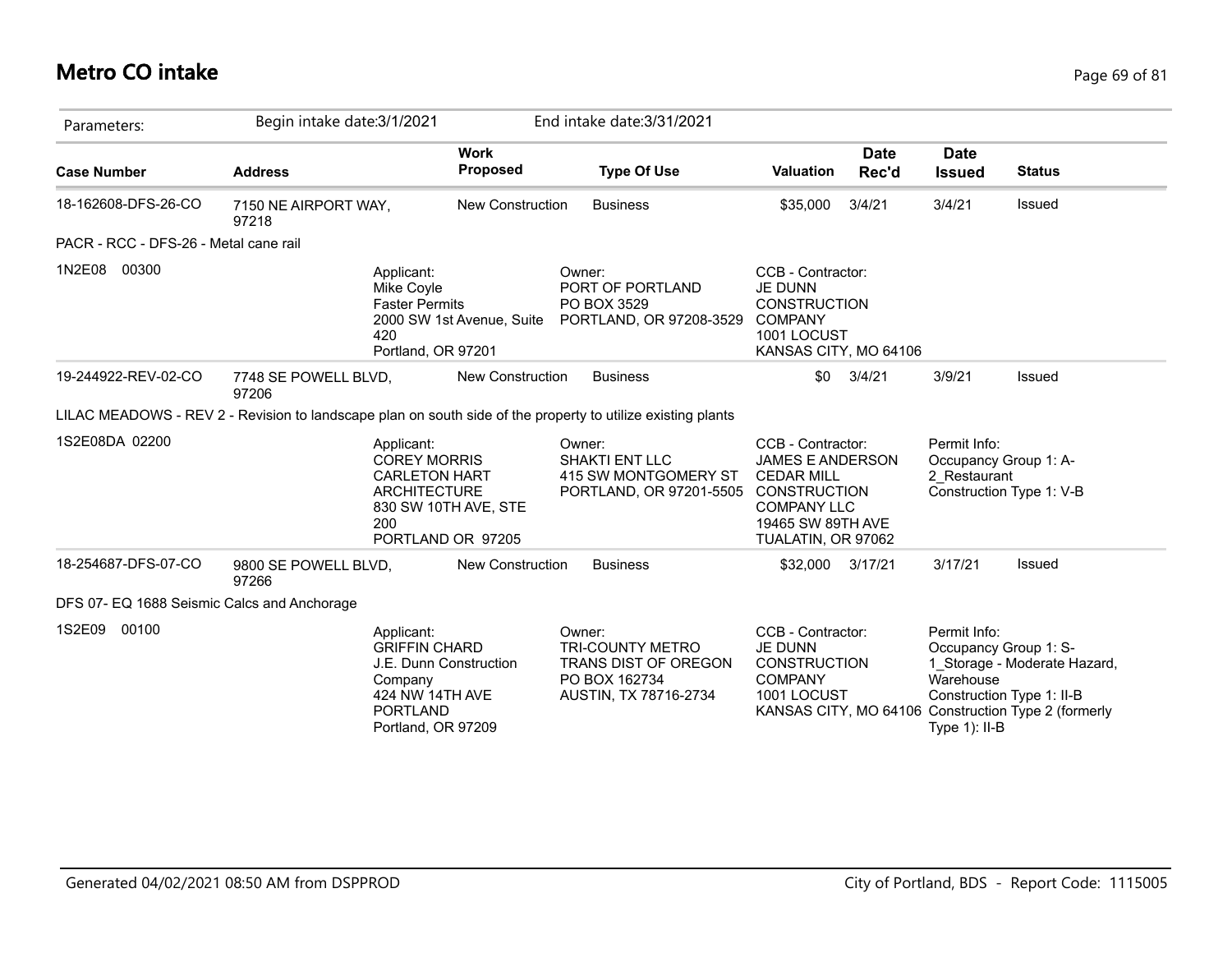# **Metro CO intake** Page 70 of 81

| Parameters:                           | Begin intake date: 3/1/2021                                                                                                                                                                                                                                                                                                                                                                                           |                                                                   | End intake date: 3/31/2021                                                                                 |                                                                                             |                      |                                                                                                     |                                                                                     |
|---------------------------------------|-----------------------------------------------------------------------------------------------------------------------------------------------------------------------------------------------------------------------------------------------------------------------------------------------------------------------------------------------------------------------------------------------------------------------|-------------------------------------------------------------------|------------------------------------------------------------------------------------------------------------|---------------------------------------------------------------------------------------------|----------------------|-----------------------------------------------------------------------------------------------------|-------------------------------------------------------------------------------------|
| <b>Case Number</b>                    | <b>Address</b>                                                                                                                                                                                                                                                                                                                                                                                                        | <b>Work</b><br><b>Proposed</b>                                    | <b>Type Of Use</b>                                                                                         | <b>Valuation</b>                                                                            | <b>Date</b><br>Rec'd | <b>Date</b><br><b>Issued</b>                                                                        | <b>Status</b>                                                                       |
| 21-023988-000-00-CO                   | 240 SE GRAND AVE, 97214                                                                                                                                                                                                                                                                                                                                                                                               | <b>New Construction</b>                                           | <b>Business</b>                                                                                            | \$27,000,000                                                                                | 3/18/21              |                                                                                                     | <b>Under Review</b>                                                                 |
|                                       | FLATWORKS - New 8 story, 130,000 (above grade) office building with a height of 100'-0" as calculated per the COP Zoning Code. Construction is Type IV-B using Cross-<br>Laminated Timber. Below-grade parking with 66 stalls provided with access off of SE Pine Street. Loading zone provided w/ separate entry off of SE Pine Street. Stormwater will<br>be managed on-site via eco-roof.** Review w. 21-025182-MT |                                                                   |                                                                                                            |                                                                                             |                      |                                                                                                     |                                                                                     |
| 1N1E35CC 07100                        | Applicant:<br><b>TVA ARCHITECTS</b><br>1500                                                                                                                                                                                                                                                                                                                                                                           | <b>ROBERT THOMPSON</b><br>920 SW 6TH AVE STE<br>PORTLAND OR 97204 | Owner:<br><b>GRAND OPPORTUNITY LLC</b><br>920 SW 6TH AVE #1200<br>PORTLAND, OR 97204                       | CCB - Contractor:<br><b>LMC INC</b><br>19200 SW TETON AVE<br>TUALATIN, OR 97062             |                      |                                                                                                     |                                                                                     |
| 18-254687-DFS-32-CO                   | 9800 SE POWELL BLVD,<br>97266                                                                                                                                                                                                                                                                                                                                                                                         | <b>New Construction</b>                                           | <b>Business</b>                                                                                            | \$80,000                                                                                    | 3/19/21              | 3/19/21                                                                                             | Under Inspection                                                                    |
| DFS 32 - Tank Vent Supports / Seismic |                                                                                                                                                                                                                                                                                                                                                                                                                       |                                                                   |                                                                                                            |                                                                                             |                      |                                                                                                     |                                                                                     |
| 00100<br>1S2E09                       | Applicant:<br><b>GRIFFIN CHARD</b><br>Company<br>424 NW 14TH AVE<br><b>PORTLAND</b><br>Portland, OR 97209                                                                                                                                                                                                                                                                                                             | J.E. Dunn Construction                                            | Owner:<br><b>TRI-COUNTY METRO</b><br><b>TRANS DIST OF OREGON</b><br>PO BOX 162734<br>AUSTIN, TX 78716-2734 | CCB - Contractor:<br><b>JE DUNN</b><br><b>CONSTRUCTION</b><br><b>COMPANY</b><br>1001 LOCUST |                      | Permit Info:<br>Occupancy Group 1: S-<br>Warehouse<br>Construction Type 1: II-B<br>Type $1$ ): II-B | 1 Storage - Moderate Hazard,<br>KANSAS CITY, MO 64106 Construction Type 2 (formerly |
| 18-254687-DFS-42-CO                   | 9800 SE POWELL BLVD,<br>97266                                                                                                                                                                                                                                                                                                                                                                                         | <b>New Construction</b>                                           | <b>Business</b>                                                                                            | \$40,000                                                                                    | 3/19/21              | 3/19/21                                                                                             | Issued                                                                              |
| DFS 42 - Decorative Metal Handrail    |                                                                                                                                                                                                                                                                                                                                                                                                                       |                                                                   |                                                                                                            |                                                                                             |                      |                                                                                                     |                                                                                     |
| 1S2E09<br>00100                       | Applicant:<br><b>GRIFFIN CHARD</b><br>Company<br>424 NW 14TH AVE<br><b>PORTLAND</b><br>Portland, OR 97209                                                                                                                                                                                                                                                                                                             | J.E. Dunn Construction                                            | Owner:<br><b>TRI-COUNTY METRO</b><br><b>TRANS DIST OF OREGON</b><br>PO BOX 162734<br>AUSTIN, TX 78716-2734 | CCB - Contractor:<br><b>JE DUNN</b><br><b>CONSTRUCTION</b><br><b>COMPANY</b><br>1001 LOCUST |                      | Permit Info:<br>Occupancy Group 1: S-<br>Warehouse<br>Construction Type 1: II-B<br>Type 1): II-B    | 1 Storage - Moderate Hazard,<br>KANSAS CITY, MO 64106 Construction Type 2 (formerly |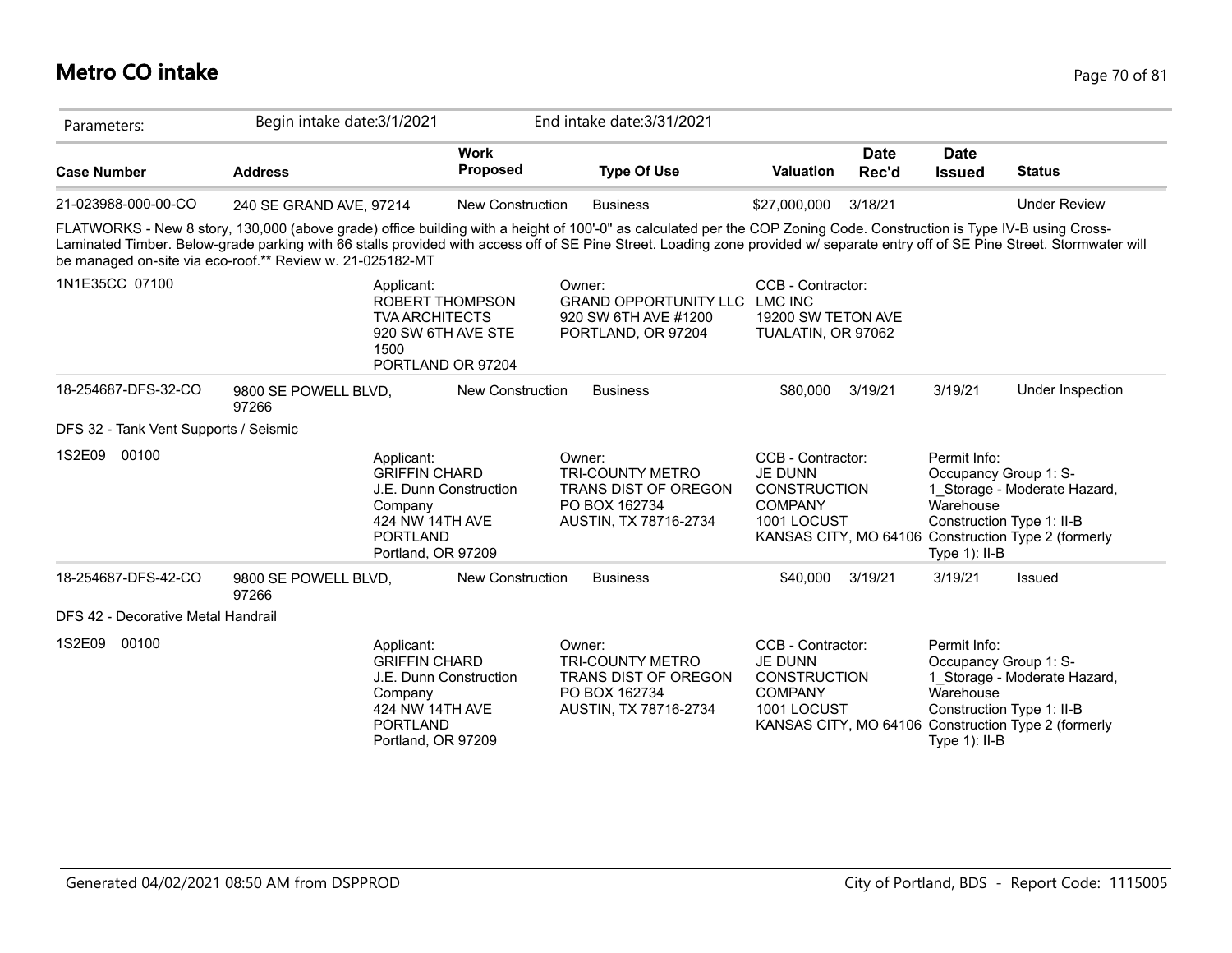### **Metro CO intake** Page 71 of 81

| Parameters:                                                                                                   | Begin intake date: 3/1/2021 |                                              |                                                 | End intake date: 3/31/2021                                                                        |                                                                                                                              |                      |                              |                                                                                           |
|---------------------------------------------------------------------------------------------------------------|-----------------------------|----------------------------------------------|-------------------------------------------------|---------------------------------------------------------------------------------------------------|------------------------------------------------------------------------------------------------------------------------------|----------------------|------------------------------|-------------------------------------------------------------------------------------------|
| <b>Case Number</b>                                                                                            | <b>Address</b>              |                                              | <b>Work</b><br><b>Proposed</b>                  | <b>Type Of Use</b>                                                                                | Valuation                                                                                                                    | <b>Date</b><br>Rec'd | <b>Date</b><br><b>Issued</b> | <b>Status</b>                                                                             |
| 20-168499-000-00-CO                                                                                           | 2735 NE 82ND AVE, 97220     |                                              | <b>New Construction</b>                         | Educational                                                                                       | \$1                                                                                                                          | 3/31/21              | 4/1/21                       | Issued                                                                                    |
| MADISON HIGH SCHOOL - Home baseball dugout cover (304 s.f.) *** w/ 20-168502/504/506-CO ***                   |                             |                                              |                                                 |                                                                                                   |                                                                                                                              |                      |                              |                                                                                           |
| 1N2E29AD 03200<br><b>GLENHAVEN PK &amp; SUB</b><br><b>BLOCK 7-9 TL 3200</b><br>SPLIT MAP R101730 (R009301000) |                             | Applicant:<br>RANDALL HEEB<br>920 NW 17TH AV | OPSIS ARCHITECTURE<br>PORTLAND, OR 97209        | Owner:<br><b>SCHOOL DISTRICT NO 1</b><br>PO BOX 3107<br>PORTLAND, OR 97208-3107                   | CCB - Contractor:<br><b>FORTIS</b><br><b>CONSTRUCTION INC</b><br>1705 SW TAYLOR ST<br><b>SUITE 200</b><br>PORTLAND, OR 97205 |                      | Permit Info:<br>Only: 304    | Occupancy Group 1: E School<br>Construction Type 1: V-B<br>Total Square Footage - Display |
| 20-168502-000-00-CO                                                                                           | 2735 NE 82ND AVE, 97220     |                                              | New Construction                                | Educational                                                                                       |                                                                                                                              | $$1 \quad 3/31/21$   | 4/1/21                       | Issued                                                                                    |
| MADISON HIGH SCHOOL - Visitor baseball dugout cover (256 s.f.) *** w/ 20-168499/504/506-CO ***                |                             |                                              |                                                 |                                                                                                   |                                                                                                                              |                      |                              |                                                                                           |
| 1N2E29AD 03200<br><b>GLENHAVEN PK &amp; SUB</b><br><b>BLOCK 7-9 TL 3200</b><br>SPLIT MAP R101730 (R009301000) |                             | Applicant:<br>RANDALL HEEB<br>920 NW 17TH AV | OPSIS ARCHITECTURE<br>PORTLAND, OR 97209        | Owner:<br><b>SCHOOL DISTRICT NO 1</b><br>PO BOX 3107<br>PORTLAND, OR 97208-3107                   | CCB - Contractor:<br><b>FORTIS</b><br><b>CONSTRUCTION INC</b><br>1705 SW TAYLOR ST<br>SUITE 200<br>PORTLAND, OR 97205        |                      | Permit Info:<br>Only: 256    | Occupancy Group 1: E_School<br>Construction Type 1: V-B<br>Total Square Footage - Display |
| 20-168504-000-00-CO                                                                                           | 2735 NE 82ND AVE, 97220     |                                              | <b>New Construction</b>                         | Educational                                                                                       | \$1                                                                                                                          | 3/31/21              | 4/1/21                       | Issued                                                                                    |
| MADISON HIGH SCHOOL - Home softball dugout cover (304 s.f.) *** w/ 20-168499/502/506-CO ***                   |                             |                                              |                                                 |                                                                                                   |                                                                                                                              |                      |                              |                                                                                           |
| 1N2E29AD 03200<br><b>GLENHAVEN PK &amp; SUB</b><br><b>BLOCK 7-9 TL 3200</b><br>SPLIT MAP R101730 (R009301000) |                             | Applicant:<br>RANDALL HEEB<br>920 NW 17TH AV | <b>OPSIS ARCHITECTURE</b><br>PORTLAND, OR 97209 | Owner:<br><b>SCHOOL DISTRICT NO 1</b><br>PO BOX 3107<br>PORTLAND, OR 97208-3107                   | CCB - Contractor:<br><b>FORTIS</b><br><b>CONSTRUCTION INC</b><br>1705 SW TAYLOR ST<br><b>SUITE 200</b><br>PORTLAND, OR 97205 |                      | Permit Info:<br>Only: 304    | Occupancy Group 1: E_School<br>Construction Type 1: V-B<br>Total Square Footage - Display |
| 20-168506-000-00-CO                                                                                           | 2735 NE 82ND AVE, 97220     |                                              | New Construction                                | Educational                                                                                       | \$1                                                                                                                          | 3/31/21              | 4/1/21                       | Issued                                                                                    |
| MADISON HIGH SCHOOL - Visitor softball dugout cover (256 s.f.) *** w/ 20-168499/502/504-CO ***                |                             |                                              |                                                 |                                                                                                   |                                                                                                                              |                      |                              |                                                                                           |
| 1N2E29AD 03200<br><b>GLENHAVEN PK &amp; SUB</b><br><b>BLOCK 7-9 TL 3200</b><br>SPLIT MAP R101730 (R009301000) |                             | Applicant:<br>RANDALL HEEB<br>920 NW 17TH AV | <b>OPSIS ARCHITECTURE</b><br>PORTLAND, OR 97209 | Owner:<br><b>SCHOOL DISTRICT NO 1</b><br>PO BOX 3107<br>PORTLAND, OR 97208-3107 1705 SW TAYLOR ST | CCB - Contractor:<br><b>FORTIS</b><br><b>CONSTRUCTION INC</b><br><b>SUITE 200</b><br>PORTLAND, OR 97205                      |                      | Permit Info:<br>Only: 256    | Occupancy Group 1: E School<br>Construction Type 1: V-B<br>Total Square Footage - Display |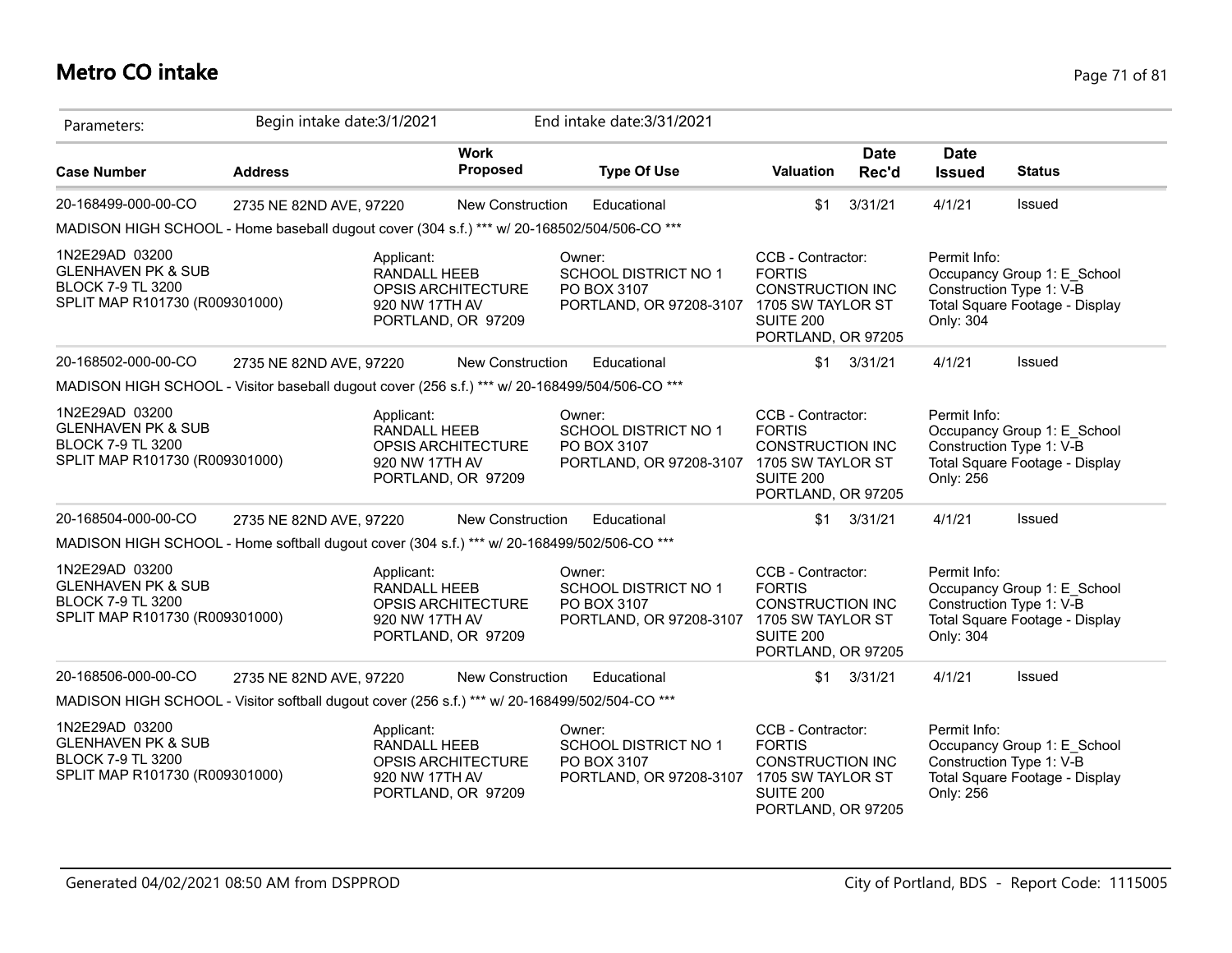### **Metro CO intake** Page 72 of 81

| Parameters:                                                                                                                                  | Begin intake date: 3/1/2021                                                                                                                                                                                                                                        |                                            | End intake date: 3/31/2021                                                      |                                                                                                                                                      |                      |                                                                         |               |
|----------------------------------------------------------------------------------------------------------------------------------------------|--------------------------------------------------------------------------------------------------------------------------------------------------------------------------------------------------------------------------------------------------------------------|--------------------------------------------|---------------------------------------------------------------------------------|------------------------------------------------------------------------------------------------------------------------------------------------------|----------------------|-------------------------------------------------------------------------|---------------|
| <b>Case Number</b>                                                                                                                           | <b>Address</b>                                                                                                                                                                                                                                                     | <b>Work</b><br>Proposed                    | <b>Type Of Use</b>                                                              | <b>Valuation</b>                                                                                                                                     | <b>Date</b><br>Rec'd | <b>Date</b><br><b>Issued</b>                                            | <b>Status</b> |
| 19-218657-DFS-17-CO                                                                                                                          | 1750 SW SALMON ST, 97205                                                                                                                                                                                                                                           | <b>New Construction</b>                    | Educational                                                                     | \$75,000                                                                                                                                             | 3/31/21              | 4/1/21                                                                  | Issued        |
| LINCOLN H.S. - DFS-17 - Spiral stairs in theater                                                                                             |                                                                                                                                                                                                                                                                    |                                            |                                                                                 |                                                                                                                                                      |                      |                                                                         |               |
| 1S1E04AB 00100                                                                                                                               | Applicant:<br><b>MARK SAWALLICH</b><br><b>HOFFMAN</b><br><b>CONSTRUCTION</b><br><b>SUITE 2100</b><br>PORTLAND, OR 97205                                                                                                                                            | 805 SW BROADWAY ST.,                       | Owner:<br><b>SCHOOL DISTRICT NO 1</b><br>PO BOX 3107<br>PORTLAND, OR 97208-3107 | CCB - Contractor:<br><b>HOFFMAN</b><br><b>CONSTRUCTION</b><br><b>COMPANY OF OREGON</b><br>805 SW BROADWAY<br><b>SUITE 2100</b><br>PORTLAND, OR 97205 |                      |                                                                         |               |
| 19-218657-DFS-12-CO                                                                                                                          | 1750 SW SALMON ST, 97205                                                                                                                                                                                                                                           | New Construction                           | Educational                                                                     | \$3,135,245                                                                                                                                          | 3/1/21               | 3/1/21                                                                  | Issued        |
|                                                                                                                                              | LINCOLN H.S. - DFS-12 - HVAC piping, equipment, and ductwork seismic (includes roof curbs)                                                                                                                                                                         |                                            |                                                                                 |                                                                                                                                                      |                      |                                                                         |               |
| 1S1E04AB 00100                                                                                                                               | Applicant:<br><b>MARK SAWALLICH</b><br><b>HOFFMAN</b><br><b>CONSTRUCTION</b><br><b>SUITE 2100</b>                                                                                                                                                                  | 805 SW BROADWAY ST.,<br>PORTLAND, OR 97205 | Owner:<br>SCHOOL DISTRICT NO 1<br>PO BOX 3107<br>PORTLAND, OR 97208-3107        | CCB - Contractor:<br><b>HOFFMAN</b><br><b>CONSTRUCTION</b><br><b>COMPANY OF OREGON</b><br>805 SW BROADWAY<br><b>SUITE 2100</b><br>PORTLAND, OR 97205 |                      |                                                                         |               |
| 19-218657-REV-04-CO                                                                                                                          | 1750 SW SALMON ST, 97205                                                                                                                                                                                                                                           | <b>New Construction</b>                    | Educational                                                                     | \$0                                                                                                                                                  | 3/16/21              | 3/16/21                                                                 | Issued        |
|                                                                                                                                              | LINCOLN H.S. - REV 04 - Revise fireproofing material at underside of Podium roof deck from Cafco-Board to Cafco-Blaze Shield HP spray applied fireproofing; spray applied<br>fireproofing at Level 7 underside of roof deck, Sector A. (Updates REV 03 and DFS 02) |                                            |                                                                                 |                                                                                                                                                      |                      |                                                                         |               |
| 1S1E04AB 00100<br>Applicant:<br>Mark Drahota<br><b>Hoffman Specialty</b><br>Contracting<br>805 SW Broadway, Ste<br>2100<br>Portland OR 97205 |                                                                                                                                                                                                                                                                    |                                            | Owner:<br>SCHOOL DISTRICT NO 1<br>PO BOX 3107<br>PORTLAND, OR 97208-3107        | CCB - Contractor:<br><b>HOFFMAN</b><br><b>CONSTRUCTION</b><br><b>COMPANY OF OREGON</b><br>805 SW BROADWAY<br><b>SUITE 2100</b><br>PORTLAND, OR 97205 |                      | Permit Info:<br>Occupancy Group 1: E School<br>Construction Type 1: I-B |               |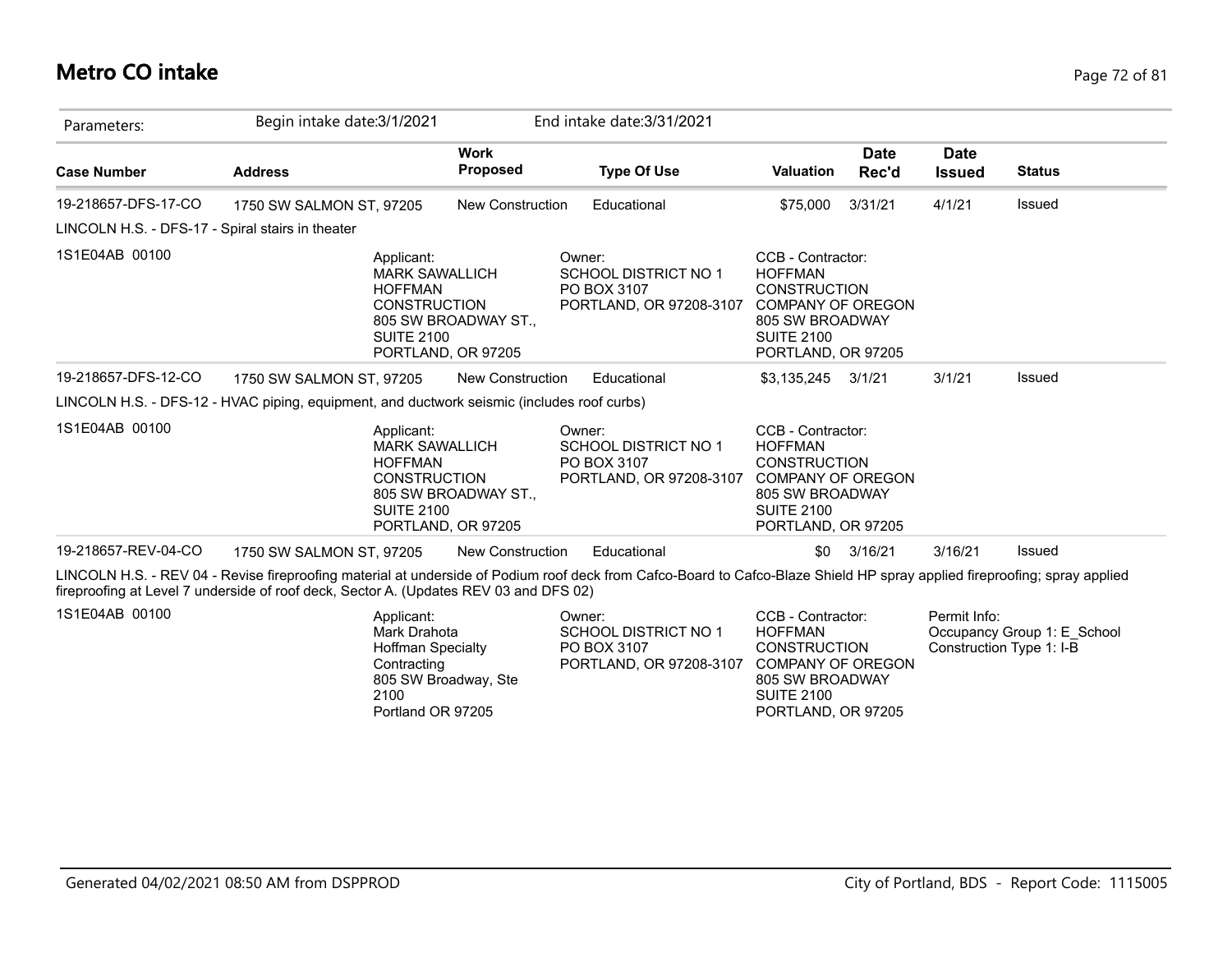## **Metro CO intake** Page 73 of 81

| Parameters:                            | Begin intake date: 3/1/2021                                                                                                                                                                                                                                             |                                                                     | End intake date: 3/31/2021                                                                                           |                                                                                                                                                      |                      |                                                 |                                                                                    |
|----------------------------------------|-------------------------------------------------------------------------------------------------------------------------------------------------------------------------------------------------------------------------------------------------------------------------|---------------------------------------------------------------------|----------------------------------------------------------------------------------------------------------------------|------------------------------------------------------------------------------------------------------------------------------------------------------|----------------------|-------------------------------------------------|------------------------------------------------------------------------------------|
| <b>Case Number</b>                     | <b>Address</b>                                                                                                                                                                                                                                                          | <b>Work</b><br>Proposed                                             | <b>Type Of Use</b>                                                                                                   | <b>Valuation</b>                                                                                                                                     | <b>Date</b><br>Rec'd | <b>Date</b><br><b>Issued</b>                    | <b>Status</b>                                                                      |
| 19-218657-DFS-16-CO                    | 1750 SW SALMON ST, 97205                                                                                                                                                                                                                                                | <b>New Construction</b>                                             | Educational                                                                                                          | \$75,000                                                                                                                                             | 3/22/21              | 3/22/21                                         | Issued                                                                             |
|                                        | LINCOLN H.S. - DFS-16 - Supports for laboratory fume hoods                                                                                                                                                                                                              |                                                                     |                                                                                                                      |                                                                                                                                                      |                      |                                                 |                                                                                    |
| 1S1E04AB 00100                         | Applicant:<br><b>MARK SAWALLICH</b><br><b>HOFFMAN</b><br><b>CONSTRUCTION</b><br><b>SUITE 2100</b>                                                                                                                                                                       | 805 SW BROADWAY ST.,<br>PORTLAND, OR 97205                          | Owner:<br>SCHOOL DISTRICT NO 1<br>PO BOX 3107<br>PORTLAND, OR 97208-3107                                             | CCB - Contractor:<br><b>HOFFMAN</b><br><b>CONSTRUCTION</b><br><b>COMPANY OF OREGON</b><br>805 SW BROADWAY<br><b>SUITE 2100</b><br>PORTLAND, OR 97205 |                      |                                                 |                                                                                    |
| 19-247236-REV-03-CO                    | 6210 N VAN HOUTEN PL,<br>97203                                                                                                                                                                                                                                          | <b>New Construction</b>                                             | Factory/Industrial                                                                                                   | \$0                                                                                                                                                  | 3/25/21              | 3/25/21                                         | Issued                                                                             |
|                                        | U OF P FRANZ PHYSICAL PLANT - REV-03-CO Roof framing has been revised to slope to the outside walls and to accommodate changes to HVAC equipment, including<br>additional HVAC units. The rooftop mechanical screen was also deleted. **Review with 19-247292-MT-REV-01 |                                                                     |                                                                                                                      |                                                                                                                                                      |                      |                                                 |                                                                                    |
| 1N1E18 00100                           | Applicant:<br>SODERSTROM<br><b>ARCHITECTS</b><br>SUITE 410                                                                                                                                                                                                              | <b>JEFF BRINGENBERG</b><br>1200 NW NAITO PKWY.<br>PORTLAND OR 97209 | Owner:<br>UNIVERSITY OF PORTLAND LEASE CRUTCHER<br>5000 N WILLAMETTE BLVD<br>PORTLAND, OR 97203-5743 550 SW 12TH AVE | CCB - Contractor:<br><b>LEWIS LLC</b><br>PORTLAND, OR 97205                                                                                          |                      |                                                 |                                                                                    |
| 19-255461-REV-01-CO                    | 10230 SE CHERRY BLOSSOM<br>DR, 97216                                                                                                                                                                                                                                    | <b>New Construction</b>                                             | Institutional                                                                                                        | \$120,000                                                                                                                                            | 3/26/21              | 3/26/21                                         | Issued                                                                             |
| 255556-REV-01-MT **Value Added Permit. | DEPAUL TREATMENT CNTR - REV-01 - Reconfigured areas of ground floor plan, no change to Structural or Fire Protection elements. Added Skylights **** Review with 19-                                                                                                     |                                                                     |                                                                                                                      |                                                                                                                                                      |                      |                                                 |                                                                                    |
| 1S2E03BB 02000                         | Applicant:<br><b>SARAH VAZ</b><br>110 SE 8TH AVE.                                                                                                                                                                                                                       | <b>HOLST ARCHITECTURE</b><br>PORTLAND, OR 97211                     | Owner:<br>DE PAUL QALICB INC<br>830 SE 102ND AVE<br>PORTLAND, OR 97216-2815                                          | CCB - Contractor:<br>R & H CONSTRUCTION<br><sub>CO</sub><br>2019 NW WILSON ST<br>PORTLAND, OR 97209                                                  |                      | Permit Info:<br>2 Restaurant<br>Type $1$ ): V-A | Occupancy Group 1: A-<br>Construction Type 1: V-A<br>Construction Type 2 (formerly |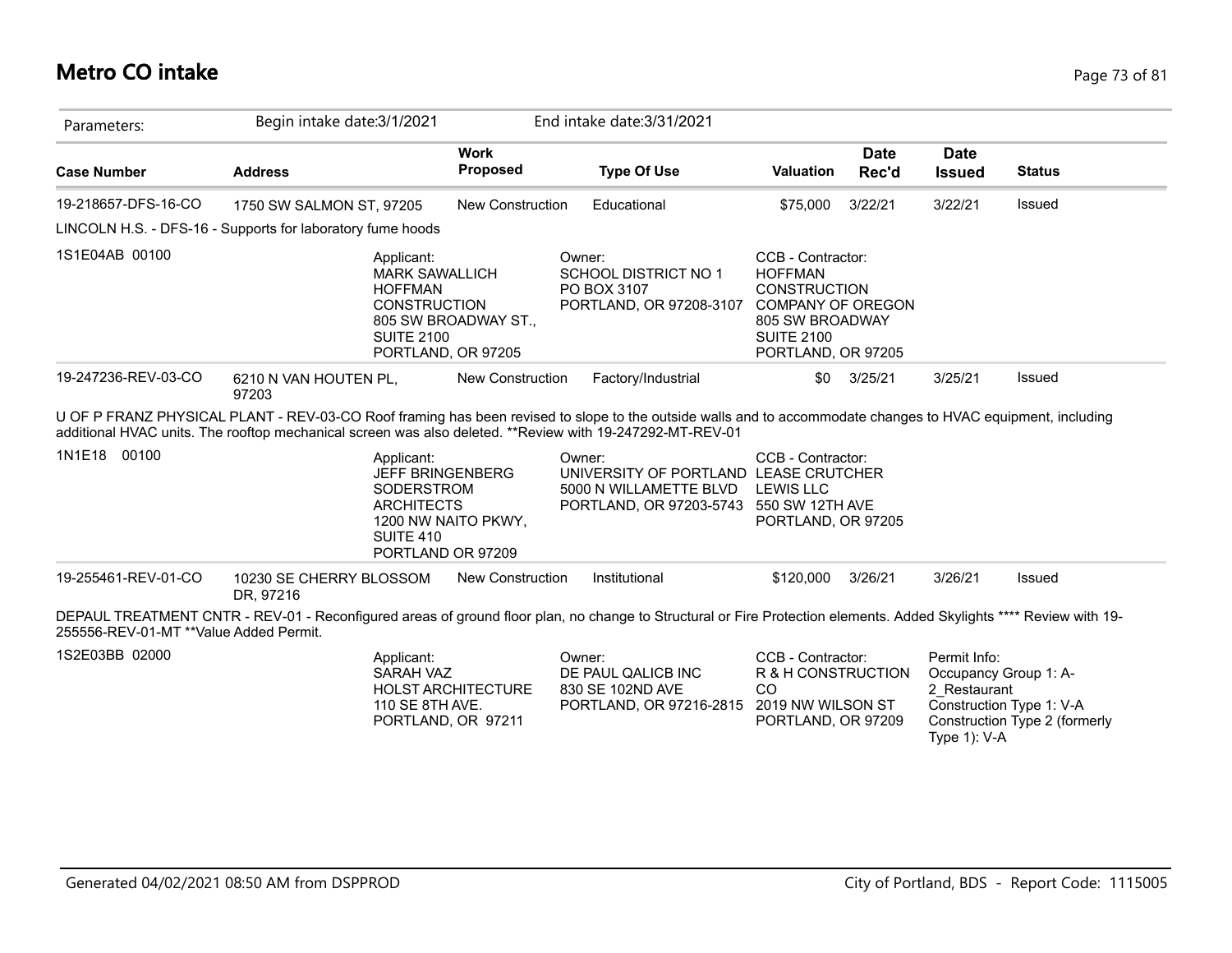#### **Metro CO intake** Page 74 of 81

| Parameters:         | Begin intake date: 3/1/2021                                                                                                                                                                                                                                                                                |                                                                       | End intake date: 3/31/2021                                                  |                                                                                          |                      |                                              |                                                                                    |
|---------------------|------------------------------------------------------------------------------------------------------------------------------------------------------------------------------------------------------------------------------------------------------------------------------------------------------------|-----------------------------------------------------------------------|-----------------------------------------------------------------------------|------------------------------------------------------------------------------------------|----------------------|----------------------------------------------|------------------------------------------------------------------------------------|
| <b>Case Number</b>  | <b>Address</b>                                                                                                                                                                                                                                                                                             | <b>Work</b><br><b>Proposed</b>                                        | <b>Type Of Use</b>                                                          | <b>Valuation</b>                                                                         | <b>Date</b><br>Rec'd | <b>Date</b><br><b>Issued</b>                 | <b>Status</b>                                                                      |
| 19-255461-DFS-03-CO | 10230 SE CHERRY BLOSSOM<br>DR, 97216                                                                                                                                                                                                                                                                       | <b>New Construction</b>                                               | Institutional                                                               | \$2,000                                                                                  | 3/3/21               | 3/3/21                                       | <b>Issued</b>                                                                      |
|                     | DEPAUL TREATMENT CNTR- DFS-03 - Intumescent Fireproofing                                                                                                                                                                                                                                                   |                                                                       |                                                                             |                                                                                          |                      |                                              |                                                                                    |
| 1S2E03BB 02000      | Applicant:<br><b>MEGAN STEELE</b>                                                                                                                                                                                                                                                                          | <b>R&amp;H CONSTRUCTION</b><br>2019 NW WILSON ST<br>PORTLAND OR 97209 | Owner:<br>DE PAUL QALICB INC<br>830 SE 102ND AVE<br>PORTLAND, OR 97216-2815 | CCB - Contractor:<br>R & H CONSTRUCTION<br>CO<br>2019 NW WILSON ST<br>PORTLAND, OR 97209 |                      |                                              |                                                                                    |
| 19-255461-DFS-04-CO | 10230 SE CHERRY BLOSSOM<br>DR, 97216                                                                                                                                                                                                                                                                       | <b>New Construction</b>                                               | Institutional                                                               | \$10,000                                                                                 | 3/5/21               | 3/5/21                                       | Issued                                                                             |
|                     | DEPAUL TREATMENT CNTR DFS-04 Vibration and Seismic Controls for HVAC Equipment                                                                                                                                                                                                                             |                                                                       |                                                                             |                                                                                          |                      |                                              |                                                                                    |
| 1S2E03BB 02000      | Applicant:<br><b>MEGAN STEELE</b>                                                                                                                                                                                                                                                                          | <b>R&amp;H CONSTRUCTION</b><br>2019 NW WILSON ST<br>PORTLAND OR 97209 | Owner:<br>DE PAUL QALICB INC<br>830 SE 102ND AVE<br>PORTLAND, OR 97216-2815 | CCB - Contractor:<br>R & H CONSTRUCTION<br>CO<br>2019 NW WILSON ST<br>PORTLAND, OR 97209 |                      | Permit Info:<br>2 Restaurant<br>Type 1): V-A | Occupancy Group 1: A-<br>Construction Type 1: V-A<br>Construction Type 2 (formerly |
| 21-023817-000-00-CO | 5001 N COLUMBIA BLVD,<br>97203                                                                                                                                                                                                                                                                             | <b>New Construction</b>                                               | Institutional                                                               | \$1.000                                                                                  | 3/22/21              | 3/22/21                                      | <b>Issued</b>                                                                      |
|                     | BES STEP - SOG Transformer Pad - Construction of concrete rebar reinforced electrical transformer pad to be poured as part of the special operations group (SOG) facilities at<br>the Columbia Boulevard Wastewater Treatment Plant STEP project. The SOG facilities are under permit 20-204260-000-00-CO. |                                                                       |                                                                             |                                                                                          |                      |                                              |                                                                                    |
| 1N1E05C 00800       | Applicant:<br><b>JULIETTA RANDLES</b><br><b>BUREAU OF</b>                                                                                                                                                                                                                                                  |                                                                       | Owner:<br>PORTLAND CITY OF<br>1120 SW 5TH AVE #1000                         | CCB - Contractor:<br><b>KIEWIT</b><br><b>INFRASTRUCTURE</b>                              |                      |                                              |                                                                                    |

BUREAU OF ENVIRONMENTAL **SERVICES** 5001 N COLUMBIA BLVD PORTLAND OR 97203

INFRASTRUCTURE WEST CO 1550 MIKE FAHEY ST OMAHA, NE 68102 PORTLAND, OR 97204-1912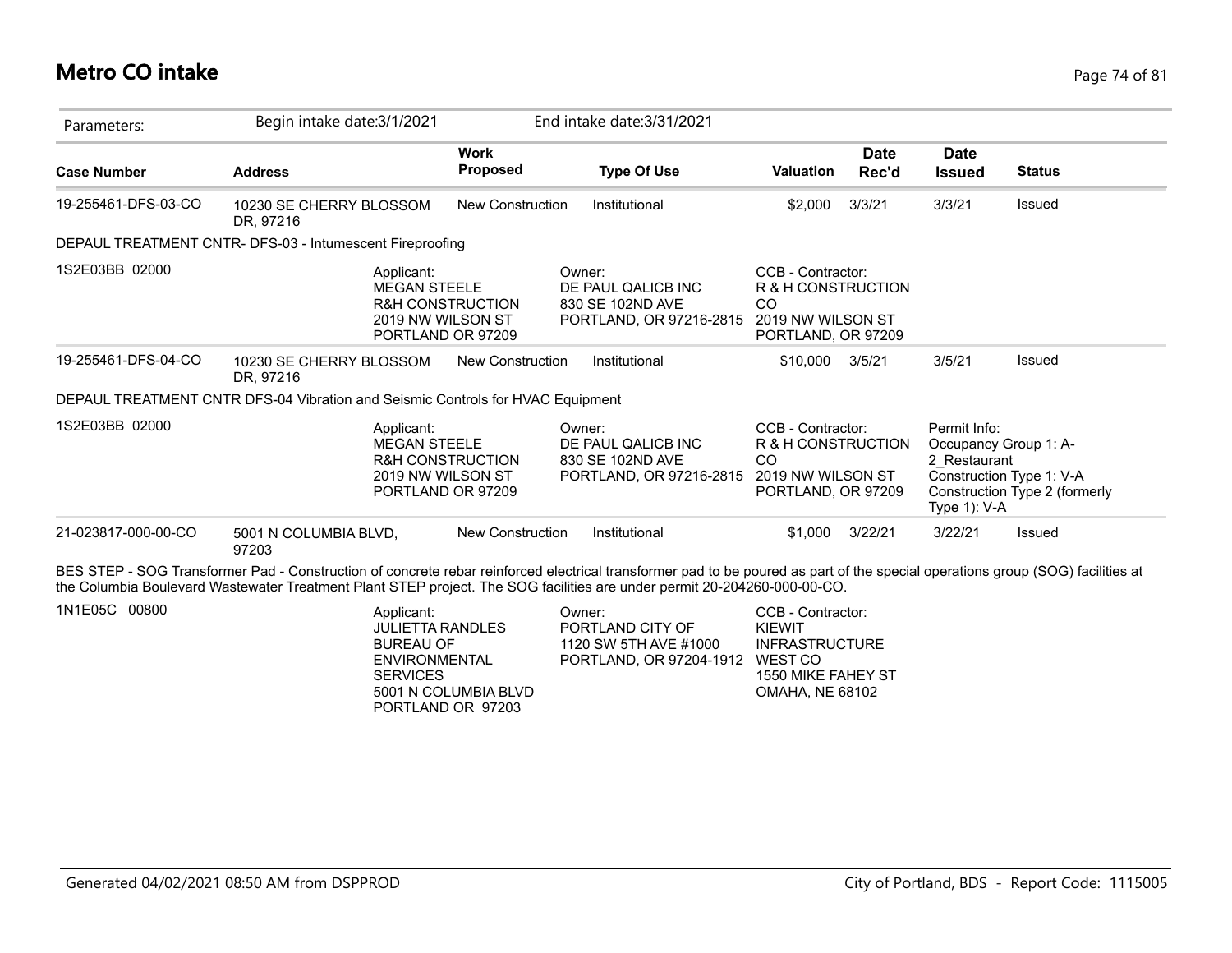## **Metro CO intake** Page 75 of 81

| Parameters:                                            | Begin intake date: 3/1/2021                                                                                                                                                                  |                                                                      | End intake date: 3/31/2021                                                          |                                                                                                                                    |                      |                                 |                                                                                                                       |
|--------------------------------------------------------|----------------------------------------------------------------------------------------------------------------------------------------------------------------------------------------------|----------------------------------------------------------------------|-------------------------------------------------------------------------------------|------------------------------------------------------------------------------------------------------------------------------------|----------------------|---------------------------------|-----------------------------------------------------------------------------------------------------------------------|
| <b>Case Number</b>                                     | <b>Address</b>                                                                                                                                                                               | <b>Work</b><br><b>Proposed</b>                                       | <b>Type Of Use</b>                                                                  | <b>Valuation</b>                                                                                                                   | <b>Date</b><br>Rec'd | <b>Date</b><br><b>Issued</b>    | <b>Status</b>                                                                                                         |
| 19-261535-REV-01-CO                                    | 5315 NE GLISAN ST, 97213                                                                                                                                                                     | <b>New Construction</b>                                              | Mercantile                                                                          | \$0                                                                                                                                | 3/23/21              |                                 | <b>Under Review</b>                                                                                                   |
|                                                        | SINGLE PDF - REVISION TO CHANGE ROOF ASSEMBLY DETAIL PER LIFE SAFETY REVIEWER.                                                                                                               |                                                                      |                                                                                     |                                                                                                                                    |                      |                                 |                                                                                                                       |
| 1N2E31AC 06600                                         | Applicant:<br><b>JOHN CARHART</b><br>223 NE 62ND AVE                                                                                                                                         | LOCKWOOD CARHART<br>ARCHITECTURE LLC<br>PORTLAND, OR 97213           | Owner:<br>RAMI ABDULWAHAB<br>9025 SW SUNSTEAD LN<br>PORTLAND, OR 97225              | CCB - Contractor:<br><b>FADI ATYIEA</b><br><b>JANNOURAH</b><br>18181 SE RICHEY RD<br>GRESHAM, OR 97080                             |                      | Permit Info:<br>Service Station | Occupancy Group 1: M_Store,<br>Construction Type 1: V-B                                                               |
| 18-272317-REV-01-CO                                    | 12210 NE AINSWORTH CIR,<br>97220                                                                                                                                                             | <b>New Construction</b>                                              | Mercantile                                                                          | \$0                                                                                                                                | 3/17/21              |                                 | Admin Hold                                                                                                            |
|                                                        | SINGLE PDF - REVISION TO DECREASE SIZE OF STORMWATER PIPE UPSTREAM OF OIL-WATER-SEPARATOR FROM 6" TO 4" DIAMETER. ALTER REMAINING PIPING<br>SLOPE AS REQUIRED TO ACCOUNT FOR SLOPE UPSTREAM. |                                                                      |                                                                                     |                                                                                                                                    |                      |                                 |                                                                                                                       |
| 1N2E14C 00602                                          | Applicant:<br>ZAC HORTON<br><b>FASTER PERMITS</b><br>420                                                                                                                                     | 2000 SW 1ST AVE SUITE<br>PORTLAND, OR 97201                          | Owner:<br><b>JAISIYARAM LLC</b><br>16092 SE EIDER CT<br>DAMASCUS, OR 97089-<br>6891 | CCB - Contractor:<br>AVALON PROJECT INC<br>PO BOX 7447<br>BELLVUE, WA 98004                                                        |                      | Permit Info:<br>Service Station | Occupancy Group 1: M_Store,<br>Construction Type 1: V-A                                                               |
| 18-162599-REV-07-CO                                    | 7200 NE AIRPORT WAY,<br>97218                                                                                                                                                                | New Construction                                                     | Storage                                                                             | \$0                                                                                                                                | 3/22/21              | 4/1/21                          | Issued                                                                                                                |
|                                                        | PACR - REV-07 - Revision to DFS-23 - Add support frames to scope of work permitted under DFS-23                                                                                              |                                                                      |                                                                                     |                                                                                                                                    |                      |                                 |                                                                                                                       |
| 1N2E08B 00400                                          | Applicant:<br>MIKE COYLE<br><b>FASTER PERMITS</b><br><b>SUITE 420</b>                                                                                                                        | 2000 SW 1ST AVENUE,<br>PORTLAND, OR 97201                            | Owner:<br>PORT OF PORTLAND<br>PO BOX 3529<br>PORTLAND, OR 97208-3529                | CCB - Contractor:<br><b>JE DUNN</b><br><b>CONSTRUCTION</b><br><b>COMPANY</b><br>1001 LOCUST<br>KANSAS CITY, MO 64106 Type 1): II-B |                      | Permit Info:                    | Occupancy Group 1: B_Bank,<br>Off., Med.Off., Pub.Bldg.<br>Construction Type 1: II-B<br>Construction Type 2 (formerly |
| 18-236727-DFS-02-CO                                    | 10890 N DENVER AVE, 97217                                                                                                                                                                    | <b>New Construction</b>                                              | Storage                                                                             | \$13,000 3/24/21                                                                                                                   |                      |                                 | <b>Under Review</b>                                                                                                   |
|                                                        | SINGLE PDF - DFS FOR STOREFRONT WINDOWS.                                                                                                                                                     |                                                                      |                                                                                     |                                                                                                                                    |                      |                                 |                                                                                                                       |
| 1N1E04A 00600<br>SECTION 04 1N 1E<br>TL 600 0.21 ACRES | Applicant:<br><b>GRANT WILLS</b>                                                                                                                                                             | 2KG CONTRACTORS, INC.<br>6790 Sw Whistling Ct<br>Beaverton, OR 97008 | Owner:<br>PORTLAND CITY OF<br>1120 SW 5TH AVE #1302<br>PORTLAND, OR 97204-1912      | CCB - Contractor:<br><b>GRANT WILLS</b><br>2KG CONTRACTORS<br><b>INC</b><br>4917 NE 185TH DRIVE<br>PORTLAND, OR 97230              |                      |                                 |                                                                                                                       |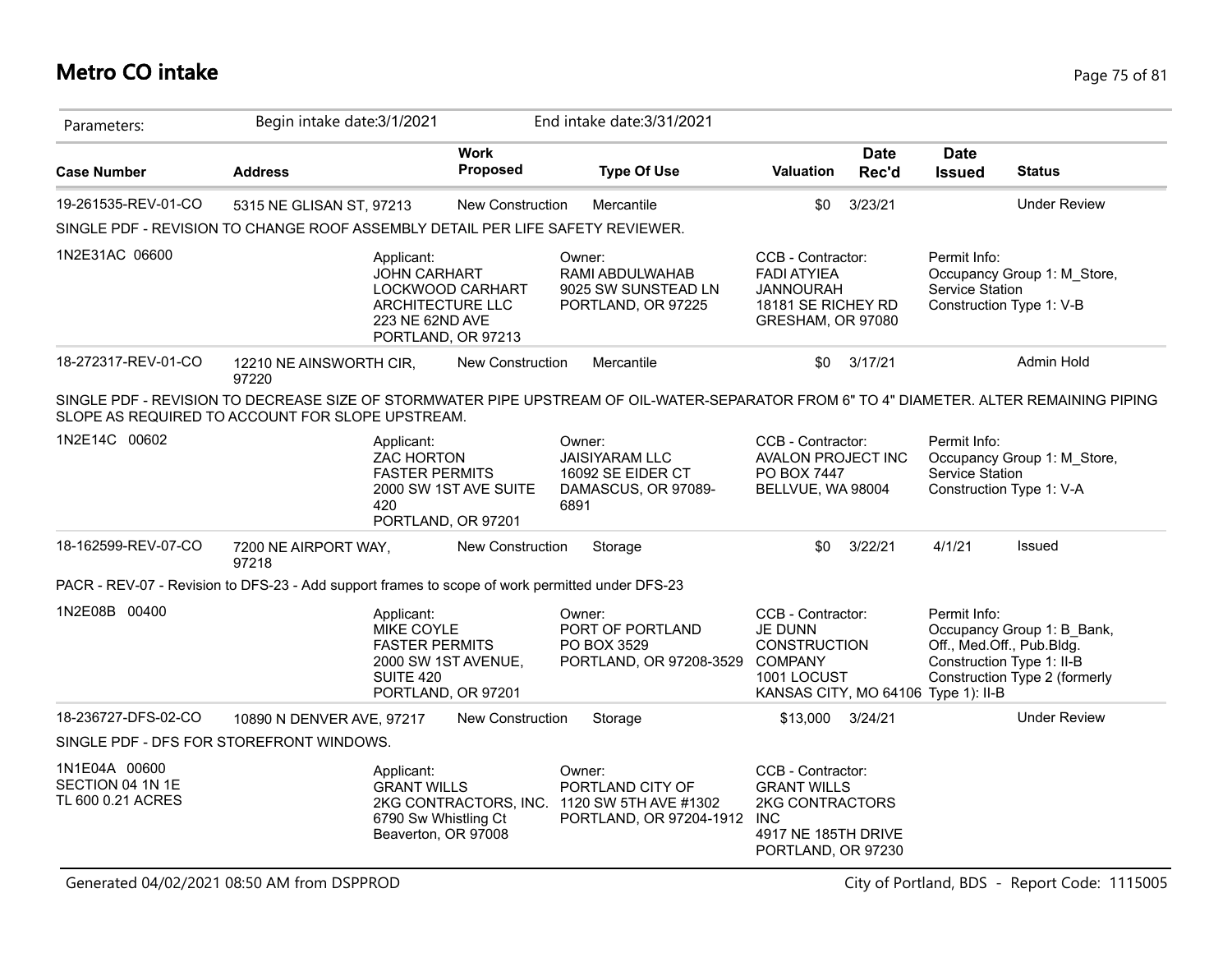# **Metro CO intake** Page 76 of 81

| Parameters:                                                               | Begin intake date: 3/1/2021   |                                                                                             |                                              | End intake date: 3/31/2021                                                                          |                                                                                                               |                      |                              |                     |
|---------------------------------------------------------------------------|-------------------------------|---------------------------------------------------------------------------------------------|----------------------------------------------|-----------------------------------------------------------------------------------------------------|---------------------------------------------------------------------------------------------------------------|----------------------|------------------------------|---------------------|
| <b>Case Number</b>                                                        | <b>Address</b>                |                                                                                             | <b>Work</b><br><b>Proposed</b>               | <b>Type Of Use</b>                                                                                  | <b>Valuation</b>                                                                                              | <b>Date</b><br>Rec'd | <b>Date</b><br><b>Issued</b> | <b>Status</b>       |
| 19-185999-DFS-01-CO                                                       | 2600 SE 9TH AVE, 97202        |                                                                                             | New Construction                             | Storage                                                                                             | \$30,000                                                                                                      | 3/2/21               | 3/30/21                      | Issued              |
| NW NATURAL - STORAGE GARAGES - DFS 01 - Racking                           |                               |                                                                                             |                                              |                                                                                                     |                                                                                                               |                      |                              |                     |
| 1S1E11BA 06900<br>SECTION 11 1S 1E<br>TL 6900 0.15 ACRES DEPT OF REVENUE  |                               | Applicant:<br>MIKE COYLE<br><b>FASTER PERMITS</b><br>420                                    | 2000 SW 1ST AVE, STE<br>PORTLAND, OR 97201   | Owner:<br>NORTHWEST NATURAL<br><b>GAS CO</b><br>250 SW TAYLOR ST<br>PORTLAND, OR 97204-3034         | CCB - Contractor:<br><b>BREMIK</b><br><b>CONSTRUCTION INC</b><br>1026 SE STARK STREET<br>PORTLAND, OR 97214   |                      |                              |                     |
| 18-175399-REV-02-CO                                                       | 2020 N ALBINA AVE, 97227      |                                                                                             | <b>New Construction</b>                      | Storage                                                                                             | \$0                                                                                                           | 3/4/21               |                              | <b>Under Review</b> |
| SINGLE PDF - REVISE PLANS TO BE CONSISTENT WITH DFS-02 FOR FIRE PROOFING. |                               |                                                                                             |                                              |                                                                                                     |                                                                                                               |                      |                              |                     |
| 1N1E27CA 06501<br>SECTION 27 1N 1E<br>TL 6501 1.55 ACRES                  |                               | Applicant:<br>MIKE COYLE<br><b>FASTER PERMITS</b><br>420                                    | 2000 SW 1ST AVE, SUITE<br>PORTLAND, OR 97201 | Owner:<br><b>BSS ALBINA LLC</b><br>4825 NW 41ST ST STE 500<br>KANSAS CITY, MO 64150                 |                                                                                                               |                      |                              |                     |
| 18-162599-DFS-27-CO                                                       | 7200 NE AIRPORT WAY,<br>97218 |                                                                                             | New Construction                             | Storage                                                                                             | \$400,000                                                                                                     | 3/4/21               | 3/17/21                      | Issued              |
| PACR - DFS-27 - P3 expansion joints                                       |                               |                                                                                             |                                              |                                                                                                     |                                                                                                               |                      |                              |                     |
| 1N2E08B 00400                                                             |                               | Applicant:<br>MIKE COYLE<br><b>FASTER PERMITS</b><br><b>SUITE 420</b><br>PORTLAND, OR 97201 | 2000 SW 1ST AVENUE,                          | Owner:<br>PORT OF PORTLAND<br>PO BOX 3529<br>PORTLAND, OR 97208-3529                                | CCB - Contractor:<br>JE DUNN<br><b>CONSTRUCTION</b><br><b>COMPANY</b><br>1001 LOCUST<br>KANSAS CITY, MO 64106 |                      |                              |                     |
| 19-185999-DFS-02-CO                                                       | 2600 SE 9TH AVE, 97202        |                                                                                             | New Construction                             | Storage                                                                                             | \$205,125 3/5/21                                                                                              |                      |                              | <b>Under Review</b> |
|                                                                           |                               |                                                                                             |                                              | NW NATURAL - STORAGE GARAGES - DFS 02 - Metal building for storage garage, decant, and pipe storage |                                                                                                               |                      |                              |                     |
| 1S1E11BA 06900<br>SECTION 11 1S 1E<br>TL 6900 0.15 ACRES DEPT OF REVENUE  |                               | Applicant:<br>MIKE COYLE<br><b>FASTER PERMITS</b><br>420                                    | 2000 SW 1ST AVE, STE<br>PORTLAND, OR 97201   | Owner:<br>NORTHWEST NATURAL<br>GAS CO<br>250 SW TAYLOR ST<br>PORTLAND, OR 97204-3034                | CCB - Contractor:<br><b>BREMIK</b><br><b>CONSTRUCTION INC</b><br>1026 SE STARK STREET<br>PORTLAND, OR 97214   |                      |                              |                     |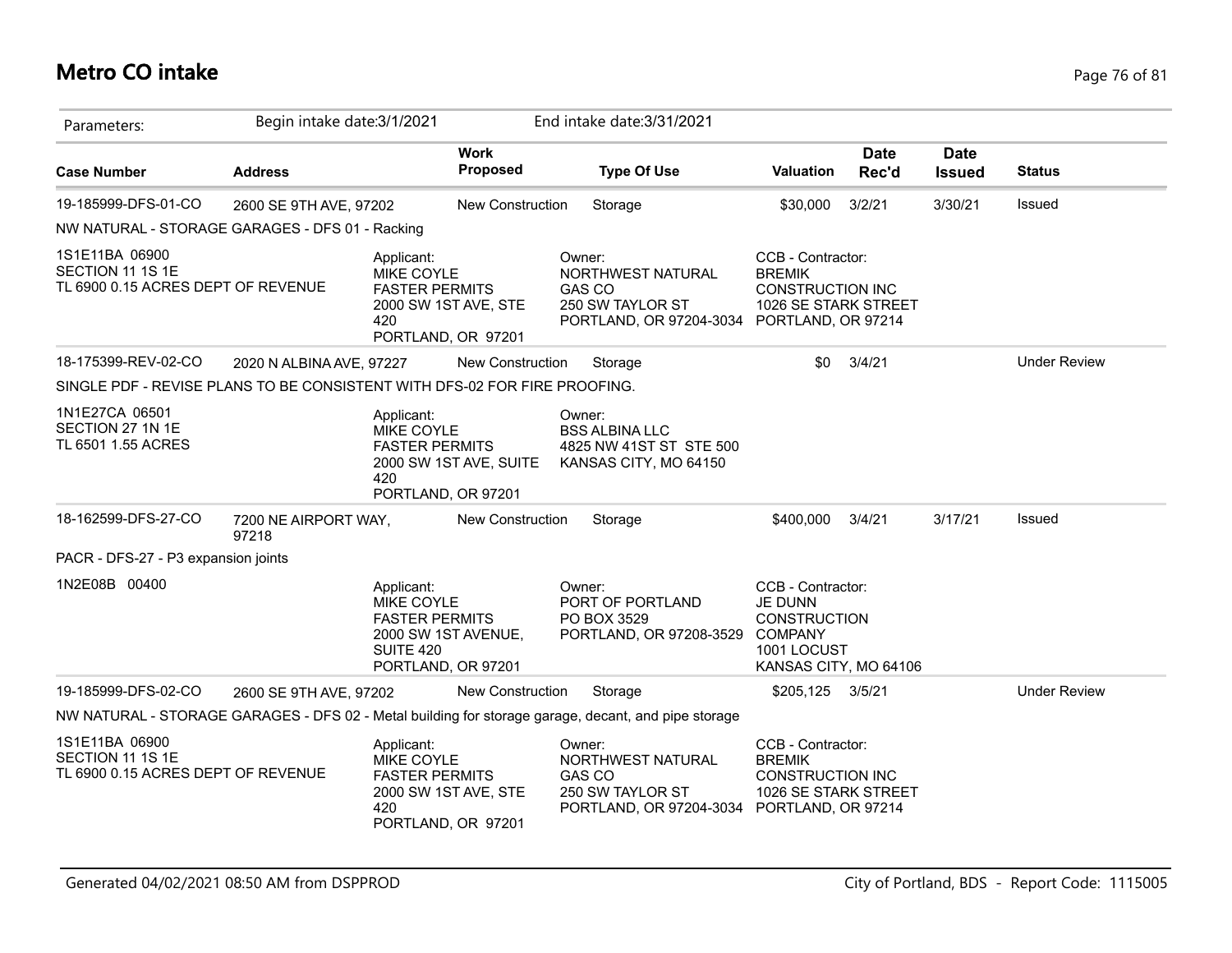## **Metro CO intake** Page 77 of 81

| Parameters:                                                                                                                                                                                                                                                                                             | Begin intake date: 3/1/2021    |                                                                                 |                                |                         | End intake date: 3/31/2021                                                   |                                                                          |                      |                                                                       |                                                                                           |
|---------------------------------------------------------------------------------------------------------------------------------------------------------------------------------------------------------------------------------------------------------------------------------------------------------|--------------------------------|---------------------------------------------------------------------------------|--------------------------------|-------------------------|------------------------------------------------------------------------------|--------------------------------------------------------------------------|----------------------|-----------------------------------------------------------------------|-------------------------------------------------------------------------------------------|
| <b>Case Number</b>                                                                                                                                                                                                                                                                                      | <b>Address</b>                 |                                                                                 | <b>Work</b><br><b>Proposed</b> |                         | <b>Type Of Use</b>                                                           | <b>Valuation</b>                                                         | <b>Date</b><br>Rec'd | <b>Date</b><br><b>Issued</b>                                          | <b>Status</b>                                                                             |
| 19-262449-DFS-02-CO                                                                                                                                                                                                                                                                                     | 7460 N LEADBETTER RD,<br>97203 |                                                                                 | <b>New Construction</b>        |                         | Storage                                                                      | \$20,000                                                                 | 3/10/21              |                                                                       | <b>Under Review</b>                                                                       |
| SINGLE PDF - DFS FOR STOREFRONT SYSTEM.                                                                                                                                                                                                                                                                 |                                |                                                                                 |                                |                         |                                                                              |                                                                          |                      |                                                                       |                                                                                           |
| 2N1W25A 01300                                                                                                                                                                                                                                                                                           |                                | Applicant:<br><b>RYAN PICKREL</b><br><b>FASTER PERMITS</b><br>PORTLAND OR 97201 | 2000 SW 1ST AVE #420           | Owner:                  | 7410 LEADBETTER LLC<br>413 PARKHURST ST<br>MIRA LOMA, CA 91752-1452          |                                                                          |                      | Permit Info:<br>Occupancy Group 1: S-<br>Warehouse<br>Type $1$ ): V-B | 1 Storage - Moderate Hazard,<br>Construction Type 1: V-B<br>Construction Type 2 (formerly |
| 19-115009-REV-03-CO                                                                                                                                                                                                                                                                                     | 4465 NE 150TH CT. 97230        |                                                                                 | <b>New Construction</b>        |                         | Storage                                                                      | \$0                                                                      | 3/12/21              | 3/12/21                                                               | Issued                                                                                    |
| SINGLE PDF - REVISE RAMP WALL TO PROVIDE 6" CURB WITH METAL GUARDRAIL ON TOP; REVISE GALVANIZED STEEL ANNOTATION; REMOVE INDICATION OF<br>PAINTING GALVANIZED STEEL; REVISE LENGTH OF HANDRAIL EXTENSIONS; REVISE RAMP PANEL HEIGHT TO CURB WITH GUARDRAIL TO MATCH<br>ARCHITECTURAL.<br>1N2E24BD 01700 |                                | Applicant:<br><b>RYAN PICKREL</b><br><b>FASTER PERMITS</b><br>PORTLAND OR 97201 | 2000 SW 1ST AVE #420           | Owner:<br>#405<br>92660 | MASON 150 LLC<br>450 NEWPORT CENTER DR CONSTRUCTION LLC<br>NEWPORT BEACH, CA | CCB - Contractor:<br><b>CORNICE</b><br>PO BOX 672<br>SCAPPOOSE, OR 97056 |                      |                                                                       |                                                                                           |
| 19-115033-REV-02-CO                                                                                                                                                                                                                                                                                     | 4460 NE 150TH CT, 97230        |                                                                                 | <b>New Construction</b>        |                         | Storage                                                                      | \$0                                                                      | 3/12/21              | 3/12/21                                                               | Issued                                                                                    |
| SINGLE PDF - REVISE RAMP WALL TO PROVIDE 6" CURB WITH METAL GUARDRAIL ON TOP; REVISE GALVANIZED STEEL ANNOTATION; REMOVE INDICATION OF<br>PAINTING GALVANIZED STEEL; REVISE LENGTH OF HANDRAIL EXTENSIONS; REVISE RAMP PANEL HEIGHT TO CURB WITH GUARDRAIL TO MATCH<br>ARCHITECTURAL.<br>1N2E24BD 01800 |                                | Applicant:                                                                      |                                | Owner:                  |                                                                              | CCB - Contractor:                                                        |                      |                                                                       |                                                                                           |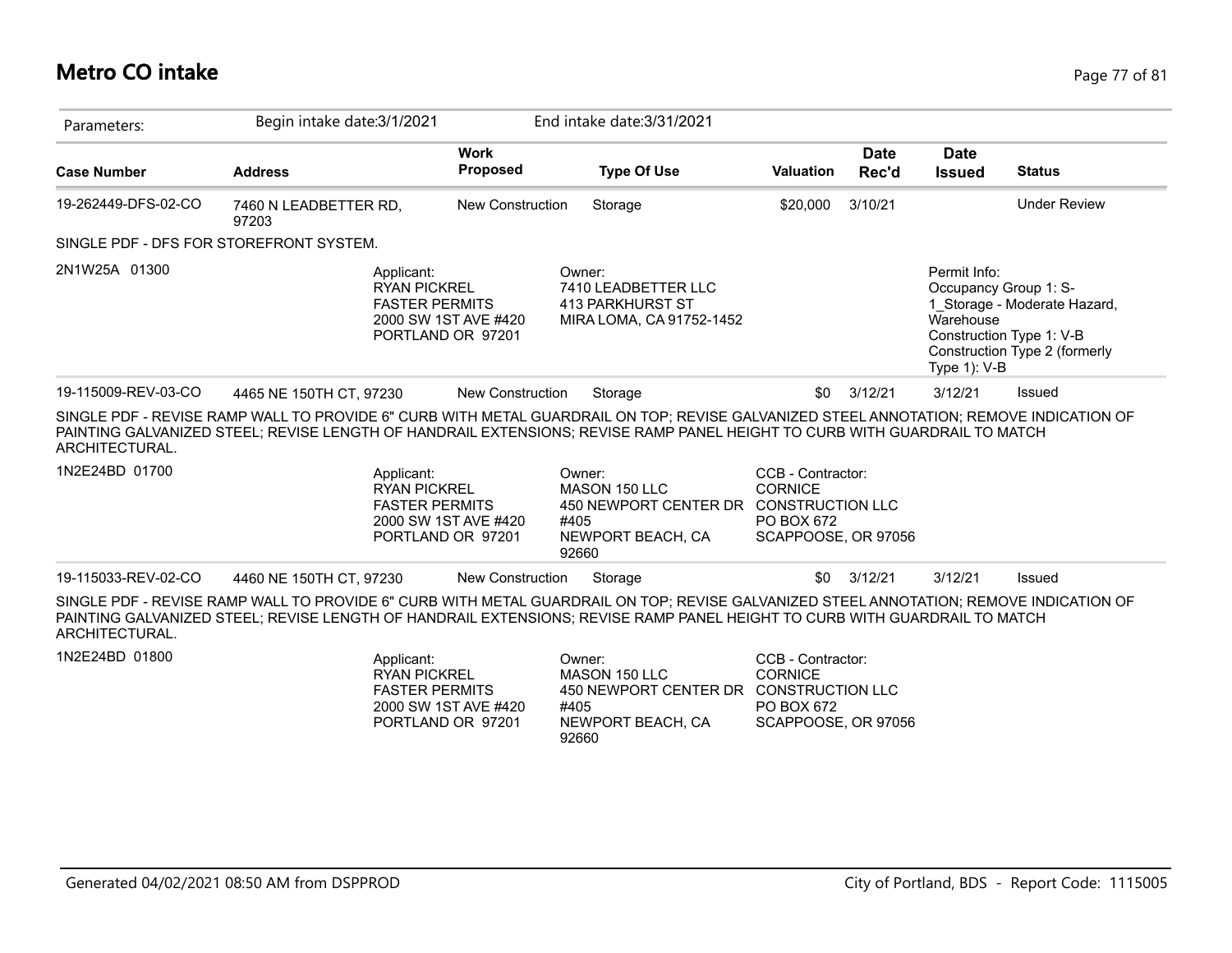#### **Metro CO intake** Page 78 of 81

| Parameters:                                            | Begin intake date: 3/1/2021                                                                                                                                                                                                                  |                                                                                         | End intake date: 3/31/2021                                           |                                                                                                                                                                                                                                        |                      |                                                                                            |                                                                                            |
|--------------------------------------------------------|----------------------------------------------------------------------------------------------------------------------------------------------------------------------------------------------------------------------------------------------|-----------------------------------------------------------------------------------------|----------------------------------------------------------------------|----------------------------------------------------------------------------------------------------------------------------------------------------------------------------------------------------------------------------------------|----------------------|--------------------------------------------------------------------------------------------|--------------------------------------------------------------------------------------------|
| <b>Case Number</b>                                     | <b>Address</b>                                                                                                                                                                                                                               | <b>Work</b><br><b>Proposed</b>                                                          | <b>Type Of Use</b>                                                   | <b>Valuation</b>                                                                                                                                                                                                                       | <b>Date</b><br>Rec'd | <b>Date</b><br><b>Issued</b>                                                               | <b>Status</b>                                                                              |
| 18-162599-DFS-28-CO                                    | 7200 NE AIRPORT WAY,<br>97218                                                                                                                                                                                                                | New Construction                                                                        | Storage                                                              | \$30,000                                                                                                                                                                                                                               | 3/16/21              | 3/18/21                                                                                    | Issued                                                                                     |
| PACR - DFS-28 - Interior framing                       |                                                                                                                                                                                                                                              |                                                                                         |                                                                      |                                                                                                                                                                                                                                        |                      |                                                                                            |                                                                                            |
| 1N2E08B 00400                                          | Applicant:<br>MIKE COYLE<br><b>FASTER PERMITS</b><br><b>SUITE 420</b>                                                                                                                                                                        | 2000 SW 1ST AVENUE,<br>PORTLAND, OR 97201                                               | Owner:<br>PORT OF PORTLAND<br>PO BOX 3529<br>PORTLAND, OR 97208-3529 | CCB - Contractor:<br>JE DUNN<br><b>CONSTRUCTION</b><br><b>COMPANY</b><br>1001 LOCUST<br>KANSAS CITY, MO 64106                                                                                                                          |                      | Permit Info:<br>Off., Med.Off., Pub.Bldg.<br>Construction Type 1: II-B<br>Type $1$ ): II-B | Occupancy Group 1: B Bank,<br>Construction Type 2 (formerly                                |
| 20-196937-000-00-CO                                    | 401 N SCHMEER RD, 97217                                                                                                                                                                                                                      | <b>New Construction</b>                                                                 | <b>Utility</b>                                                       | \$35,000 3/23/21                                                                                                                                                                                                                       |                      | 3/23/21                                                                                    | Issued                                                                                     |
|                                                        | PROLOGIS MEADOWS LOT F - Trash Enclosure for new tilt up distribution building***Review with 20-174521-CO                                                                                                                                    |                                                                                         |                                                                      |                                                                                                                                                                                                                                        |                      |                                                                                            |                                                                                            |
| 1N1E10 00200                                           | Applicant:<br>DALE POPPE<br><b>MACKENZIE</b><br>SUITE 100<br>97214                                                                                                                                                                           | 1515 SE WATER AVENUE,<br>PORTLAND OREGON                                                |                                                                      | CCB - Contractor:<br><b>GUY BLANCHARD</b><br><b>SIERRA</b><br><b>CONSTRUCTION</b><br><b>COMPANY INC A</b><br><b>CORPORATION OF</b><br><b>WASHINGTON</b><br><b>14800 NE NORTH</b><br><b>WOODINVILLE WAY</b><br>WOODINVILLE, WA<br>98072 |                      | Permit Info:<br>Occupancy Group 1: S-<br>Warehouse<br>Only: 242                            | 1 Storage - Moderate Hazard,<br>Construction Type 1: V-B<br>Total Square Footage - Display |
| 21-029990-000-00-CO                                    | 11040 N LOMBARD ST, 97203                                                                                                                                                                                                                    | <b>New Construction</b>                                                                 | Utility                                                              | \$250,000                                                                                                                                                                                                                              | 3/30/21              |                                                                                            | <b>Under Review</b>                                                                        |
|                                                        | SINGLE PDF - NEW STORMWATER BIOINFILTRATION BASIN TO TREAT AND INFILTRATE RUNOFF FROM KINDER MORGAN BULK SODA ASH FACILITY. **SEE 21-<br>030498 SD FOR RAIL PROJECT AND 21-029694 CO FOR NEW STORMWATER FACILITY ON OTHER PORTION OF SITE.** |                                                                                         |                                                                      |                                                                                                                                                                                                                                        |                      |                                                                                            |                                                                                            |
| 1N1W02 00100<br>SECTION 02 1N 1W<br>TL 100 91.96 ACRES | Applicant:                                                                                                                                                                                                                                   | <b>BROOKE HARMON</b><br>MAUL, FOSTER & ALONGI<br>3140 NE BROADWAY<br>PORTLAND, OR 97232 | Owner:<br>PORT OF PORTLAND<br>PO BOX 3529<br>PORTLAND, OR 97208-3529 | <b>Primary Contractor:</b><br><b>TO BID</b>                                                                                                                                                                                            |                      |                                                                                            |                                                                                            |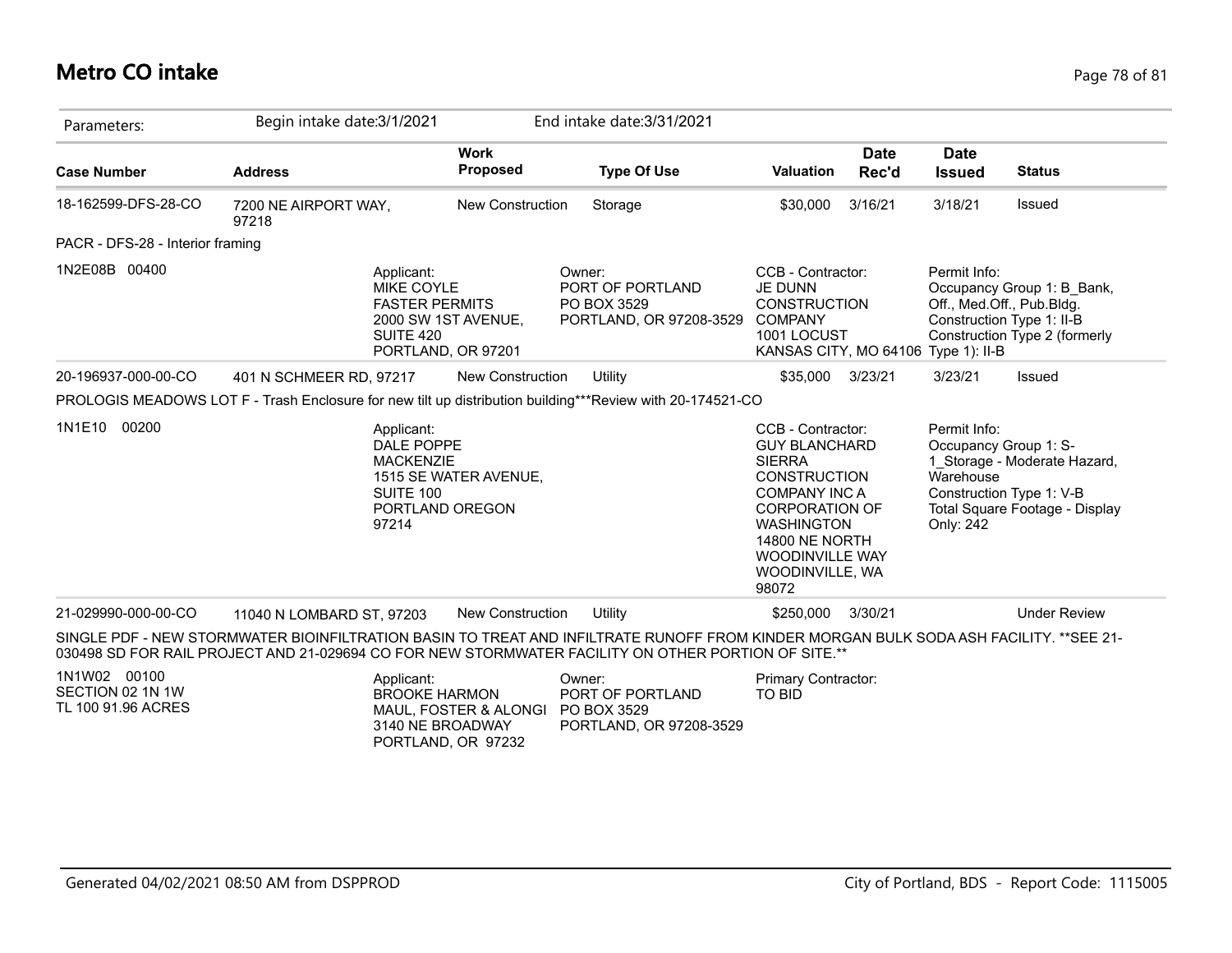## **Metro CO intake** Page 79 of 81

| Parameters:                                                                             | Begin intake date: 3/1/2021 |                                                                                                                    |                                | End intake date: 3/31/2021                                                                                                                 |                                                                                                                        |                      |                                      |                                                          |
|-----------------------------------------------------------------------------------------|-----------------------------|--------------------------------------------------------------------------------------------------------------------|--------------------------------|--------------------------------------------------------------------------------------------------------------------------------------------|------------------------------------------------------------------------------------------------------------------------|----------------------|--------------------------------------|----------------------------------------------------------|
| <b>Case Number</b>                                                                      | <b>Address</b>              |                                                                                                                    | <b>Work</b><br><b>Proposed</b> | <b>Type Of Use</b>                                                                                                                         | <b>Valuation</b>                                                                                                       | <b>Date</b><br>Rec'd | <b>Date</b><br><b>Issued</b>         | <b>Status</b>                                            |
| 21-029694-000-00-CO                                                                     | 11040 N LOMBARD ST, 97203   |                                                                                                                    | <b>New Construction</b>        | Utility                                                                                                                                    | \$300,000                                                                                                              | 3/31/21              |                                      | <b>Under Review</b>                                      |
| CO FOR NEW STORMWATER FACILITY ON OTHER PORTION OF SITE.**                              |                             |                                                                                                                    |                                | SINGLE PDF - NEW STORMWATER BIOINFILTRATION BASIN AND ASSOCIATED EQUIPMENT, LANDSCAPING. **SEE 21-030498 SD FOR RAIL PROJECT AND 21-029990 |                                                                                                                        |                      |                                      |                                                          |
| 1N1W02 00100<br>SECTION 02 1N 1W<br>TL 100 91.96 ACRES                                  |                             | Applicant:<br><b>AUSTIN CHEADLE</b><br><b>FASTER PERMITS</b><br>2000 SW 1ST AVE SUITE<br>420<br>PORTLAND, OR 97201 |                                | Owner:<br>PORT OF PORTLAND<br>PO BOX 3529<br>PORTLAND, OR 97208-3529                                                                       | Primary Contractor:<br><b>TO BID</b>                                                                                   |                      |                                      |                                                          |
| 21-030710-000-00-CO                                                                     | 7900 NE 33RD DR, 97211      |                                                                                                                    | <b>New Construction</b>        | Utility                                                                                                                                    | \$2,000                                                                                                                | 3/31/21              |                                      | <b>Under Review</b>                                      |
|                                                                                         |                             |                                                                                                                    |                                | SINGLE PDF - EXTERIOR PAD MOUNTED ELECTRICAL PANEL AND TRANSFORMER FOR FUTURE VEHICLE CHARGING STATIONS.                                   |                                                                                                                        |                      |                                      |                                                          |
| 1N1E12CD 00200<br>SUNDERLAND AC & PLAT 3<br>LOT 35 EXC S 14' & EXC N 30' & EXC PT IN ST |                             | Applicant:<br><b>MATTHEW BRAY</b><br><b>GBD ARCHITECTS</b><br>PORTLAND OR 97209                                    | 1120 NW COUCH ST #300          | Owner:<br>OREGON FOOD BANK INC<br>7900 NE 33RD DR<br>PORTLAND, OR 97211                                                                    | CCB - Contractor:<br><b>OCHSNER ELECTRIC</b><br><b>INC</b><br>12027 NE SUMNER ST<br>#1G<br>PORTLAND, OR 97220-<br>9015 |                      | Permit Info:<br>Garage\Utility Misc. | Occupancy Group 1: U Private<br>Construction Type 1: V-B |
| 19-149402-DFS-02-CO                                                                     | 4747 E BURNSIDE ST, 97215   |                                                                                                                    | <b>New Construction</b>        | Utility                                                                                                                                    | \$213,938                                                                                                              | 3/5/21               |                                      | <b>Under Review</b>                                      |
| SINGLE PDF - DFS FOR ACCESS LID CONCRETE COLLAR.                                        |                             |                                                                                                                    |                                |                                                                                                                                            |                                                                                                                        |                      |                                      |                                                          |
| 1N2E31CA 09600<br>SECTION 31 1N 2E<br>TL 9600 2.07 ACRES                                |                             | Applicant:<br><b>Michael Willams</b><br>Otak, Inc.<br>700 Washington<br>Vancouver, WA 98660                        |                                | Owner:<br>PORTLAND CITY OF<br>1120 SW 5TH AVE #1204<br>PORTLAND, OR 97204-1912 CONTRACTING LLC                                             | CCB - Contractor:<br><b>ANDERSON</b><br><b>ENVIRONMENTAL</b><br>705 COLORADO ST<br>KELSO, WA 98626-2213                |                      |                                      |                                                          |
| 19-186005-DFS-01-CO                                                                     | 2600 SE 9TH AVE, 97202      |                                                                                                                    | <b>New Construction</b>        | Utility                                                                                                                                    | \$52,236 3/5/21                                                                                                        |                      |                                      | <b>Under Review</b>                                      |
| NW NATURAL - FUELING STATION - DFS-01 - Metal building for fueling canopy               |                             |                                                                                                                    |                                |                                                                                                                                            |                                                                                                                        |                      |                                      |                                                          |
| 1S1E11BA 06900<br>SECTION 11 1S 1E<br>TL 6900 0.15 ACRES DEPT OF REVENUE                |                             | Applicant:<br>MIKE COYLE<br><b>FASTER PERMITS</b><br>2000 SW 1ST AVE, STE<br>420<br>PORTLAND, OR 97201             |                                | Owner:<br>NORTHWEST NATURAL<br><b>GAS CO</b><br>250 SW TAYLOR ST<br>PORTLAND, OR 97204-3034 PORTLAND, OR 97214                             | CCB - Contractor:<br><b>BREMIK</b><br><b>CONSTRUCTION INC</b><br>1026 SE STARK STREET                                  |                      |                                      |                                                          |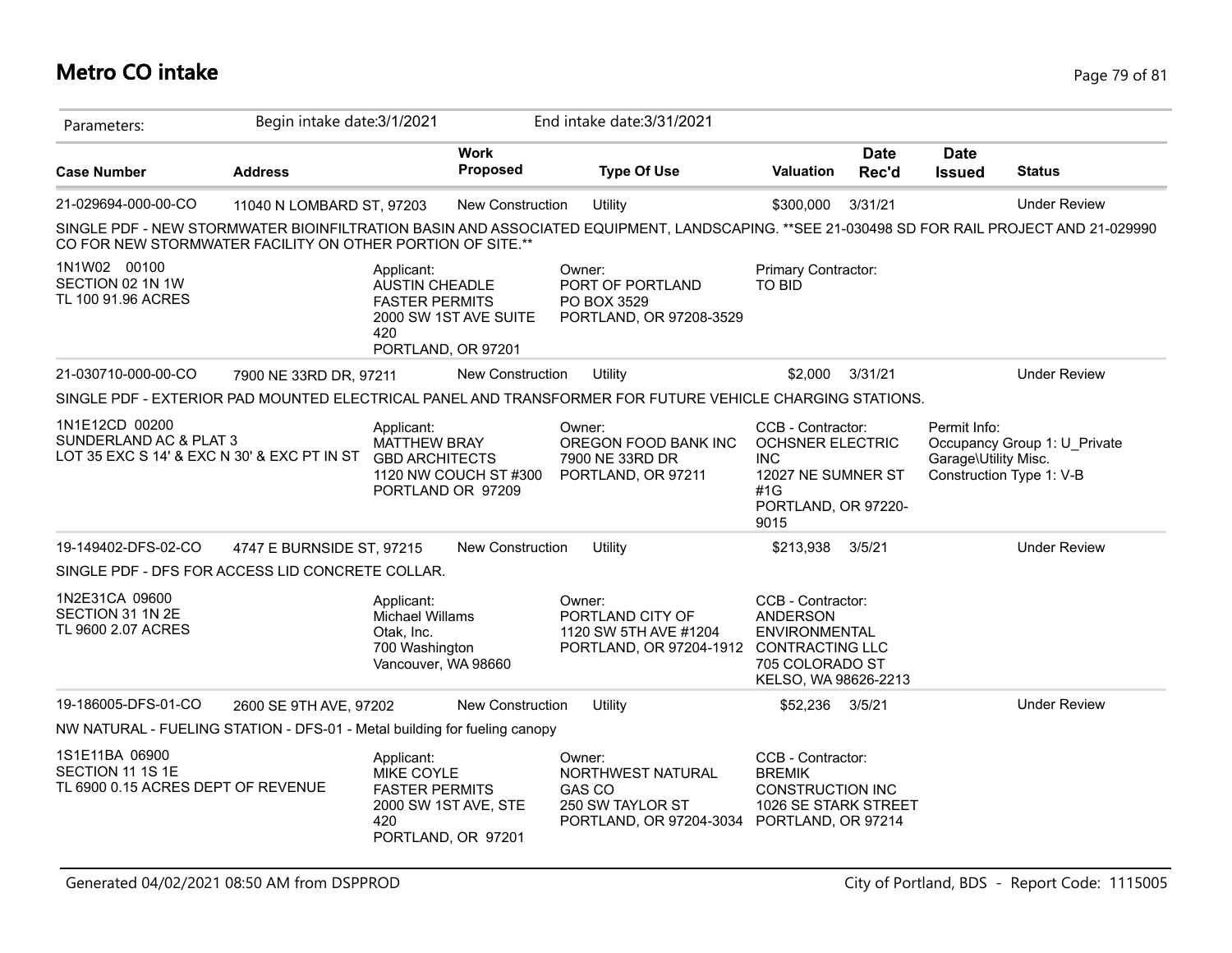## **Metro CO intake** Page 80 of 81

| Parameters:                                                                                                                   | Begin intake date: 3/1/2021                                                                                                   |                                                                               | End intake date: 3/31/2021                                                    |                                                                                                         |                      |                                        |                                                                                                                     |
|-------------------------------------------------------------------------------------------------------------------------------|-------------------------------------------------------------------------------------------------------------------------------|-------------------------------------------------------------------------------|-------------------------------------------------------------------------------|---------------------------------------------------------------------------------------------------------|----------------------|----------------------------------------|---------------------------------------------------------------------------------------------------------------------|
| <b>Case Number</b>                                                                                                            | <b>Address</b>                                                                                                                | <b>Work</b><br><b>Proposed</b>                                                | <b>Type Of Use</b>                                                            | <b>Valuation</b>                                                                                        | <b>Date</b><br>Rec'd | <b>Date</b><br><b>Issued</b>           | <b>Status</b>                                                                                                       |
| 21-022203-000-00-CO                                                                                                           | 335 SE 16TH AVE, 97214                                                                                                        | <b>New Construction</b>                                                       | Utility                                                                       | \$50,000                                                                                                | 3/8/21               |                                        | <b>Under Review</b>                                                                                                 |
|                                                                                                                               | SINGLE PDF - NEW GREENHOUSE STRUCTURE, COMPOST BENCHES, GARDEN BEDS, RAINWATER COLLECTION TANKS, HARDSCAPING.                 |                                                                               |                                                                               |                                                                                                         |                      |                                        |                                                                                                                     |
| 1N1E35DC 14300<br><b>AIKENS</b><br>BLOCK 320<br>LOT 5&6                                                                       | Applicant:<br><b>RATH</b><br><b>BEEBE SKIDMORE</b><br><b>ARCHITECTS LLC</b>                                                   | NONG VINITCHAIKUL<br>917 SW OAK ST #412<br>PORTLAND, OR 97205                 | Owner:<br>335 SE 16TH LLC<br>1837 SE 51ST AVE<br>PORTLAND, OR 97215           | CCB - Contractor:<br><b>DALE MORSE</b><br><b>OWEN GABBERT LLC</b><br>PO BOX 11266<br>PORTLAND, OR 97211 |                      |                                        |                                                                                                                     |
| 21-023099-000-00-CO                                                                                                           | 3131 N COLUMBIA BLVD,<br>97217                                                                                                | New Construction                                                              | Utility                                                                       | \$930,000                                                                                               | 3/10/21              |                                        | <b>Under Review</b>                                                                                                 |
| STORMWATER TREATMENT SYSTEM.                                                                                                  | SINGLE PDF - STORMWATER SYSTEM IMPROVEMENTS INCLUDING INSTALLATION OF PUMP STATIONS, PRESSURE MAINS, GRAVITY STORM LINES, AND |                                                                               |                                                                               |                                                                                                         |                      |                                        |                                                                                                                     |
| 1N1E09 00400<br>SECTION 09 1N 1E<br>TL 400 27.52 ACRES<br>LAND & IMPS SEE R646179 (R941090391)<br><b>FOR MACH &amp; EQUIP</b> | Applicant:<br><b>BRIAN TINO</b><br><b>INC</b>                                                                                 | MAUL, FOSTER & ALONGI, ROOFING CO<br>3140 NE BROADWAY ST<br>PORTLAND OR 97232 | Owner:<br><b>HERBERT MALARKEY</b><br>PO BOX 17217<br>PORTLAND, OR 97217-0217  | Primary Contractor:<br>TO BID                                                                           |                      |                                        |                                                                                                                     |
| 21-022366-000-00-CO                                                                                                           | 4123 NE COLUMBIA BLVD,<br>97211                                                                                               | <b>New Construction</b>                                                       | Utility                                                                       | \$5,000                                                                                                 | 3/12/21              |                                        | <b>Under Review</b>                                                                                                 |
|                                                                                                                               | SINGLE PDF - LEGALIZE (3) SHIPPING CONTAINERS USED AS STORAGE                                                                 |                                                                               |                                                                               |                                                                                                         |                      |                                        |                                                                                                                     |
| 1N1E13AD 01100<br>SECTION 13 1N 1E<br>TL 1100 0.71 ACRES                                                                      | Applicant:<br><b>AURYN WHITE</b>                                                                                              | <b>BAMA ARCHITECTURE</b><br>7350 SE MILWAUKIE AVE<br>PORTLAND OR 97202        | Owner:<br><b>CREITZ MARITAL TR</b><br>8799 SW BECKER DR<br>PORTLAND, OR 97223 |                                                                                                         |                      | Permit Info:<br>Warehouse<br>Only: 480 | Occupancy Group 1: S-<br>1 Storage - Moderate Hazard,<br>Construction Type 1: V-B<br>Total Square Footage - Display |